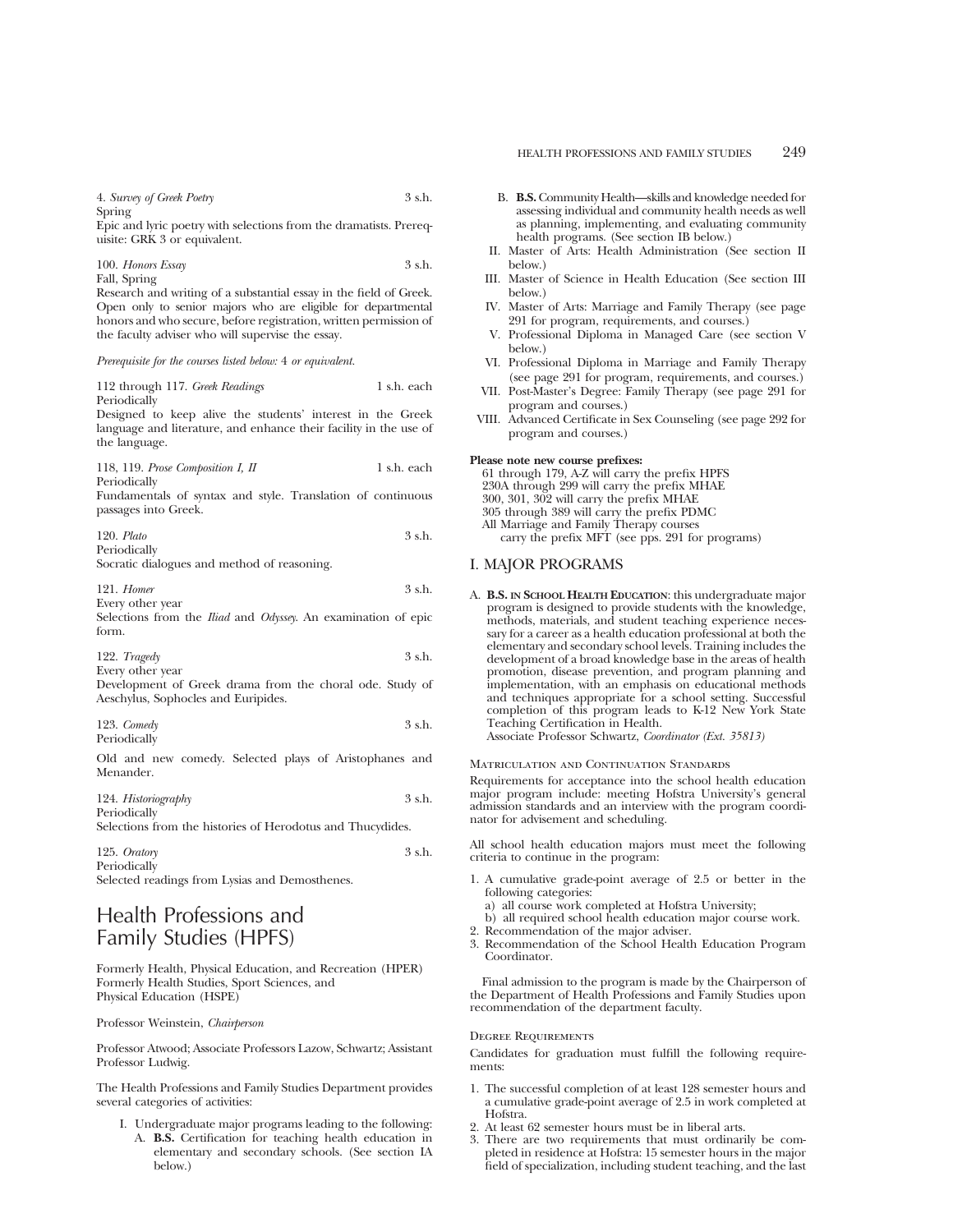30 hours. The 15 hours need not be included within the last 30 hours.

4. Distribution of semester hours by specific area:

| a) Major core requirements: 27 s.h.                                 | Sem. Hrs.      |
|---------------------------------------------------------------------|----------------|
| PESP<br>60. First Aid $\mathcal{F}$ Safety                          | 3              |
| 61. Family Health: A Lifecycle Approach<br>HPFS                     | 3              |
| 62. Personal & Community Health<br>66. Drugs & Alcohol              | 3<br>3         |
| 71. Chronic & Communicable Diseases                                 | 3              |
| 114. Applied Nutrition, Diet & Exercise                             | 3              |
| CRSR 116. Health Counseling Issues                                  | 3              |
| *SGG<br>1. Human Sexuality (New College)                            | $\overline{4}$ |
| *SGA 060A. Child Abuse (New College)                                | 1              |
| *SGA 060C. HIV/AIDS (New College)                                   | 1              |
| b) Major field requirements: 18 s.h.                                | 27             |
| <b>HPFS</b><br>102. Organization $\mathcal{C}$ Administration of    |                |
| <b>School Health Programs</b>                                       | 3              |
| 103. Methods & Materials of Health                                  |                |
| Education: Children                                                 | 3              |
| 104. Methods & Materials of Health                                  |                |
| Education: Adolescents/Adults                                       | 3              |
| 105. Health Education Curricula<br>Development, K-12                | 3              |
| CRSR 113. Educational Psychology                                    | 3              |
| *FDED 111. The American School or                                   | 3              |
| 127. Introduction to Philosophy of<br>∗                             |                |
| Education                                                           | 3              |
|                                                                     | 18             |
| c) Student Teaching requirement: 9 s.h.                             |                |
| HPFS 130A. Student Teaching                                         | 4.5            |
| 130B. Student Teaching                                              | 4.5<br>9       |
| d) Major core electives:                                            |                |
| A minimum of 9 s.h. selected under advisement                       |                |
| HPFS<br>64. Consumer Health                                         | 3              |
| 65. Ethical, Legal & Critical Health                                |                |
| Problems                                                            | 3              |
| 67. Gerontological Health                                           | 3<br>3         |
| 68. Environomental Health<br>69. Stress Management                  | 1              |
| 70. Epidemiology                                                    | $\overline{2}$ |
| 74. Microcomputer Applications for                                  |                |
| <b>Health Professionals</b>                                         | 3              |
| 75. Life Cycle Sexual Health                                        | 3              |
| 118. Women's Health Issues                                          | 3              |
| 125. Violence in Children, Family &                                 | 3              |
| <i>the Community</i><br>151, 152. Readings                          | $1-3$          |
| 160. International Health Issues                                    | 3              |
| 162. Mental Health Care & Services                                  | 3              |
| 179, A-Z. Workshops in Health                                       | $1-3$          |
| <b>RES</b><br>119. Introduction to Research & Writing               |                |
| in Health                                                           | 3              |
| 124. Introduction to Grant Funding &<br>Proposal Development in the |                |
| Field of Health                                                     | 3              |
| *SSG 060A. Death & Dying (New College)                              | $\overline{2}$ |
| (minimum required)                                                  | 9              |
| e) Liberal Arts requirements: 39 s.h.<br>1. ENGL 1-2**              | 6              |
| 2. Humanities, 6 semester hours including                           |                |
| SPCM 1, 7, 11                                                       | 6              |
| 3. BIO 3 or 4 and 103 and 105                                       | 9              |
| 4. CSC 5                                                            | 3              |
| 5. Basic statistics course chosen from                              |                |
| PSY 140, SOC 180 or SO91A (New College)<br>6. PSY 1, 53, 54         | 3<br>9         |
| 7. SOC 4                                                            | 3              |
|                                                                     | 39             |
| f) Liberal Arts electives: 14 s.h.                                  | 14             |
| Suggestions for School Health Education Majors<br>ANTH 131          |                |

BIO 10

| PSY 55, 63, 89, 159            |     |
|--------------------------------|-----|
| SOC 34, 36, 101, 103, 104, 134 |     |
| g) Free electives: 12 s.h.     | 19  |
| Total semester hours           | 198 |

B. **B.S. IN COMMUNITY HEALTH:** this undergraduate program is designed for students interested in pursuing a career in a community/public health setting and/or students seeking a health major as preparation for entry into a graduate program in a variety of health related professions. The goal of the program is to prepare scholar-practitioners who have a broad knowledge base in the concepts of wellness, health promotion, and disease prevention, as well as in community and public health services, and service delivery. Emphasis is also given to developing competencies in the assessment of individual and community health needs, as well as in the planning, implementation, and evaluation of community health programs.

The interdisciplinary approach of the program offers students, in addition to a comprehensive health core taught by specialists in their respective areas, a variety of courses taken at New College and in the Departments of Psychology, Biology, Sociology, and Counseling, Research, Special Education, and Rehabilitation. Experiential learning is facilitated through two 3-credit field experiences.

Career opportunities for graduates from this program include: positions with federal, state or local governmental health agencies, private health organizations, or voluntary health agencies. Associate Professor Schwartz, *Coordinator (Ext. 35813)*

#### Matriculation and Continuation Standards

Requirements for acceptance into the community health major program include: meeting Hofstra University's general admission standards and an interview with the program coordinator for advisement and scheduling.

All community health majors must meet the following criteria to continue in the program:

- 1. A cumulative grade-point average of 2.5 or better in the following categories:
	- a) all course work completed at Hofstra University;
	- b) all required community health major course work.
- 2. Recommendation of the major adviser.
- 3. Recommendation of the Community Health Program Coordinator.

Final admission to the program is made by the Chairperson of the Department of Health Professions and Family Studies upon recommendation of the department faculty.

#### Degree Requirements

Candidates for graduation must fulfill the following requirements:

- 1. The successful completion of at least 128 semester hours and a cumulative grade-point average of 2.5 in work completed at Hofstra.
- 2. At least 62 semester hours must be in liberal arts.
- 3. There are two requirements that must ordinarily be completed in residence at Hofstra: 15 semester hours in the major field of specialization, including a field experience (or its equivalent) and the last 30 hours. The 15 hours need not be included within the last 30 hours.

| 4. Distribution of semester hours by specific area:        |           |
|------------------------------------------------------------|-----------|
| a) Major core requirements: 19 s.h.                        | Sem. Hrs. |
| 62. Personal $\mathcal{E}$ Community Health<br><b>HPFS</b> | 3         |
| 66. Drugs & Alcohol                                        | 3         |
| 71. Chronic & Communicable Diseases                        | 3         |
| 114. Applied Nutrition, Diet & Exercise                    | 3         |
|                                                            |           |

<sup>\*</sup>Counts as a liberal arts course.

<sup>\*\*</sup>See University Degree Requirements, page 66.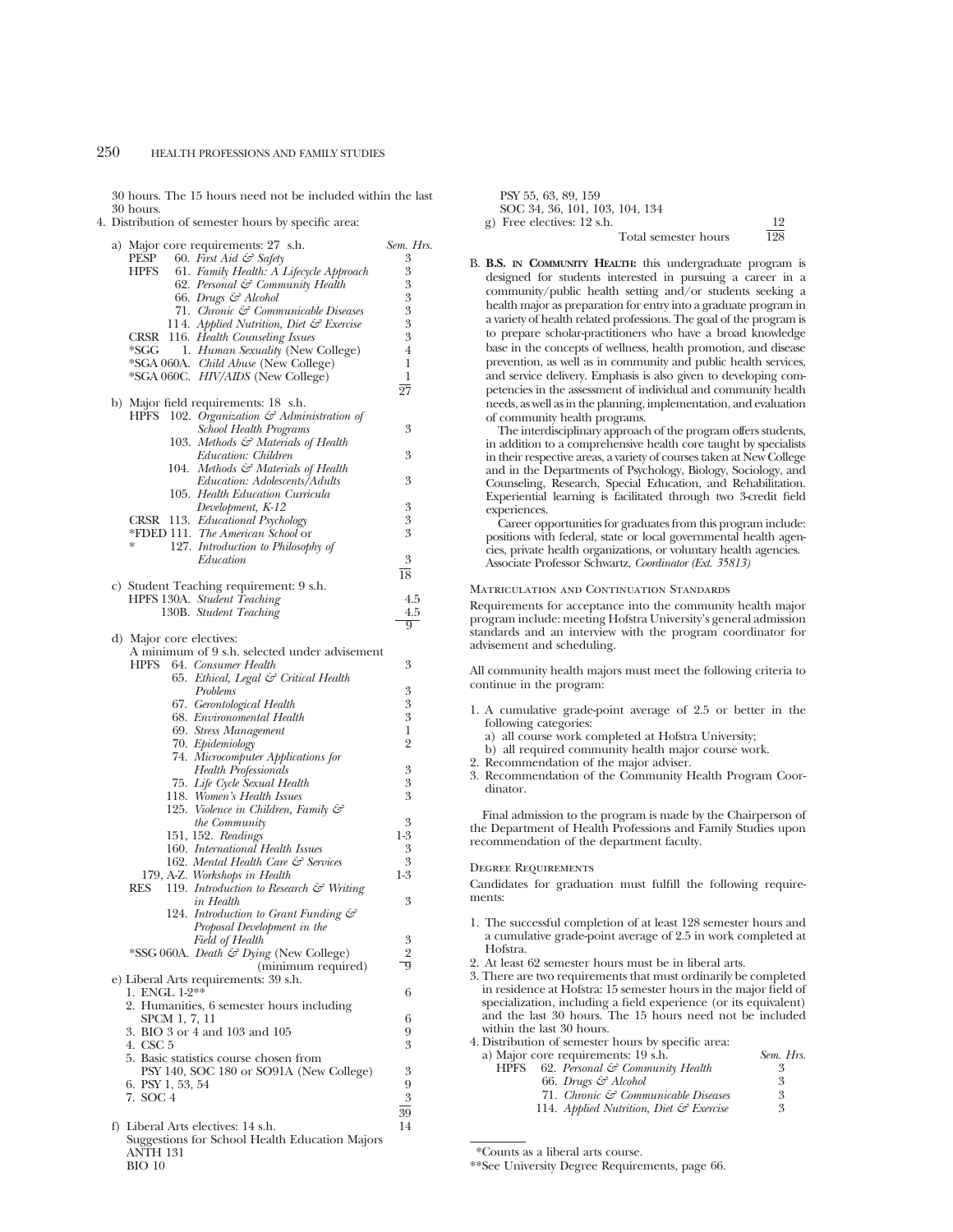| 1. Human Sexuality (New College)<br>*SGG                         | 4<br>19        |
|------------------------------------------------------------------|----------------|
|                                                                  |                |
|                                                                  |                |
| b) Major field requirements: 14 s.h.                             |                |
| 63. Community Health Care $\mathcal G$ Services<br><b>HPFS</b>   | 3              |
| 65. Ethical, Legal & Critical Health                             |                |
| <b>Problems</b>                                                  | 3              |
| 70. Epidemiology                                                 | $\overline{2}$ |
| 116. Planning, Implementation $\mathcal{C}$                      |                |
| Evaluation of Community Health                                   |                |
| Programs                                                         | 3              |
| <b>RES</b><br>119. Introduction to Research $\mathcal G$ Writing |                |
| in Health                                                        | 3              |
|                                                                  | 14             |
| c) Field experience requirement: 6 s.h.                          |                |
| Selected under advisement during the senior year                 |                |
| HPFS 157A. Field Experience: Community Health                    | 3              |

157B. *Field Experience: Community Health* 3

**NOTE:** Students who can demonstrate an employment or other field experience in a health setting may substitute six credits of electives selected under advisement only.

6

d) Major core electives:

| A minimum of 17 s.h. selected under advisement        |                 |
|-------------------------------------------------------|-----------------|
| PESP<br>60. First Aid & Safety                        | 3               |
| 61. Family Health: A Life Cycle Approach<br>HPFS      | 3               |
| 64. Consumer Health                                   | 3               |
| 67. Gerontological Health                             | 3               |
| 68. Environmental Health                              | 3               |
| 69. Stress Management                                 | 1               |
| 74. Microcomputer Applications for                    |                 |
| <b>Health Professionals</b>                           | 3               |
| 75. Life Cycle Sexual Health                          | 3               |
| 104. Methods & Materials Health                       |                 |
| Education: Adolescents/Adults                         | 3               |
| 118. Women's Health Issues                            | 3               |
| 125. Violence in Children, Family &                   |                 |
| <i>the Community</i>                                  | 3               |
| 151, 152. Readings                                    | $1-3$           |
| 160. International Health Issues                      | 3               |
| 162. Mental Health Care & Services                    | 3               |
| 179, A-Z. Workshops in Health                         | 1-3             |
| RES<br>124. Introduction to Grant Funding &           |                 |
| Proposal Development in the Field                     |                 |
| of Health                                             | 3               |
| *SSG 060A.<br>Death $\mathcal{C}$ Dying (New College) | $\overline{2}$  |
| *SGA 060A.<br>Child Abuse (New College)               | 1               |
| *SGA 060C.<br>HIV/AIDS (New College)                  | 1               |
| (Minimum required)                                    | $\overline{17}$ |
|                                                       |                 |
| e) Liberal Arts requirements: 39 s.h.                 |                 |
| 1. ENGL 1-2**                                         | 6               |
| 2. Humanities, 6 semester hours including             |                 |
| SPCM 1, 7, 11                                         | 6               |
| 3. BIO 3 or 4 and 103 and 105                         | 9               |
| 4. Natural Science/Computer Science 6 semester        |                 |
| hours, including CSC 5                                | 6               |
| 5. Basic statistics course chosen from                |                 |
| PSY 140, SOC 180 or SO91A (New College)               | 3               |
| 6. PSY 1, and 3 semester hours chosen from 39         |                 |
| (SPG 14), 53, 54, 63, 89, 159 (SPF 9)                 | 6               |
| 7. SOC 4                                              | 3               |
|                                                       | $\overline{39}$ |
| f) Liberal Arts electives: 19 s.h.                    | 19              |
| Suggestions for Community Health Majors               |                 |
| ANTH 1, 4, 117, 137                                   |                 |
| <b>BIO 10</b>                                         |                 |
| <b>GEOG 102</b>                                       |                 |
| SOC 8, 34, 36, 103, 104, 171                          |                 |
|                                                       |                 |
| g) Free electives: 14 s.h.                            | 14              |

Total semester hours 128

## II. MASTER OF ARTS: HEALTH ADMINISTRATION

This degree program is designed for persons interested in careers in health care management in hospitals, managed care organizations, group practices, ambulatory, long term and home healthcare settings, voluntary agencies, government and other health-related facilities.

The program is supported by the full-time faculty in the Department of Health Professionals and Family Studies and a cadre of adjunct faculty who come from executive positions in healthcare delivery systems. This range of practitioners and academicians affords the students a broad understanding of the discipline. Emphasis is placed on management theories and practices, planning and policy strategies as they relate to the administration of health service delivery systems. The curriculum includes inquiry in health and disease issues, epidemiology and needs assessment and analysis skills. Students without healthcare experience participate in an administrative residency at a healthcare facility.

Applicants must hold a bachelor's degree with a minimum grade point average (GPA) of 2.75 and have a departmental interview with the program's coordinator. They must submit two current letters of recommendation and a brief essay describing their interests, activities and objectives related to the delivery of healthcare services.

Students with less than a 2.75 undergraduate GPA may be admitted with additional requirements upon the recommendation of the program adviser. The probationary period will consist of no less than 12 s.h. during which time student will be required to maintain a minimum of 3.0 GPA. The additional requirements may include the Graduate Record Examinations (GRE's) and other remedial work in research, writing, technology, etc., and will be established at the time of the interview.

Students with extensive experience in health care as clinicians or administrators may have individualized adjustments to the required sequence of the program with the recommendation of the program coordinator.

*Program Coordinator*: Adjunct Assistant Professor Clark

Program: 45 semester hours distributed as follows:

#### **Prerequisites**

SOE 201. *Research Writing/Library Literacy*

*Workshop* no credit Including the ability to access peer-reviewed, current information, and use appropriate documentation (APA format). This competency can be met by successfully passing the qualifying examination administered by the department, previously related course work with a minimum of B, published research or recommendation by the faculty adviser. Students who cannot document the competency will be required to take the departmental workshop before the completion of their first full year of study.

SOE 202A, B, C. *Computer Literacy Workshop* no credit Includes word processing, spreadsheets, accessing the internet/ WWW; and powerpoint.

202A. Wordprocessing

202B. Spreadsheets

202C. Internet/WWW; PowerPoint

NOTE: this proficiency can be met by previous course work or a proficiency examination provided by the department, or a certificate of completion of a department workshop series offered annually or an appropriate alternative determined by the program coordinator. Students may be required to take any or all of the components of the competency depending upon the degree of proficiency determined by the examination or other means described above. The student will complete the workshop within

<sup>\*</sup>Counts as a liberal arts course.

<sup>\*\*</sup>See University Degree Requirements, page 66.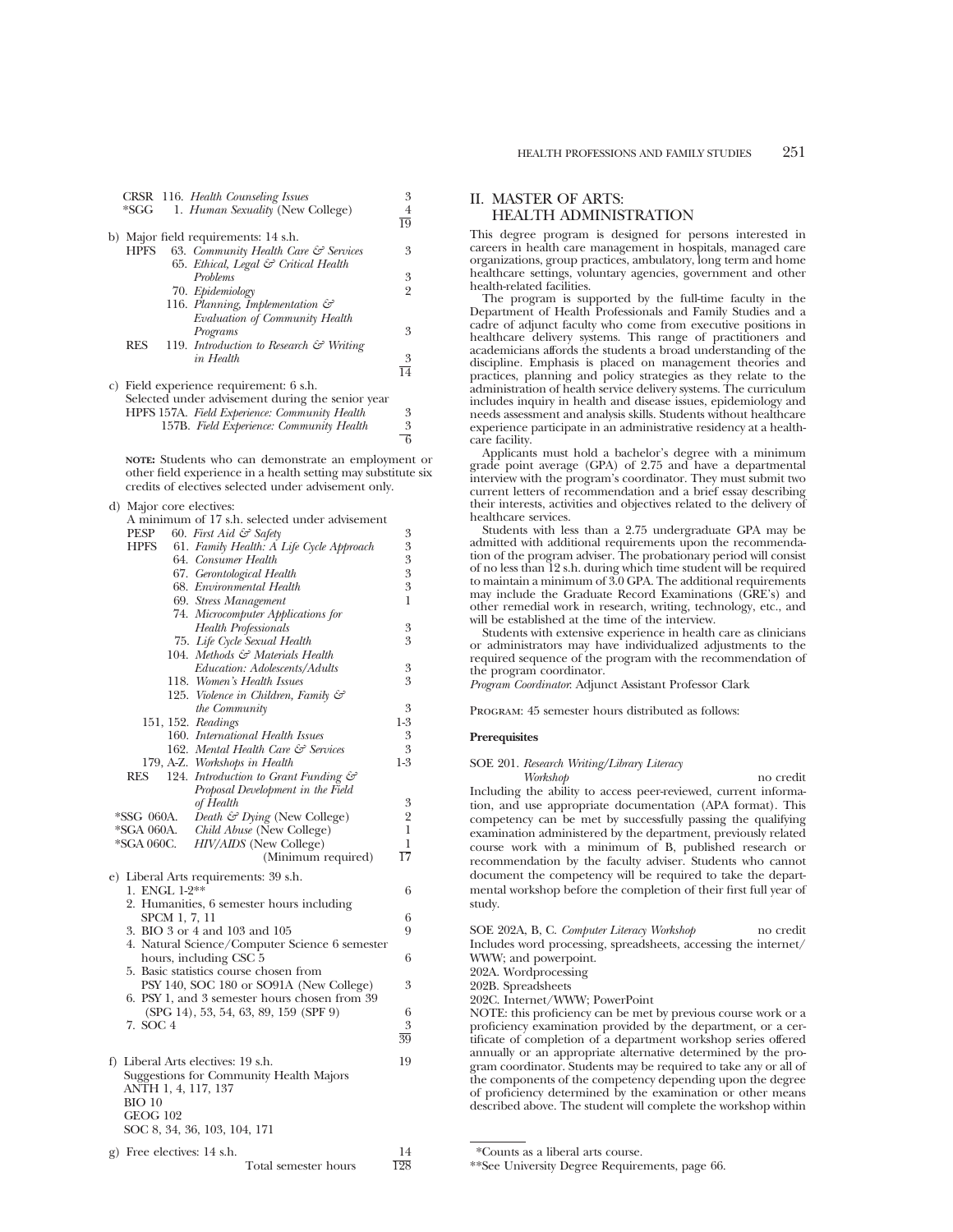the first year of matriculation unless otherwise determined by the student's faculty adviser.

## SOE 203. *Basic Understanding of Medical*

*Terminology Workshop* no credit NOTE: determined at the time of admission after evaluation of the students previous academic and professional experiences in health care. Students who lack proficiency will be required to successfully complete a medical terminology workshop provided by the program before the completion of the first full year of matriculation or an alternative.

There is a fee associated with each of the above workshops. Contact your program adviser.

Core Requirements: 9 s.h.<br>MHAE 959 Introduction

259. *Introduction to the American Healthcare System,* 3 s.h.

- 260. *Health Services, Policy & Management*, 3 s.h.
- 261. *Introduction to Health & Disease*, 3 s.h.

Major Field Requirements: 27 s.h.

- MHAE 264A. *Economic Dimensions of Health Services Delivery Systems I*, 11⁄2 s.h.
	- 264B. *Economic Dimensions of Health Services Delivery Systems II*,  $1\frac{1}{2}$  s.h.
	- 264C. *Advanced Case Studies in Financing Healthcare I*, 11⁄2 s.h.
	- 264D. *Advanced Case Studies in Financing Healthcare II*, 11⁄2 s.h.

NOTE: two of the above four courses (3 s.h.) are selected based on the student's previous experience, with approval of the student's faculty supervisor (see course descriptions)

- 265. *Behavioral Health Administration: Concepts, Issues & Policies*, 3 s.h.
- RES 257. *Epidemiological Research*, 3 s.h.
- MHAE 297. *Applications of Management Theory to Healthcare Environments*, 3 s.h.

3 s.h. selected from the following:

NOTE: (Based on student's career, academic or professional experiences.)<br>MHAE 262.

- MHAE 262. *Current Health Issues*, 3 s.h.<br>RES 387. *Skills in Funding & Proposa*
- Skills in Funding & Proposal Development: *Government, Foundation & Corporate,* 3 s.h.

6 s.h. selected from the following:

- MHAE 249. *Nursing Home Administration I*, 3. s.h.
	- 254A. *Home Healthcare Administration*,  $1\frac{1}{2}$  s.h.
	- 255. *Managed Healthcare Systems: PPO, HMO & AD,*  $1\frac{1}{2}$  s.h.
	- 255B. *Managed Healthcare Systems II*, 11⁄2 s.h.
	- 272. Ambulatory Care Management I, 1<sup>1</sup>/<sub>2</sub> s.h.
	- 272B. Ambulatory Care Management II, 11/2 s.h.
	- 274. *Medical Practice Management*, 11⁄2 s.h.
	- 277. *Hospital Organization and Management*, 11⁄2 s.h.

NOTE: additional courses may be selected from this section as electives that have not been taken as Major Field Requirements

MHAE 263B. *Admnistrative Residency*, 6 s.h.

NOTE: This course is taken in the student's last semester. An equivalent 6 s.h. may be selected under advisement only, if the student can document previous health administration experience.

Core Electives: 9 s.h.<br>MHAE 235A. Outso

- Outsourcing & Healthcare Business Ventures I,  $1\frac{1}{2}$  s.h.
	- 235B. *Outsourcing & Healthcare Business Ventures II,* 11⁄2 s.h.
- 236. *Ambulatory Healthcare in a Correctional Setting,* 11⁄2 s.h.
- 247. *Applications of Marketing Principles in Healthcare Environments,* 11⁄2 s.h.
- 249. *Nursing Home Administration I*, 3 s.h.
- 251. *Special Readings Seminar*, 1-3 s.h.
- 253. *Health Services: Quality Assurance, Risk Management & Program Evaluation*, 3 s.h.
- 254A. *Home Healthcare Administration*,  $1\frac{1}{2}$  s.h.<br>255. *Managed Healthcare Systems: PPO, HMO*
- *Managed Healthcare Systems: PPO, HMO & AD,*  $1\frac{1}{2}$  s.h.
- 255B. Managed Healthcare Systems II, 1<sup>1</sup>/2 s.h.
- 256A. *Legal & Ethical Issues in Healthcare Administration*, 11⁄2 s.h.
- 257A. *Public Health Issues & Policy Making*, 11⁄2 s.h.
- 263A. *Supervised Externship: Community Agencies*, 3 s.h.
- 264C. *Advanced Case Studies in Financing Healthcare I*,  $1\frac{1}{2}$  s.h.
- 264D. *Advanced Case Studies in Financing Healthcare II*, 11⁄2 s.h.
- 262. *Current Health Issues*, 3 s.h.
- 266. *Practicum: Health Care Operations Administration I*, 11⁄2 s.h.
- 267. *Practicum: Health Care Operations Administration II*, 11⁄2 s.h.
- 271. *Economic Issues in the Healthcare Industry*, 3 s.h.
- 272. Ambulatory Care Management I, 1<sup>1</sup>/2 s.h.
- 272B. Ambulatory Care Management II, 11/2 s.h.
- 274. *Medical Practice Management*, 11⁄2 s.h.
- 276. *Computers & Their Application to Health Administration*, 11⁄2 s.h.
- 277. *Hospital Organization & Management*, 11⁄2 s.h.
- 278. *Epidemiological Research Methods*, 11⁄2 s.h.
- 279. *Cases in Long Term Care Management*, 11⁄2 s.h.
- 298A. *Healthcare Information Systems I*, 11⁄2 s.h.
- 298B. *Healthcare Information Systems II*, 11⁄2 s.h.
- 299. *Healthcare Personnel: Resources, Training & Development*, 11⁄2 s.h.
- 280-289, A-Z. *Workshops*, 1-3 s.h. each
- RES 387. *Skills in Funding & Proposal Development: Government, Foundation & Corporate*, 3 s.h.

NOTE: Under special circumstances, other courses may be selected as electives with the approval of the student's faculty supervisor only.

#### ADDITIONAL REQUIREMENTS

Successful completion of a comprehensive examination or MHAE 301, 302, *Master's Essay*. If the comprehensive is not passed, the student must complete MHAE 301, 302, *Master's Essay* or MHAE 300, *Departmental Seminar*.

## III. MASTER OF SCIENCE IN HEALTH EDUCATION

This program prepares students for careers in health education with emphasis on wellness and prevention. Courses in curriculum development and techniques of instruction for the school setting and for community programs are included. This program leads to permanent certification as a K-12 health education teacher in New York State for students who have provisional licenses in health or related fields. Students who seek New York State certification as teachers and do not come from a certified discipline must fulfill additional requirements, among them a series of professional education coures (described below) and a student teaching experience.

This program is supported by the full-time faculty in this department and in the department of Counseling, Research, Special Education, and Rehabilitation. Specialized health courses are taught by teachers and other professionals from the healthcare community on an adjunct basis.

Professor Weinstein, *Program Coordinator*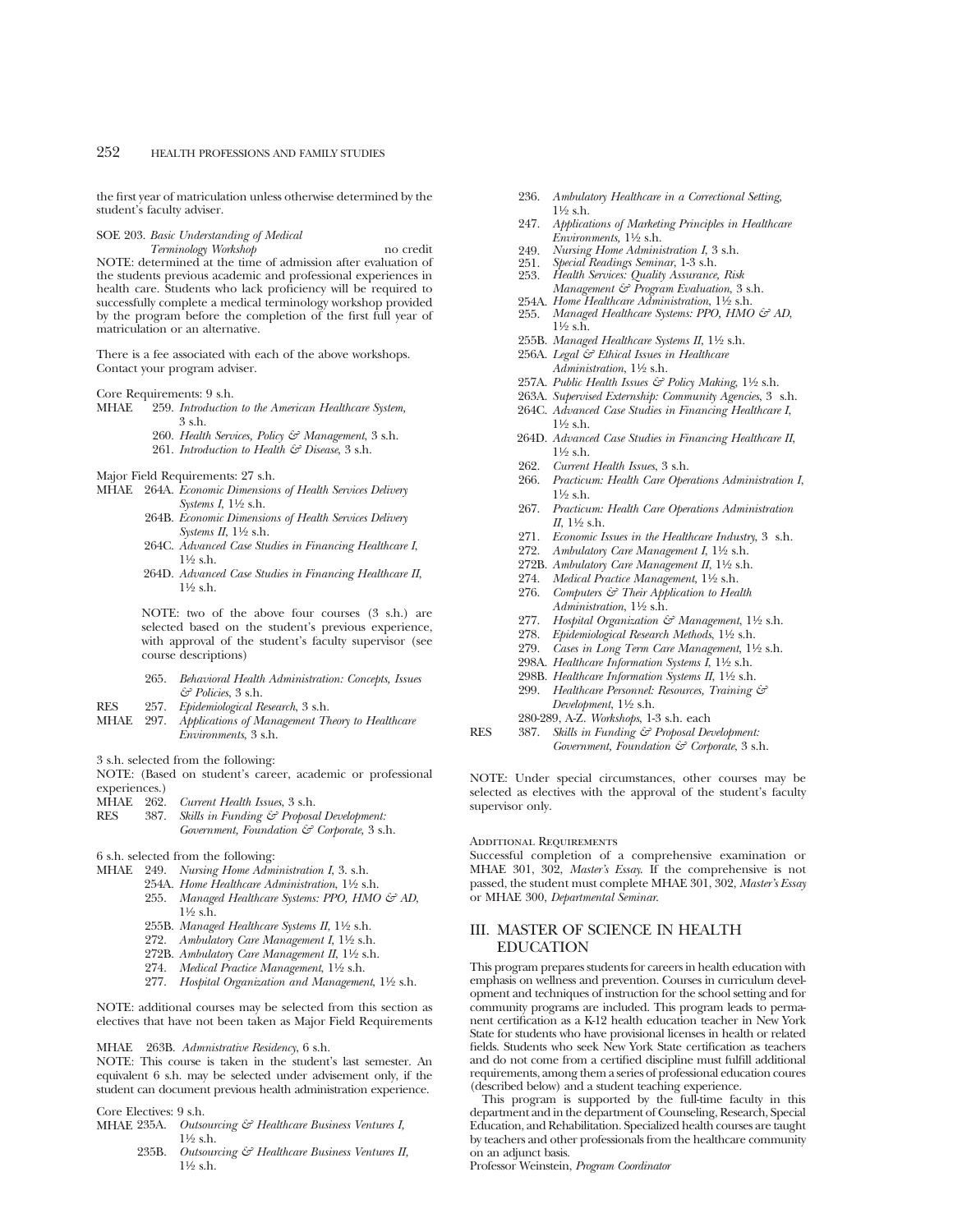#### ADMISSION REQUIREMENTS

Admission to the program requires a minimum grade point average of 2.75, a departmental interview, two current letters of recommendation and a brief statement, one to two pages describing the candidates interests, activities and objectives related to health.

Students with a grade point average of less than 2.75 may be admitted on probation with additional requirements upon the recommendation of the program coordinator. The probationary period will consist of no less than 12 credits during which the student will be required to maintain a grade point average of 3.0. The additional requirements may also include the Graduate Record Examination (GRE) and other remedial work in research, writing, and technology and will be established at the time of the interview by recommendation of the program adviser. Students must complete 24 hours in residence at Hofstra.

For candidates who want to teach in the public schools and do not hold prior teacher certification, the following courses must be completed: SED 205, 213, 264; one methods course selected under advisement *and* student teaching.

#### Prerequisite Requirements:

Students may satisfy any and all of the prerequisites listed below by having completed courses in these areas as part of their undergraduate program at an accredited institution or by completing them at Hofstra. Prerequisite courses do not carry degree credit for this program and may be satisfied with 100-level courses.

#### PREREQUISITES:

Biology or Anatomy and Physiology, 4 s.h. Psychology, Sociology, or Anthropology, 3 s.h. First Aid including CPR, or equivalent

Prerequisite competencies:

SOE 201. *Research Writing/Library Literacy*

*Workshop* no credit Including the ability to access peer-reviewed, current information, and use appropriate documentation (APA format). This competency can be met by successfully passing the qualifying examination administered by the department, previously related course work with a minimum of B, published research or recommendation by the faculty adviser. Students who cannot document the competency will be required to take the departmental workshop before the completion of their first full year of study.

SOE 202A, B, C. *Computer Literacy Workshop* no credit Includes word processing, spreadsheets, accessing the internet/ WWW; and powerpoint.

202A. Wordprocessing

202B. Spreadsheets

202C. Internet/WWW; PowerPoint

NOTE: this proficiency can be met by previous course work or a proficiency examination provided by the department, or a certificate of completion of a department workshop series offered annually or an appropriate alternative determined by the program coordinator. Students may be required to take any or all of the components of the competency depending upon the degree of proficiency determined by the examination or other means described above. The student will complete the workshop within the first year of matriculation unless otherwise determined by the student's faculty adviser.

There is a fee associated with each of the above workshops. Contact your program adviser.

Program: 39 graduate credits distributed as follows:

Core Requirements: 12 s.h.<br>MHAE 261. Introduction

- MHAE 261. *Introduction to Health & Disease*, 3 s.h.
- 262. *Current Health Issues*, 3 s.h. 239. *Mental Health Issues for Health Educators*, 3 s.h.
- RES 257. *Epidemiological Research*, 3 s.h.

Major Field Requirements: 15 s.h.<br>MHAE 243. Health Education: 7

- MHAE 243. *Health Education: Teaching & Learning Styles & Environments*, 3 s.h.
	- 244. *Human Sexuality & Family Life Issues*, 3 s.h.
	- 246. *Basic Concepts & Issues in Substance Use, Abuse & Misuse*, 3 s.h.
	- 248. *Nutrition & Health*, 3 s.h.
	- 258. *Analysis of Curricula & Implementation of School Health Programs*, 3 s.h.

Core Electives (selected under advisement): 12 s.h.<br>MHAE 238. Assessment/Evaluation in Health Educa MHAE 238. *Assessment/Evaluation in Health Education*,

- $1\frac{1}{2}$  s.h. 240. *Consumer Health*, 11⁄2 s.h.
- 
- 242. *Multicultural Issues in Health*,  $1\frac{1}{2}$  s.h.<br>245. *Stress Management*,  $1\frac{1}{2}$  s.h.
- 245. *Stress Management*, 11⁄2 s.h.
- 251. *Special Readings Seminar*, 1-3 s.h.
- 256A. *Legal & Ethical Issues in Healthcare Administration,* 11⁄2 s.h.
- 257A. *Public Health Issues & Policy Making*, 11⁄2 s.h.
- 259. *Introduction to the American Healthcare System*, 3 s.h. (under advisement only)
- 263. *Internship: Supervised Field Experience for Health Teachers*, 3 s.h.
- 268A or 268. *Health & the Elementary School Child*,  $1\frac{1}{2}$  s.h.
- 270. *Conflict Resolution*, 1½ s.h.
- 273. *Environmental Health*, 11⁄2 s.h.
- 275. *AIDS Education*, 11⁄2 s.h.
- 280-289, A-Z. *Workshops,* 1-3 s.h. each
- 290A. *Sexual Health Issues*, 11⁄2 s.h.
- 294. *Analysis of Child Abuse & Maltreatment*,  $1\frac{1}{2}$  s.h.
- 295. Assessing *Initiatives in Health Education*,  $1\frac{1}{2}$  s.h.
- 296. *Bereavement & Death Education,* 11⁄2 s.h.

**NOTE:** MHAE 268 or 268A; 275; 295; are required unless the student can document prior education or in-service professional training that meets the intent of the courses. This decision will be made at the time the student begins the program *under advisement only.*

### Additional Requirements

Successful completion of a comprehensive examination *or* MHAE 301, 302, *Master's Essay*. If the comprehensive examination is not passed, the student must complete MHAE 301, 302, *Master's Essay or* MHAE 300, *Departmental Seminar*.

## IV. MASTER OF ARTS: MARRIAGE AND FAMILY THERAPY

(See page 291 for program, requirements, and courses)

## V. PROFESSIONAL DIPLOMA IN MANAGED CARE

This 21 semester hour course of study beyond the master's degree (or its equivalent in an approved discipline), leads to the Professional Diploma in Managed Care. It is intended for healthcare administrators, healthcare providers, and others with academic, clinical and practical experience in the delivery or management of healthcare services. The program described below is tailored to meet the present needs of the seasoned professional(s) and compliment their individual previous experiences. Opportunity for special research interests are afforded those with appropriate qualifications.

NOTE: a) one course in managed care from an approved master's degree program (or other approved advanced study), may be transferred in if it was successfuly completed within the last five years; b) students may waiver and substitute two courses (under advisement only), if they can document sufficient equivalent scholarly experience from in-service or employment.

#### Admission Requirements

1) a graduate degree in one of the allied health sciences (medicine, dentistry, nursing, physical therapy, occupational ther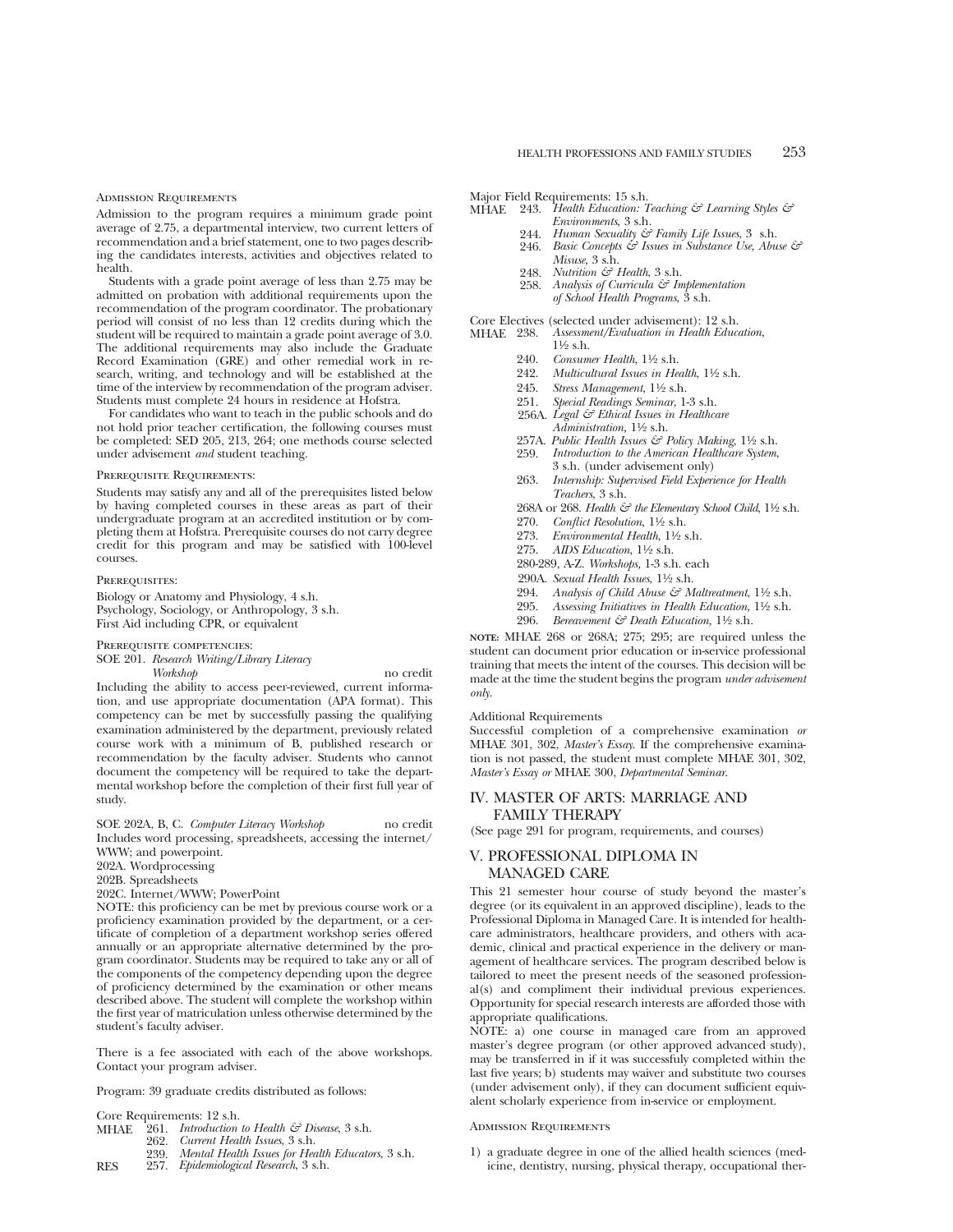apy), healthcare management, business, etc., or another approved discipline that includes professional training in the health service delivery models. Students who have degrees outside of healthcare, must document coursework or professional experience in the field.

- 2) a minimum graduate grade point average of 3.0;
- 3) a personal interview with a faculty adviser;
- 4) a detailed resume including related professional experiences;
- 5) three letters of recommendation.

#### Program Requirements

The Professional Diploma will be awarded after completion of the designated course of study described below with a minimum grade point average of 3.0.

| PDMC |      | 305. Managed Healthcare Systems: PPO,          |                     |
|------|------|------------------------------------------------|---------------------|
|      |      | $HMO \n\mathcal{L}^2 AD$                       | $1\frac{1}{2}$ s.h. |
|      | 306. | Managed Healthcare Systems II                  | 1½ s.h.             |
|      |      | 310. Healthcare Marketing in a Managed Care    |                     |
|      |      | Environment                                    | 3 s.h.              |
|      |      | 311. Managed Care: Financial Principles        | 3 s.h.              |
|      |      | 312. Contracting $\mathcal{C}$ Negotiating the |                     |
|      |      | Managed Care Environment                       | 3 s.h.              |
|      | 313. | Comparative Health Care Policy                 | 3 s.h.              |
|      | 314. | Case Studies in Managed Care                   | 3 s.h.              |
|      |      | 315. Advanced Seminar in Managed Care          | 3 s.h.              |
|      |      |                                                | $21$ s.h.           |
|      |      |                                                |                     |

The following courses are available as an alternative for students with equivalent scholarly experience in the above courses, selected with the approval of a faculty adviser:

|  | PDMC 316. Managed Care Administrative Residency | 3 s.h. |
|--|-------------------------------------------------|--------|
|  | 317. Independent Study in Managed Care          | 3 s.h. |

See complete graduate information, page 77.

## VI. PROFESSIONAL DIPLOMA IN MARRIAGE AND FAMILY THERAPY

(See page 291 for program, requirements, and courses)

## VII. POST-MASTER'S DEGREE: FAMILY THERAPY

(See page 291 for program, requirements, and courses)

## VIII. ADVANCED CERTIFICATE IN SEX COUNSELING

(See page 292 for program, requirements, and courses)

#### **COURSES**

In addition to semester notations next to each course, a selection of courses is offered during the January and Summer sessions. Consult the *January* and *Summer Sessions* bulletins for these schedules.

#### **Please note new course prefixes:**

61 through 179, A-Z will carry the prefix HPFS

230A through 299 will carry the prefix MHAE

300, 301, 302 will carry the prefix MHAE

305 through 389 will carry the prefix PDMC

All Marriage and Family Therapy courses carry the prefix MFT (see pp. 283 for programs)

|             | 61. Family Health: A Lifecycle Approach | 3 s.h. |  |
|-------------|-----------------------------------------|--------|--|
| Once a vear |                                         |        |  |

Examination of family health issues throughout the family life cycle as they relate to optimal health and wellness. Topics covered include: lifestyle and relationship options, pregnancy and child care, health needs of children, adults, and the aged, life cycle patterns of diseases, and the impact of poverty and cultural differences on family health. (Formerly HPER; HSPE)

#### 62. *Personal and Community Health\** 3 s.h. Spring

Basic health concepts leading to an understanding of personal responsibility in the maintenance and improvement of health. Specific areas of focus include: examination of the various components of optimal health, personal health assessments and discussions on how to become an informed health consumer. (Formerly *Personal and Community Health and Inspection;* HPER; HSPE)

#### 63. *Community Health Care and Services* 3 s.h. Fall

Familiarizes students with the multidimensional system that responds to health needs in the community. Specific health problems, organizational structure of federal, state and local agencies, local voluntary health agency network and various systems for financing health care. Criteria for developing a health referral list and other health related concerns that constitute an effective health delivery system. (Formerly HPER; HSPE)

64. *Consumer Health* 3 s.h. Spring

Recent research, new theories and the application of accepted nutritional concepts relating to disease prevention. Aspects of consumer behavior in the selection and use of health products, professionals and services. Influence of media on consumer attitudes; advertising tactics and consumer buying habits, and consumer health protection laws and agencies. (Formerly HPER; HSPE)

#### 65. *Ethical, Legal and Critical Health Problems* 3 s.h. Fall

Ethical and moral issues in health behaviors and services. Exploration of domestic and international positions and laws relating to specific health problems. New technologies and recent advances in treatment and prevention of critical health problems. (Formerly HPER; HSPE)

66. *Drugs and Alcohol* 3 s.h.

Spring

Designed to provide students with an understanding of the physiological, psychological and socioeconomic aspects of drug and alcohol use and abuse. Introduction to appropriate instructional techniques for drug and alcohol education at the elementary and secondary school levels. (Formerly HPER; HSPE)

#### 67. *Gerontological Health* 3 s.h. Spring

Introduces students to the aging process in relation to the person's health. Focus on the determinations of healthy aging and preventive health care. Prerequisites: BIO 103, 105. (Formerly HPER; HSPE)

## 68. *Environmental Health* 3 s.h.

Spring

History, fundamentals, diseases, control and solutions of several major environmental health areas including air pollution, solid waste, water supply, insect and rodent control, food sanitation, radiological health and noise pollution. The current status and future of each environmental health area. (Formerly HPER; HSPE)

69. *Stress Management* 1 s.h. Fall

Intervention strategies for stress reduction and wellness models are reviewed and practiced. Techniques for working with students and clients are covered. (Formerly 69; HPER; HSPE 69A)

70. *Epidemiology* 2 s.h. Fall

Basic understanding of the discipline of epidemiology: research designs and sources of bias in epidemiological research; and the

<sup>\*</sup>Recommended for majors.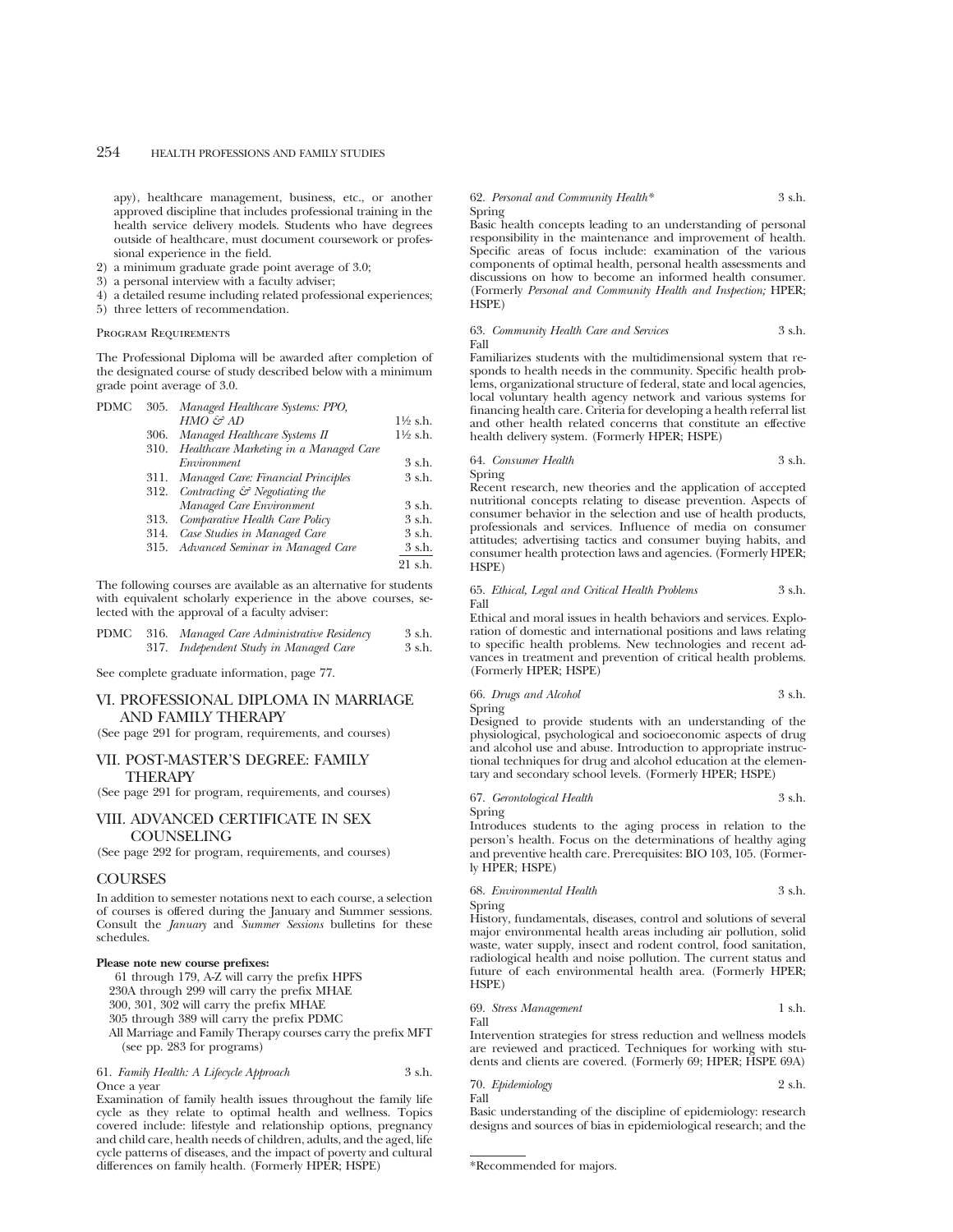epidemiological approach to infectious and chronic diseases. Physical inactivity as a risk factor for chronic disease is discussed. (Formerly 70, *Basic Epidemiology;* HPER; HSPE 70A)

71. *Chronic and Communicable Diseases* 3 s.h. Once a year

Analysis of chronic and communicable diseases focusing on disease identification, prevention, and control. Topics include: history of disease, causative agents, treatment modalities and practices, current research, and the relationship of wellness and health promotion to disease prevention and control. Prerequisite: HPFS 62. (Formerly HPER; HSPE)

74. *Microcomputer Applications for Health Professionals* 3 s.h. Periodically

Concepts, methodology, and applications of microcomputers in the field of health. In-depth examination of programs designed to assist professionals responsible for providing health-related information to individuals in an educational or community setting. Prerequisite: CSC 5. (Formerly HPER; HSPE)

75. *Life Cycle Sexual Health* 3 s.h. Spring

Examination of sexual health issues from a life cycle perspective. Topics covered include sexual growth and development; sexual health promotion; sexual health care and services; the maternity cycle; fertility, infertility, and contraception; STDs; illness, chronic disease, and sexuality; and sexuality and the aging process. The interrelationship of the various components of sexual health is also discussed. (Formerly HPER; HSPE)

## 102. *Organization and Administration of School Health Programs* 3 s.h.

Spring

Interrelationship of health education, school health services and environment is the concern of the health educator and coordinator. Discussion of the organization of these components and the respective administrative procedures that result in a quality school health program. (Formerly HPER; HSPE)

## 103. *Methods and Materials of Health Education: Children* 3 s.h.

Once a year

This course investigates various teaching philosophies, methodologies and resources used to deliver effective health education to children at the preschool and elementary school levels. Emphasis is also placed on the need to consider the influence of gender, age appropriateness, cultural factors and socioeconomic realities in the planning process of health education programs. (Formerly HPER; HSPE 103A)

#### 104. *Methods and Materials of Health Education:*

## *Adolescents/Adults* 3 s.h.

Once a year

This course investigates various teaching philosophies, methodologies and resources used to deliver effective health education in secondary schools and in the community. Emphasis is also placed on the need to consider the influence of gender, age appropriateness, cultural factors and socioeconomic realities in the planning process of health education programs. (Formerly HPER; HSPE 104A)

#### 105. *Health Education Curricula Development, K-12* 3 s.h. Spring

Exploration of various content areas applicable to health education curricula. Cognitive and affective components of each area of interest. Decisions regarding their ultimate inclusion in a comprehensive K-12 health education curricula are determined. (Formerly HPER; HSPE)

114. *Applied Nutrition, Diet and Exercise* 3 s.h. Fall, Spring

Application of nutritional concepts, caloric intake, and eating habits; to health, performance, and weight control. Review of the

current nutrition research as it relates to issues of wellness, disease prevention, weight management, exercise and performance enhancement. Information on methods to develop and adhere to a healthy eating lifestyle. (Formerly HPER; HSPE)

# 116. *Planning, Implementation and Evaluation*

*of Community Health Programs* 3 s.h.

Once a year

Examination of the planning, implementation and evaluation of community health programs. Topics focused on include: the needs assessment process, defining target groups, setting goals and objectives, implementation design and procedures, and the assessment of program effectiveness. (Formerly HPER; HSPE)

#### 118. *Women's Health Issues* 3 s.h. Once a year

Overview of the broad spectrum of issues relevant to the health of women. Exploration of the history of women's health, current health risks for women and trends in treatment. Special emphasis is given to the issue of gender sensitivity versus gender insensitivity in health research. Discussions also focus on the politics of women's health. (Formerly HPER; HSPE)

125. *Violence in Children, Family, and the Community* 3 s.h.

Once a year

Basic concepts of the public health approach to violence in our society. Recognition of effects of violence on children, families, and communities and an understanding of primary and secondary prevention strategies used to curb the epidemic of violence. (Formerly HPER; HSPE)

### 130A, 130B. *Student Teaching* \* 41⁄2 s.h. each Fall, Spring

Sixteen weeks of student teaching including four and one-half days per week in the school and participation in the after- school program. A seminar is conducted in conjunction with student teaching. In 130A, student teaching is done in the elementary school for eight weeks. In 130B, student teaching is done in the secondary school for eight weeks. Hofstra students must complete 130B in order to receive credit for 130A. (Formerly HPER; HSPE)

## 151, 152. *Readings* 1-3 s.h. each

Fall, January, Spring, Summer Individualized course designed to meet special interests of the student and to fill gaps in the student's understanding of physical education and recreation. Ordinarily open only to juniors and seniors who are capable of independent study. Prerequisites: written consent of chairperson of department and of instructor who will serve as tutor. (Formerly HPER; HSPE)

# 157A, 157B. *Field Experience: Community*

## Fall, Spring

Supervised practicum in one or more community health agencies. Students are assigned on the basis of past experiences and career goals. Separate placements can be made for 157A, 157B, or student can do all 6 semester hours in one placement under advisement. (Formerly HPER; HSPE)

*Health* 3 s.h. each

#### 160. *International Health Issues* 3 s.h. Once a year

Designed to provide students with an understanding of health from a global perspective. Topics covered include: global patterns of disease, pandemic and endemic health problems, health conditions in countries around the world, population, health care and delivery systems, and international health initiatives. (Formerly HPER; HSPE)

<sup>\*</sup>Recommended for majors.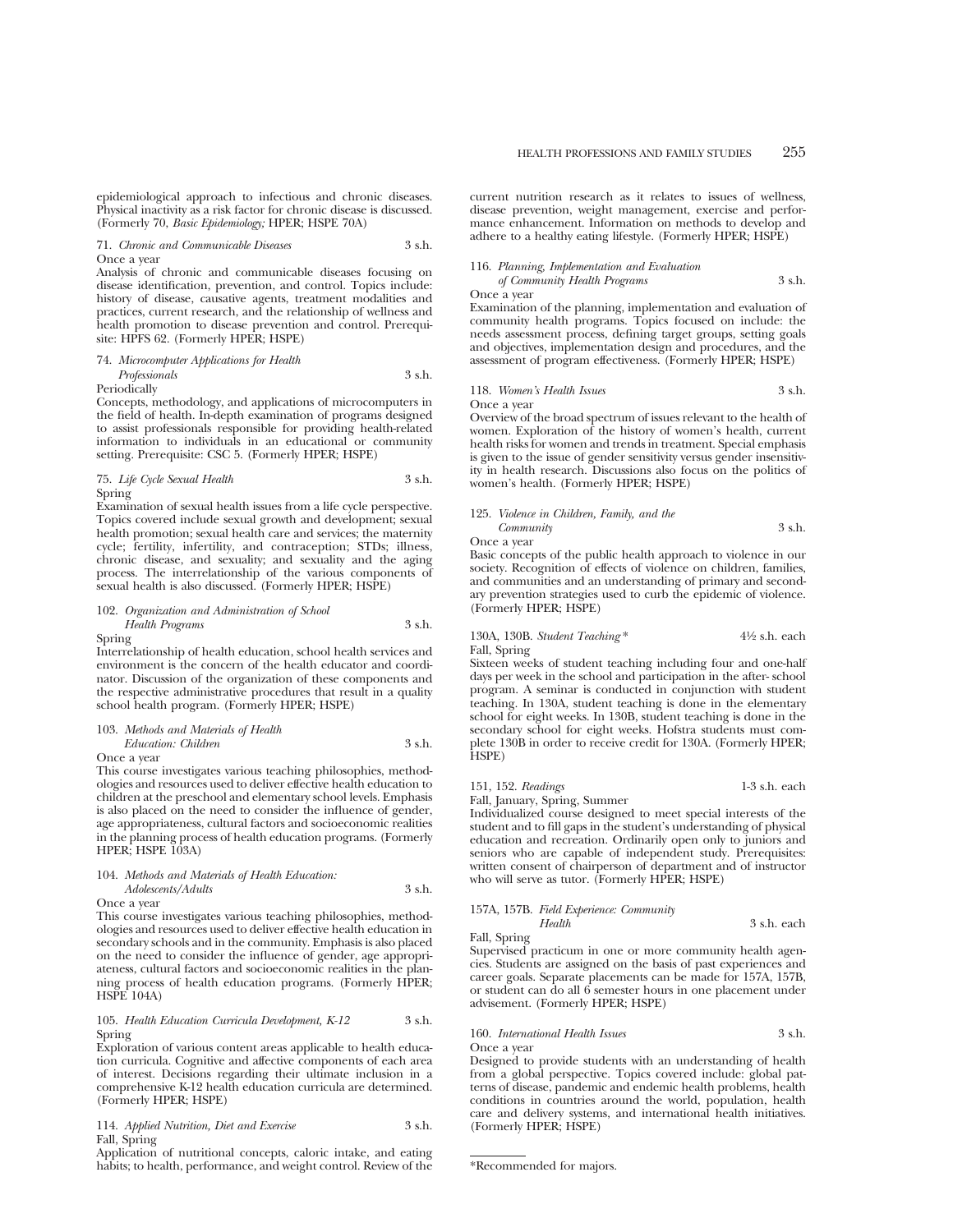162. *Mental Health Care and Services* 3 s.h. Once a year

Designed to provide students with an understanding of the organization and delivery of mental health care and services in the United States. Examination of the etiology, diagnostic criteria, and epidemiology of mental illness. Effects of mental illness on society in general, and on the health care delivery system in particular are discussed. (Formerly HPER; HSPE 162A)

#### 179, A-Z. *Workshops in Health* 1-3 s.h. each Periodically

Designed to meet the needs of specific groups of students interested in special topics in health not covered by other course offerings.

As individual subjects are selected, each is assigned a letter (A-Z) and added to the course number. Any course may be taken a number of times so long as there is a different letter designation each time it is taken. (Formerly HPER; HSPE)

## **230A through 299 will carry the prefix MHAE**

230A-230B. *Student Teaching in Health Education:*

*Elementary and Secondary* 3 s.h. each 230A: Elementary; 230B: Secondary

Fall, Spring

Student teaching is a full semester experience consisting of eight weeks at the elementary level and eight weeks at the secondary level for students in the M.S. in Health Education. The student is in the school the equivalent of four and one-half days each week. A seminar is conducted in conjunction with student teaching. Hofstra students must complete MHAE 230B in order to receive credit for MHAE 230A. Course is open to graduate students only. Does not count toward degree requirements.

#### 235A. *Outsourcing and Healthcare Business Ventures I*  $1\frac{1}{2}$  s.h. Fall

In this first of two courses students engage in the exploration of outsourcing and other business venture alternatives in healthcare settings. Develop an understanding of the practical/ operational issues relating to outsourcing departments in hospitals and other healthcare environments and their implications to the economics of the delivery of services.

#### 235B. *Outsourcing and Healthcare Business Ventures II*  $1\frac{1}{2}$  s.h. Fall

This course further explores outsourcing options and the planning, procedures and policies in decision making and problem solving. Case studies in outsourcing are described. Prerequisite: MHAE 235A or permission of the instructor.

## 236. *Ambulatory Healthcare in a Correctional Setting* 11⁄2 s.h.

Once a year

Introduction to the issues surrounding the provision of quality healthcare services to inmate populations. The historical perspective, legal and ethical concerns, correctional/medical interfaces, staffing needs and cost containment strategies and other pertinent topics are studied.

#### 237. *Media Literacy for the Health Professions* 11⁄2 s.h. Every other semester, Summer

This course introduces the concept of media literacy focusing on the development of skills in reading and interpreting various media, studying how various media are used in health education and promotion, and applying and facilitating the development of media literacy skills in school and community settings.

#### 238. *Assessment/Evaluation in Health Education* 11⁄2 s.h. Once a year

This course focuses on the procedures and issuees of assessment and evaluation in health education.

#### 239. *Mental Health Issues for Health Educators* 3 s.h. Fall, Spring

Through an understanding of the components of mental and emotional health, students study psychosocial factors influencing people's healthy lifestyle choices over the life cycle. Concepts of decision making, problem solving, communication, interpersonal relationships, copying styles, self-concept and self-esteem are reviewed as well as theories of counseling and corresponding treatment options.

## 240. *Consumer Health* 1<sup>1</sup>/<sub>2</sub> s.h.

Fall, Summer

Designed to provide information on consumer behavior in the selection, purchase, and use of health products and services. Health insurance, medical aid, influence of media, and health protection laws and agencies are examined in detail. (Formerly HPER)

#### 241. *Medical Terminology and the New Technologies* 11⁄2 s.h. Periodically

This course is designed to introduce medical and healthcare language and identify current technological advances that are commonly utilized in the healthcare industry. How vocabulary is applied and innovations explored in the context of the healthcare community are studied.

#### 242. *Multicultural Issues in Health* 11⁄2 s.h. Once a year

This course provides the opportunity for students to examine various cultures and the culture-specific nuances that have implications to health education and health service delivery. Students also explore and analyze curricula and health education strategies that are sensitive to cultural diversity. (Formerly HPER)

243. *Health Education: Teaching and Learning Styles and Environments* 3 s.h.

**Spring** 

This course focuses attention on the role of affective or experiental educational styles in enhancing students responsibility for health behavior awareness and change. Optimum learning environments for health instruction are discussed as they relate to various health issues, age, ethnicity, subculture and other student learning factors. (Formerly HPER)

244. *Human Sexuality and Family Life Issues* 3 s.h. Spring

This course covers the various aspects of family life and human sexuality including the influences of biological, psychological, sociological and historical factors. Semantic and comparative cultural aspects; adjustment needs and problems of children and adults during the course of maturing and aging, is included. Discussion and implications of selecting various methods and materials for instruction and the role of the school in sex education is explored. (Formerly HPER)

245. *Stress Management* 11⁄2 s.h.

Spring, Summer

Examination of the physiological, psychological and sociological aspects of stress to provide students with an understanding of the meaning of stress. The study of theory, practices, and application of coping skills and stress reduction are emphasized. (Formerly HPER)

## 246. *Basic Concepts and Issues in Substance Use, Abuse and Misuse* 3 s.h.

Fall, Spring

Aspects of current research; methods of teaching about the problems; social, humanistic, pharmacological and psychological aspects of substance use as well as prevention and rehabilitation; an understanding of the humanistic and sociological aspects of our evolving adult and youth cultures is explored. Reasons for drug use and the effect of drug addiction on individual, family, community and society are examined. Discussion of the interdisciplinary approach to drug education with student and community involvement. (Formerly HPER)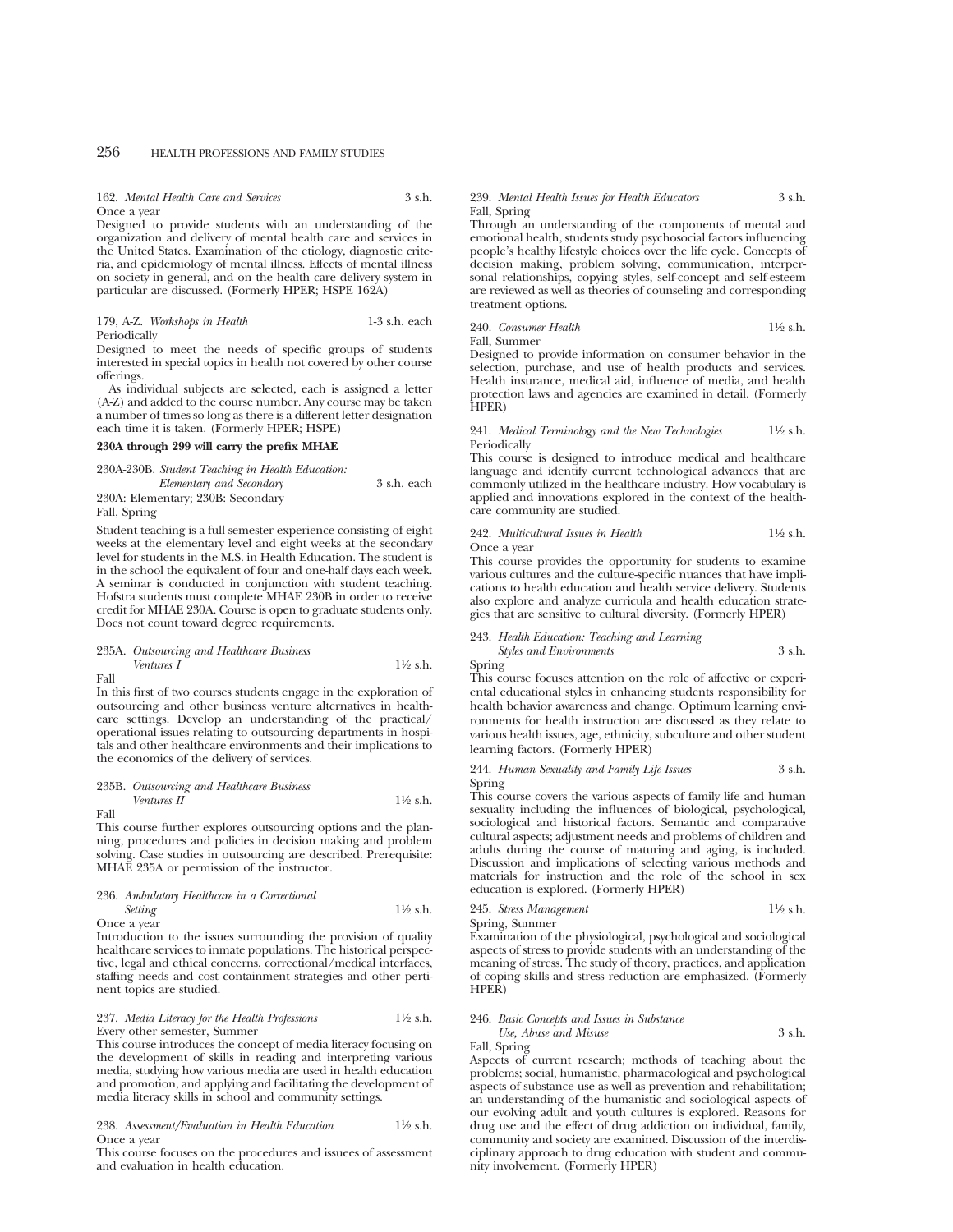Spring

Through a combination of lectures, problem solving and case studies, students apply principles of marketing to the decisionmaking process in the healthcare environment. The complex relationships between hospital PPOs and HMOs are explored.

## 248. *Nutrition and Health* 3 s.h. Spring, Summer

Covers energy nutrients, vitamins, minerals and water in reference to aspects of current knowledge and research of nutrition and health. Deals with recommended nutrient intake and diet planning guides, as well as intentional and incidental food additives. Discussions where possible combat misleading advertisements, half-truths and pseudoscience. Planning of nutrition education programs are included. (Formerly *Nutrition and Consumer Health*; HPER)

#### 249, 250. *Nursing Home Administration I, II* 3 s.h. each Once a year

Designed for students interested in nursing home administration and gerontological studies. Topics to be covered are geriatric illnesses; environmental and safety regulations; medical emergencies; human relations aspects of patient care; nursing policy, legal; organizational and management aspects of long-term care; utilization review and medical record keeping. (Formerly HPER)

#### 251, 252. *Special Readings Seminar* 1-3 s.h. each Fall, Spring, Summer

Investigations and reports on health education topics adapted to the student's program. Prerequisites: written consent of the chairperson and instructor. (Formerly HPER)

#### 253. *Health Services: Quality Assurance,*

#### *Risk Management and Program Evaluation* 3 s.h. Fall, Spring

Provides a comprehensive review and evaluation of quality assurance and its related programs such as risk management, utilization review and program evaluation. Main areas of concentration include: 1) the interrelationships between QA and its related programs; 2) cost containment and its effect on QA; 3) program evaluation and program development and implementation. (Formerly HPER)

#### 254A. *Home Healthcare Administration* 11⁄2 s.h. Once a year

Course examines the administration and provision of out-ofinstitutional home healthcare services. Emphasis placed on organizational structure, services delivered, costs, staffing, utilization review, quality assurance and need methodology. Other options such as adult day care and comprehensive outpatient rehabilitation facilities are also scrutinized. (Formerly 254; HPER)

#### 255. *Managed Healthcare Systems: PPO, HMO and AD* 11⁄2 s.h. Once a year

Continuing pressure to reduce healthcare delivery cost, coupled with a rapidly changing environment, has resulted in considerable change in the healthcare industry over the past several years. Discussion of the history of the traditional medical insurance plan and examination of the changes that brought about the birth of Health Maintenance Organizations, Preferred Provider Organizations and Alternate Delivery Systems. Emphasis on the structure, financial arrangements, services, staffing and future of each system. Same as PDMC 305. (Formerly HPER)

## 255B. *Managed Healthcare Systems II* 11⁄2 s.h. Once a year

This course focuses on healthcare reforms at the national level. Comparisons with that of Germany, France, and Canada are made. Detailed discussions on public policy initiatives are also included (Medicaid, Medicare, uninsured programs, etc.). Theories of Health Insurance Purchasing Cooperatives (HIPCS), and

Allied Health Plans (AHPS) are evaluated. Prerequisite: MHAE 255. Same as PDMC 306. (Formerly HPER)

## 256A. *Legal and Ethical Issues in Healthcare*

*Administration* 1<sup>1</sup>⁄2 s.h. Once a year

Investigation of the legal and ethical issues and problems encountered by administrators of health care facilities and programs. Topics discussed include government regulation of health care providers; the admission and discharge of patients; patient consent to and refusal of treatment; reproduction issues; privacy and confidentiality; and mental health issues. (Formerly 256; HPER)

#### 257A. *Public Health Issues and Policy Making* 11⁄2 s.h. Once a year

Deals with issues faced by health care professionals in their daily pursuit of providing health care for the public. Social, economic, legal, ethical and political issues are discussed in the context of the development of medicine and health care in the United States. (Formerly 257; HPER)

#### 258. *Analysis of Curricula and Implementation of School Health Programs* 3 s.h.

Fall, Spring

The role of the school, community and other outside agencies in the development of school health programs. Develop skills in organizing and evaluating curricula for elementary and secondary level health education. Effective methods of implementation and administration of health services within the school setting. (Formerly HPER)

#### 259. *Introduction to the American Healthcare System* 3 s.h. Fall, Spring

Course provides an overview of the health care system in the United States. The course explores the role and dynamics of the institutions and group hospitals, nursing homes, ambulatory care facilities, home care agencies, providers, and government agencies that deliver health care. In addition, national trends in policy, financing, and delivery systems are analyzed. (Formerly *Community Health Organizational Operations I*; HPER)

#### 260. *Health Services Policy and Management* 3 s.h. Fall, Spring

Designed for students interested in careers in health care administration. Explores basic concepts of health planning and policy analyses. Recurring problems in establishing health policy and technical aspects of planning for health service delivery are studied. Prerequisite: MHAE 259. (Formerly *Community Health Planning and Policy*; HPER)

## 261. *Introduction to Health and Disease* 3 s.h.

Fall, Spring

Introduction to the basic issues affecting human health. Focus on preparation for the health professional to assist people in achieving a better understanding of the cognitive and affective qualities necessary to promote a healthy life state. (Formerly HPER)

## 262. *Current Health Issues* 3 s.h.

Spring

Designed to familiarize the student with critical health issues affecting contemporary living. Primary areas of inquiry are narcotics, i.e., smoking, drugs and alcoholism. Specialists are invited. Prerequisite: MHAE 261. (Formerly HPER)

#### 263. *Internship: Supervised Field Experience for Health Teachers* 3 s.h.

Fall, Spring, Summer

Directed observation, participation and teaching service in elementary, junior and senior high schools for health education teacher candidates who have not student taught or who are teaching in a nonhealth field. Alternative health service agency experience for candidates with previous satisfactory health teaching experience. Prerequisites: MHAE 244, 246, 248, 261, 262; COUN 207. Pass/Fail grade only. (Formerly HPER)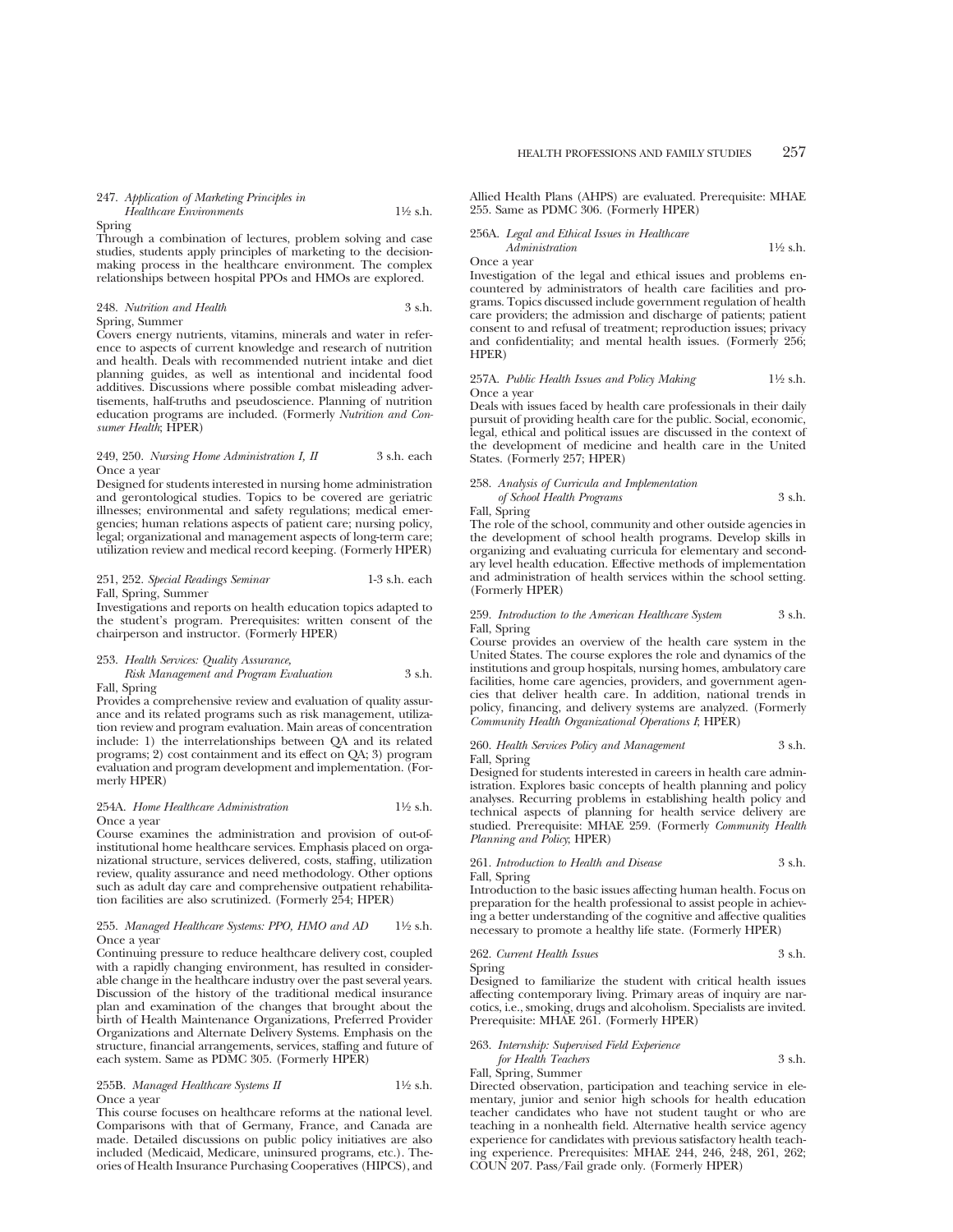263A. *Supervised Externship: Community Agencies* 3 s.h. Fall, Spring, Summer

Semester-length "externship" where students will observe, study and report on health planning policies, disease prevention and health care procedures, and advocacy positions of two community health facilities. Prerequisite: department approval. Pass/Fail grade only. (Formerly HPER)

263B. *Administrative Residency* 6 s.h. Fall, Spring, Summer Supervised field experience in health administration at a health

agency or hospital. Prerequisite: permission of department. Pass/ Fail grade only. (Formerly HPER)

## 264. *Economic Dimensions of Health Services Delivery Systems* 3 s.h.

Once a year

Examination of the Fiscal Services Division of a hospital, its functions, interactions and responsibilities. Students understand how to interact with this Division. (Formerly HPER)

#### 264A. *Economic Dimensions of Health Services Delivery Systems I\** 11⁄2 s.h.

Fall, Spring

Examination of the Fiscal Services Division of a hospital, its functions, interactions and responsibilities. Students will understand how to interact with this division.

## 264B. *Economic Dimensions of Health Services Delivery Systems II\** 1<sup>1</sup>⁄2 s.h.

Fall, Spring

Examination of the Fiscal Services Division of a hospital, its perspective, interaction and responsibilities. Students will understand how their actions are viewed by this division.

## 264C. *Advanced Case Studies in Financing*

*Healthcare I\** 1<sup>1</sup>⁄2 s.h. Fall, Spring

Through healthcare delivery systems case studies, the course gives students a general understanding of how to apply advanced financial principles to the decision making process in the health care environment.

#### 264D. *Advanced Case Studies in Financing Healthcare II\** 1<sup>1</sup>⁄2 s.h. Fall, Spring

Through the use of healthcare delivery system case studies, this course will further the inquiry of advanced financial principles and their applications to the decision making process in the healthcare environment.

| 265. Behavioral Health Administration: |        |
|----------------------------------------|--------|
| Concepts, Issues and Policies          | 3 s.h. |
| Fall, Spring                           |        |

The study of behavioral health services including types of service providers and treatment settings, professional training and licensure and their implications to diagnosis, treatment options and payment systems, and other behavioral health administration issues are explored. Concepts of adherence/compliance, the relationship between mental health and physical well being are discussed.

#### 266. *Practicum: Health Care Operations Administration I* 1<sup>1</sup>⁄2 s.h. Once a year

Review of all active, current regulatory agencies (OHSM, JCAHO, CAP, DSAS, FDA, etc.) and respective regulations that impact upon the Clinical Operations Administrator (Administrator on Duty). Topics covered include consents, DNR/Health Proxy Act, interhospital transfers, patient complaints, external disasters, clinical issues, NYS reportable incidents, etc. (Formerly HPER)

#### 267. *Practicum: Health Care Clinical Operations Administration II* 1<sup>1</sup>⁄2 s.h.

```
Once a year
```
Course affords students a practical experience shadowing an "Administrator on Duty" (A.O.D.). Policies and procedures of the hospital site are discussed and role play opportunities prepare the student for the experience. The A.O.D. student is involved in all decisions, deals directly with the public, medical staff and administration of chosen hospital. (Times vary to accommodate personal schedules.) Prerequisite: MHAE 266 or permission of faculty adviser. (Formerly HPER)

268. *Health and Elementary School Child* 3 s.h. Fall, Spring

The focus on this course is on instruction of health education pre-school—6th grade. Developmentally appropriate health information, instructional strategies and curricula planning with emphasis on interdisciplinary approaches are discussed. The school environment and school health services for this population is included.

**NOTE:** either MHAE 268A or 268 will be selected in consultation with an adviser, depending upon the student's documented previous elementary school experience.

268A. *Health and the Elementary School Child* 11⁄2 s.h. Once a year

The focus of this course is on instruction of health education, preschool to 6th grade. Developmentally appropriate health information, instructional strategies and curricula planning with emphasis on interdisciplinary approaches are discussed. The school environment and school health services for this population are included. (Formerly HPER)

#### 269. *Current Trends in Telecommunications and*

*Microcomputer Applications for Health Professionals* 11⁄2 s.h. Spring

Concepts, methodology and applications of microcomputers in the field of health, designed for the professional who is relatively unfamiliar with automation systems. This course presents a practical overview of automation applications in the health field, including telecommunications via microcomputers as software programs written specifically for health educators/administrators and similar professionals. It also identifies and discusses issues and ethical challenges that have arisen as new systems are adopted and old ones are modernized.

270. *Conflict Resolution* 11⁄2 s.h.

Once a year Course analyzes the impact of unresolved conflicts, provide insight into how conflicts arise and the ability to understand and define problems. Students examine internal and external patterns of conflict. The function of conflict and the patterns of conflict resolution are examined. (Formerly HPER)

271. *Economic Issues in the Healthcare Industry* 3 s.h. Once a year

Course is designed to develop an understanding of the application of basic economic concepts to the broader healthcare industry. Through case studies, students apply micro and macro principles at the individual facility level and then to the larger healthcare delivery system. Prerequisite: MHAE 264. (Formerly HPER)

## 272. *Ambulatory Care Management I* 1<sup>1</sup>⁄2 s.h.

Once a year

Course is designed to introduce students to and increase their knowledge, understanding, and analytical skills with respect to

<sup>\*</sup>Students are required to take 2 of the four courses as core requirements. The appropriate courses will be selected *under advisement only*, based upon the students previous education/ professional experience. The remaining may be selected as electives.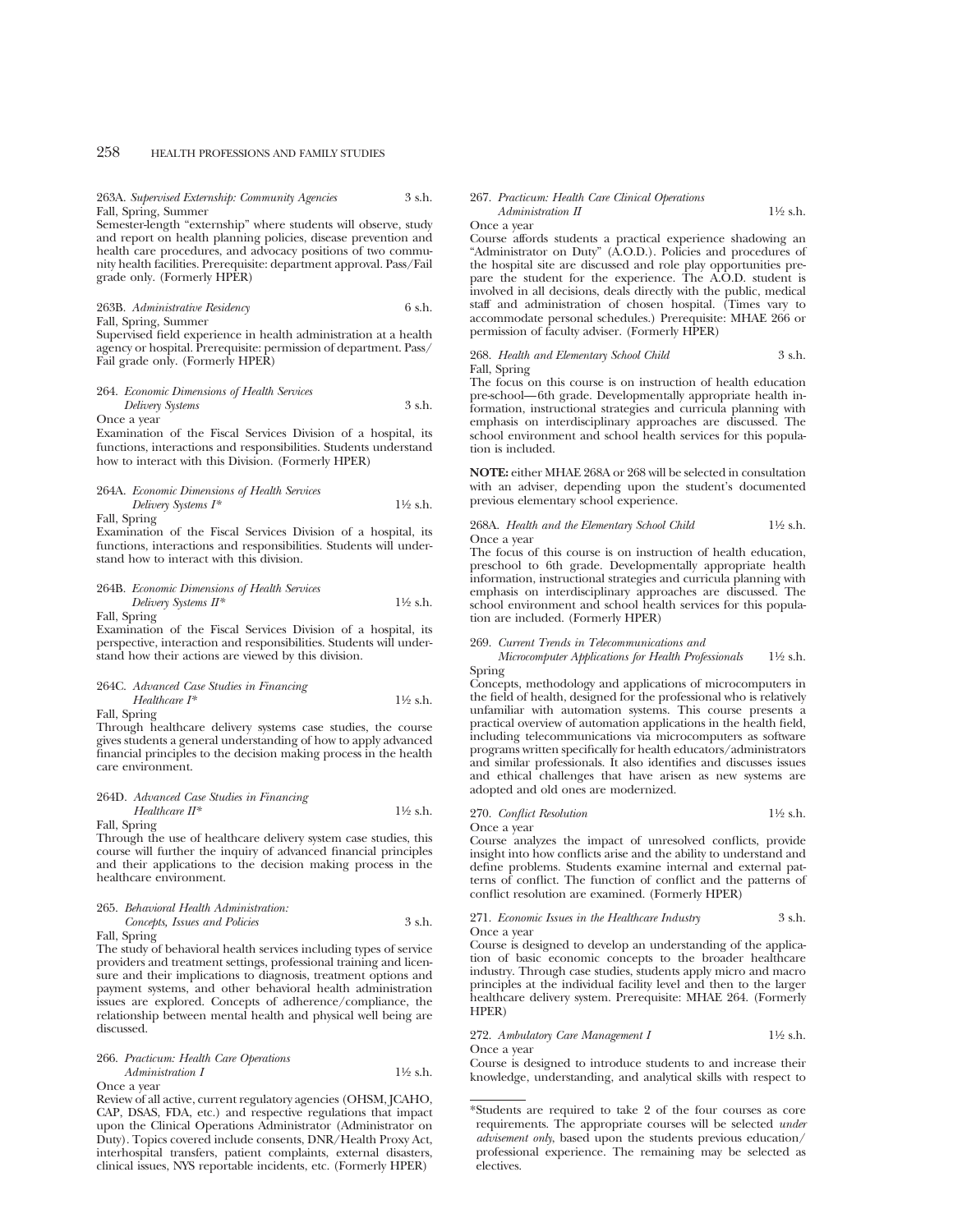the management of health services in ambulatory care settings. (Formerly HPER)

#### 272B. *Ambulatory Care Management II* 1<sup>1</sup>/2 s.h. Once a year

Students examine specific ambulatory care systems available to the healthcare consumer including: freestanding urgi-centers and surgi-centers, birthing centers, dialysis centers, prison health systems, emergency medical services systems, etc. An in-depth review of these programs is conducted to enable the students to have an understanding of each system and its impact on the healthcare consumer. Prerequisite: MHAE 272. (Formerly HPER)

## 273. *Environmental Health* 11⁄2 s.h.

Once a year

Various elements and issues concerning health status and the environment are explored. Special emphasis paid to sociopolitical implications and personal attitudes and values as they affect the delivery of services, regulations, health promotion and prevention activities. (Formerly HPER)

#### 274. *Medical Practice Management* 11⁄2 s.h. Once a year

Course applies management strategies to several types of practices including solo practices, partnerships, groups, and academic medical practices. We discuss the development of practices, marketing, the administrator's role, human resources functions, daily office operations, and financial considerations as they apply to these healthcare settings. (Formerly HPER)

#### 275. *AIDS Education* 11⁄2 s.h. Once a year

An overview of the etiology of the disease, causes, treatment options, prevention and related social and political implications. The developmental issues that influence age-appropriate curricula selection and techniques for teaching in the classroom are discussed. Planning community, peer and parental educational programs and the use of resources and referrals are explored. (Formerly HPER)

## 276. *Computers and Their Application to Health Administration* 1<sup>1</sup>⁄2 s.h.

Once a year

Assuming little or no prior experience, this course introduces the health administrator to the computer and its' capabilities, defined in terms of software, hardware and options available in the marketplace. The process of computer decisions is built in stages beginning with the understanding of what is currently happening in the operation, followed by what can be computerized, concluding with a model for evaluating the various vendors. (Formerly HPER)

#### 277. *Hospital Organization and Management* 11⁄2 s.h. Once a year

Intended to provide the student with an understanding of the hospital from the viewpoint of organizational and managerial systems. Encompasses an overview of traditional organizational theory, and both conceptual and pragmatic healthcare institutional management methods and techniques. (Formerly HPER)

#### 278. *Epidemiological Research Methods* 11⁄2 s.h. Once a year

Covers the basics of descriptive and analytical epidemiology. Topics include a brief history of epidemiology, disease patterns, rates, retrospective and prospective studies, bias and epidemiological tools. Objective of the course is to prepare prospective health administrators with the ability to understand and critique relevant literature and the ability to develop epidemiologic tools for the design of methodologically sound studies. (Formerly HPER)

#### 279. *Cases in Long Term Care Management* 11⁄2 s.h. Once a year

Course familiarizes the student with common management problems in long term care. Students develop analytical and diagnostic skills and apply them to arrive at solutions for the delivery of long term care services. Highlights the various levels of institutional and community noninstitutional long term care settings. (Formerly HPER)

#### 280 through 289, A-Z. *Workshops* 1-3 s.h. each Periodically

Designed to meet the needs of specific groups of students or educators interested in special topics not covered by other course offerings.

As individual subjects are selected, each is assigned a letter (A-Z) and added to the course number. Any course may be taken a number of times so long as there is a different letter designation each time it is taken. (Formerly HPER)

## 290. *Sexual Health* 3 s.h.

Fall, Spring, January, Summer

This course emphasizes the several components of sexual physiology that contribute to the sexually healthy state. Such topics as stages of physical growth, conception, childbirth, fertility and infertility, contraception, sterilization and abortion are explored. Also considered are the problems of adolescent pregnancy, the effects of chronic and serious illness on sexuality, drug use and sexually transmitted diseases as they affect sexual functioning. The historical relationships between medical and mental health care systems and sexual health care in our society are studied. (Formerly HPER)

#### 290A. *Sexual Health Issues* 11⁄2 s.h. Fall, Spring, Summer

This course is a brief overview of the components of sexual physiology that contribute to the sexually healthy state. Such topics as stages of physical growth, conception, childbirth, fertility and infertility, contraception, sterilization and abortion are explored. Also considered are the problems of adolescent pregnancy, the effects of chronic and serious illness on sexuality and drug use, and sexually transmitted diseases as they affect sexual functioning. (Formerly HPER)

#### 291. *Nutrition and the Aging* 3 s.h. Once a year

Exploration of the importance of sound nutrition, nutritional practices and nutrition education for the aging. Psychosocial and cultural influences of nutrition on the elderly are included. (Formerly HPER)

#### 292. *Health and Aging* 3 s.h. Once a year

Focus on aging as a normal process in the life cycle. Aspects of healthy aging, as well as the problem of illness and disease as they affect the elderly are covered. A survey of health services, security, nutrition, exercise, mental health, and the physical change in a systemic approach is included. (Formerly HPER)

| 293. Healthcare Policies, Planning and |        |
|----------------------------------------|--------|
| Administration for the Aging           | 3 s.h. |

Once a year

Exploration of the special needs and service requirements that meet the demands of an increasing senior citizen population. Deals with the development of strategies for providing a broad spectrum of integrated services as well as a sensitivity and understanding among staff that serve this population. Emphasis on effective administration for service delivery. (Formerly HPER)

#### 294. *Analysis of Child Abuse and Maltreatment* 11⁄2 s.h. Once a year

In-depth examination of child abuse including issues of recognition, reporting, intervention, treatment and prevention. Theories of maltreatment with their intervention and prevention implications are explored. Completion of this course will satisfy the New York State Education Department licensure requirement concerning child abuse and maltreatment. (Formerly HPER)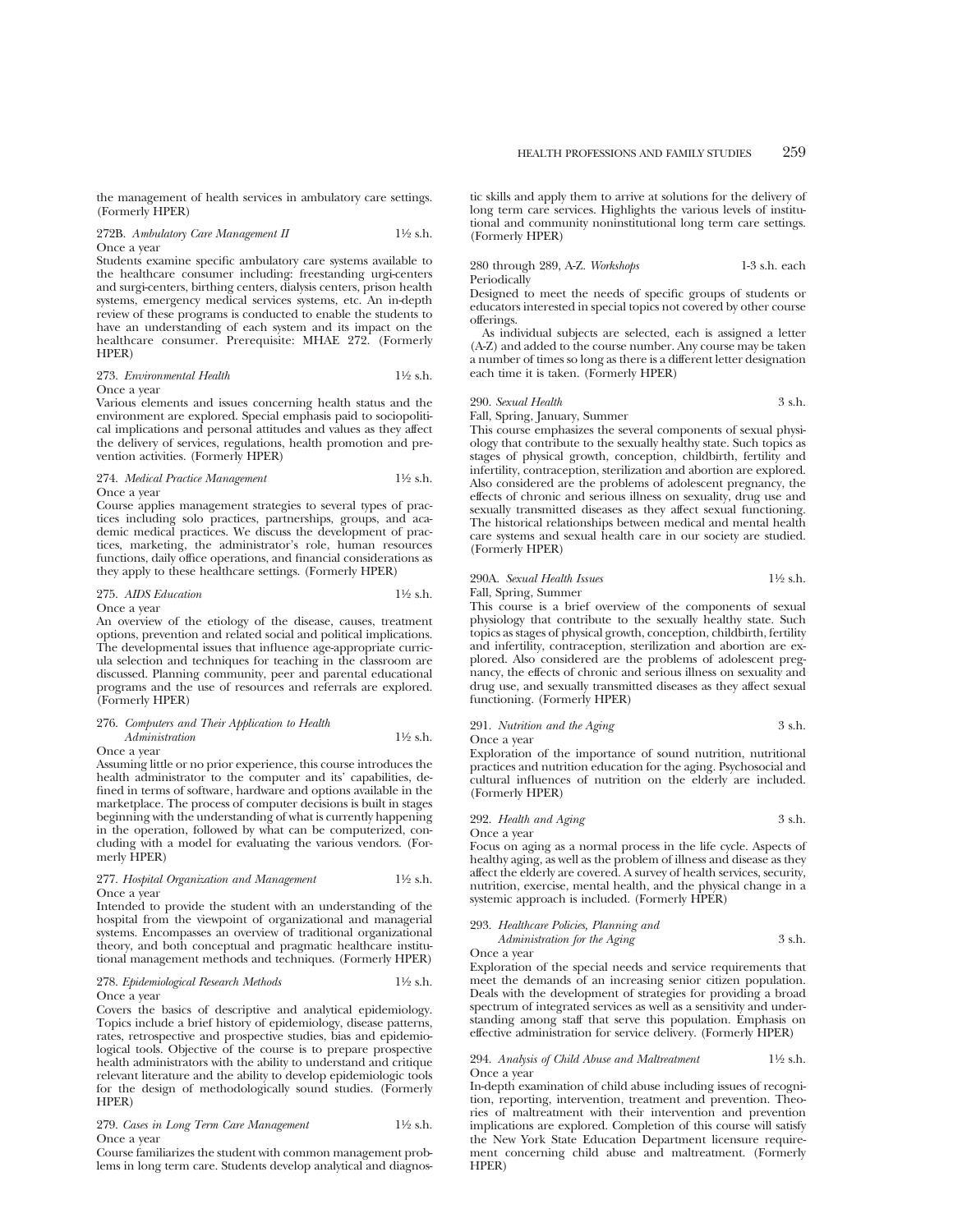#### 295. *Assessing Initiatives in Health Education* 11⁄2 s.h. Once a year

Course analyzes the essential components of the health education frameworks offered by the New York State New Compact for Learning Curriculum and Assessment Committee for Health, Physical Education and Home Economics. The philosophy, outcomes, performance indicators and assessment recommendations are critically reviewed. (Formerly HPER)

#### 296. *Bereavement and Death Education* 11⁄2 s.h. Once a year

This course provides an opportunity for educators to discuss death, dying and bereavement issues, review the literature, explore curricula and develop teaching strategies for K-12 students in the context of health education. (Formerly HPER)

#### 297. *Applications of Management Theory to Healthcare Environments* 3 s.h. Fall, Spring

This course focuses on the concepts, methods and issues of

management as they are applied to health care organizations and service delivery. In an interactive setting students have the opportunity to explore, question, and develop a knowledge and competence in health care management and organizational theory.

298A. *Healthcare Information Systems I* 11⁄2 s.h. Fall, Spring

Healthcare Information Systems Management is a multi-faceted course. It ecompasses management, medicolegal issues, performance improvement (formerly quality assurance, risk management, health sciences, computer sciences, statistics and business administration). This course prepares and educates the graduate healthcare administration student in the application of management principles for the identification, evaluation and implementation of Healthcare Information Systems.

#### 298B. *Healthcare Information Systems II* 11⁄2 s.h. Fall, Spring

This course is designed to provide an understanding of the role of Information Technology and Management Information Systems in the delivery of health care. Upon completion, students should have a good understanding of how computer systems function to support a hospital, physician practice, an integrated delivery systems or a third party payer.

299. *Healthcare Personnel: Resources, Training and Development* 11⁄2 s.h. Spring

This course reviews recruiting, selecting, training, motivation, leadership and other activities associated with managing personnel unique to healthcare delivery systems. Evaluation of credentials, reimbursement and other issues are considered as will the practical operations necessary to manage the diversity of professional and operations staff.

## **300, 301, 302, will carry the prefix MHAE**

#### 300. *Departmental Seminar* 3 s.h.

Fall, Spring, Summer

Serves an integrative and culminating function with respect to the student's studies and experiences in the School of Education. Emphasis is on themes which cut across traditional course and departmental lines; selected student papers and research may be compiled in year books of health education. Pass/Fail grade only. Prerequisites: matriculation in the department and completion of all required course work in professional education. (Formerly HPER)

**NOTE:** successful completion of MHAE 300 may be offered in place of either the departmental comprehensive examination or the *Master's Essay* in MHAE. This course may not be used to satisfy any part of the basic 33 s.h. requirement for a Master of Science degree in Education.

301, 302. *Master's Essay* 3 s.h. each Fall, Spring

Supervision and instruction leading to the completion of the essay. Binding fee payable upon registration in 302. Admission by permission of department. (Formerly HPER)

## **Courses numbered 305 through 389 carry the prefix PDMC.**

#### 305. *Managed Healthcare Systems: PPO, HMO and AD* 11⁄2 s.h. Once a year

Continuing pressure to reduce healthcare delivery cost, coupled with a rapidly changing environment, has resulted in considerable change in the healthcare industry over the past several years. Discussion of the history of the traditional medical insurance plan and examination of the changes that brought about the birth of Health Maintenance Organizations, Preferred Provider Organizations and Alternate Delivery Systems. Emphasis on the structure, financial arrangements, services, staffing and future of each system. Same as MHAE 255.

#### 306. *Managed Healthcare Systems II* 11⁄2 s.h. Once a year

This course focuses on healthcare reforms at the national level. Comparisons with that of Germany, France, and Canada are made. Detailed discussions on public policy initiatives are also included (Medicaid, Medicare, uninsured programs, etc.). Theories of Health Insurance Purchasing Cooperatives (HIPCS), and Allied Health Plans (AHPS) are evaluated. Prerequisite: PDMC 305. Same as MHAE 255B.

#### 310. *Healthcare Marketing in a Managed Care Environment* 3 s.h. Fall, Spring

The course discusses the application of healthcare marketing principles to managed care environments. Also described are these principles applied to decision making in the healthcare system. Prerequisite: MHAE 255, 255B or special permission of faculty adviser.

#### 311. *Managed Care: Financial Principles* 3 s.h. Fall, Spring

Study of financial principles in managed care environments. Risk, premium development, actuarial methodologies, sources of data for utilization and unit costing, financial incentive options and financial issues in contract negotiation are explored. Also covered are licensing issues in New York State and management information systems for managed care organizations. For students matriculated in the Professional Diploma in the Managed Care Program. Prerequisite: MHAE 255, 255B or equivalent, or permission of adviser.

#### 312. *Contracting and Negoiating the Managed Care Environment* 3 s.h.

Fall, Spring

The purpose of the course is to give the student a general understanding of managed care principles, and how to apply these principles in the managed care contractual environment. The complex relationships between hospitals, PPO's and HMO's are explored. For students matriculated in the Professional Diploma in the Managed Care Program. Prerequisite: MHAE 255, 255B or equivalent, or permission of adviser.

## 313. *Comparative Healthcare Policy* 3 s.h.

Fall, Spring

The course focuses on comparative healthcare policy at the national and international levels. Covered are recent national healthcare reform initiatives both proposed and implemented, H.C.F.A. and the administration of the Medicare program and foreign healthcare policies (e.g., Canada, United Kingdom, Germany, Netherlands) and their applicability to the United States healthcare system. Special attention is paid to adaptability of United States system to a single payor and/or that of managed competition and a managed care model. For students matriculated in the Professional Diploma in the Managed Care Program. Prerequisite: MHAE 255, 255B or equivalent, or permission of adviser.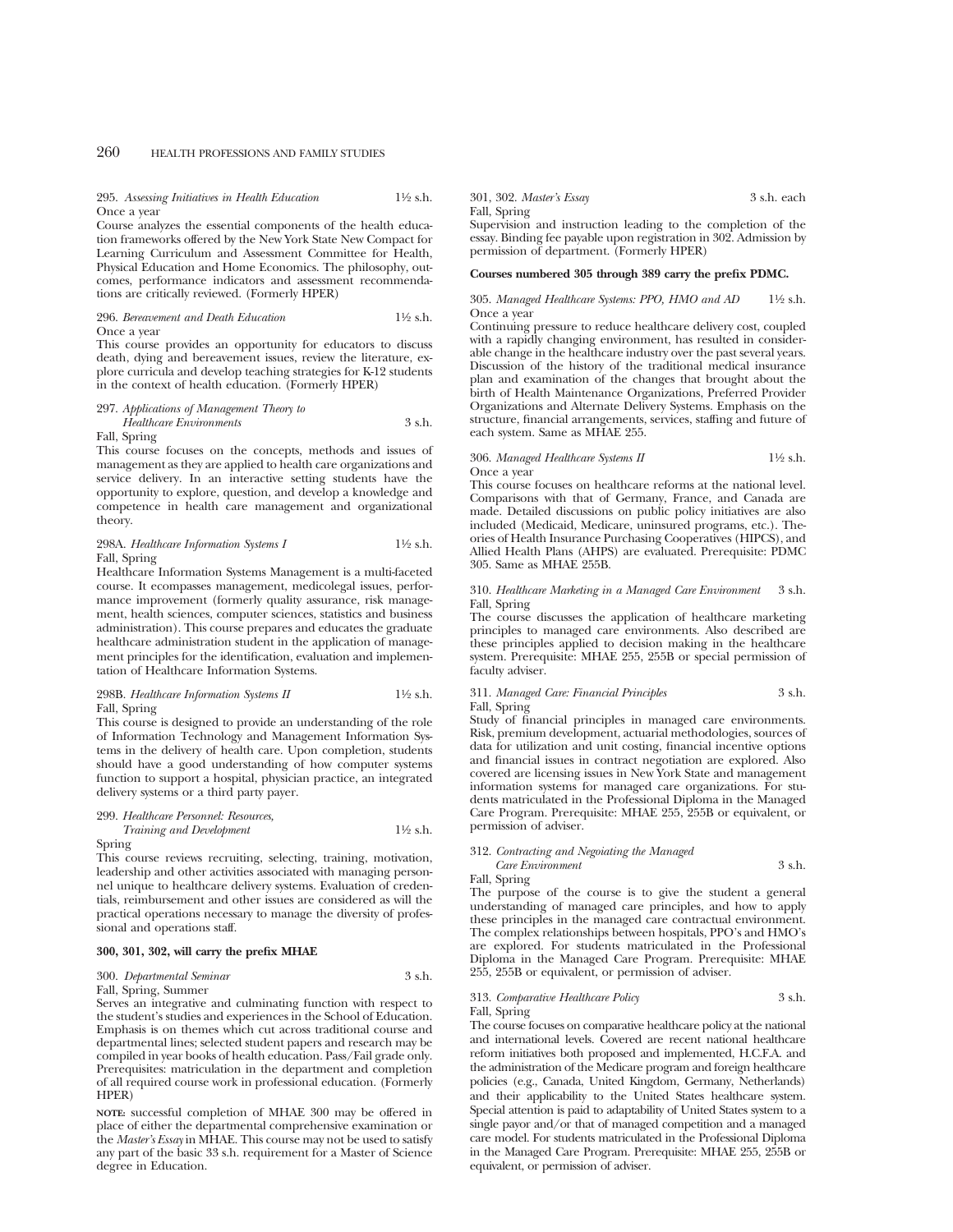Using the case study method, this course focuses on current examples of managed care models in operation in the United States. Through case examples, the course explores the development, implementation and operations of managed care models, HMO's, PPO's, and integrated systems. Students are able to identify and evaluate the challenges and successes in various managed competition, cost, service population, provider population, institutional structure. Through the use of cases, students are provided with an opportunity to develop their analytic, problem solving and decisionmaking skills. Prerequisite: permission of adviser.

#### 315. *Advanced Seminar in Managed Care* 3 s.h. Fall, Spring

This course provides the "capstone" experience for students completing the Professional Diploma in Managed Care. The seminar offers students the opportunity to review and integrate the knowledge they have gained from the courses they have taken in the managed care sequence. Students are required to undertake research that produces a decision paper that addresses a current issue or problem in managed care. Prerequisite: permission of adviser.

#### 316. *Managed Care Administrative Residency* 3 s.h. Fall, Spring

This is a guided administrative residency in a managed care environment that focuses on providing the student with an experience in the planning, policy and decision making. The residency requires a student participation commitment of a minimum of 150 hours. The student and the faculty supervisor contracts with an approved preceptor who is the on-site supervisor. The preceptor mentors the student on a regular basis and includes the student in meetings and other professional activities. Prerequisite: permission of adviser.

#### 317. *Independent Study in Managed Care* 3 s.h. Fall, Spring

Independent inquiry and report on advanced managed care topics. Open only to students matriculated in the Professional Diploma in Managed Care. Prerequisite: permission of supervisor.

#### 380-389, A-Z. *Workshops* 1-3 s.h. each.

Periodically Designed to meet the needs of specific groups of students interested in special topics not covered by the program curriculum.

As individual subjects are selected, each is assigned a letter (A-Z) and a title. One or more workshops may only be selected to replace other program requirements under the advisement of the program coordinator.

# Hebrew, Modern (HEBR)

Administered by the Department of Comparative Literature and Languages. Professor Donahue, *Chairperson*

Assistant Professor Berlinerblau, *Adviser*

**B.A. SPECIALIZATION IN HEBREW:** 24 semester hours in Hebrew beyond HEBR 4, plus six semester hours, chosen under advisement, from all Jewish Studies and the following courses:

| ANTH | 106. Peoples $\mathcal{F}$ Cultures of the Middle East and North |
|------|------------------------------------------------------------------|
|      | Africa, $3 \, \text{s.h.}$                                       |
| CLL. | 151. Studies in Literature 3 s.h.                                |
|      | 39. Mythologies $\mathcal G$ Literature of the Ancient World,    |

- 3 s.h. ENGL 193. *Classical Influences on Modern Literature: the Bible*
- *& Greek & Roman Classics*, 3 s.h. LING 101. *Introduction to Linguistics*, 3 s.h.

HIST 31. *Jewish History from the Patriarchal Period to the Age of Emancipation*, 3 s.h. 105. *The Ancient Egyptians, Hebrews & Greeks*, 3 s.h. JW ST 21. *Jewish Themes in American Literature*, 3 s.h. PSC 108. *Politics of the Middle East,* 3 s.h.<br>RELI 12 *Introduction to Western Religious* 12. *Introduction to Western Religious Traditions*, 3 s.h. 15. *Introduction to Eastern Religious Traditions*, 3 s.h.

The adviser may direct the student to take additional courses to provide an integrated program.

See complete B.A. requirements, page 82.

Minor in Hebrew, see page 167.

B.A. Specialization in Jewish Studies, see page 273.

## **COURSES**

In addition to semester notations next to each course, a selection of courses is offered during the January and Summer sessions. Consult the *January* and *Summer Sessions* bulletins for these schedules.

1. *Elementary Hebrew* 3 s.h. Fall

Fundamentals of grammar and pronunciation. Simple conversational patterns.

2. *Elementary Hebrew* 3 s.h.

Spring

Continuation of 1. Selected readings. Prerequisite: HEBR 1 or equivalent.

$$
3. \ In terms dia te Hebrew
$$
 
$$
3 s.h.
$$
 Fall

Review of grammar. Reading and translation of prose of average difficulty. Prerequisite: HEBR 2 or equivalent.

4. *Intermediate Hebrew* 3 s.h. Spring

Readings of selected materials and vocalized texts. Prerequisite: HEBR  $\overline{3}$  or equivalent.

101, 102, 103, 104, 151, 152, 153.

*Hebrew Language and Literature* 3 s.h. each One course each semester

An integrated sequence of courses emphasizing both advanced language skills and literature. This sequence aims at gradually developing the student's proficiency in oral expression, composition (including grammar and syntax) and reading. The individual student's needs, interests and prior experience determine the exact nature, pace and contents of each course. A detailed personal record is maintained to assure the development of each student's skills. Prerequisite: HEBR 4.

To be offered one per semester in a three and one-half year cycle; may be taken in any order.

112 through 119. *Hebrew Readings* 1 s.h. each Periodically

Readings from masterpieces to keep alive the student's interest in the language and literature. Prerequisite: successful completion of HEBR 4 or equivalent.

199. *Seminar: Problems of Jewish Studies* 3 s.h. Periodically

This course presupposes an extensive background in Hebraica/ Judaica. The subject varies and depends on the special interest of the student.

# History (HIST)

## Professor Kern, *Chairperson*

Professors D'Innocenzo, Eisenberg; Associate Professors Walsh, Yohn; Assistant Professors Charnow, Doubleday, Parker, Pugliese; Special Assistant Professor Whitbeck; Instructor Bernhardsson.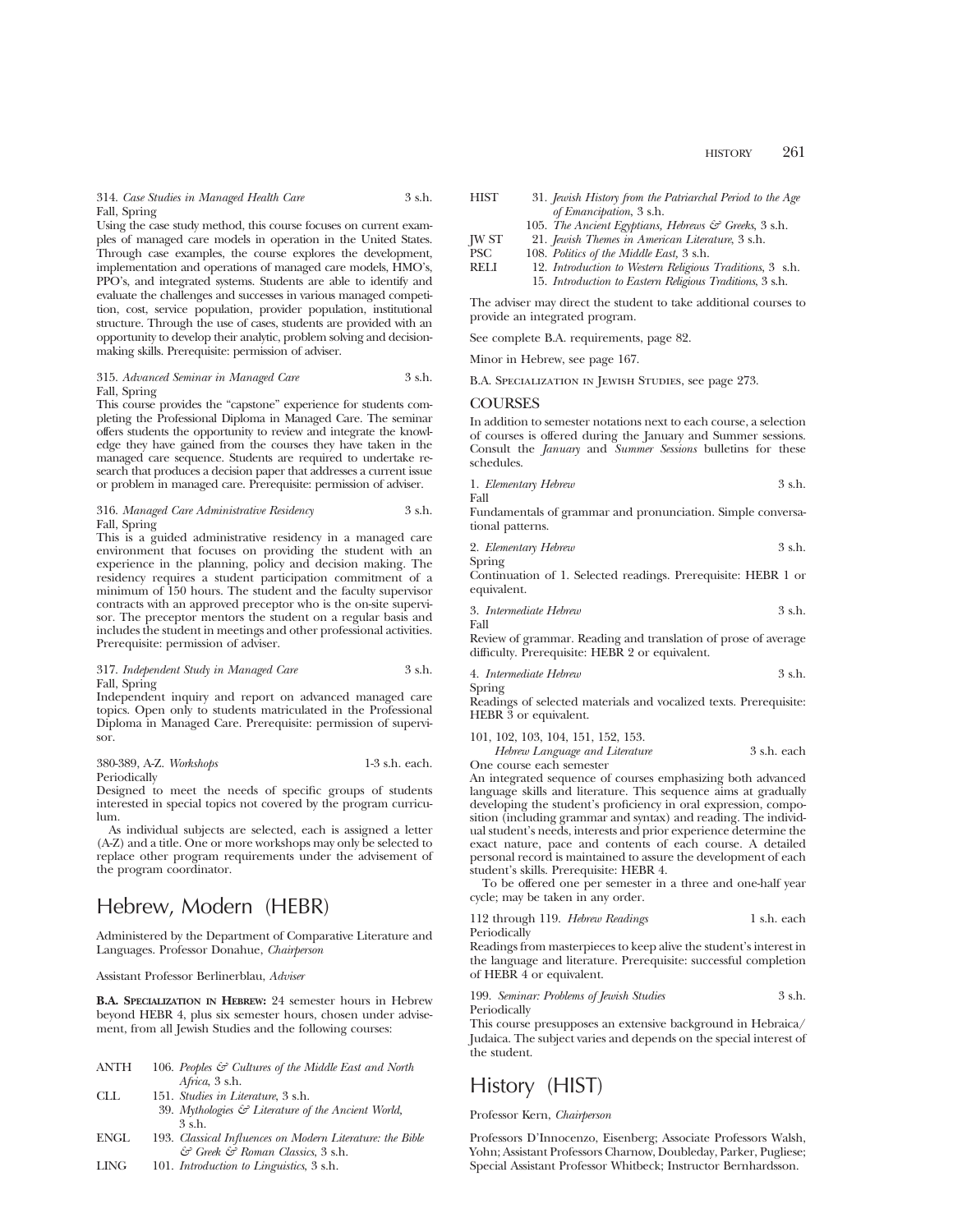The Harry H. Wachtel Distincuished Teaching Professorship is held by Professor D'Innocenzo. See page 426.

The study of history is intended to give one a better understanding of oneself and the world. It is also intended to help one to think critically, to evaluate evidence, and to express oneself clearly and cogently. Understanding, thinking, speaking, writing—these are fundamental human skills useful in personal life and in any profession. The history courses listed below are all taught in ways that emphasize and assist student development of these skills.

Students may major in history, take a minor in history or simply enroll in a few courses of special interest. Basic courses in European, American, Asian or African civilization provide useful foundations for studies in many other disciplines. Advanced courses enable the student to get a closer look at the remnants of the past and at how historians go from those remnants—art, buildings, written documents—to conclusions about the past and present.

**B.A. SPECIALIZATION IN HISTORY:** 30 hours in history courses including the following:

- 1) at least 6 hours in European history;
- 2) at least 6 hours in American history;
- 3) at least 6 hours in one or two of the following: Asian, African, Islamic, Russian or Latin-American history, including at least 3 hours in Asian, African or Islamic history;
- 4) seminar, ordinarily taken during the junior year.

A grade of  $C-$  or better is required in each course and at least 18 of the 30 hours must be on the advanced level (three-digit courses).

Since history touches on every facet of human experience, majors should also take courses in other areas. Required: 3 hours of philosophy and 12 additional hours chosen from at least three other social sciences (see Academic Organization, page 8). Students are urged to take six hours of advanced courses in the literature of their field of interest. History majors can easily take minors in one of these areas or in another area such as computer science or business.

See complete B.A. requirements, page 82.

**A MINOR IN HISTORY** consists of the successful completion of 18 semester hours in history, under advisement, including no more than six hours of introductory courses. At least six hours must be in residence.

Teaching of High School Social Studies, see page 364.

PHI ALPHA THETA: an international history honor society, see page 71.

### **MASTER OF ARTS IN HISTORY WITH CONCENTRATIONS IN AMERICAN, EUROPEAN, AND PUBLIC HISTORY**\*

### **ADVANCED CERTIFICATE IN PUBLIC HISTORY**\*

## **COURSES**

In addition to semester notations next to each course, a selection of courses is offered during the January and Summer sessions. Consult the *January* and *Summer Sessions* bulletins for these schedules.

## Transferred Courses

The following course numbers are used exclusively to identify courses which Hofstra students have taken elsewhere and for which there are no other Hofstra equivalents:

1A, 1B. Introductory European History, 3 s.h. each

101A, 101B. Advanced European History, 3 s.h. each 103A, 103B. Advanced American History, 3 s.h. each

#### Mini-Courses

| Periodically                            |             |
|-----------------------------------------|-------------|
| 6A through 6Z. Changing Societies       | 1 s.h. each |
| 7A through 7Z. Personalities in History | 1 s.h. each |
| 8A through 8Z. Key Events in History    | 1 s.h. each |

Introductory Courses

| 11. Western Civilization I# | 3 s.h. |
|-----------------------------|--------|
| Fall, Spring                |        |

Formation of the western tradition from classical antiquity, merging Judaic, Greek, Roman and Christian elements, to the derivation of a distinctive and dynamic European offshoots in medieval and early modern times. Topics include Hebraic religion, civilization of the Greek city-states, Roman imperialism and law, the role of Christianity in western life, institutions and ideas of the middle ages and early modern Europe.

# 12. *Western Civilization II* # 3 s.h.

Fall, Spring

The rise of the modern west and the crises of the twentieth century: the struggles and contradictions which have led to continuing change in western civilization. Topics include the formation of the state, development of a capitalist economy, impact of technology on social change, development of science and philosophy, rise of industry and the emergence of a masssociety, modern nationalism, imperialism and war. A recurrent theme will be the role of revolution and the attempts to reconstruct society according to various ideal models including socialism, fascism and communism.

#### 13. *American Civilization I* # 3 s.h. Fall

Intensive study of controversial issues from the colonial period through the Civil War. Conflicting points of view are presented in lectures and readings followed by seminar discussions.

14C. *American Civilization II* # 3 s.h. Spring

Intensive study of controversial issues from Reconstruction through the 1960's. Lectures, readings and seminars emphasize interpretive differences. (Formerly 14.)

20. *The Present in Historical Perspective* 3 s.h.

Periodically

Contemporary problems seen in relation to their historical origins. The content of this course will change to reflect current developments.

#### 29. *American Lives in Historical Perspective* # 3 s.h. Fall, Spring

A biographical approach to pre-twentieth-century America that explores the role of key individuals and/or important families in the development of American society and culture. Persons studied might include: Benjamin Franklin, Thomas Jefferson, John Adams, Stephen A. Douglas, Elizabeth Cady Stanton, John Brown and Harriet Tubman. A familial focus might examine the Mathers, the Byrds, the Adamses, the Beechers, the Jameses, etc. Mutual influence of indivudals on one another and the ways in which they both shape and are shaped by American thought and historical experience, are the central concerns of the course. Where appropriate materials are available, biographical and

<sup>3</sup>A, 3B. Introductory American History, 3 s.h. each

<sup>\*</sup>Applications not accepted in 2000-2001. For further information, contact the History Department. #Core course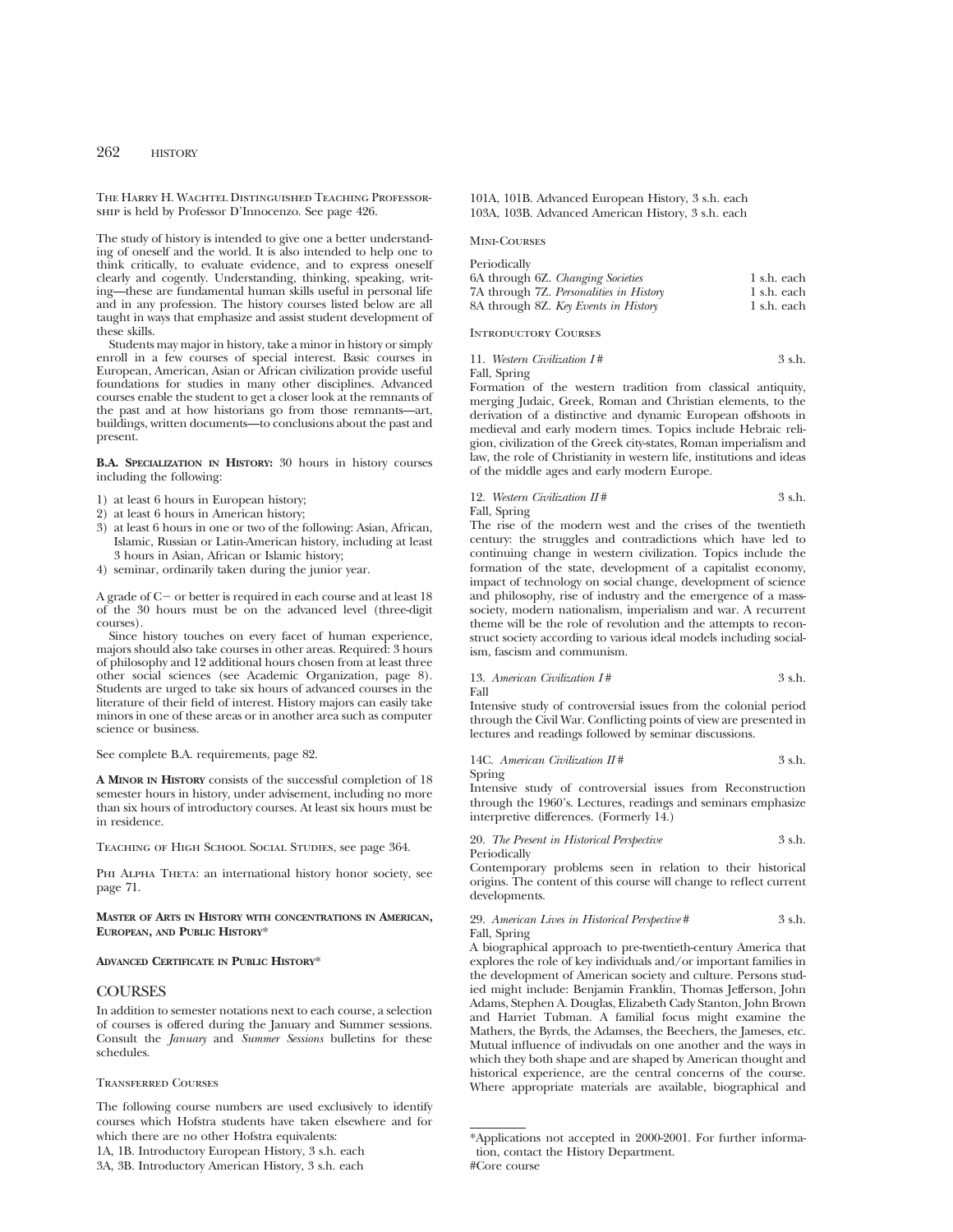autobiographical readings are supplemented by films, sound recordings and visits to historical sites.

30. *Contemporary American Lives* 3 s.h. Spring

In a biographical approach to historical understanding, the course considers the lives of four to six American men and women, chosen by the instructor to represent important aspects of American society since 1920. In a particular semester the persons studied might include Eleanor Roosevelt, Margaret Sanger, Jackie Robinson, Joseph McCarthy and John Kennedy. Individuals are examined in regard to their interaction with society and one another, in the light not only of biographical and autobiographical reading, but also of sound recordings, films and visits to historical sites.

#### 31. *Jewish History from the Patriarchal Period to the Age of Emancipation* 3 s.h. Periodically

Hebrew civilization in ancient and medieval times and its impact on the western world. An analysis of the socioeconomic and cultural development of the Babylonian, Spanish, Franco-German and Eastern European Jewish communities within the context of their contemporary societies.

71. *China and Japan to 1800 #* 3 s.h. Fall

A study of Chinese and Japanese history from ancient times to 1800. Focus is on the formation and evolvement of the Confucian world and its lasting but differing impressions on the political and social institutions of China and Japan. (Formerly *India, China and Japan of Tradition.*)

72C. *China and Japan Since 1800 #* 3 s.h. Spring

An examination of the modern transformations of China and Japan in response to the challenge of the West and the quest of modernity. Emphasis on China's and Japan's contrasting approaches to the redefined problems of state and society, nation formation, cultural orientation and modernization. (Formerly *India, China and Japan in Modern Revolution*; 72.)

### Advanced Courses

(Open to freshmen only with permission.)

100. *Honors Essay* 3 s.h. Fall, Spring

Research and writing of a substantial historical essay, under tutorial supervision. Open only to history majors desiring to graduate with departmental honors. Students should normally start work with their faculty adviser in the semester preceding their registration in HIST 100. Permission prior to registration is required.

105. *Ancient Egyptians, Hebrews and Greeks #* 3 s.h. Fall

Myth and religion, epic and tragedy, art and philosophy. Designed to provide an historical background for students of art, drama, literature, archaeology, philosophy or religion, as well as of history. Credit given for this course or New College SH 3, not both.

106. *Hellenistic and Roman Worlds* 3 s.h. Spring

The conquests of Alexander and the spread of Greek culture, the expansion of Rome's control over the ancient world and the creation of the Roman Empire and the eventual acceptance of Christianity by most of the Empire—400 B.C. to 400 A.D.

107. *Medieval Europe, 400 A.D. to 1300 A.D.* 3 s.h. Periodically

Formative period of European culture stressing the incorporation of Christian and classical traditions into European creations. Topics usually include feudal society and chivalric culture, medieval boom, twelfth-century renaissance, papal- imperial struggle, princely and urban government, crusades, heresy.

108. *Renaissance Europe, from St. Louis to Luther* 3 s.h. Periodically

The emergence of a society in which leadership was shifted from clergy to laymen in economy, government, religion, literature and art. Stress is laid on the impact of the Black Death, the rise of religious dissent, the Hundred Years War, the rise of parliamentary institutions and the city states of Renaissance Italy. The evidence of visual arts is drawn on throughout.

109. *The Old Regime in Western Europe, 1648-1789* 3 s.h. Periodically

Changing forms of social life under the tensions created by population growth, war, the making of the modern state and the subversion of the old moral order.

112. *The French Revolution and Napoleon* 3 s.h. Periodically

Transformation of European consciousness in the violent years of the first social revolution as France embraced and then abandoned its new belief in freedom and the common man.

113. *Europe, 1800-1848* 3 s.h. Every other year

Romanticism and revolution: the search for beauty and justice in the era of reaction between Napoleon's Empire and the Revolutions of 1848.

114. *Europe, 1848-1914* 3 s.h. Every other year

The struggle against the loss of individual identity in a world of big cities, big business and big government. Emphasis on those social changes and cultural achievements which affect our contemporary world.

115. *The Afro-American in American History, 1619-1865* 3 s.h.

Every other year

From the African origins of black slavery through emancipation and the Civil War. Emphasis is given to the slave trade, the nature of black society under slavery in both North and South, the relation of the American Revolution to the antislavery movement, and the role of blacks in Abolitionism and the Civil War.

116. *The Afro-American in American History, 1865 to the Present* 3 s.h.

Every other year

Emphasis is given to the end of slavery in the successes and failures of Reconstruction, the nature of black society in the era of national segregation and the changes developing during and after the two World Wars. The struggle for civil, educational, economic and political equality is traced in the context of an emerging diversified black leadership, provided by such figures as Booker T. Washington, W. E. B. DuBois, Marcus Garvey, Malcolm X and Martin Luther King, Jr.

117A. *History of Africa to 1800* # 3 s.h.

Every other year

History of Africa from the traditional period to the beginning of the modern era. Emphasis on Bantu migration, precolonial society and the slave trade. Credit given for this course or HIST 117, not both.

118A. *History of Africa, 1800 to the Present* 3 s.h. Every other year

The colonial period, African nationalism, independence and the apartheid system. Credit given for this course or HIST 118, not both.

```
#Core course
```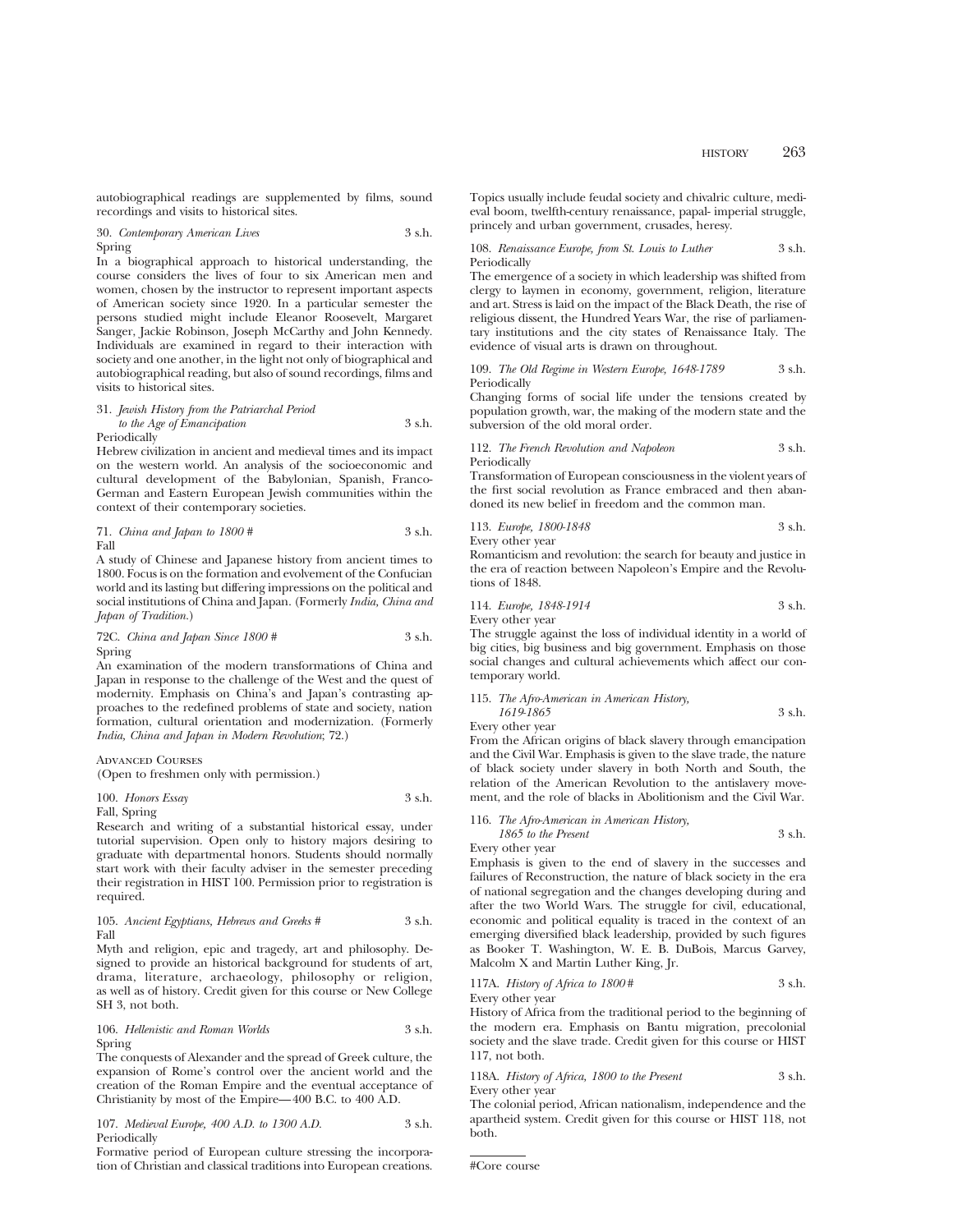#### 120. *Reformation Europe, from Luther to Richelieu* 3 s.h. Periodically

Religious revolution in Europe furthering the dominance of laymen and the acceptance of the ethical value of secular life. Stress is laid on the Protestant and Catholic religious controversies within the context of these other major developments: the rise and fall of the Hapsburg political ascendancy; the oceanic discoveries and the new colonial empires; scientific breakthroughs from Copernicus to Galileo; the new technology of printing, guns and clocks; the development of Renaissance into Baroque culture.

## 121. *History of England to 1688* 3 s.h. Periodically

England considered as a sample of the European experience, as a study in the emergence of political unity, as a classic instance of economic modernization, as the creator of a great language, literature and law. Emphasis on the Tudor and Stuart period after 1485.

122. *Modern Britain* 3 s.h. Periodically

Transformation of Britain into a complex, crowded industrial nation, with emphasis on social cultural and political developments which have accompanied this process.

123. *Origins of Modern Law* 3 s.h. Periodically

Roman, Canon, Germanic Customary, Feudal and English Common Law. Moved by the needs of an expanding and evolving society, Europeans of the 11th through 13th centuries created new legal systems. They drew on the legal wisdom of the ancient Romans and on the written and unwritten traditions of the early middle ages. The legal systems they created gave shape and direction to the society of early Europe, still observable in the modern world, especially in Europe and America.

## 124. *American Way of War: United States Military Experience, 1670 to the Present* 3 s.h.

Once a year

American military experience from the perspective of the "new" military history that is focused upon the complex interrelationship of warfare with political, economic and social institutions.

#### 128, 129. *Christian Churches from the New Testament Era to the Present* 3 s.h. each Periodically

Efforts of Christians in different eras and cultures to give their faith concrete expression in doctrine, institutions, liturgy and the arts. 129 begins with the Protestant Reformation.

#### 131. *Europe, 1914-1939: Nazism, Stalinism and Democracy* 3 s.h. Every other year

Emphasis on the crisis of parliamentary democracies and the disintegration of 19th-century social values. The focus of the course will be on the rise of totalitarian movements.

#### 132. *Europe, 1939 to Present: World War, Cold War and Beyond* 3 s.h. Every other year

World War II and the Holocaust, origins and course of the Cold War, the Soviet Union and Eastern Europe from Stalin to Gorbachev. Decolonization and relations with the Third World, American influences and consumerism, European unity and its failings, de Gaulle and "neutralism." The 1968 student uprising and Eurocommunism, decentralization and Soviet control in the Communist bloc, the problems of a European identity.

#### 135. *Intellectual History of Europe, Reformation to Enlightenment* 3 s.h.

Periodically

Intellectual and cultural formation of modern western consciousness, from the 16th to the 18th century. The nature of the state, the basis of scientific thought as a way of finding order in nature, and the revelation of totalitarian traits in radical religious sects. Major beliefs about the significance of human experience.

| 136. Intellectual History of Europe, French |        |
|---------------------------------------------|--------|
| Revolution to 20th Century                  | 3 s.h. |
| Periodically                                |        |

Intellectual and cultural crystallization of modern European consciousness into the ordering principles of pre-World War I society. The romantic view of nature and the individual, the historicization of western thought and the secular religions of new political and social mass-movements are analyzed. The achievement of a cultural synthesis and the signs of cultural dislocation in pre-World War I life.

## 137. *History of Russia from Its Origins to 1856* 3 s.h. Every other year

A study of such influences as Greek orthodoxy and the Tartar Conquest on the development of Russian society and its institutions. The role of "economic backwardness" and the compulsion toward modernization. The development of the autocracy and the rural peasant-serf style of life. The blossoming of Russian culture in the Age of Enlightenment and the French Revolution up through the Crimean War.

#### 138. *Modern Russia: Reform and Revolution from the Russian Empire to Modern Times, 1856 to the Present* 3 s.h. Every other year

Historical roots of Russian society and institutions as transformed by the Great Reforms of the 19th century, the revolutions of the 20th century, the Stalin Era and the reforms of Khrushchev and Gorbachev. Examination of traditional Russian culture and government in the 19th and 20th centuries with an emphasis on continuity and change. Russia is compared and contrasted to the West. One of the themes is the gradual evolution of civil society up to and including the era of perestroika. (Formerly *Russia in the Age of Lenin and Stalin*.)

#### 139. *Economic History of Europe* 3 s.h. Periodically

The changing economic framework of European institutions and culture studied in selected pivotal periods such as the 11th-12th, 14-15th and 17th-19th centuries. Prerequisite: ECO 1 or HIST 11, 12; or for seniors, permission of instructor. Same as ECO 139.

#### 140. *Economic History of the United States* 3 s.h. **Periodically**

Trends and patterns in the production, distribution and consumption of material wealth that mark the economic development of the United States from colonial times to the 20th century. These matters are subjected to economic analysis, but are also seen in relation to changing social and political institutions and moral values. Prerequisite: ECO 1 or HIST 13, 14C, or permission of instructor. Same as ECO 140.

#### 142. *Latin America: 1810 to the Present* 3 s.h. Periodically

The transformation of Latin-American society and culture in the crucible of revolution; the struggles of emerging nationhood; social, political, economic and cultural trends in the context of governmental experimentation and the quest for stability. Special attention is given to regional problems of modernization, urbanization, political unrest and revolution.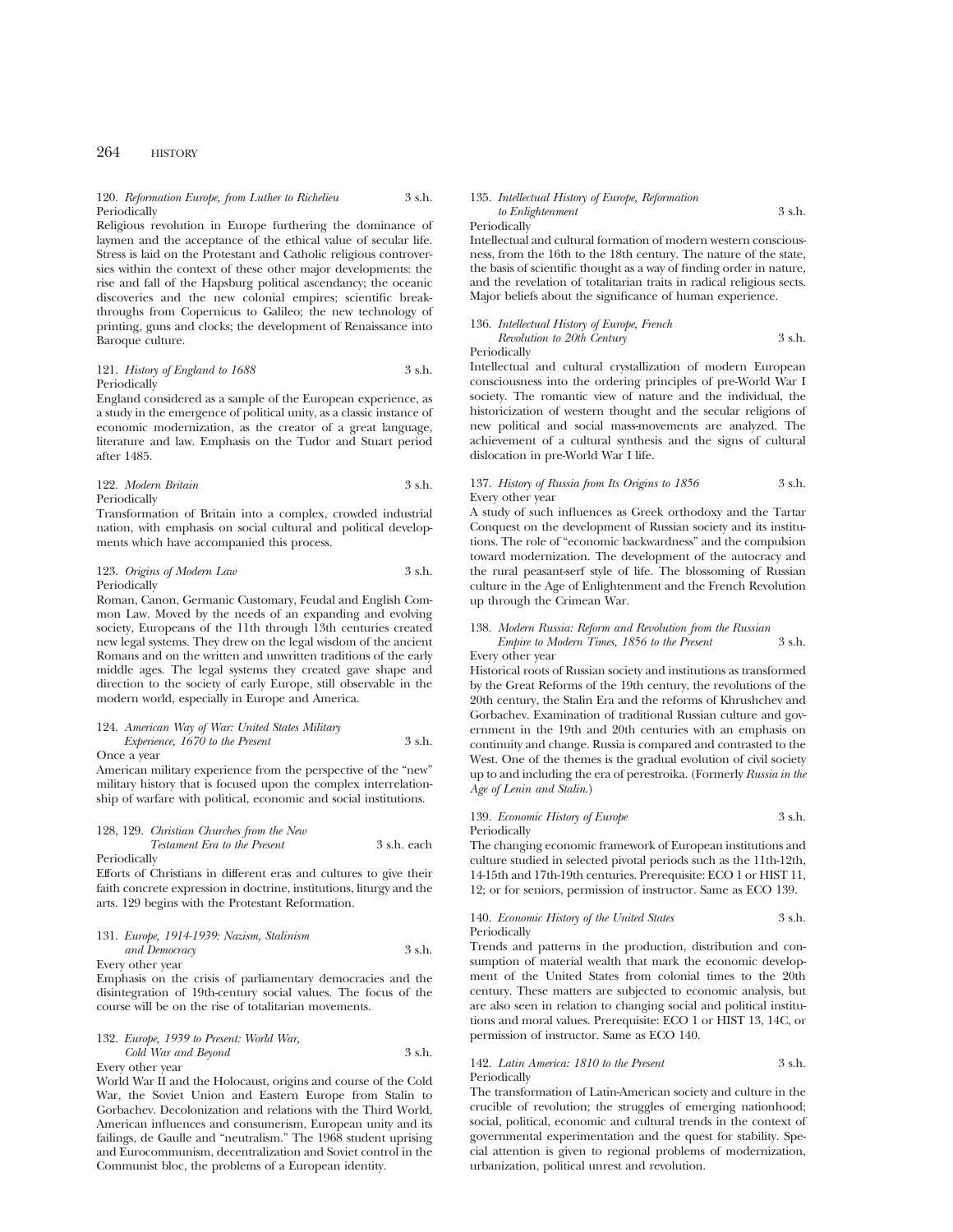143. *American Colonial History* 3 s.h. Every other year

Interplay of European heritage and frontier environment in the shaping of American institutions. Focus on how English colonies became "American"; political developments examined in the changing social contexts of the times.

144. *American Revolution* 3 s.h. Once a year

Emergence of the United States out of the struggle between the colonies and Great Britain. The "Great Debates" prior to 1776; the Revolution as an internal and external struggle; the origin of political parties; state's rights vs. national government; cultural nationalism. Particular attention will be devoted to assessing the roles of individual leaders.

145. *Early 19th-Century America* 3 s.h. Every other year

The evolution of antebellum political, economic and social institutions and their transformation by the forces of geographic expansion and industrialization. Attention is given to the culture of Federalism and Jeffersonianism, the Jacksonian era and the reform impulse, and nationalism and Manifest Destiny.

146. *Late 19th-Century America* 3 s.h. Every other year

The rise of a modern America in the wake of the Civil War as a result of rapid industrialization, immigration and urbanization. Topics include the Civil War and reconstruction; the Gilded Age; labor organization, socialism and labor violence; urban life and social reform; agricultural unrest and populism.

147. *The United States: 1900-1945* 3 s.h. Once a year

Politics and society in America from the turn of the century to 1945. Emphasis on changing political thought and trends in business, labor, family life and popular culture.

148. *The United States: 1945 to the Present* 3 s.h. Once a year

Social trends and political thought in the U.S. since World War II. Emphasis on the background of contemporary issues including the impact of the Cold War on American society, development of right and left wing thought, emergence of mass culture and roots of contemporary feminism.

149. *Women in America* 3 s.h. Every other year

An introduction to the history of women in the United States, focusing on four interrelated themes: evolving theories of feminism, patterns of women's paid and unpaid work, changes in views of sexuality and movements for political change. Covers the span of American history emphasizing the period from the Civil War to the present. Credit given for this course or HIST 41 or New College SHG 5.

## 151. *Social and Intellectual History of the United States: Colonial Period to 1870* 3 s.h.

Every other year Origins and development of the major social institutions of American life, evolution of the religious tradition, sources, content and impact of significant American beliefs and ideas. Topics include Puritanism, the Great Awakening, the Enlightenment, the rise of political and cultural nationalism, the impact of technology and early industrialism, the social myth of the "selfmade man.'

#### 152. *Social and Intellectual History of the United States: 1870 to the Present* 3 s.h. Every other year

Dynamic change in the American environment of modernization, mass production and postindustrial culture. Prominent themes are Pragmatism, Social Darwinism, the Social Gospel Movement, the challenge of organized labor and agrarian unrest, populism, progressivism and liberal reform, existentialism, the changing role of institutions and individuals in contemporary American life.

153. *Diplomatic History of the United States: 1776-1914* 3 s.h. Periodically

American foreign policy and diplomacy from the Revolution to the beginning of World War I. Emphasis is given to diplomatic aspects of the Revolution, the Federalist Era, Louisiana Purchase, War of 1812, Monroe Doctrine, Civil War and American expansionism in the era of the Spanish-American War and the Panama Canal.

```
154. Diplomatic History of the United States:
    1914 to the Present 3 s.h.
Periodically
```
America's changing role in world affairs from the onset of World War I to the contemporary Cold War Era emphasizing the nation's rise to the rank of a major power and the ensuing problems. Particular attention is given to U.S. involvement in two World Wars, Cold War diplomacy, the arms race and disarmament attempts, the Korean War, the Cuban crises, the Vietnam conflict, America's present and probable future role in international affairs.

#### 157. *History of Labor in the United States* 3 s.h. **Periodically**

Work and workers from the colonial period to the present: social and economic forces interacting with changes in technology to shape changes in the structure of work and the work place and in the composition of the work force. Special attention is given to the rise of the labor movement, the emergence of labor leaders such as Samuel Gompers and John L. Lewis, and the impact of contemporary developments on the organization of work.

```
158. Psychohistory 3 s.h.
Periodically
```
A biographical account and analysis of several 20th-century world leaders based on biographies and historical studies which make use of a psychological approach as one tool for understanding their character and their role in history.

#### 160. *Screening American History* 3 s.h. Periodically

Through the medium of the popular film, this course provides viewpoints into the social and cultural history of the United States. The images, thematic concerns and ideological presuppositions of selected American films (1890's to present) are examined for evidences of continuity and change in social and cultural attitudes. Students should expect to commit some time beyond the scheduled class hours in order to view some of the longer films that are shown. Class meets twice a week; each class period lasting 120 minutes.

#### 162C. *Protest and Reform in American History* # 3 s.h. Periodically

Exploration of the broad theme of social change in American historical experience. Through a consideration of selected aspects of radical and meliorist reform traditions, the dynamics of the interrelationships between individual conscience and social institutions, and the role of personal and collective idealism and commitment in the attempt to redirect cultural traditions and transform social institutions are studied. Movements examined might include: abolitionism, temperance, anti-war movements and pacifism, civil rights and social equality movements, women's

<sup>#</sup>Core course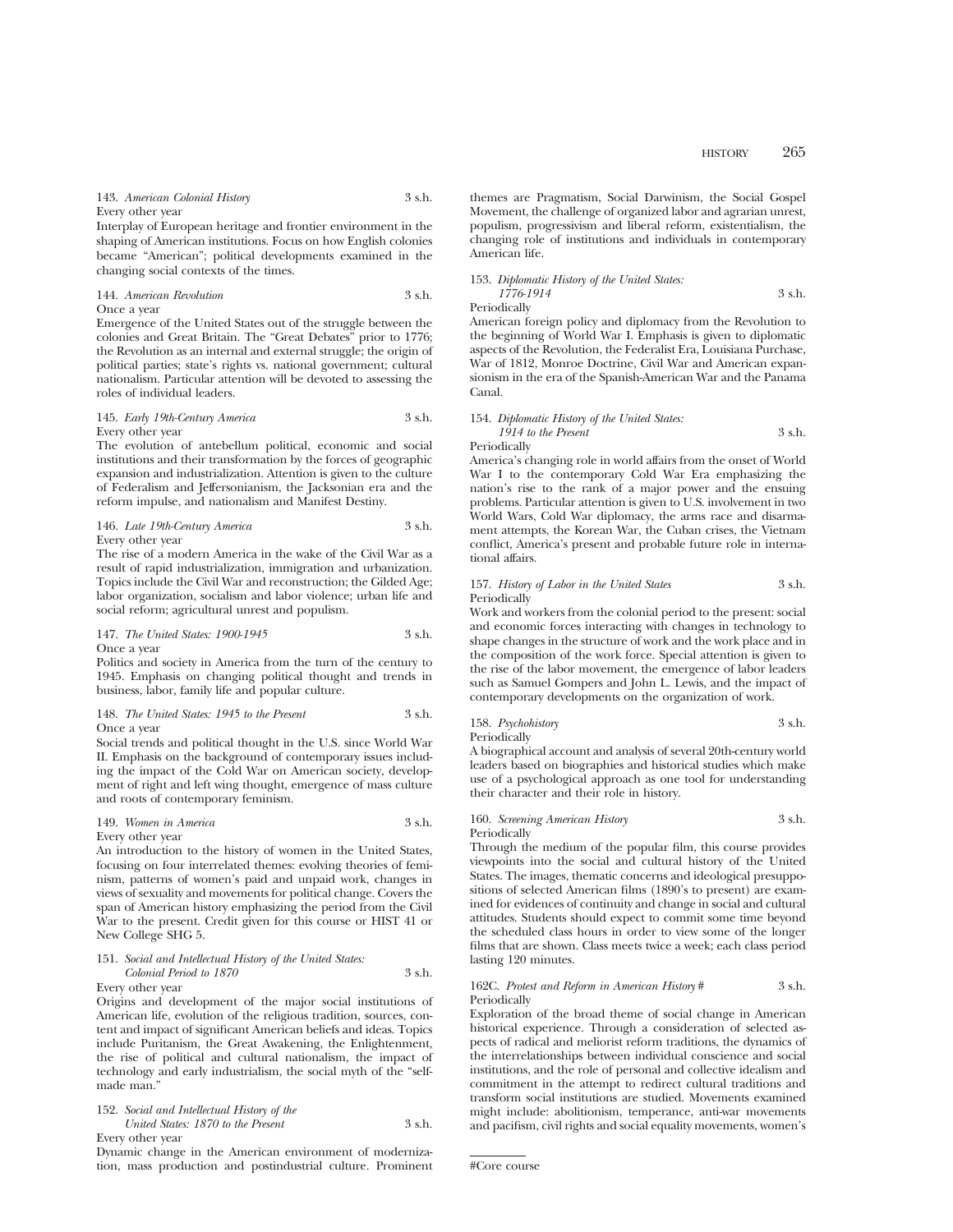rights and feminism, anarchism and socialism, Populism, Progressivism and the New Deal. (Formerly 162.)

#### 163. *American Popular and Material Culture* 3 s.h. Periodically

The artifacts and processes of handcraft culture, their transformation by industrialism and mass production and the rise of mass culture in the post-industrial era. Special attention is given to the tools and objects of everyday life, popular amusements and recreations, folklore and popular literature, advertising and the cult of personality, the impact of the mass media, the commercialization of sex and pornography and the video revolution.

#### 165. *The American Civil War and Reconstruction* 3 s.h. **Periodically**

The disruption of the Union, an intensive study of the war, with emphasis upon its nonmilitary aspects, and the restoration and readjustment of the American society after the war.

#### 166. *Re-Viewing Vietnam* 3 s.h. Periodically

An historical reconsideration of America's longest, most unpopular, and most divisive war in the context of the impact of Imperialism and Westernization on the traditional societies of Southeast Asia. Since special attention is given to the role of the media in shaping the popular understanding of the war, a television history of the conflict and selected cinematic materials are incorporated into class sessions.

167. *History of New York State* 3 s.h. Periodically

Emphasis is on the 17th-19th century era, with selective examination of later developments in New York history. Attention is paid both to ways in which the State was distinctive and to ways in which it was representative of its region and the nation.

169. *Immigrants and American Society* 3 s.h. Once a year

An appraisal of the greatest movement of people in the history of the world. Experiences of immigrants and ethnic adjustments over generations are analyzed from comparative perspectives. Focus primarily on immigration of the 19th and 20th centuries.

#### 173. *Modern China #* 3 s.h. Periodically

An examination of modern Chinese history from the Opium war to the era of Communist revolution with special focus on the interwoven imperatives of reform and revolution in China's encounters with the West and the demands of modernity.

174. *Modern Japan* 3 s.h. Periodically

Political and social history since 1867, with emphasis on the selectivity of and contradictions within the Japanese response to the western challenge, culminating in the post-World War II synthesis. Independent research an option.

#### 175. *Confucian China: Origins to the 18th Century* 3 s.h. Periodically

The great stable societies: the Confucian Chinese example in historical perspective. Stress is placed on the emerging interlock of the philosophical, political, familial and technological components of a society distinct from and highly resistant to western civilization.

177, 178. *Special Studies in History* 3 s.h. each Periodically

Studies in periods, countries or special themes in history such as the Revolutions of 1848, peasant reform in Russia, changes in values after the first World War, geography as a force in cultural development, or a comparison of the American, French and Russian revolutions. Subjects to be announced yearly.

Seminars: seminars are small classes that concentrate attention upon a particular period of history. Students read, reflect upon and write research papers about selected topics, and discuss and defend their views in group discussions during weekly class meetings. Specific topics and foci of seminars change each semester in accordance with interests of instructors and needs of the department. Ordinarily not open to freshmen and sophomores. Seminars are intended to provide familiarization with the historiographic traditions germane to their central concerns, and emphasizes the development of research and critical thinking skills. Seminars typically meet once a week for a three-hour period.

## 180. *Seminar: British History* 3 s.h.

Periodically

This course focuses on a selected theme, issue, problem, or period in the history of the peoples of the British Isles from the Claudian (Roman) invasion in 43 c.e. to the present.

181. *Seminar: Medieval Europe* 3 s.h. Periodically

The course focuses on a selected theme, issue, problem, region, country, or period in the history of European peoples in the period 400 to 1300 c.e. (Formerly *Seminar: Medieval Europe, 400 A.D. to 1300 A.D.*)

182. *Seminar: Early Modern Europe* 3 s.h. Periodically

The course focuses on a selected theme, issue, problem, region, country, or period in the history of European peoples in the period 1300 to 1600 c.e. (Formerly *Seminar: Early Modern Europe, 1300 A.D. to 1600 A.D.*)

183. *Seminar: Modern European History* 3 s.h. Periodically

The course focuses on a selected theme, issue, problem, region, country, or period in the history of European peoples in the period 1600 c.e. to the present.

184. *Seminar: 18th-Century America* 3 s.h. Periodically

The course focuses on a selected theme, issue, problem, region, ethnic group, or period in the history of the peoples of colonial North America and the early national United States in the century from 1700 to 1800 c.e.

185. *Seminar: 19th-Century America* 3 s.h. Periodically

The course focuses on a selected theme, issue, problem, region, ethnic group, or period in the history of the peoples of the United States in the century from 1800 to 1900 c.e.

```
186. Seminar: American Society and Thought 3 s.h.
Periodically
```
The course focuses on a social institutions, cultural forms, and ideas of American peoples during the broadly inclusive period 1609 c.e. to the present. Typically, however, the course limits its consideration to a more limited time frame.

#### 187. *Seminar: 20th-Century America* 3 s.h. Periodically

The course focuses on a selected theme, issue, problem region, ethnic group, or period in the history of the peoples of the United States during the period 1900 c.e. to the present.

196. *Seminar: Ancient History* 3 s.h. Periodically

The course focuses on a selected theme, issue, problem, region, or period in the history of the peoples of the ancient world from

<sup>#</sup>Core course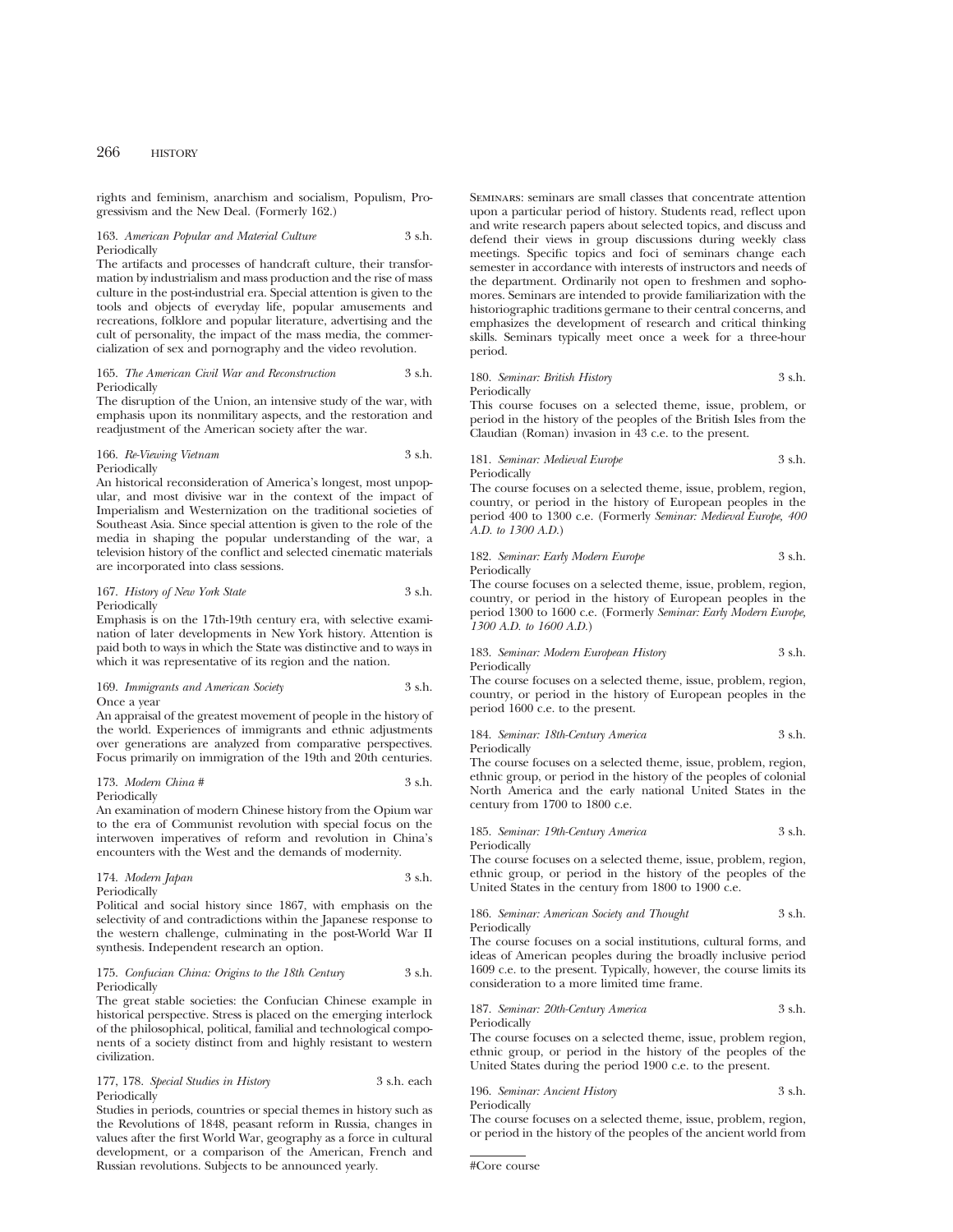the early dynastic period of Egypt (3100–2890 b.c.e.) to the end of the Roman Empire in the West (476 c.e.).

#### Reading Courses

## 192. *Readings in History I* 3 s.h. Fall, Spring

Individualized course designed to fill gaps in the student's knowledge of history. Ordinarily open only to seniors who are exceptionally capable of independent work. Before registering for this course, the prospective student must find a member of the department who will agree in writing to serve as the tutor. This course may not be used to satisfy the department's seminar requirements.

194. *Readings in History II* 3 s.h.

Fall, Spring

Individualized course limited to students who have taken 192 and who have secured agreement in writing from a member of the department to serve as tutor for this course. May not be used to satisfy the department's seminar requirements.

| 199. Internship in History        | 3 or 6 s.h. |
|-----------------------------------|-------------|
| See course description, page 406. |             |

#### 235. *Studies in Long Island Regional History* 3 s.h. Once a year

Long Island from the native Indian inhabitants and early Dutch and English settlements to present day suburbs, the New York metropolis and exurbs. Variety of topics selected by the instructor. Introduction to methods and sources for local history: family history, artifacts and material culture, and oral history. Students are encouraged to study local subjects in relation to regional and national patterns with attention to both similarities and differences. Open to all graduate students.

**GRADUATE READING COURSES:** these courses are designed to permit students to pursue an individualized plan of reading in subject areas of interest under the guidance of a member of the history faculty. Students prepare a list of suitable readings in consultation with their tutor with whom they will confer periodically about the progress of their work. Limited to those who have attended at least one semester as a matriculated student in the M.A. program in history and has been accepted for a reading course by a member of the department before registration. Students are normally expected to use sources in the language of the area which they are studying.

| 251, 252. Readings in American History<br>Fall, Spring | 3 s.h. each |
|--------------------------------------------------------|-------------|
| 253, 254. Readings in European History<br>Fall, Spring | 3 s.h. each |
| 255, 256. Readings in Russian History<br>Fall, Spring  | 3 s.h. each |

291, 292. *Special Studies in History* 3 s.h. each Studies in periods, personalities on themes in history. Subjects to be announced yearly.

# Humanities (HUM)

Administered by the Department of Fine Arts, Art History and Humanities. Professor Infield, *Chairperson*

**MASTER OF ARTS IN HUMANITIES:** this program involves an interdisciplinary approach toward the areas of English, languages, music, drama, art history and fine arts. It is designed for teachers seeking advanced degrees as well as for those who desire a more complete understanding of the humanities.

Admission requirements appear on page 73. The candidate must complete 33 semester hours of courses numbered 200 or above, of which at least 27 hours must be completed at the University.

Professor Masheck, *Coordinator*

The program requirements are as follows:

HUM 203. *Philosophy of Criticism*

301. *Master's Essay*

one course selected from the HUM 231-234 series

at least 18 credits must be completed in courses taken in the Division of Humanities. (See Academic Organization, page 8)

the remaining credits may be taken in the humanities

only six credits of fine arts studio courses may be applied toward the degree

six credits of electives may be chosen from divisions other than the humanities

See complete graduate information, page 73.

## **COURSES**

In addition to semester notations next to each course, a selection of courses is offered during the January and Summer sessions. Consult the *January* and *Summer Sessions* bulletins for these schedules.

1, 2. *Arts and Artists* 3 s.h. each Periodically

An interdisciplinary introduction to vital issues—especially for any artist—in aesthetics, art theory, history and criticism. Centered in the visual arts, inquiry extends to other arts and beyond.

Typical themes include medium; form; style; representation; semeiotics; expressive value; pragmatics of the "art world"; historical contextualism versus an "eternal present"; criticism in theory and practice.

100. *Arts of the Jazz Age* 3 s.h. Periodically

The arts in America during the first quarter of the twentieth century. Emphasis is on the work of writers, musicians, artists and architects who captured the spirit of the country. Development of modern jazz; attention to the foregrounding of jazz of improvisation, arrangement and performance as important for artists and writers as well as musicians.

| 141. History of Photography | 3 s.h. |
|-----------------------------|--------|
| Every other year            |        |

From the invention of photography, its early processes and emergence as an independent art form. Its development in the 20th century into a dominant social force, and influences on painting, film and television. (Formerly *History of 19th-Century Photography; History of Photography: the 19th and 20th Centuries*.)

| 142. Fiction and Film | 3 s.h. |
|-----------------------|--------|
| Periodically          |        |

Selected readings in the novel and analysis of films that have been made from these works.

201. *Renaissance Art and Culture* 3 s.h. Periodically

Painting, sculpture and architecture from the late medieval to the Mannerist style, examined in the context of contemporary European culture during the passage from feudalism to capitalism. Religious, philosophical and literary elements in the formation of humanism; artistic diffusion and provincialism; the problem of Mannerism. (Formerly *Arts of the Early Renaissance.*)

202. *Baroque Art and Culture* 3 s.h. Periodically

Painting, sculpture and architecture from about 1600 to the later eighteenth century, in the context of contemporary European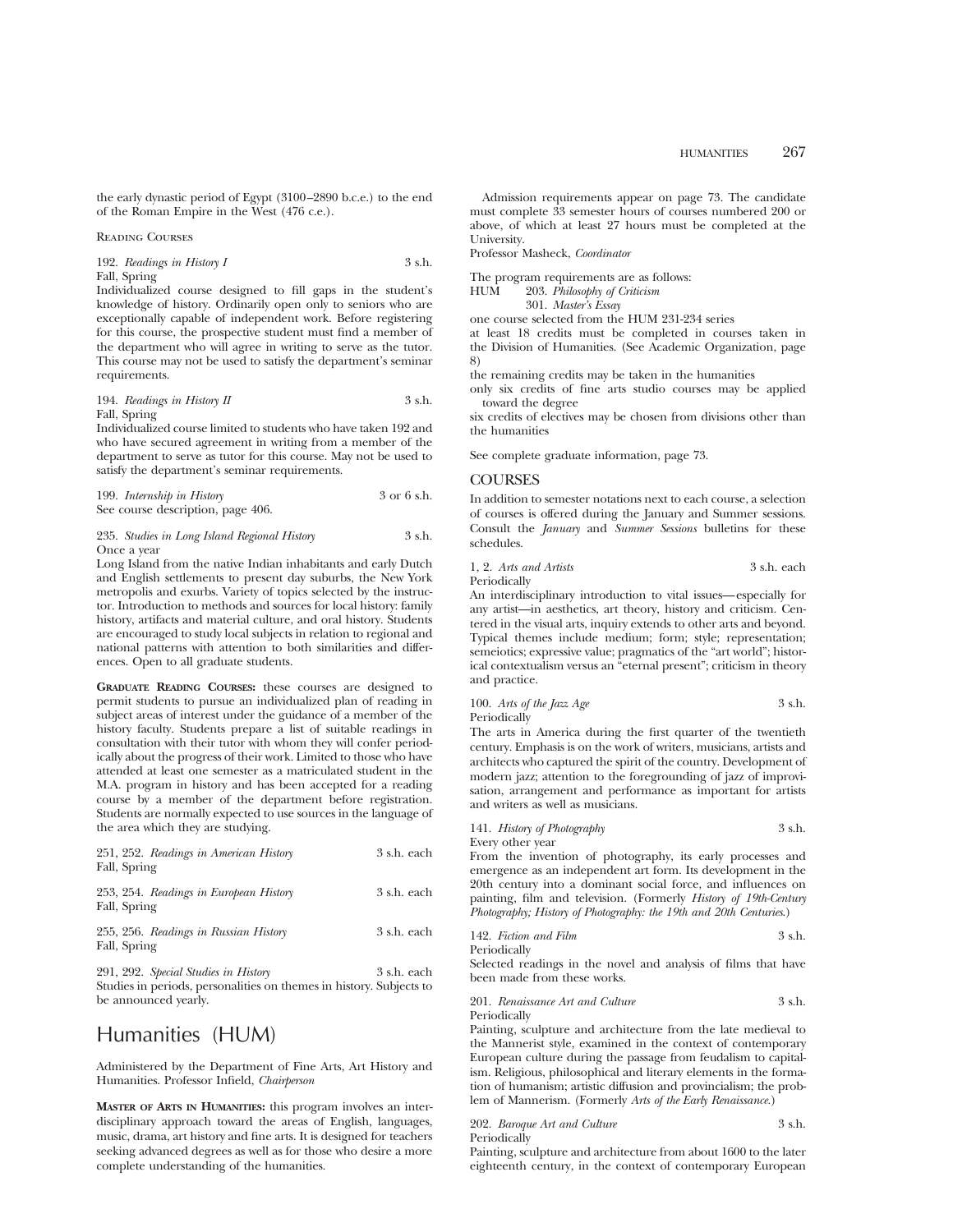culture. Classical and anticlassical currents of the Baroque, the Rococo and the Enlightenment in religious, philosophical, literary and musical, as well as artistic manifestations. (Formerly *Arts of the High Renaissance and Baroque.*)

#### 203. *Philosophy of Criticism* 3 s.h. Spring

Problems of significance and value in art and culture; aesthetic and critical inquiry in theory and analytical practice. The course, which takes varying interdisciplinary emphasis is conducted in the form of a colloquium in which significant texts bearing on some principal theme are read and discussed in common, with individual reports. Required of all candidates for the M.A. in Humanities (open to other qualified students with the permission of the humanities graduate coordinator).

#### 207. *Art of the 19th Century* 3 s.h. Periodically

A survey, mainly of painting, through the main period-styles of neoclassicism, romanticism, realism, naturalism, impressionism and postimpressionism, with attention to parallel developments in contemporary culture and society. Emphasis on French, Spanish, English, and German art, with some attention to graphics (drawing; early lithography and photography).

208. *Art of the 20th Century* 3 s.h. Periodically

A conceptual as well as stylistic overview of the major movements in painting, especially in Europe, since the avant-garde challenges to academic representation of the later 19th century. The formative role of French art and the emergence of rival centers; a crisis of abstraction and figuration between the World Wars; postwar rivalry with America; conceptualism; neoexpressionism; the lingering problem of modernism.

#### 210. *Studies in American Art and Culture Since 1900* 3 s.h. Periodically

Interrelationships between literature and the visual arts in the United States. Representative works of major writers and artists are analyzed against the background of the attitudes, tastes and values of American society. (Formerly *Art in America, 1900 to the Present*.)

#### 230. *Modern Photography* 3 s.h. **Periodically**

The development of photography with emphasis on style. Consideration is given to the interrelationships of photography with the visual arts, film and television—thus: aesthetic affiliations of photography with the other arts. Some direct scrutiny, as far as practicable, of original prints in the Hofstra Museum collection. (Formerly, *20th-Century Photography in America.*)

#### 231, 232, 233, 234. *Interdisciplinary Studies in the Humanities* 3 s.h. each 231, 232: Fall; 233, 234: Spring

Analysis of style, significance and milieu in the various arts. While the program seeks to produce a cycle of related general themes, the content of these courses may vary from year to year. 231: antiquity and the classical tradition; 232: alternative traditions (e.g., Germanic expressionism); 233: Modernism and postmodernism; 234: modern architecture and design. May be repeated for credit when topics vary.

#### 251. *Readings* 3 s.h. Fall, Spring

In consultation and under the guidance of a faculty member, students prepare a list of readings on themes in humanities. Students and faculty periodically review readings and research. Limited to those who have attended at least one semester as a matriculated student in the M.A. in Humanities program. Permission of the humanities graduate coordinator required.

#### 268. *Internship* 6 s.h. Fall, Spring

Open only to students in the M.A. in Humanities program able to arrange for supervision of work substantially relevant to their studies at a museum, library, art gallery, journal or other appropriate institutional site. Permission of the humanities graduate coordinator as well as of the sponsoring supervisor is required. The student produces a written report (not a diary or notebook) on the academic significance of his or her activities for evaluation by the sponsor. Pass/Fail grade only.

## 301. *Master's Essay* 3 s.h. Fall, Spring

Each candidate for the M.A. in Humanities is required to write a substantial master's essay (in addition to course papers) under the supervision of an appropriate adviser. This may consist of a fresh approach to known material, provided the same thoroughness of scholarship and scholarly presentation obtain as for a more traditional research thesis.

## Human Resources Management

Master of Science Programs, see page 111.

# Interdisciplinary Studies at New College

**MASTER OF ARTS PROGRAM (MAP) IN INTERDISCIPLINARY STUDIES:** serves students with a bachelor's degree and a strong undergraduate record who share a commitment to the intellectual and practical dimensions of the liberal arts. Students are assisted in achieving their liberal arts goals through curricula more individualized in response to student needs and interests, more flexible in requirements and more varied in modes of learning than normally found in traditional graduate-level programs. Senior Assistant Dean Contreras, *M.A.P. Administrator*

Components leading to the degree are:<br>MAP 200. An Initial Study of rese

- An Initial Study of research and performance skills at a graduate level through a series of oncampus seminars and a library-research project.
- MAP 201-203. Three learning contracts, individually constructed with the assistance of University faculty members and supervised by professionals either at the University or at an appropriate site. Contracts include library research, field research, apprenticeships, internships, laboratory work, studio participation and course attendance.
- MAP 205. A master's thesis, with the theme or topic approved by the Program's core faculty, a contractual project reflecting the accumulation of research and performance skills from the preceding three contracts. For additional information, consult the New College *Master of Arts Addendum*. See also page 101.

# Interdisciplinary Undergraduate Programs

#### First Year Program (FYP)

The Hofstra College of Liberal Arts and Sciences offers first-year and upper-class students several interdisciplinary programs that provide academic opportunities not available anywhere else in the curriculum. One of these programs, FYP or First-Year Program, is open to first-year students exclusively.

Each unit in FYP consists of three courses from different departments, offered in a cluster, where the instructors coordinate and integrate the subject matter and style of teaching. Those who enroll in one of these units have the advantage of joining a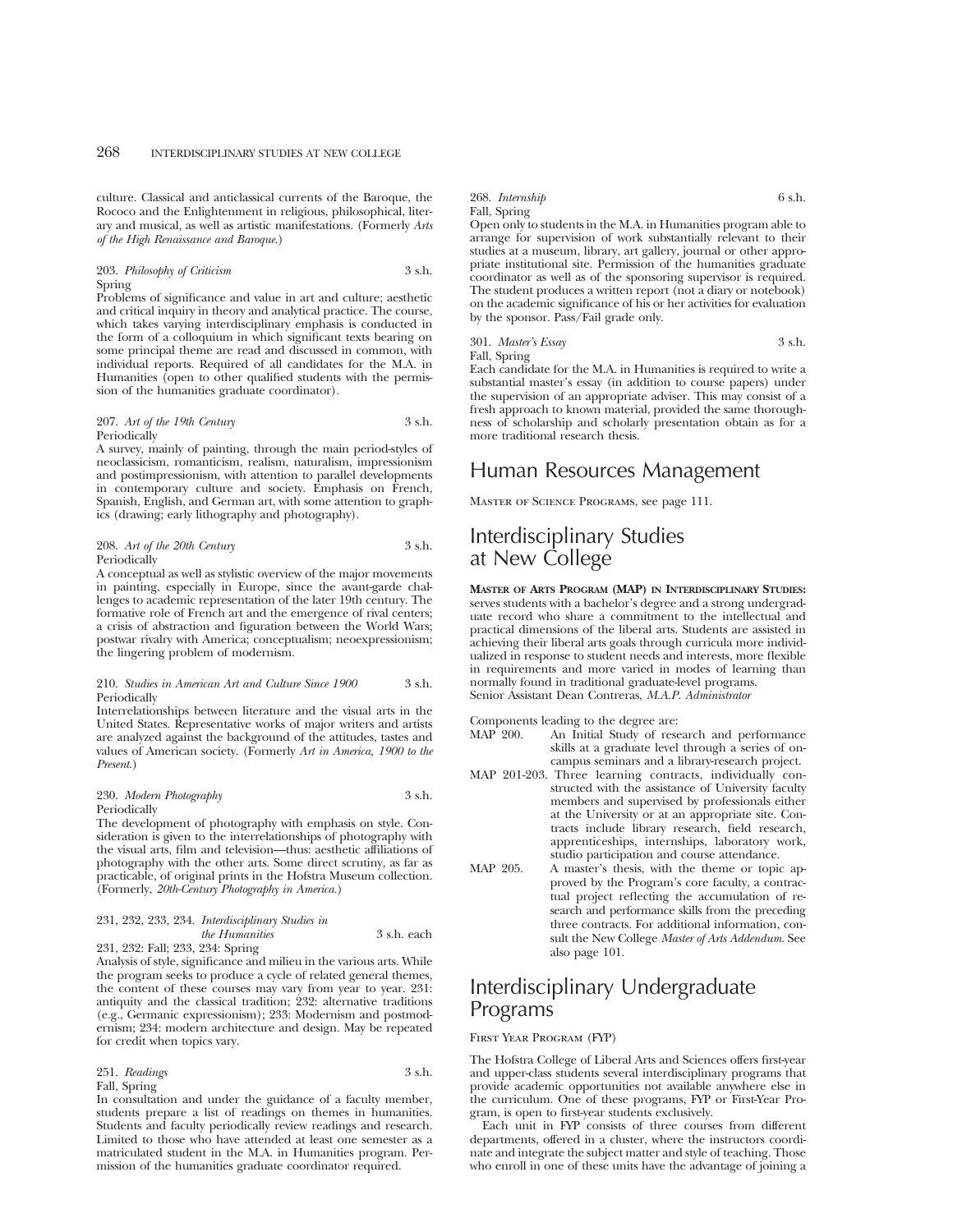small community in which students get to know one another and work together throughout the semester. Because students take the same courses, they engage in a close and intimate learning experience. Information about these programs can be obtained from the University Office of Academic Advisement.

Units and courses include the following; (courses may change from semester to semester):

- FYP 1. = THE AMERICAN DREAM IN THE NEW MILLENNIUM *Principles of Economics* (ECO 1) *American Politics #* (PSC 1) (English) *Composition* (ENGL 1)
- FYP 2. = ETHICS AND AMERICAN POPULAR CULTURE *Introduction to Ethics I#* (PHI 14) *Contemporary Society#* (SOC 4) (English) *Composition* (ENGL 1)
- $FYP 3. =$  Race, Class and Gender in American Society *American Civilization II#* (HIST 14C) *The American Experience in Context#* (ENGL 52) (English) *Composition* (ENGL 1)
- $FYP$  4. = CYBERSPACE: TECHNOLOGY AND ETHICS *Overview of Computer Science* # (CSC 5) *Introduction to Ethics I* # (PHI 14) (English) *Composition* (ENGL 1)
- $FYP 5. =$  This Great Stage *Theater Appreciation* # (DRAM 1) *Introduction to Philosophy* # (PHI 10) (English) *Composition* (ENGL 1)
- $FYP 6. = IMAGE$ , WORD, AND ACTION *Ancient Art* # (AH 101) *Western Civilization I* # (HIST 11) *Western Literature I* # (ENGL 43)

In contrast to FYP, the following interdisciplinary programs (listed alphabetically in this *Bulletin*) can be chosen for either academic majors or academic minors (see page 82). Courses used for a minor in one of these areas must be outside the student's major field and must be approved by the minor's program director. Minors may also be taken in the Zarb School of Business (see page 105), the School of Communication (see page 114), and in the School of Education and Allied Human Services (see page 121).

Africana Studies\* American Studies\* Asian Studies\* Earth Resources\*\* Ibero-American Studies\* International Affairs† Italian Studies† Jewish Studies\* Liberal Arts\*\* Philosophy of Science† Religious Studies†

# International Affairs

Administered by the Department of Political Science. Professor Landis, *Chairperson*

Instructor Welsh, of Political Science, *Adviser*

**MINOR IN INTERNATIONAL AFFAIRS** is an interdisciplinary program consisting of the successful completion of 18 semester hours, with at least six credits taken in residence. At least 12 semester hours must be outside the major. Study of at least one foreign language beyond level 4 is strongly recommended.

## A. Required

PSC 135. *International Politics,* 3 s.h.

- B. Six semester hours chosen from the following:<br>ECO 110. Economics of Latin America, 3 s.h.
	- ECO 110. *Economics of Latin America,* 3 s.h.
		- 111. *Economic Development in Sub-Saharan Africa,* 3 s.h.
		- 112. *Economic Development of China,* 3 s.h.
		- 114. *Japan's Modern Economy,* 3 s.h.
		- 115. *Economy of Western Europe,* 3 s.h.
		- 116. *Economics of the Middle East,* 3 s.h.
	- PSC 108. *Politics of the Middle East,* 3 s.h.
		- 110. *African Politics #,* 3 s.h.
		- 130. *Latin American and Caribbean Politics,* 3 s.h.
		- 132. *Comparative European Governments,* 3 s.h.
		- 144. *Asian Politics & Government #,* 3 s.h.
- C. Nine semester hours chosen from the courses listed below:
	- ECO 137. *Transnational Enterprise in World Economy,* 3 s.h.
		- 142. *International Economics,* 3 s.h.
	- GEOG 102. *Population, Resources & Environment,* 3 s.h. 113. *Economic Geography of East &*
		- *Southeast Asia,* 3 s.h.
		- 122. *Western Europe,* 3 s.h.
		- 123. *Eastern Europe and the Republics of the Former Soviet Union,* 3 s.h.
		- 131. *Japan,* 3 s.h.
		- 140. *Geography of Latin America#,* 3 s.h.
	- HIST 118A. *History of Africa, 1800 to the Present,* 3 s.h. 132. *Europe, 1939 to Present: World War, Cold War and Beyond,* 3 s.h.
		- 138. *Modern Russia: Reform & Revolution from the Russian Empire to Modern Times: 1856 to the Present,* 3 s.h.
		- 142. *Latin America: 1810 to the Present,* 3 s.h.
		- 154. *Diplomatic History of the United States: 1914 to the Present,* 3 s.h.
		- 173. *Modern China #,* 3 s.h.
		- 174. *Modern Japan,* 3 s.h.
	- IB 150. *Introduction to International Business,* 3 s.h.
		- 154. *Analysis of the International Environment and Global Business Research,* 3 s.h.
			- 157. A-Z. *Seminar: Special Topics in International Business,* 3 s.h.
			- 160. *African Business,* 3 s.h. **NOTE**: no more than one of the IB 160 series may count toward this minor.
			- 161. *Asian Business,* 3 s.h.
			- 162. *European Business,* 3 s.h.
			- 163. *Latin-American Business,* 3 s.h.
			- 170. *International Marketing,* 3 s.h.
		- 175. *Global Business Policies, Planning and Strategies,* 3 s.h.
	- MASS 101. *Understanding Global Media & News Systems*, 3 s.h.
	- PSC 133. *Politics of the European Union,* 3 s.h.
		- 134. *American Foreign Policy,* 3 s.h.
		- 137. *World Organization & International Law,* 3 s.h.
		- 152. *Seminar: International Politics,* 3 s.h.
		- 192. *Workshop: United States in the United Nations,* 3 s.h.

# International Business (IB)

Administered by the Department of Marketing and International Business. Associate Professor Barak, *Chairperson*

Professors Berman, Evans, James, Neelankavil, Sherman; Associate Professors Forman, Lee, Mathur, Moore; Assistant Professors

<sup>#</sup>Core course

<sup>\*</sup>Major and minor programs

<sup>\*\*</sup>Majors only.

<sup>†</sup>Minor program only.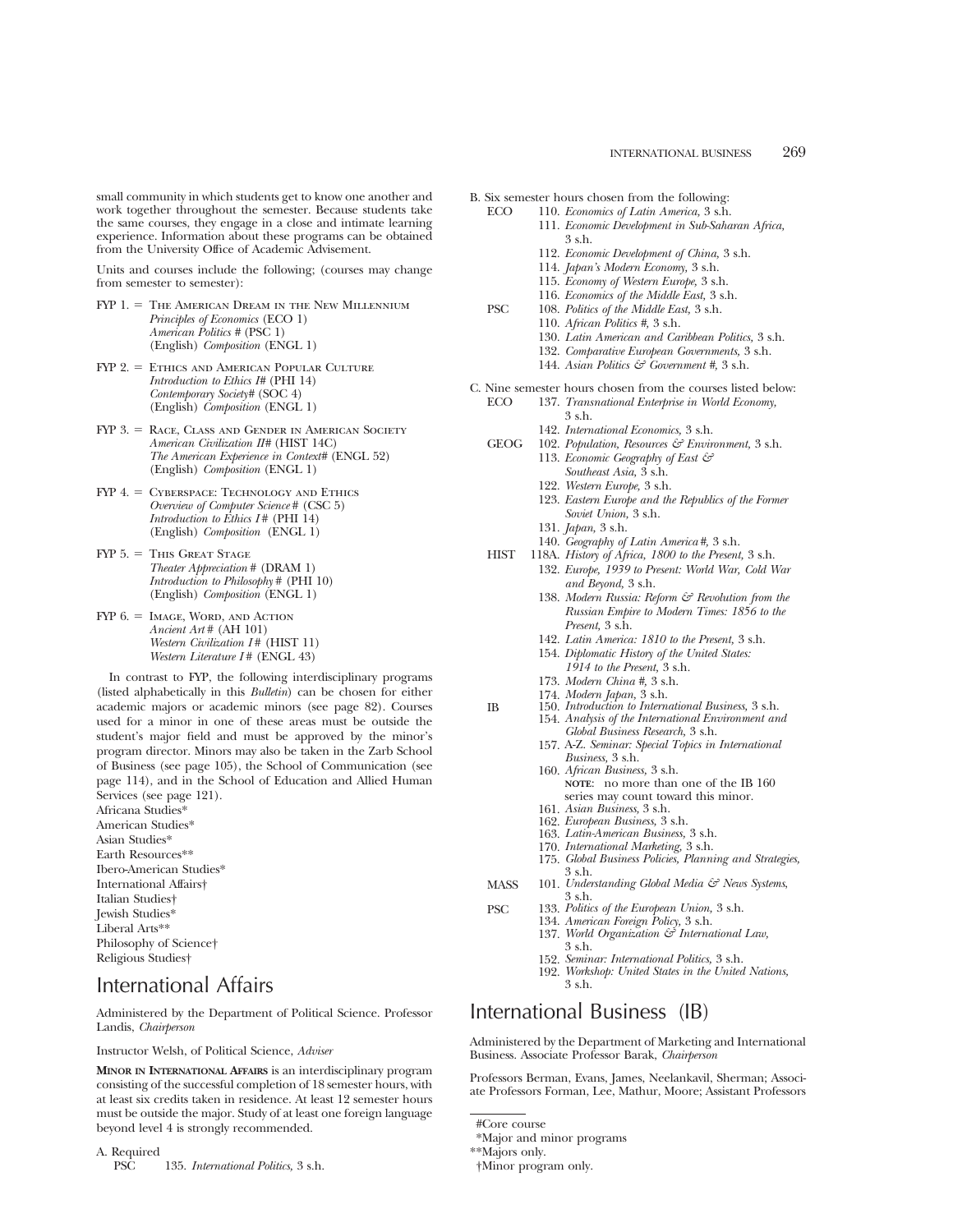Erondu, Gao, McMellon, Sharland, Torres-Baumgarten, Zhang; Instructor Smith.

**B.B.A. SPECIALIZATION IN INTERNATIONAL BUSINESS**: the core requirements are: IB 150, 154; one of the following four courses: IB 160, 161, 162, or 163; IB 175, FIN 165, MGT 171, and MKT/IB 170. In addition, a three-credit IB elective not part of IB core is required. Only one additional IB 160-level course can be taken as an elective.

See complete B.B.A. requirements, page 104.

Minors in Business, see page 105.

Master of Business Administration Programs, see page 107.

BUSINESS HONOR SOCIETIES, see pages 69, 77.

#### **COURSES**

These courses are sometimes offered during January and Summer sessions. Consult the *January* and *Summer Sessions* bulletins for these schedules.

#### 150. *Introduction to International Business* 3 s.h. Fall, Spring

Course focuses on exploring terminology, scope, status and evolving patterns of international business. Specifically, the course addresses the role of social, cultural, political, ethical, technological, environmental and economic factors in the international context; the impact of global forces on businesses at home and abroad; role of governments in promoting and predicting business interests at home and abroad; role of international agencies in the functioning of business; and the interlink between managerial, operational, marketing, and financial functions in doing business abroad. Prerequisite: sophomore class standing or above.

|  | 151, 152. Readings | 1-3 s.h. each |  |
|--|--------------------|---------------|--|
|  |                    |               |  |

Fall, Spring

Assigned readings on a tutorial basis; oral or written reports may be required. Prerequisites: IB 150 and permission of department chairperson.

### 154. *Analysis of the International Environment and Global Business Research* 3 s.h.

Fall, Spring

Techniques, concepts, and analytical tools needed to understand the global business environment and markets. Focus on an overview of international business research; research techniques available; development of skills in gathering and analyzing information; and demonstration of the pitfalls inherent in international research. Prerequisites: junior class standing or above; IB 150 and QM 1.

## 157, A-Z. *Seminar: Special Topics in International Business* 3 s.h.

Periodically

An advanced in-depth treatment of special topics. Current topics are explored through a variety of methods, such as lectures, projects and case studies. Prerequisites: IB 150, junior class standing or above, permission of department chairperson, and any additional prerequisites as stated in the course schedule.

As individual subjects are selected, each is assigned a letter (A-Z) which is affixed to the course number. Students may take up to two of these courses to fulfill their major requirements so long as each seminar has a different letter designation.

#### Business in Foreign Continents

| 160. African Business  | 3 s.h. |
|------------------------|--------|
| 161. Asian Business    | 3 s.h. |
| 162. European Business | 3 s.h. |

#### 163. *Latin-American Business* 3 s.h. Each offered every other year

Intensive study of the unique aspects of doing business in foreign continents. Topics include managing capital sources, assets, pricing and employee compensation; coordinating multinational production and marketing strategy in the context of export and import protectionism and regional integration; conducting relations with central banks, planning agencies, political and economic elites, trade associations and labor unions. Marketing in a heterogeneous socioeconomic environment; organizational design; worker/management relations; building data bases for supporting continental operations. Prerequisites: junior class standing and IB 150.

## 170. *International Marketing* 3 s.h.

Fall, Spring

Conditions affecting the international marketing position of the United States and other selected countries, development of multinational marketing policies, trade with developed and developing countries. Foreign market research, channels of international marketing, international advertising media, mechanics and documentation of foreign trade. Organization and management of international marketing intermediaries. Emphasis on case studies and experiential exercises. Prerequisites: MKT 101; junior class standing or above. Same as MKT 170.

#### 174. *Business Internship* 1-3 s.h. Fall, Spring

Actual practical experience in an approved setting open to junior and senior international business majors. Students work a minimum of 40 hours for 1 credit or a minimum of 80 hours for 2 credits or a minimum of 120 hours for 3 credits in a structured international business program offered by a for-profit or not-forprofit organization. **NOTE:** Students may take this course only once. Satisfactory completion of this course counts toward general degree requirements but does not satisfy international business major requirements. Prerequisites: permission of department chairperson, a minimum grade point average of 2.5 in international business courses and 2.5 overall, IB 150, junior class standing or above.

175. *Global Business Policies, Planning and Strategies* 3 s.h. Fall, Spring

An integrating course addressing global issues that challenge today's international business people. Focus on learning concepts, techniques, and the process involved in developing business plans and strategic options for global markets. Specifically, the following key areas are covered: how to recognize and evaluate world markets; how to obtain a working knowledge of analytical techniques for strategic business decisions, and how to develop a comprehensive and strategic business plan for the global market. Prerequisites: senior class standing; IB 154, 6 semester hours of additional international business major electives

#### 185. *Internship in International Business* 3 s.h. Fall, Spring

A work-study program open to senior international business majors. Students work a minimum of 120 hours in a structured international business training program offered by a for-profit or not-for-profit organization. Prerequisites: permission of department chairperson, a minimum grade point average of 3.0 in international business courses and 3.0 overall, IB 150, 154. Prerequisite or corequisite: related course in the area of internship. (Students who do not meet these requirements, see IB 174.) (Formerly *Internship.*)

#### 190. *Honors Essay* 3 s.h. Fall, Spring

Research for and the writing of a substantial essay in the field of international business. Open only to senior international business majors who are eligible for and desire to graduate with departmental honors and who secure, before registration, written permission of the department chairperson. Prerequisites: a minimum grade-point average of 3.5 in international business and a 3.4 overall, IB 154.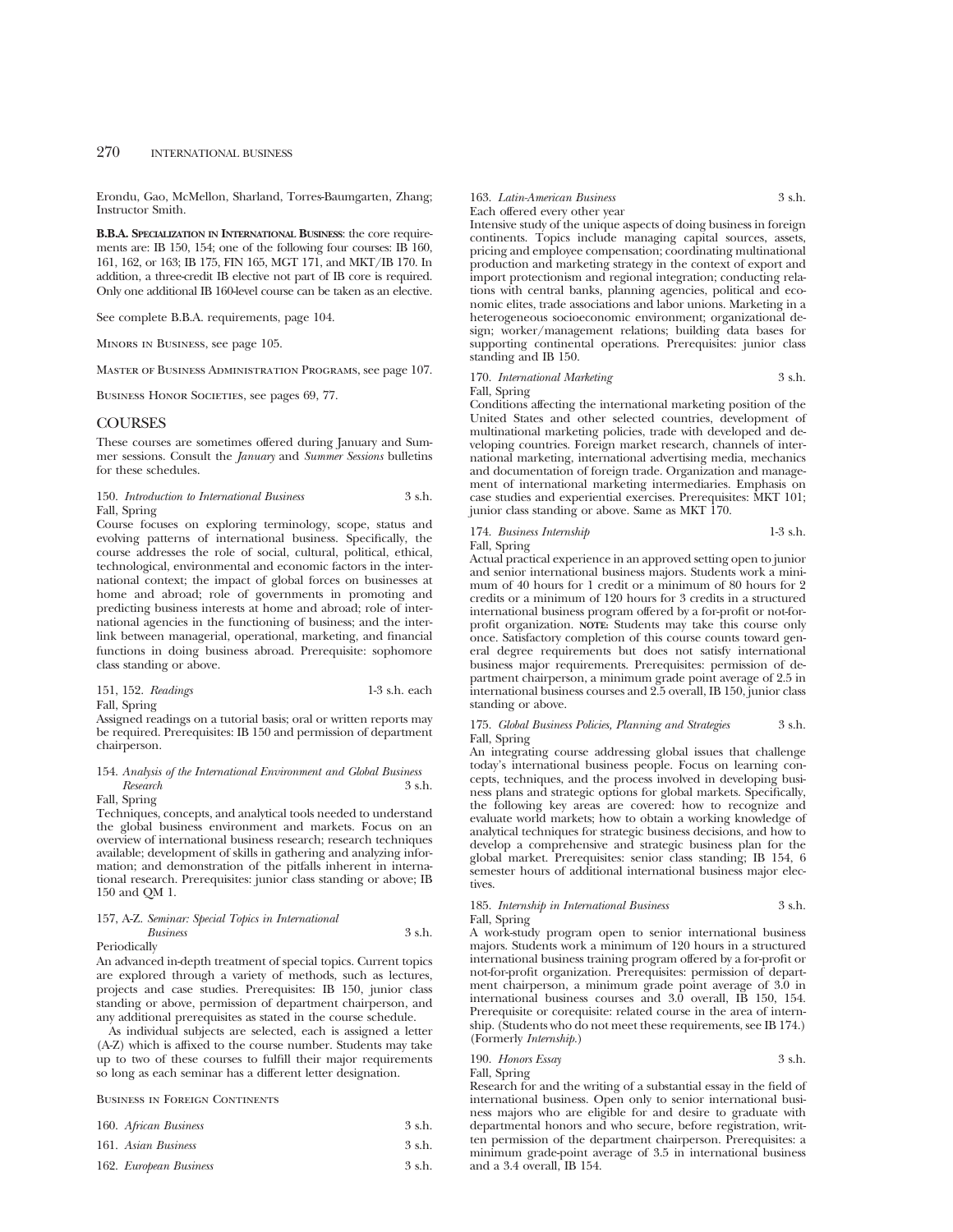#### 210. *Environmental Analysis for International Business*\* 3 s.h. Periodically

An intensive course in the techniques of analyzing the complex aspects of foreign and global business environments. Emphasis on the cultural, political and social characteristics of foreign regions, and how these affect the multinational firm, its operations and decisions. The central focus is on systematic development of skills and tools (e.g., scanning, cultural assessment, forecasting, risk appraisal) that international managers find useful in analyzing environmental conditions, threats and opportunities. Awareness of complexities involved in international business decisions. Prerequisites: MGT 201C, MKT 201.

#### 219. *Global Business Decision Making\** 3 s.h. Fall, Spring

Course applies a cross-functional integrative approach to analyzing, formulating and implementing organizational strategy for different sizes and types of organizations in a global setting. Course reviews the concept of global strategy and analyzes the crucial linkages between strategy development and organizational design. Production, marketing, finance, accounting, information technology, and human resources strategies are formulated and implemented in the global context. Other topics include competitive analysis, industry and firm value chain, leadership, financial and market analysis, and organizational structure and culture in the context of technological, ethical and ecological factors affecting international and global organizations. Students assess the effectiveness of different approaches to strategy by using them to examine performance of multinational companies. Prerequisites: 12 s.h. in M.B.A. advanced core courses.

#### 257, A-Z. *Seminar: Special Topics in International Business\** 3 s.h. Periodically

An advanced in-depth treatment of special topics. Current topics are explored through a variety of methods, such as lectures, projects and case studies. Prerequisites: MKT 207, permission of department chairperson, and any additional prerequisites as stated in the course schedule.

As individual subjects are selected, each is assigned a letter (A-Z) which is affixed to the course number. Students may take up to two of these courses to fulfill their major requirements so long as each seminar has a different letter designation.

### 304. *Advanced Research Seminar in*

#### *International Business\** 3 s.h. Fall, Spring

(NOTE: IB 306-308 may be offered in place of 304.) Students write an integrative paper on an assigned topic based on secondary research and then formulate a written primary data research design to investigate a specific key issue. They must formulate research questions and hypotheses, construct survey instruments and experimental designs, draft sample plans, outline data handling procedures, and prepare a comprehensive research proposal, furnishing justifications for its theoretical as well as practical significance. An oral presentation of each project is required at the conclusion of the semester. Prerequisites: completion of all core competency courses, 21 s.h. of advanced core courses or above (including QM 210, IB 219†, and at least 6 s.h. of the required 15 s.h. in the area of concentration), and permission of department chairperson.

#### 305. *M.B.A. Honors Research Thesis in International Business\** 3-6 s.h. Periodically

Student selects and designs an integrative research project with the approval and guidance of a faculty member in the area of specialization. Student is required to justify the project's significance within a decision-making framework and define the management applications of the research findings. An oral report of the research findings is presented to a faculty committee. With

joint permission of the department chairperson and thesis adviser, a student may expand the M.B.A. Honors Research Thesis from 3 to 6 s.h.; the additional 3 s.h. may be counted toward elective requirements in the area of concentration. Prerequisites: minimum cumulative grade point average of 3.5, completion of all core competency courses, 21 s.h. of advanced core courses or above (including QM 210, IB 219†, and at least 6 s.h. of the required 15 s.h. in the area of concentration), and permission of department chairperson.

#### 306. *Case Focused Research Seminar in Business\** 3 s.h. Periodically

Emphasis on multiple functional areas that are taught in the Zarb School of Business. A case study approach is utilized in this course, and students are challenged to understand how decisions and policies from different functional areas are integrated within an organization. Students present detailed recommendations toward resolution of complex business problems within an industry or company which must be supported by appropriate documentation of research and analysis. Written and oral reports are required. Prerequisites: completion of all core competency courses, 21 s.h. of advanced core courses or above (including QM 210, IB 219†, and at least 6 s.h. of the required 15 s.h. in the area of concentration), and permission of department chairperson. Same as ACCT 306, BCIS 306, FIN 306, MGT 306, MKT 306.

#### 307. *Consulting Research Project\** 3 s.h. Periodically

Under the supervision of an instructor and working singularly or in a small group, students are assigned to a client organization for one semester. The students and the client organization to which they are assigned will identify the client's specific problems and objectives. Students design and complete one or more integrative consulting projects involving various business principles and conduct research. A written consulting report and an oral presentation are made to a faculty committee and the senior management of the organization. Prerequisites: minimum cumulative grade point average of 3.5, completion of all core competency courses, 21 s.h. of advanced core courses or above (including QM 210, IB 219†, and at least 6 s.h. of the required 15 s.h. in the area of concentration), and permission of the senior assistant dean and director of graduate programs and the department chairperson. Same as ACCT 307, BCIS 307, FIN 307, MGT 307, MKT 307.

#### 308. *Integrative Business Simulation\** 3 s.h. Periodically

Course utilizes a comprehensive and integrative computer simulation to create a variety of complex multifunctional business problems to which students must respond under varying conditions of uncertainty. A team-based approach to decision making is used in resolving problems created by the computer model. Students are required to provide detailed reports on decisions made and to provide quantitative and qualitative justifications for their decisions. These justifications must be supported through the use of research and must be presented orally and in writing. Prerequisites: completion of all core competency courses, 21 s.h. of advanced core courses or above (including QM 210, IB 219†, and at least 6 s.h. of the required 15 s.h. in the area of concentration), and permission of department chairperson. Same as ACCT 308, BCIS 308, FIN 308, MGT 308, MKT 308. (Formerly *Computer Simulation (Management Game) in International Business.*)

330. *Graduate Internship\** 3 s.h. Fall, Spring

A work-study program open to graduate students who are specializing in international business.

<sup>\*</sup>Open only to matriculated Zarb School of Business graduate students and/or matriculated School of Education and Applied Human Services graduate students where appropriate. †Full-time students may take IB 219 as a corequisite.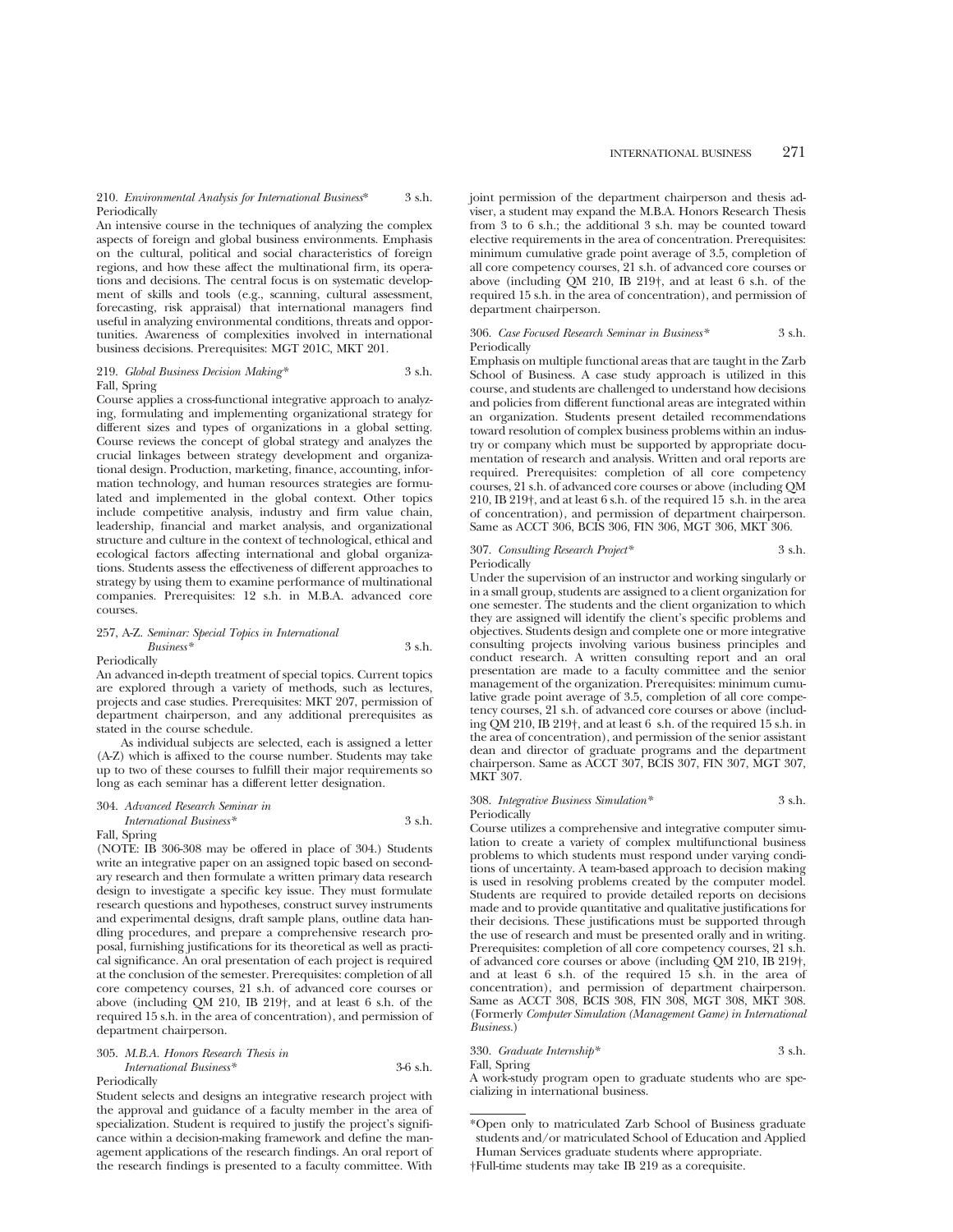Students work a minimum of 100 hours in the semester for selected business organizations in their area of specialization. A written evaluation of a complex international business decision is prepared by the student at the completion of the course. Most internship opportunities involve some form of monetary remuneration. Prerequisites: all core competency courses or approved equivalents, 24 graduate-level credits with a 3.3 average and permission of department chairperson. (Formerly GBUS 330.)

# Italian (ITAL)

Administered by the Department of Romance Languages and Literatures. Associate Professor Schwab, *Chairperson*

Professor D'Acierno; Assistant Professors Dini, Ultsch.

Literature in Translation courses, see end of Italian course listings.

**B.A. Specialization in Italian:** 24 semester hours beyond ITAL 4, plus 6 semester hours in comparative literature. The adviser may direct additional courses to provide an integrated program.

Credit in a language course cannot be given to a student who has already earned credit for a higher-numbered course in the same language when the course numbers in question indicate level of comprehension and ability in the introductory and intermediate study of that language.

**NOTE:** language laboratory work is required in all modern foreign language courses on the 1, 2, 3, 4, level.

**A Minor in Italian** consists of the successful completion of 18 semester hours in Italian beyond level 2, under advisement, with at least 6 hours in residence.

Summer Study in Italy, see International Study, page 17.

Teaching a Foreign Language in High School, see page 362.

#### COURSES

In addition to semester notations next to each course, a selection of courses is offered during the January and Summer sessions. Consult the *January* and *Summer Sessions* bulletins for these schedules.

| 1. Elementary Italian | 3 s.h. |
|-----------------------|--------|
| Fall, Spring          |        |

Fundamentals of structure. Oral drill.

| 2. Elementary Italian                                         | $3$ s.h. |
|---------------------------------------------------------------|----------|
| Fall, Spring                                                  |          |
| Continuation of 1; selected readings. Prerequisite: ITAL 1 or |          |

equivalent.

| 3. Intermediate Italian | 3 s.h. |
|-------------------------|--------|
| Fall, Spring            |        |

Structural review, readings and conversations on culture. Prerequisite: ITAL 2 or equivalent.

4. *Intermediate Italian* 3 s.h. Spring

Readings from contemporary authors. Conversational topics. Prerequisite: ITAL 3 or equivalent.

| 5. Advanced Reading | 3 s.h. |
|---------------------|--------|
| Periodically        |        |

Development of the reading skill. While the foreign language, spoken and written is the basis of classwork and written assignments, the course aims at attaining the stage of liberated reading.

13. *Summer Workshop in Italian Language and Civilization* 3-4 s.h.

Summer

Given in conjuction with the Hofstra Summer Program in Italy (see International Study, page 17). Conversational topics will be

supplied by daily contact with Italian life and newspapers. Designed to train students in understanding contemporary Italian usage. Additional work can earn student an additional hour credit. Prerequisite: ITAL 2 or permission of instructor.

## 100. *Honors Essay* 3 s.h. Fall, Spring

Research and writing of a substantial essay in the field of Italian. Open only to senior majors who are eligible for departmental honors and who secure, before registration, written permission of the faculty adviser who will supervise the essay.

*Prerequisites for all courses numbered* 101 *through* 106*: successful completion of* 4 *or permission.*

101 through 106. *Advanced Italian Language* 3 s.h. each One course each semester

An integrated sequence of courses, rather than six individual courses, this sequence gradually develops the student's proficiency in the spoken language, in writing (including grammar) and in reading. Text material ranges from simple stories to more sophisticated language and includes culture and civilization topics. The individual student's needs and wishes determine the exact nature of each course. A detailed personal record is maintained to assure the development of each student's skills.

To be offered one per semester in a three-year cycle; may be taken in any order.

| 108. Individualized Oral Communication | $\frac{1}{2}$ s.h. |
|----------------------------------------|--------------------|
| See course description, page 406.      |                    |

109, 110. *Italian Conversation and Oral Practice* 3 s.h. each Once a year

Intensive training in oral practice and self-expression. Prepared discussion on assigned topics with definite vocabulary preparation, oral reports and oral criticism of Italian literature.

116, 117. *Advanced Readings* 1 s.h. each Periodically

Designed to help the student maintain proficiency in Italian and at the same time enhance the reading facility within the specific field. *Prerequisites for the courses listed below:* 101 *and* 102 *or permission.*

151 through 156. *Masterpieces of Italian Literature* 3 s.h. each One course each semester

The primary object is to develop each student's ability in the critical reading of outstanding authors from the beginning to the present. Readings are chosen according to each student's prior experience and interests. Rather than a chronological approach, with division into literary movements, the student chooses, upon advisement, one or more themes (e.g., the artist and society, literature of social protest, the role of women, the search for identity) which is pursued by reports to the whole class. A detailed personal record of reading progress is maintained to assure the systematic development of each student's facility in literary criticism.

To be offered one per semester in a three-year cycle; may be taken in any order.

160. *Translation I* 3 s.h.

Every other year

Analysis and study of techniques and problems inherent to the translation process. Intensive exercises from Italian into English and English into Italian. Journalistic, editorial and literary texts are used.

**LITERATURE IN TRANSLATION (ITLT):** 40, 68, 69.

40. *Nature, Gender, and Sin in Pre-Modern Italy #* 3 s.h. Once a year

Transformations in the concepts of sin, love, and nature and their implications for the representation of gender in the period from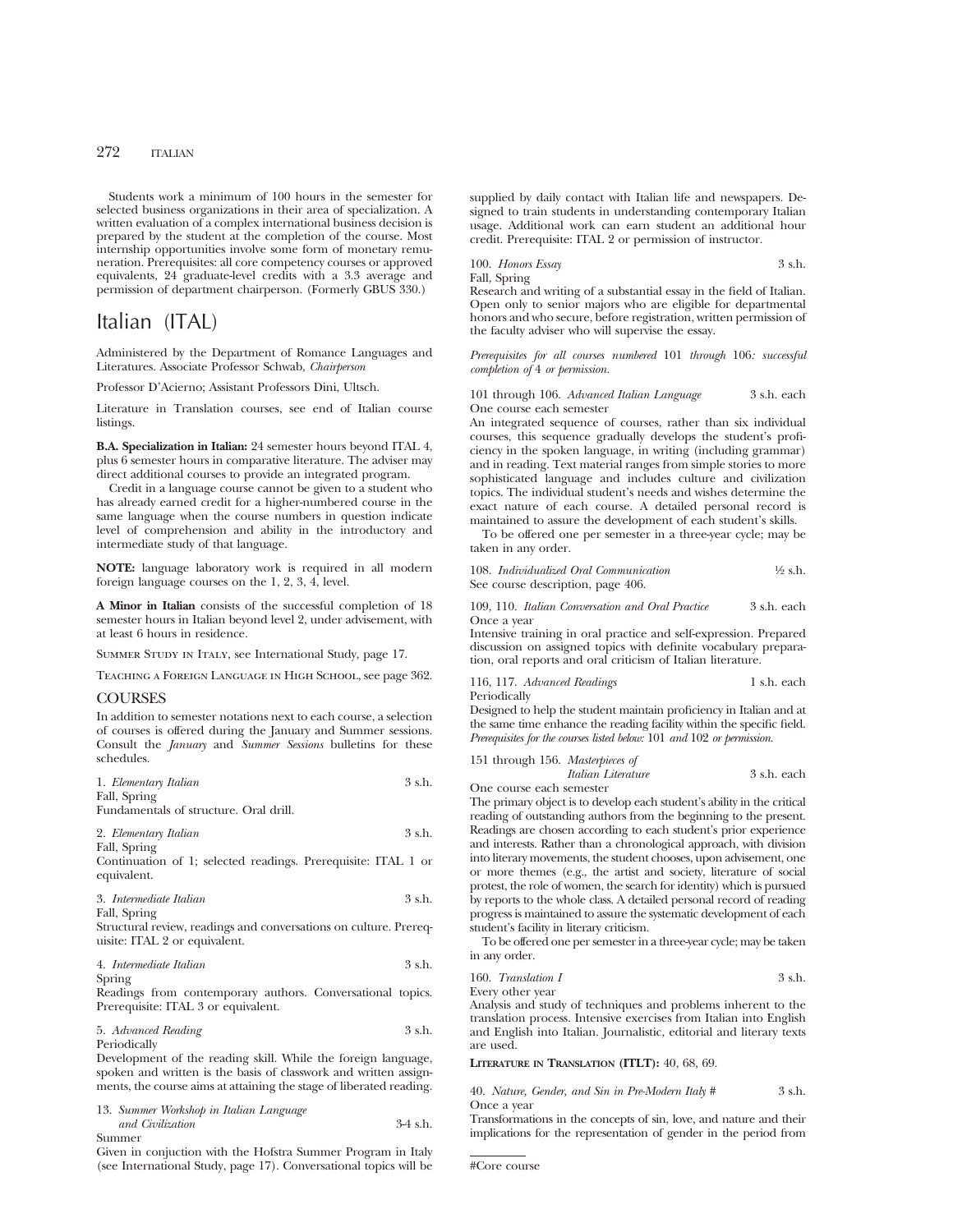1250 to 1600. Students study such authors as Vittoria Colonna, Gaspara Stampa, Jacopone da Todi, the *stilnovisti*, Dante, Petrarch, Boccaccio, Castiglione, Machiavelli, Ariosto, and Tasso. (Formerly LIT 67, *Italian Literature of Medieval and Renaissance Periods*.)

68. *Highlights of Italian Literature* 3 s.h. Every other year From Marinismo to the present: Goldoni, Foscolo, Manzoni, verismo, Pirandello, Moravia, Buzzati. (Formerly LIT 68.)

69. *Highlights of Italian Dramatic Literature* 3 s.h. Every other year

Emphasis will be on the period of the renovation of comedy and tragedy (II Rinnovamento): Machiavelli, Aretino, Le Academie, Alfieri, Goldoni. (Formerly LIT 69.)

# Italian Studies (IT ST)

Administered by the Department of Romance Languages and Literatures. Associate Professor Schwab, *Chairperson*

Professor D'Acierno, Director

**MINOR IN ITALIAN STUDIES:** an interdisciplinary program which explores the richness and variety of Italian culture as it developed in Italy and influenced other societies, notably the United States.

The course of study focuses attention on academic courses offered by various departments as well as on programs such as Summer in Italy, (see International Study, page 17) and Italian Heritage Day.

The program consists of the successful completion of 18 semester hours of required and elective courses listed below and six hours in residence.

- A. Required
	- HIST 6P. *Ancient Italy,* 1 s.h. or 106. *Hellenistic & Roman Worlds,* 3 s.h.
		-
		- 6Q. *Christian Italy,* 1 s.h.
		- 6R. *National Italy,* 1 s.h.
	- IT ST 131. *Italian Civilization: the Middle Ages to the Renaissance,* 3-4 s.h.
		- 132. *Italian Civilization: the Age of Baroque to the Present,* 3-4 s.h.
- B. Electives, 6-9 semester hours chosen from the following: ANTH 132. *Contemporary Italy: an Anthropological View,*
	- 3 s.h.
	- AH 106. *Italian Renaissance Art*, 3 s.h.<br>CLL 40. *Literature of the Emerging Euro*
	- CLL 40. *Literature of the Emerging Europe,* 3 s.h. 161. *Renaissance,* 3 s.h.
	- HIST 6S. *The Italian-American Immigrant,* 1 s.h.
		- 106. *Hellenistic & Roman Worlds,* 3 s.h.
			- 108. *Renaissance Europe from St. Louis to Luther,* 3 s.h.
	- ITAL 4. *Intermediate Italian,* 3 s.h.
		- 5. *Advanced Reading,* 3 s.h. 13. *Summer Workshop: Italian Language &*
		- *Civilizations,* 3-4 s.h. 101 through 106. *Advanced Italian Language,*
		- 3 s.h. each 109, 110. *Italian Conversation & Oral Practice,*
		- 3 s.h. each
		- 116, 117. *Advanced Readings,* 1 s.h. each
		- 151 through 156. *Masterpieces of Italian Literature,* 3 s.h. each
	- IT LT 68. *Highlights of Italian Literature*, 3 s.h.
		- 141. Italian Cinema from Neorealism to the Present, 3 s.h.
	- LAT 4. *Vergil,* 3 s.h.
		- 112 through 117. *Latin Readings,* 1 s.h. each
		- 120. *Lyric & Elegiac Poetry,* 3 s.h.
		- 121. *Roman Drama,* 3 s.h.
		- 122. *Roman Philosophy,* 3 s.h.
		- 123. *Roman Novelists,* 3 s.h.
		- 124. *Roman Historiography,* 3 s.h.

125. *Roman Satire,* 3 s.h.

LIT 5. *Italian Culture & Civilization,* 3-4 s.h. 35. *Myth, Literature & Culture of the Roman World,* 3 s.h.

MUS 129. *Opera,* 3 s.h.

**NOTE:** substitutions for and additions to the courses on this list may be made with the approval of the Italian Studies Advisory Committee.

## **COURSES**

| 131. Italian Civilization: the Middle<br>Ages to the Renaissance<br>See course description, page 406. | $3-4$ s.h. |
|-------------------------------------------------------------------------------------------------------|------------|
| 132. Italian Civilization: the Age of Baroque<br>to the Present<br>See course description, page 406.  | $3-4$ s.h. |
| 141. Italian Cinema from Neorealism to the Present<br>See course description, page 406.               | 3 s.h.     |

# Japanese (JPAN)

Administered by the Department of Comparative Literature and Languages. Professor Donahue, *Chairperson*

Assistant Professor Welch, *Adviser*

Given only upon sufficient demand.

## COURSES

Courses are sometimes offered during January and Summer sessions. Consult the *January* and *Summer Sessions* bulletins for these schedules.

| 1. Elementary Japanese                                               | 3 s.h. |
|----------------------------------------------------------------------|--------|
| Fall                                                                 |        |
| Fundamentals of structure. Oral drill.                               |        |
| 2. Elementary Japanese                                               | 3 s.h. |
| Spring<br>$\alpha$ . The set of $\mathbf n$<br>$\cdots$ man $\cdots$ |        |

Continuation of 1. Prerequisite: JPAN 1 or equivalent.

$$
3. \ Internet
$$
 Japanese  

$$
3 s.h. 
$$
3 s.h.
$$
$$

Continuation of 2. Emphasis on Kogotai (modern colloquial Japanese). Readings and translation of material of average difficulty. Prerequisite: JPAN 2 or equivalent.

4. *Intermediate Japanese* 3 s.h.

Spring

Introduction to Bungotai (modern literary Japanese). Brief survey of Japanese culture. Prerequisite: JPAN 3 or equivalent.

# Jewish Studies (JW ST)

Administered by the Department of Comparative Literature and Languages. Professor Donahue, *Chairperson*

Assistant Professor Berlinerblau, *Adviser*

For related Literature in Translation courses, see page 281.

**B.A. SPECIALIZATION IN JEWISH STUDIES:** three semester hours in Hebrew beyond HEBR 4; 15 semester hours chosen from the following: JW ST 10, 13, 15, 16, 19, 30, 101, 140 (*Senior Seminar: Jewish Studies,* 3 s.h.), 155; LIT 20, 24, 26. In addition the student will select, under advisement, 12 semester hours from the pertinent courses given by other departments as listed under the B.A. Specialization in Hebrew, page 167.

See complete B.A. requirements, page 82.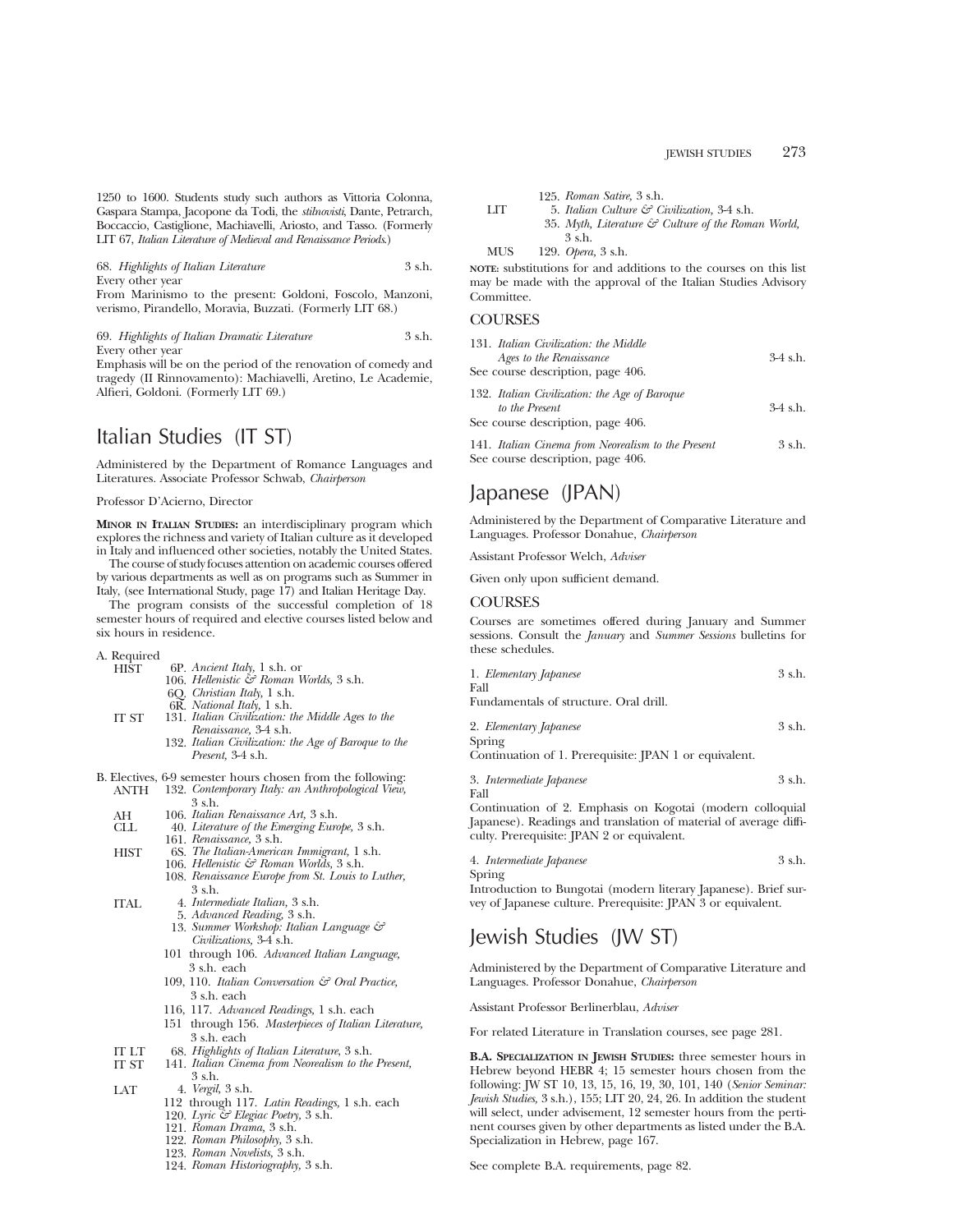**A MINOR IN JEWISH STUDIES** consists of the successful completion of 18 semester hours in this department, under advisement, with at least six hours in residence.

## COURSES

Courses are sometimes offered during January and Summer sessions. Consult the *January* and *Summer Sessions* bulletins for these schedules.

#### 10. *The Bible: Ancient and Modern Perspectives* # 3 s.h. Every other year

Various genres of biblical literature and teachings are studied against the background of contemporary Near Eastern civilizations and in light of the findings of modern biblical research and archaeology.

## 13, 14. *The Bible and Its Interpretation*

*through the Ages* 3 s.h. each Every other year

A comparative literary study of the various interpretations of the Bible with special reference to the Septuaginta, Aramaic Targumim and the commentaries that are based on the rabbinic tradition.

## 15, 16. *Foundations of Jewish Tradition and Culture* 3 s.h. each

Once a year

The Jewish heritage in terms of its beliefs, laws and folkways as reflected in classical and modern Hebrew literature.

#### 19. *Post-Biblical Literature* 3 s.h. Every other year

Selections from post-Biblical works in prose and poetry. Readings from medieval, philosophical, mystical and ethical writings with special reference to Judah Halevi and Maimonides.

#### 21. *Jewish Themes in American Literature* 3 s.h. Periodically

An examination of Old Testament themes in American literature and an assessment of the distinctive values and assumptions of historical Judaism, which have been introduced into American literature by Jewish-American writers of the 20th century. The origin and development of literary stereotypes are explored. Prerequisite: one semester of American history or American literature. (Formerly *Hebraic Values in American Culture and Literature.*)

## 30. *Literature of the Holocaust #* 3 s.h. Periodically

Critical review and analysis of various literary genres including novels, short stories, diaries, memoirs and poems. Both universal and Jewish implications of the tragedy are examined.

100. *Honors Essay* 3 s.h. Fall, Spring

Research and writing of a substantial essay in the field of Jewish Studies. Open only to senior majors who are eligible for departmental honors and who secure, before registration, written permission of the faculty adviser who will supervise the essay.

### 101. *Special Topics in Jewish Studies* 3 s.h. Once a year

Designed to treat special subjects or themes dealing with some major spiritual, political and social issues facing the Jewish people. The subject is chosen at the discretion of the department but with the students' interest in view. Such themes as the dynamics of rabbinic Judaism; philosophy of ancient Israel; foundations of Jewish mysticism, etc., are considered. This course may be repeated when topics vary.

## 115. *Special Topics in Jewish Studies* 1 s.h. Periodically

Designed to treat special subjects or themes dealing with some major spiritual, political and social issues facing the Jewish people. The subject is chosen at the discretion of the department but with the students' interest in view. Such themes as women in Jewish tradition, The Book of Splendor, etc., are considered. This course may be repeated when topics vary.

140. *Senior Seminar: Jewish Studies* 3 s.h. Periodically

Concentration on a particular topic of interest and small group discussions leading to a required essay on a topic chosen by the student.

## 155. *Judaism and Islam: Jews and Arabs* 3 s.h. Every other year

Dynamics of the relationship between Islam and Judaism. Arab-Israeli conflict viewed against the multidimensional aspect of the Jewish existence in the Middle East.

#### 156. *The Golden Age of Jewish Culture and Literature* 3 s.h. Every other year

Introduction to various genres of literature of the Jewish Golden Age in Spain. Readings from works of poetry, prose, ethics, philosophy, Jewish law and responsa. Emphasis on the writings of Saadya, Halevi, Idn Gabirol, Ibn Ezra, Maimonides and Karo. The historical development and its interplay with contemporary Arabic literature and Islamic civilization.

# Journalism (JRNL)

Administered by the Department of Journalism and Mass Media Studies

## Professor Rubenstein, *Chairperson*

Professor Greene; Associate Professors Knowlton, Krein; Assistant Professors Frisina, Hey; Special Assistant Professor Sullivan.

Candidates for graduation from the School of Communication with the degree of Bachelor of Arts must fulfill the B.A. requirements as listed under the School of Communication on page 104. In addition, students majoring in Journalism must complete the program requirements listed below plus a liberal arts minor from one of the following: any minor in the College of Liberal Arts and Sciences, or the Department of Speech Communication and Rhetorical Studies. The minor must consist of 18 semester hours as defined by that discipline, of which at least 6 hours must be taken in residence.

**(NOTE:** Major and minor fields will be listed on the student's record. Only courses acceptable for the major may be applied toward the minor, and only with grades of  $C-$  or better.  $Pass/D+/D/Fail credit will be given toward an academic minor$ for courses offered only on this basis.)

Journalism majors transferring to Hofstra may bring no more than six journalism credits from other schools for use in satisfying journalism major requirements at Hofstra. These six credits are subject to the approval of the Department of Journalism and Mass Media Studies of the School of Communication. Transfer credits are approved only for those courses meeting the department's curriculum requirements and course standards.

All department majors must have a minimum grade point average of 2.5.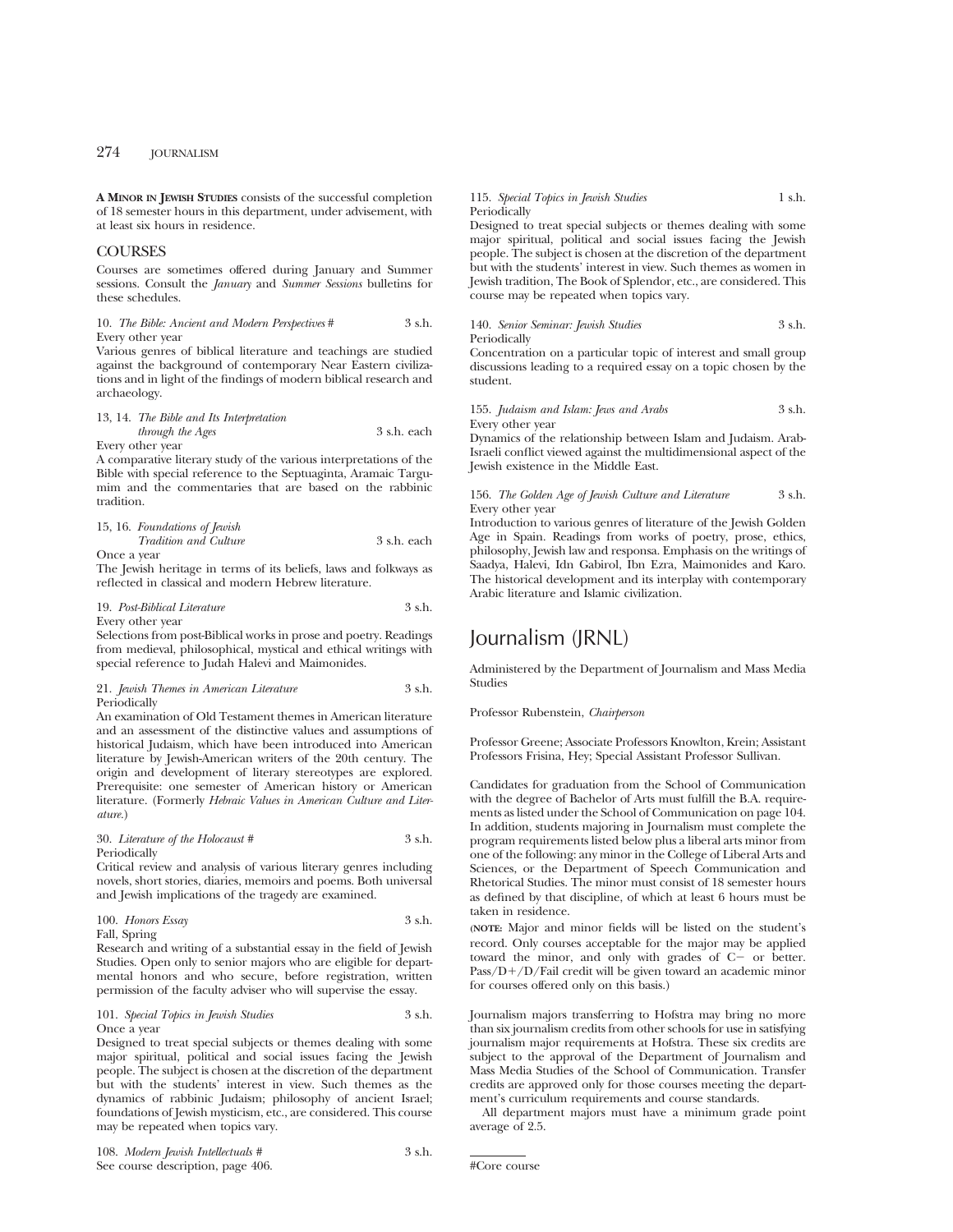**B.A. MAJOR IN PRINT JOURNALISM:** 36 s.h.

- 27 s.h.—SCO 2, JRNL 1, 11, 13, 15, 53, 72 or 50, 170, and MASS 104
- 9 s.h.—chosen under advisement from JRNL 20, 50, 54, 56, 58, 72, 80, 180–189, A-Z, and 199

The School of Communication also requires that Print Journalism majors take SCO 3 and SCO 4.

#### **B.A. MAJOR IN BROADCAST JOURNALISM:** 36 s.h.

- 30 s.h.—SCO 2, JRNL 1, 11, 13, 15, 16, 17, 170, AVF 26, and MASS 104
- 6 s.h.—chosen under advisement from JRNL 20, 21, 58, 72, 76, 80, 180-189, A-Z, and 199

The School of Communication also requires that Broadcast Journalism majors take SCO 3 and SCO 4.

For additional programs offered in the Department of Journalism and Mass Media Studies, see page 294.

**A MINOR IN JOURNALISM** consists of the successful completion of 18 semester hours in journalism, with at least 15 semester hours in residence, with the approval of the adviser. Only 3 s.h. (one course) in Journalism will be accepted as transfer credit for a minor in Journalism. Students who minor in Journalism must complete the following sequence of courses: 15 s.h. consisting of JRNL 1, 11, 13, 15; MASS 104; and 3 s.h. under advisement.

## **COURSES**

In addition to semester notations next to each course, a selection of courses is offered during January and Summer sessions. Consult the *January* and *Summer Sessions* bulletins for these schedules.

## 1. *Ethics and Principles of the American News Media* 3 s.h.

Fall, Spring

An examination of the fundamental ethical principles of reporting, editing, and presenting news and other information essential to democratic self-government. Students need not arrive at the same set of moral principles, but they are encouraged to develop the moral reasoning and acuity necessary to arrive at a coherent and consistent moral framework. The course involves extensive use of case studies in addition to primary and secondary readings in the history, principles and practices of the American news media. (Formerly *Historical and Ethical Principles of the American News Media*.)

## 11. *News Writing and Reporting* 3 s.h. Fall, Spring

Defining news and its importance in a democratic society; structure of news-gathering process; the elements of news; introduction to basic news reporting and writing for print and broadcast; use of the Internet as a reporting and research tool; accuracy and fairness as journalistic imperatives. Outside community research and reporting time is required. Prerequisites: ENGL 1-2, SCO 2, JRNL 1. (Formerly COMM 76; *Elements of Journalism.)*

#### 13. *Advanced News Writing and Reporting* 3 s.h. Fall, Spring

Theory and development of news stories, with special emphasis on interviewing, observation, document research, source development, and other standard reporting techniques. Students cover community beats and report and write news stories from these beats. The course concentrates on public affairs reporting and features field visits to criminal courts, in-class press conferences with government officials, and on-the-scene coverage of governmental meetings. Students are also versed in the theory, history, and use of Freedom of Information laws, shield protection laws, and open meeting laws, and are introduced to libel and invasion of privacy statutes. Outside community research and reporting time is required. Prerequisites: IRNL  $11$ , PSC 1. (Formerly COMM 77; *Intermediate Journalism*.)

15. *Broadcast News I* 3 s.h. Fall, Spring

Introduction to news reporting and writing for radio and television; differing imperatives of broadcast and print journalism; equipment familiarity; the broadcast newsroom use of pictures and sound to convey news reports; emphasis on writing on time; structure of the broadcast news package. Outside community research and reporting time is required. Prerequisite: JRNL 13. No liberal arts credit. (Formerly COMM 78; *Broadcast Journalism*.)

| 16. Broadcast News II             | 3 s.h. |
|-----------------------------------|--------|
| See course description, page 410. |        |

17. *Broadcast News III* 3 s.h. Fall, Spring

This course emphasizes interview techniques, the series, and short documentary news formats for radio and television and the writing and production of the film story for television news. Professional and ethical issues for the electronic journalist are considered. Outside community research and reporting time is required. Prerequisite: JRNL 16. (Formerly COMM 193, *Advanced Broadcast Journalism; Intermediate Broadcast Journalism; Advanced Broadcast News*.)

#### 20. *Survey of News Issues* 3 s.h. Fall

An examination of six to ten important, current news stories regional, national and international—their contexts, the issues involved, and how these stories are being pursued, developed, and presented by newspapers, radio, TV, online, and other mainstream news sources. A critical assessment of the various approaches to these stories provides the focus to evaluate the various factors influencing news handling, writing, editing, and play. Outside community research and reporting time is required. Prerequisite for Journalism majors: JRNL 15 or permission of chairperson. Same as MASS 20. (Formerly COMM 80: *Survey of the News Media*.)

#### 21. *Critical View of Broadcast Media* 3 s.h. Spring

Critical survey of the electronic media. Broadcast regulations and access, politics, news and investigative reporting, advertising and audience measurement, sex and violence, television drama, children's and public broadcasting are discussed and analyzed. Current issues and the electronic media's approach to them are also discussed. Outside community research and reporting time is required. Prerequisite: JRNL 15 or permission of chairperson. (Formerly COMM 9, *Critical View of the Electronic Media: Television, Cable and Radio; Critical View of Electronic Media*.)

## 50. *Feature and Magazine Writing* 3 s.h. Fall, Spring

Writing and report of feature news stories for print with special emphasis on stories intended for magazine publication. First section of a two-segment magazine writing sequence. This course may be substituted for JRNL 72. Outside community research and reporting time is required. Prerequisite or corequisite: JRNL 13. (Formerly COMM 186; *Feature Writing*.)

## 53. *Copy Editing* 3 s.h. Fall, Spring

An advanced course in preparing raw copy for publication, with the emphasis on newspaper and newsmagazine journalism. Skills emphasized include analyzing story structure, mastering paper and electronic research tools, spotting and filling "holes" in stories improving language skills (punctuation, syntax, etc.) sharpening news judgment and writing headlines. Students learn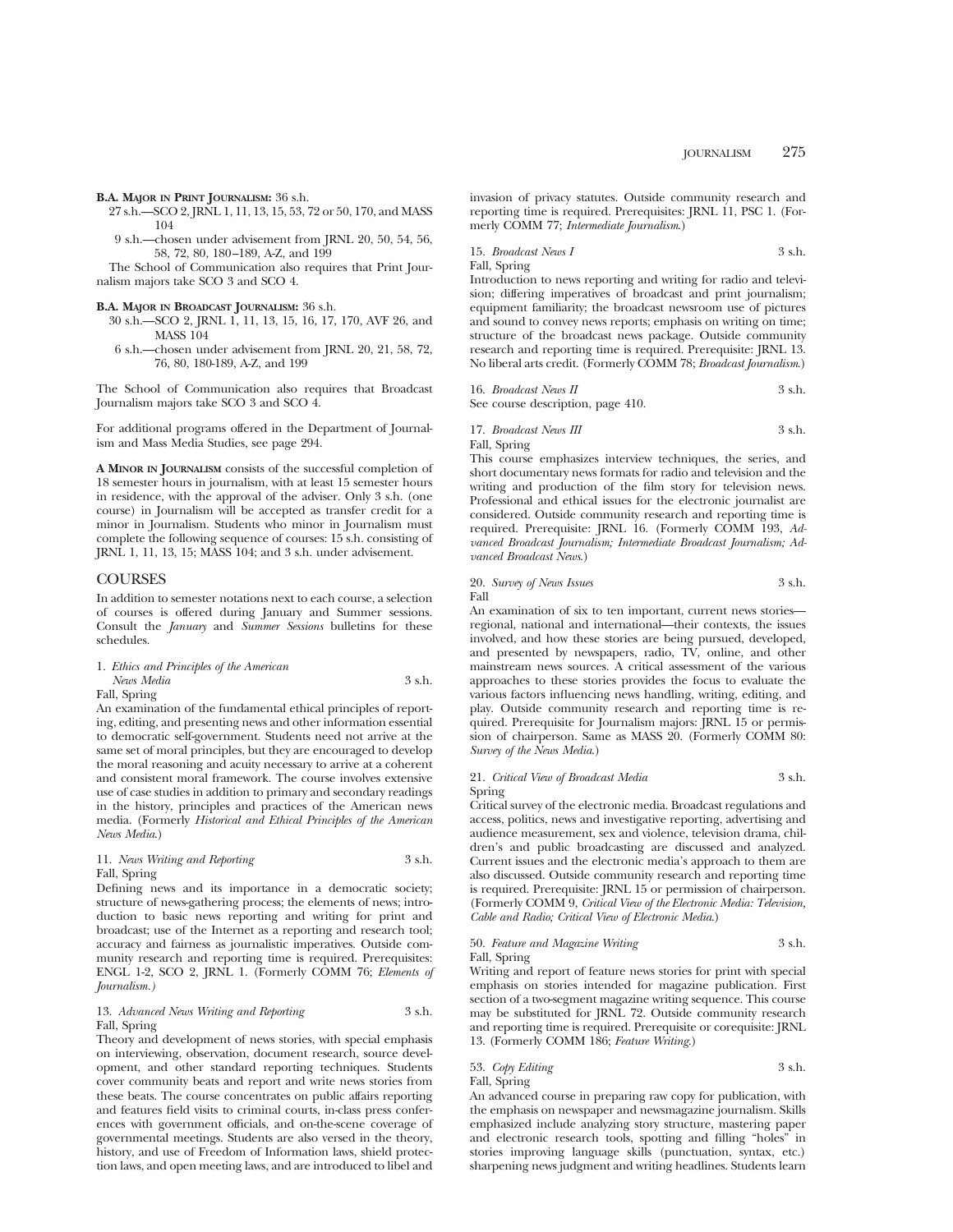to spot and correct unintended bias, illogical argumentation, unwarranted conclusions, historical fallacies and other pitfalls of undisciplined thinking, discourse and writing. Strong language skills required. Outside community research and reporting time is required. Prerequisite: JRNL 13.

#### 54. *Advanced Feature and Magazine Writing* 3 s.h. Once a year

Workshop experience in the preparation of material for periodical publication from concept to final appearance in print. Each student will conceive, write and edit publishable nonfiction articles on a variety of topics. Prerequisite: JRNL 13 and 50. (Formerly COMM 188; *Magazine Writing and Editing*.)

#### 56. *Desktop Publishing* 3 s.h. See course description, page 410.

58. *Editorial and Review Writing* 3 s.h.

Fall The theory and practice of writing opinion and criticism. Examination of the work of leading editorial writers and critics. Emphasis is placed on the reporting and writing required to

marshal evidence to build a cogent and convincing case. Requires several evening assignments of cultural events. Outside community research and reporting time is required. Prerequisite: JRNL 13. (Formerly COMM 102, *Critical Practices in the Communication Arts; Review Writing.*)

### 60. *Fundamentals of Public Relations* 3 s.h. Periodically

Focusing on public information from two viewpoints—the communicator's and the receiver's—this course explores the dissemination of public information and its effect on contemporary culture. Lectures, discussions, and practical projects provide, from social and ethical perspectives, firsthand experience in the analysis of public information and media employed. Seminarworkshop includes student evaluation of case studies and guest lectures. Outside community research and reporting time is required. Prerequisite: JRNL 11. (Formerly COMM 190; *Public Information and Public Response.*)

#### 62. *Public Relations Research Methods and Assessment* 3 s.h. See course description, page 410.

| 63. Public Relations Copywriting<br>See course description, page 410.  | 3 s.h.   |
|------------------------------------------------------------------------|----------|
| 64. Public Relations Case Studies<br>See course description, page 410. | $3$ s.h. |
| 67. Public Relations Campaigns                                         | $3$ s.h. |

# 72. *Investigative and Depth Reporting* 3 s.h.

Spring An introduction to investigative reporting and reporting in depth also known as explanatory reporting. Students study the role of investigative and public service reporting in the context of modern democracy. They learn advanced reporting techniques, compilation and analysis of data, and how to write and package longer stories and series for newspapers and magazines. Some material is presented in lecture, but much of the course involves individual, team, and classroom projects. By permission only. Prerequisite: JRNL 15.

|          | 76. Advanced Broadcast Journalism                                                                                                                                                                                                                                                                                              | 3 s.h. |
|----------|--------------------------------------------------------------------------------------------------------------------------------------------------------------------------------------------------------------------------------------------------------------------------------------------------------------------------------|--------|
|          | See course description, page 410.                                                                                                                                                                                                                                                                                              |        |
| $\Omega$ | $\bigcap_{i=1}^{n}$ $\bigcap_{i=1}^{n}$ $\bigcap_{i=1}^{n}$ $\bigcap_{i=1}^{n}$ $\bigcap_{i=1}^{n}$ $\bigcap_{i=1}^{n}$ $\bigcap_{i=1}^{n}$ $\bigcap_{i=1}^{n}$ $\bigcap_{i=1}^{n}$ $\bigcap_{i=1}^{n}$ $\bigcap_{i=1}^{n}$ $\bigcap_{i=1}^{n}$ $\bigcap_{i=1}^{n}$ $\bigcap_{i=1}^{n}$ $\bigcap_{i=1}^{n}$ $\bigcap_{i=1}^{n$ |        |

| 80. | Online Journalism | 3 s.h. |
|-----|-------------------|--------|

## See course description, page 410.

See course description, page 410.

#### 150, 151. *Independent Study/Readings in Mass Media Studies* 1-3 s.h. each

Fall, Spring, Summer

Individualized projects in mass media including historical, critical and analytical studies. Open only to juniors and seniors in the Department of Journalism and Mass Media Studies who secure, before registration, written permission of the instructor who will supervise the study. May be repeated up to 6 s.h. in different subject areas. Prerequisite: permission of department chairperson. (Formerly COMM 110, *Readings in Communications.*)

| 170, 171. Internships | $1-3$ s.h. each |
|-----------------------|-----------------|
| Fall, Spring, Summer  |                 |

An internship program that affords students an opportunity to apply their classroom experience in an appropriate professional work setting. Students must work a requisite number of hours and complete a paper relevant to their work experience. Periodic meetings with supervising faculty are required. Prerequisites: JRNL 13 and permission of adviser.

180-189, A-Z. *Special Topics* 1-4 s.h. each Periodically

Designed to meet the needs of individual and specific groups of students interested in special topics not covered by other course offerings.

As individual subjects are selected, each is assigned a letter (A-Z) and added to the course number. Any course may be taken a number of times as long as there is a different letter designation each time it is taken.

Not all *Special Topics* courses in Journalism are for liberal arts credit.

#### 199. *Departmental Honors* 3 s.h. Fall, Spring

Research in and the writing of a significant publishable paper on a subject approved by the supervising professor. Open only to seniors in the Department of Journalism and Mass Media Studies who desire to graduate with departmental honors and who secure, before registration, written permission of the instructor who will supervise the essay or project. Cumulative grade point average must conform with departmental honors as defined on page 69 under eligibility requirements. (Formerly COMM 199.)

## Languages, Foreign

SEE PAGE 167.

## Latin (LAT)

Administered by the Department of Comparative Literature and Languages. Professor Donahue, *Chairperson*

Major and minor requirements in Latin, see page 167.

For Latin Literature in Translation courses, see page 282.

#### **COURSES**

Courses are sometimes offered during January and Summer sessions. Consult the *January* and *Summer Sessions* bulletins for these schedules.

1, 2. *Elementary Latin* 3 s.h. each 1: Fall; 2: Spring

The elements of grammar and syntax. Selected readings. Latin as a source for English vocabulary.

2A. *Intensive Elementary Latin* 6 s.h. Summer

Intensive exposure to the fundamentals of elementary Latin; will be covered in one semester. No credit for both this course and 1 and/or 2.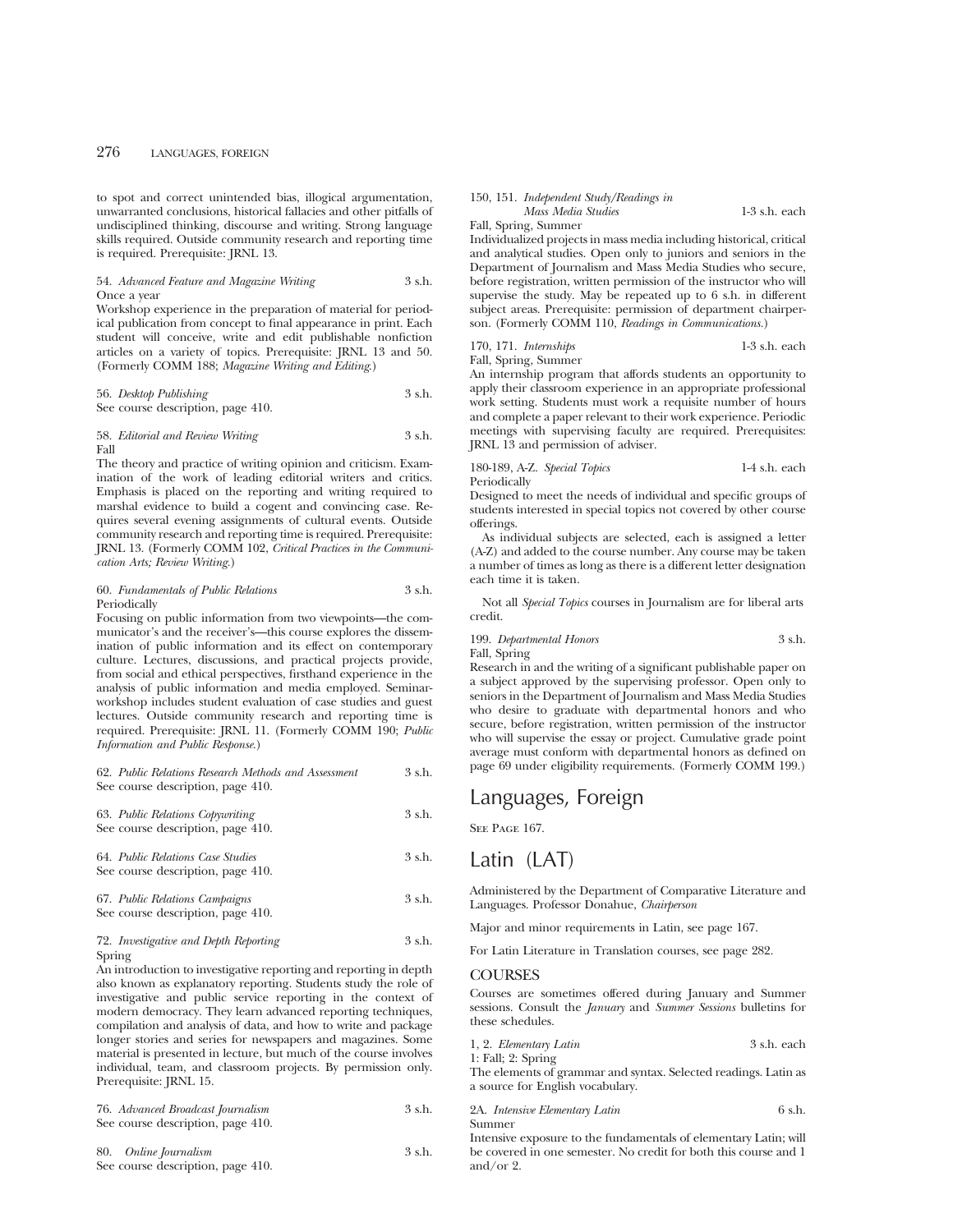3. *Latin Prose* 3 s.h. Fall

Review of grammar and syntax. Readings in Cicero and other prose writers. Rome as a republic.

4. *Vergil* 3 s.h. Spring

Introduction to Latin poetry. Vergil's *Aeneid.* Rome at the time of the Empire.

100. *Honors Essay* 3 s.h. Fall, Spring

Research and writing of a substantial essay in the field of Latin. Open only to senior majors who are eligible for departmental honors and who secure, before registration, written permission of the faculty adviser who will supervise the essay.

*Prerequisite for the courses listed below:* 4 *or equivalent.*

112 through 117. *Latin Readings* 1 s.h. each Periodically Readings from masterpieces to maintain the student's interest and proficiency in the language and literature.

118, 119. *Prose Composition I, II* 1 s.h. each Periodically

Fundamentals of syntax and style. Translation of continuous passages into Latin.

120. *Lyric and Elegiac Poetry* 3 s.h. Periodically

Poetry of Catullus, Horace, Tibullus and Propertius.

121. *Roman Drama* 3 s.h. Periodically

Reading of selected plays of Plautus, Terence and Seneca.

122. *Roman Philosophy* 3 s.h. Periodically

Main currents in Roman philosophical thought during the Republic and Empire. Selections from Lucretius, Cicero and Seneca.

123. *Roman Novelists* 3 s.h.

Periodically

Examination of the style and form of Petronius' *Cena Trimalchionis* and Apuleius' *The Golden Ass.* Influence on the development of the novel.

124. *Roman Historiography* 3 s.h. Periodically Development of Roman historical writing. Analysis of the style and attitudes of Caesar, Sallust, Livy and Tacitus.

| 125. Roman Satire              | .3 s.h. |
|--------------------------------|---------|
| Periodically                   |         |
| Satires of Horace and Juvenal. |         |

# Law, School of

See Page 128.

# Liberal Arts and Sciences, College of

SEE PAGE 81.

# Liberal Arts Colloquia (LA)

Administered by the Dean and the curriculum committees of Hofstra College of Liberal Arts and Sciences.

These courses present topics which span numerous disciplines or have substantial contemporary interest.

15. *Multidisciplinary Regional Study* 3 s.h. Periodically

A particular nation or region, for example Canada or the West Indies, presented for introductory study in a variety of approaches drawn from the disciplines of the social sciences and humanities. Emphasis on the present century. Reserved for nations or regions not already the focus of Hofstra programs. Particular subject for each offering announced in advance.

20, 21. *Liberal Arts Colloquium* 1 s.h. each Periodically

Play-readings, panel discussions, films, guest-lectures, museum studies, etc.  $Pass/D+/D/Fall grade$  only.

110. *Peer Teaching* 3 s.h. Fall, Spring

Open only to very highly qualified students. Preparation to enable students to teach a 1- or 2-semester hour course in a subject in which the student is especially qualified. The student must obtain the approval of a faculty member who is willing to act as supervisor and also approval of the department. The planning for this course must begin a full semester in advance.

# Liberal Arts Major

Administered by the Dean of Hofstra College of Liberal Arts and **Sciences** 

**B.A. SPECIALIZATION IN LIBERAL ARTS**: designed for students who wish to pursue studies in several areas rather than concentrate in one discipline. It offers more options than the traditional major for students with diverse interests.

The student chooses three areas of concentration from the departments and programs in the College of Liberal Arts and Sciences. The areas of concentration may be chosen from the same or from different divisions.

The major consists of at least 60 credits in the three areas of concentration in nonintroductory courses for which liberal arts credit is given, with a minimum of 18 credits in each of the three areas. Only courses permitted for the major or minor may be applied to the Liberal Arts major. In departments that require eight or more credits of introductory courses as a prerequisite for all further courses, only 15 credits above the introductory level are required, but the total of 60 credits still applies. (A list of introductory-level courses, which do not count toward this major, is available in the Office of the Dean of Hofstra College.)

At least six semester hours in each of the three areas of concentration must be completed in residence at Hofstra.

Candidates for this degree may take no more than one course among all three areas of study on a  $Pass/D+/D/Fail$  basis, not counting those courses normally given on the  $Pass/D+/D/Fall$ basis.

Students who wish to elect this major should apply to the Office of the Dean of the College, preferably no later than the sophomore year.

Transcripts will read Bachelor of Arts in Liberal Arts with the three areas of study listed.

See complete B.A. requirements, page 82.

# Linguistics (LING)

Administered by the Department of Comparative Literature and Languages. Professor Donahue, *Chairperson*

Professor Leonard, *Adviser*

Minor in Linguistics, see page 168.

**MASTER OF ARTS IN APPLIED LINGUISTICS** (TESL): this program is designed to broaden the theoretical and practical base of people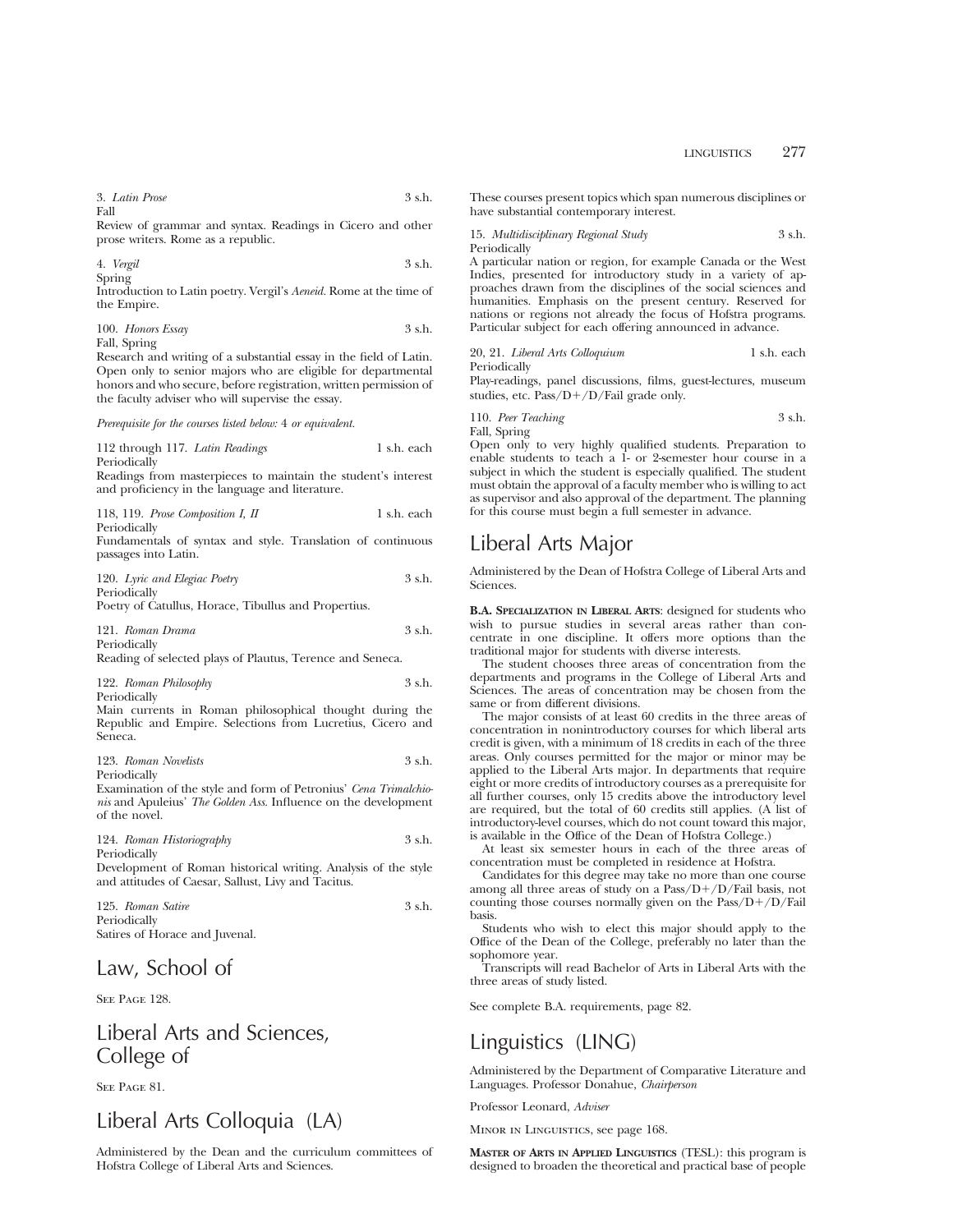involved in all aspects of working with adult or college-level non-native speakers of English including teaching, materials development and publishing or related areas. The program shares a common core of courses with the M.S. in Ed. program leading to primary and secondary school certification in TESL for New York State.

For further information, contact Assistant Professor Greaney, English Language Program.

#### Admission Requirements

- 1) A bachelor's degree from an accredited institution with a background in linguistics and a major in TESL, English, a foreign language, linguistics, reading or other related area;
- 2) Proficiency in English including reading, writing, and speaking;
- 3) 12 semester hours of foreign language study including at least 6 hours at the 100-level or equivalent;
- 4) A letter of recommendation from a college instructor and an interview with the coordinator of the master's program;
- 5) If the student's background shows deficiencies in foreign language study or linguistics, admission will be conditional until deficiencies are made up by taking some undergraduate courses without graduate credit, as specified by the adviser.

#### Degree Requirements

- 1) The completion of a minimum of 36 semester hours, of which a total of 30 must be taken in the primary courses and linguistic track;
- 2) Completion of a supervised research project in conjunction with the LING 299 seminar course.

#### Program Requirements

- 1) Primary Courses
	- A. Methodological component, 9 s.h.<br>CT 266. The Learner in the Scho
		- CT 266. *The Learner in the School*
		- 267. *Teaching English to Adolescent & Adult Speakers of Other Languages*
		- READ 239. *Psycholinguistic Foundations for Reading & Writing Instruction*
	- B. Linguistic component, 9 s.h.
		- ENGL 203. *Approaches to English Grammar*
		- LING 210. *Second Language Acquisition*
		- SPCH 209. *Developmental Psycholinguistics*

#### 2) Applied linguistics track, 12 s.h.

- LING 212. *Workshop: English Language Program* 262. *Applied Linguisitics*
	- 299. *Seminar: Applied Linguistics*
- SPAN 213. *Development of Social & Psychological Bilingual Trends in the United States*
- 3) Recommended electives, 6 s.h., to be chosen under advisement, according to student's interests:
	- RES 241. *Testing & Evaluation of Bilingual Students*
	- ELED 246. Methods & Materials for Bilingual Teaching of Read*ing in a Bicultural Setting*
		- 247. *Social Studies & Communication Arts for Bilingual/Bicultural Children*
		- 248. Methods & Materials for Bilingual Teaching of Math*ematics & Science*
	- LYST 213. *Introduction to Bilingual & Biliteracy Instruction for Children & Adolescents*
	- READ 255. *Psychological Foundations of Reading & Writing Instruction*
		- 256. *Psycholinguistics, Sociolinguistics, & the Processes of Reading & Writing*
	- SPAN 212. *Contrastive Bilingualism*
		- 214. *Bilingualism in Perspective*

and appropriate 200-level courses chosen from English, Comparative Literature, French, etc.

See complete graduate information, page 77.

### COURSES

Courses are sometimes offered during January and Summer sessions. Consult the *January* and *Summer Sessions* bulletins for these schedules.

|             |  | 7. The History of Chinese Calligraphy and Language | 3 s.h. |
|-------------|--|----------------------------------------------------|--------|
| Once a year |  |                                                    |        |

The nature and evolution of the Chinese language and written characters.

| 10. Elementary Esperanto | 3 s.h. |
|--------------------------|--------|
| Periodically             |        |

Fundamentals of structure. Oral drill.

| 71. Language and Society in Africa, Asia and |        |
|----------------------------------------------|--------|
| Latin America #                              | 3 s.h. |
| See course description, page 406.            |        |

101. *Introduction to Linguistics* 3 s.h. Fall, Spring

Principles of general linguistics. Essentials of phonology, morphology, syntax and semantics. Language change and language diversity. Language, culture and language universals. Credit given for this course or New College SLB 1/HGB 1.

| 103. The Classical Roots of English Words<br>See course description, page 406. | 3 s.h. |
|--------------------------------------------------------------------------------|--------|
| 111. Scientific Terminology and Etymology<br>See course description, page 406. | 3 s.h. |

125. *Natural Languages vs Programming Languages* 3 s.h. Periodically

Formal definition of language and the concept of grammar as they apply to both natural and programming languages. The syntax of English and how it might be handled in computer programs. Prerequisite: CSC 120.

|  | 151. Phonology | 3 s.h. |
|--|----------------|--------|
|--|----------------|--------|

Periodically

An introduction to structural phonemics and generative phonology with emphasis on: a) distinctive oppositions and their relevance for signaling differences, and b) phonological rules and their implications.

| 152. Syntax  | 3 s.h. |
|--------------|--------|
| Periodically |        |

An introduction to the analysis of sentence structure, with emphasis on current theoretical approaches to various problems. The concentration is on English although other languages are attempted.

#### 161. *Historical Linguistics* 3 s.h. Periodically

Introduction to the principles and methods of historical and comparative linguistics with emphasis on the Indo-European languages. Theories of phonological, grammatical and semantic evolution.

#### 162. *Applied Linguistics* 3 s.h. Periodically

Theories of linguistics applied to anthropology, sociology, neurology, literature and education. Focus on areas of ethnic interaction such as teaching English to speakers of other languages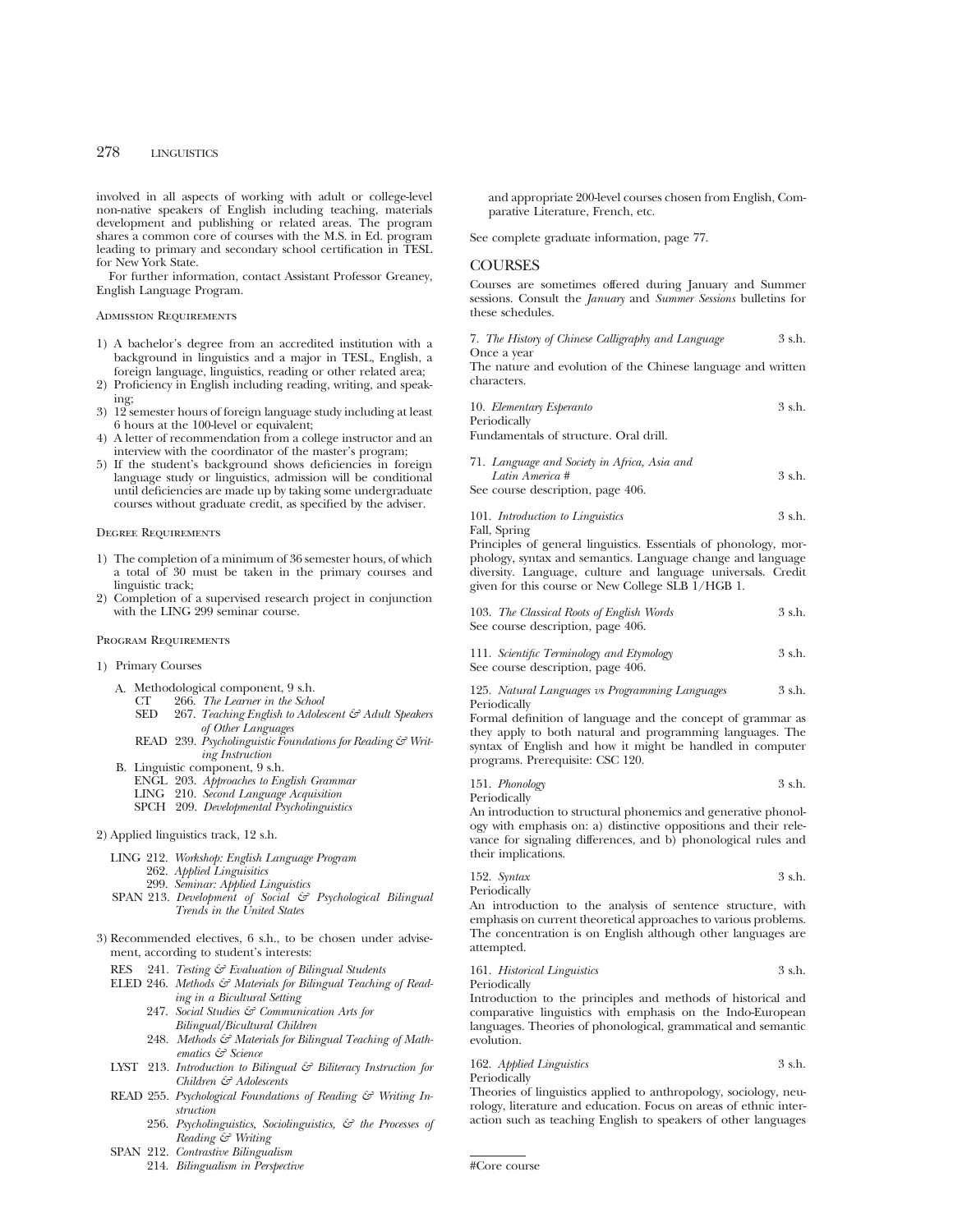(TESL). Prerequisite: LING 101, ENGL 103 or permission of instructor.

## 171. *Sociolinguistics* 3 s.h. Once a year

Relations between language and society; investigation of the linguistic correlates of social behavior as well as the influence of society on the nature of language. Prerequisite: LING 101.

#### 181. *Special Studies in Linguistics* 1-3 s.h. Periodically

Directed investigation of topics in any of the various subfields of linguistics such as phonological rules and representations, syntactic change, semantics, language and social/psychological behavior, and artificial intelligence and natural language processing. Subjects to be announced yearly. May be repeated when topics vary.

## 190. *Formal Grammars* 3 s.h. Periodically

Natural language as a formal system. Various types of grammars: finite state, context-free and transformational grammars. These systems are studied from the algebraic, automata and the rewriting rule points of view. Prerequisite: a total of 6 s.h. from linguistics, mathematics or computer science courses.

210. *Second Language Acquisition* 3 s.h. Once a year

Designed to familiarize students with current issues in second language acquisition. The course examines the linguistic, psychological and sociocultural processes that relate to second language acquisition. The relevance of such findings for classroom teachers is explored.

## 212. *Workshop: English Language Program* 3 s.h. Every other year

Field experience in the tutorial component of the English Language Program and classroom observations. Overview of the various methods and materials used in teaching English as a second language to college students.

262. *Applied Linguistics* 3 s.h. Every other year

Application of current linguistic theory to problems in the teaching and learning of language. Topics include varieties, contrastive studies, the learner's language, the syllabus and pedagogic grammars, evaluation and testing and computer assisted language instruction.

## 299. *Seminar: Applied Linguistics* 3 s.h. Every other year

Reading and analysis of research literature in applied linguistics. Individual supervised research and discussions of investigations undertaken by students in their areas of specialization. Prerequisite: 15 s.h. in linguistics or related areas in 200-level courses.

# Literacy Studies (LYST)

The following areas are administered by this department and listed independently: Reading, and Writing.

Professor Taylor, *Chairperson*

Assistant Professors Goodman, Zaleski.

## **COURSES**

In addition to semester notations next to each course, a selection of courses is offered during January and Summer sessions. Consult the *January* and *Summer Sessions* bulletins for these schedules.

| 210. Introduction to Literacy Studies | 3 s.h. |
|---------------------------------------|--------|
| Fall, Spring, Summer                  |        |

Exploration of the foundations of literacy, through an investigation of key assumptions including sociocultural, historical, and political learning theories. Reading selections and reflective writing will focus on personal literacies, the interrelationships of language, culture, and schooling, and major thinkers. Periodic field observations are required. (Formerly READ 220. *Reading, Writing, and Cognition*.)

#### 211. *Language and Literacy in Urban Settings* 3 s.h. Once a year

Sociolinguistic research and theories on language variation among diverse populations are examined to understand and to expose basic myths about language differences that impact on the school experiences of students from multidialectical urban settings. Attention is also given to the construction of alternate pedagogies that promote access to schooled literacies.

## 212. *Ethnicity, Family and Schooling: Implications for Literacy Instruction* 3 s.h.

Fall, Spring, Summer

Literacy and cultural practices of children and families of diverse ethnic groups are studied. Relationships between literacy practices, and school success are explored, as are means by which families and communities can influence school practices. (Formerly READ 222. *Literacy in Families and Communities*.)

#### 213. *Introduction to Bilingual and Biliteracy Instruction for Children and Adolescents* 3 s.h. Fall, Spring, Summer

Sociocultural, linguistic, political, and pedagogical influences on access to school literacies in bilingual contexts are examined and ways to help children harness the power of biliteracy to understand and extend their worlds are explored. Topics include relationship between oral language and reading, the interaction between native language and second language reading, authentic assessments of biliterate learners, and sociocultural approaches to literacy. (Formerly READ 223. *Advanced Reading Instruction for Teachers of Bilingual Children and Adolescents*.)

### 214. *Language and Literacy in Early and Middle*

*Childhood* 3 s.h. Fall, Spring

This course focuses on strategies to engage early and middle childhood students in reading and writing a wide variety of meaningful texts, including media and technology across the curriculum. Students explore the connections among oral language, reading, writing, and children's literature in developing a balanced literacy framework; identify cueing systems readers use to make meaning of text; develop opportunities for all readers and writers to interrogate their world, explore their questions, and use language to act upon their learning. A field experience is required for each student. (Formerly READ 245. *Teaching Reading in the Content Areas*.)

215. *Reading With Adolescents and Young Adults* 3 s.h. Fall, Spring

Focuses on leading edge theory about the nature of the reading process, and ways in which reading and literary theory can be developed into effective multidisciplinary reading and/or English education instruction for adolescent and young adult learners. Includes critical perspectives on canonical and academic literacies, censorship, assessment and "remediation," student reading choice, avid reading, disenfranchised readers, and personal literacies. (Formerly READ 225. *Teaching Reading on the Secondary Level*.)

### 216. *Literacy Learning at Home and at School* 3 s.h. Fall, Spring

This course explores how the many literacies that occur in family settings can inform the ways in which we create literacy environments for children in school. Focuses on the social processes and ways of knowing through which parents and children create personal and shared literacy configurations. Explores the complexities of young children's uses of print and the functions and forms of their early symbolic representations.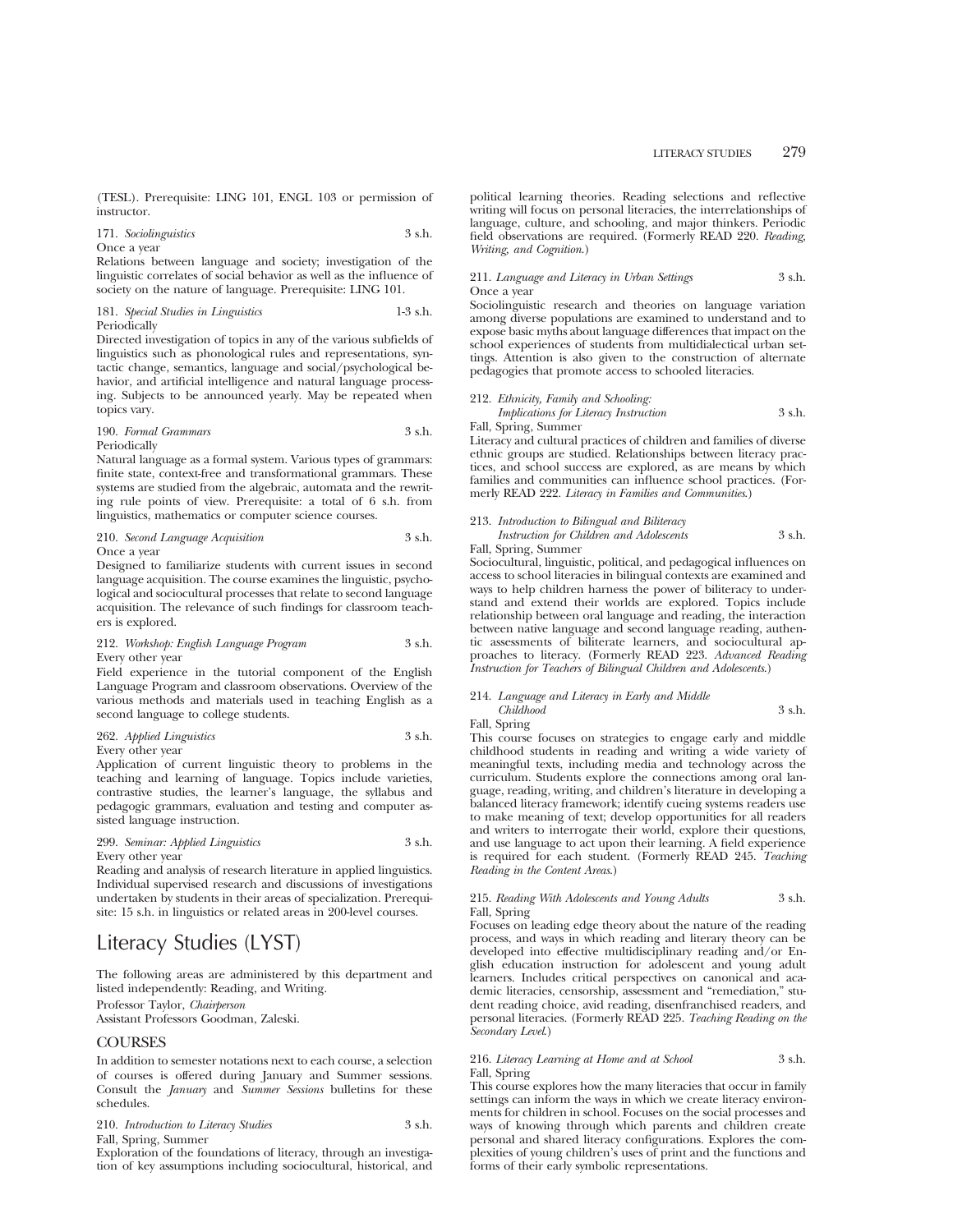#### 217. *Language, Culture, and Identity: Issues for Adolescent and Young Adult Writers* 3 s.h.

#### Fall, Spring

Course examines the way in which writing, as well as reading and other language processes, can become tools with which adolescents and young adults negotiate socially imposed linguistic borders based on class, race, ethnicity, previous educational attainment and/or expectations, peer regard, gender, country of origin, etc. Course explores the roles of writing and related language processes, in identity formation, values clarification, and critical consciousness. Topics include discourse theory, oral and written language variation, as well as close examination of the language strengths and needs of learners who are biliterate, bilingual, and/or bidialectical.

#### 218. *Reading and Writing Practices in Early and Middle Childhood* 3 s.h.

#### Fall, Spring, Summer

This course investigates reading and writing practices in the early and middle childhood years. Readings an discussion focuses on major thinkers, curriculum development, curriculum models, the role of literature, assessment, media, and the uses and miscues of testing. The role of language and culture in learning to read and write is emphasized. Students are expected to develop their own theories of how children learn to read and write in schools. Ten hours of observation in a language arts classroom are required. (Formerly READ 224. *Teaching of Reading*.)

#### 219. *Reading and Writing Workshop for Teachers* 3 s.h. Summer

This experiential course provides in-service teachers with opportunities to read and write in an integrated reading/writing workshop in order that they will experience: the underlying structures that make student-centered workshops feasible; how workshops promote student growth and development in reading and writing; the mechanics of running workshops and whole language instruction. Instruction features explicit modeling and feed back.

## 220. *Literature in the Lives of Young Children* 3 s.h. Fall, Spring, Summer

This course engages readers in meaningful response through reading, talking, and writing about literature for children and young adults. Understandings of identity, social justice, and equity are investigated through discussions of what counts as literature, whose stories are told and who gets to tell them. Objectives for this course include critically and aesthetically reading from a wide variety of texts, while also participating in intensive reading with others in literature groups. This course focuses on children from birth to fifth grade. LYST 221 is recommended for students interested in working with readers from sixth grade to young adult. Prerequisite: LYST 210. (Formerly READ 235. *Strategies in Teaching Children's Literature*.)

#### 221. *Literature for Adolescents and Young Adults* 3 s.h. Fall, Spring, Summer

This course engages readers in meaningful response through reading, talking, and writing about literature for adolescents and young adults. Understanding of identity, social justice, and equity are investigated through discussions of what counts as literature, whose stories are told and who gets to tell them. Objectives for this course include critically and aesthetically reading from a variety of texts, while also participating in intensive reading with others in literature groups. This course is recommended for students interested in working with readers from sixth grade to young adult. (Formerly READ 236.)

### 223. *Introduction to Critical Literacy and Critical Media Studies* 3 s.h.

January

Exploration of literacy instruction in relation to larger social purposes of teaching, and in relations to the forces of acculturation in society. Information received from print and electronic media sources is critiqued and ways in which the words we hear and read, and the images we view, shape our subjectivities and our understanding of the world around us are explored. Participants engage the possibility of teaching in ways that open up possibilities for a more conscious and liberating approach to literacy instruction and schools and society.

#### 240. *Assessment and Evaluation of Reading and Writing* 3 s.h.

Once a year

This course provides participants with an overview of ethnographic literacy assessment theory and practice. Topics for study include ethnography, authentic classroom assessment, transactional view of language, and a critical examination of standardized tests and testing practices. Participants consider teaching, learning, and schooling from the perspective of the learner as they develop and put into practice a student advocacy model of instructional assessment which values ethnic and linguistic diversity. (Formerly READ 248.)

#### 241. *Miscue Analysis and Retrospective Miscue Analysis* 3 s.h. Once a year

This course takes a sociopsycholinguistic perspective on the reading process. By engaging in several close-grained observations of oral reading events, participants use miscue analysis techniques to document readers' uses of strategies. These observations and analyses also serve as points of discussion for in-depth explorations of a transactional, sociopsycholinguistic theory of the reading process. Participants also select and teach strategy lessons and conduct retrospective miscue analysis sessions. Prerequisite: LYST 240. (Formerly READ 241. *Case Studies in Reading (K–12)*.)

## 242. *Literacy Practicum: Assessing the Complexity of Student Learning* 3 s.h.

Fall, Spring, Summer

This practicum provides participants with the opportunity to establish a critical site of inquiry for the study of ethnographic approaches to literacy assessment. Participants develop biographic literacy profiles by using close-grained observations of literacy processes (ethnographic assessment, miscue analysis, retrospective miscue analysis and strategy lessons) to determine how individuals use literacy to solve problems in community and school settings. Participants develop and put into practice a student advocacy model of instructional assessment that values ethnic and linguistic diversity. Emphasis on K–12. Prerequisites: LYST 240, 241. (Formerly READ 242. *Reading Clinic Internship*.)

#### 244. *Advanced Retrospective Miscue Analysis* 3 s.h. Periodically

Retrospective Miscue Analysis is a powerful tool which enables teachers and researchers to engage in a close-grained study of a reader's processing of written text. By making use of miscue analysis techniques, teachers and students work together as co-explorers to generate significant insights about the reader, the nature of reading strategy employment, and the sociopsycholinguistic nature of the reading process. Participants are involved in planning and executing several RMA sessions and associated reading strategy lessons with a specific instructional or research focus in mind. Prerequisite: LYST 241.

#### 245. *Revaluing Struggling Readers* 3 s.h. Periodically

In this course, the construct of *learning disability* is critically examined in terms of its social contexts and the cultural space in which it operates. By focusing on social, linguistic and transactional views of language education, this course examines how assumptions about language learning, curriculum and "normality" shape our responses to those perceived as "struggling." This course addresses the following strands: a) teaching of reading for struggling readers, b) the nature of reading and language and c) learning disabilities as it is socially and culturally portrayed. Prerequisites: LYST 240, 241, 242. (Formerly READ 251. *Teaching Reading to the Learning Disabled and the Indifferent Learner*.)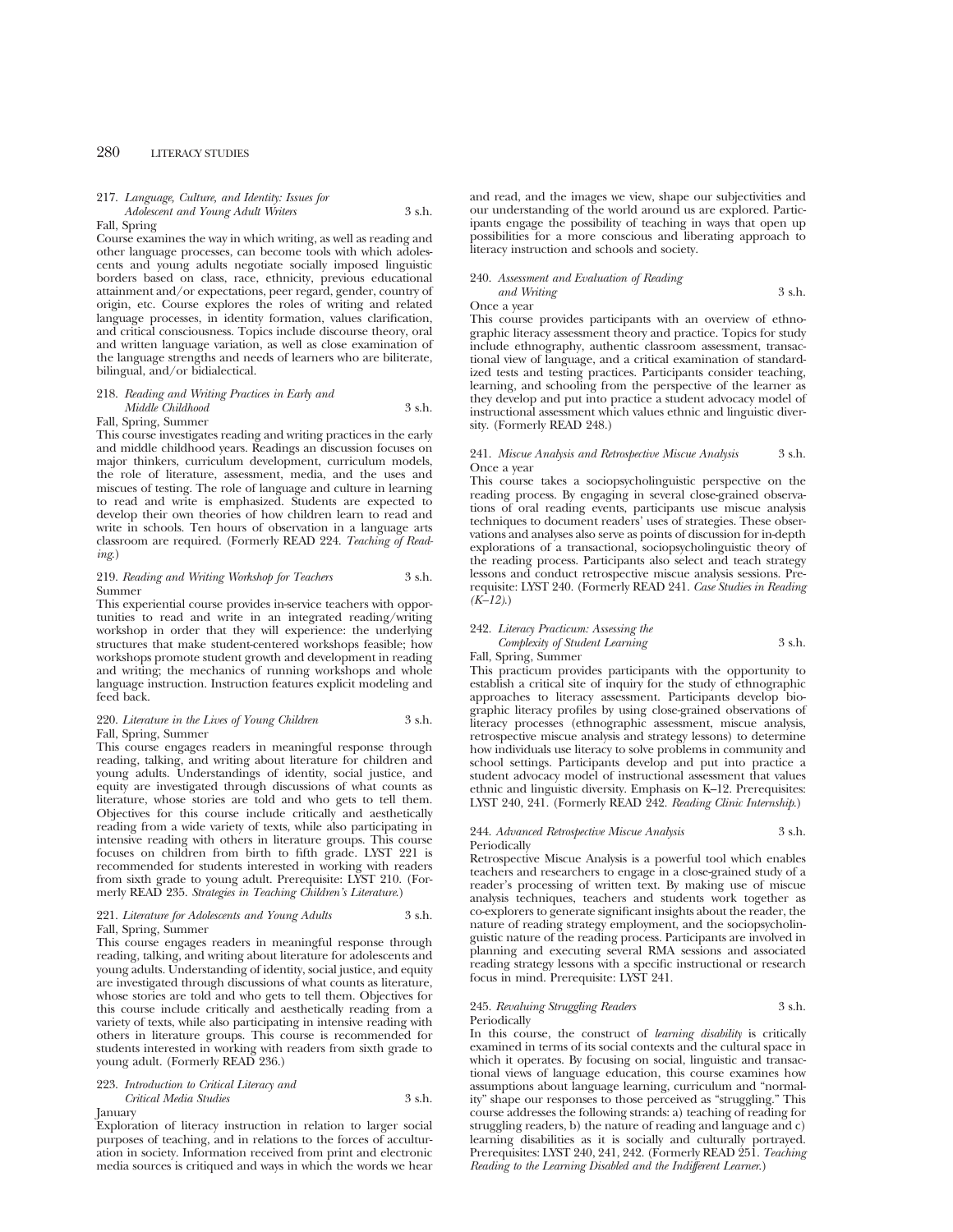250. *Literary Teacher as Researcher* 3 s.h. Fall, Spring

This course explores classroom-based teacher inquiry in literacy education as a method of professional development and responsive teaching. Students develop a baseline knowledge of the philosophical underpinnings and methodological techniques for conducting and critically responding to teacher research. This course requires a field component.

#### 251. *Children and Adolescents as Ethnographers in Communities and Schools* 3 s.h.

Once a year

This course explores the ways in which teachers can engage children and adolescents in ethonographic and sociolinguistic research to explore the literacies of their communities and schools. Focuses on how ethnographic and sociolinguistic research is linked to social action and can become an essential part of reading and writing instruction in schools.

#### 300. *Introduction to Portfolio Preparation* 1 s.h. Fall, Spring

Nature and purposes of portfolio evaluation. Procedures for selection and compilation of portfolio. Professional uses of portfolio assessment in educational settings. Must be taken during the first 12 semester hours of course work. Pass/Fail grade only.

301. *Portfolio Advisement and Presentation* 1 s.h. Fall, Spring

Individual and group advisement to assist graduating students in presentation of portfolio to Literacy Studies faculty for evaluation. Must be taken during the final 12 semester hours of course work. Pass/Fail grade only.

#### 351. *International Scholars' Forum* 1 s.h. Fall, Spring

The International Scholars' Forum in Literacy Studies brings to Hofstra University scholars and scholar practitioners whose work has made a difference to the lives of teachers and the students that they teach. The International Scholars' Forum provides opportunities for students to enter into a conversation with the leading educators of our time, with the researchers and teachers who have shaped our thinking, who are activists and advocates, and who struggle for social justice. Course can be repeated for credit. Pass/Fail grade only.

# Literature in Translation (LIT)

Administered by the Department of Comparative Literature and Languages. Professor Donahue, *Chairperson*

## **COURSES**

In addition to semester notations next to each course, several courses are offered during the January and Summer sessions. Consult the *January* and *Summer Sessions* bulletins for these schedules.

Literature in Translation courses are given in English.

#### 5. *Italian Culture and Civilization* 3-4 s.h. Once a year

Given in conjunction with the Hofstra Summer Program in Italy (see International Study, page 17). Readings in history and literature pertaining to the specific Italian surroundings in which the student will live. Additional work can earn student an additional hour of credit.

| 20. Modern Hebrew Literature | 3 s.h. |
|------------------------------|--------|
| Once a vear                  |        |

The period of Enlightenment (Haskalah): Hassidism, Hebrew Renaissance, contemporary essays, poetry, short stories, novels. Readings from the works of Bialik, Ahad Ha-am, Agnon and Hazaz.

| 24. Israeli Literature | 3 s.h. |
|------------------------|--------|
| Once a year            |        |
|                        |        |

Fiction, essays, poetry, literary criticism.

| 26. Yiddish Literature | 3 s.h. |
|------------------------|--------|
| Once a vear            |        |

Fiction, essays, poetry, literary criticism. Hassidic tales and humor.

31. *Myth, Literature and Culture of the Greek World* 3 s.h. Periodically

Greek epic, lyric and dramatic poetry, with emphasis on the cultural and historical life of Greece from the Mycenean period through the age of Alexander.

35. *Myth, Literature and Culture of the Roman World* 3 s.h. Periodically

Roman drama, epic, lyric, satire and the novel, with emphasis on the major events and figures of the late Republic and early Empire.

Descriptions for French Literature and Translation courses (administered by the Department of Romance Languages and Literatures) appear under French on page 240.

| FRLT | 41. Me, Myself, and I: Autobiographical Expressions      |             |
|------|----------------------------------------------------------|-------------|
|      | from the French#                                         | 3 s.h.      |
|      | 42. Heroines Exotic and Erotic: Romantic Women           |             |
|      | in 19th-Century French Narrative Prose#                  | 3 s.h.      |
|      | 43. Decolonizing the Mind: Contemporary                  |             |
|      | Literature from Africa, Southeast Asia, and              |             |
|      | the Caribbean#                                           | 3 s.h.      |
|      | 44. Major Works of French Literature to 1800             | 3 s.h.      |
|      | 45. Major Works of French Literature Since               |             |
|      | 1800                                                     | 3 s.h.      |
|      | 46. Sex, Gender $\mathcal{C}$ Love in 20th-Century       |             |
|      | French Prose #                                           | 3 s.h.      |
|      | 47. French Literature $\mathcal{C}$ the World of Music # | 3 s.h.      |
|      | 48. The Knightly Heritage in French Literature #         | 3 s.h.      |
|      | 49. Irony in Modern French Literature #                  | 3 s.h.      |
|      | 60. Modern French Feminist Thought                       | 3 s.h.      |
|      | 120, 121. Special Topics in French                       |             |
|      | Literature & Civilization                                | 3 s.h. each |
|      |                                                          |             |

Descriptions for Italian Literature and Translation courses (administered by the Department of Romance Languages and Literatures) appear under Italian on page 272.

| <b>ITLT</b> | 67. Italian Literature of Medieval and        |        |
|-------------|-----------------------------------------------|--------|
|             | Renaissance Periods                           | 3 s.h. |
|             | 68. Highlights of Italian Literature          | 3 s.h. |
|             | 69. Highlights of Italian Dramatic Literature | 3 s.h. |
|             |                                               |        |

Descriptions for Spanish Literature in Translation courses (administered by the Department of Romance Languages and Literatures) appear under Spanish on page 380.

| SPLT | 51. Don Quixote $\mathcal G$ the Modern Novel #          | 3 s.h. |
|------|----------------------------------------------------------|--------|
|      | 52. Interpreting the Hispanic Legacy#                    | 3 s.h. |
|      | 53. Early Spanish-American Heritage                      | 3 s.h. |
|      | 54. 19th- and 20th-Century Latin-American                |        |
|      | Literature                                               | 3 s.h. |
|      | 55. 20th-Century Spanish Outlook                         | 3 s.h. |
|      | 56. Spain Since the Civil War                            | 3 s.h. |
|      | 57. Gender $\mathcal{C}$ Culture: Women Through the Lens |        |
|      | of Spanish Female Writers#                               | 3 s.h. |
|      |                                                          |        |

## 70. *Brecht and His Epic Theater* 1 s.h.

Periodically

International influence of Brecht's plays and stage technique. Development of Brecht from anarchist to Marxist.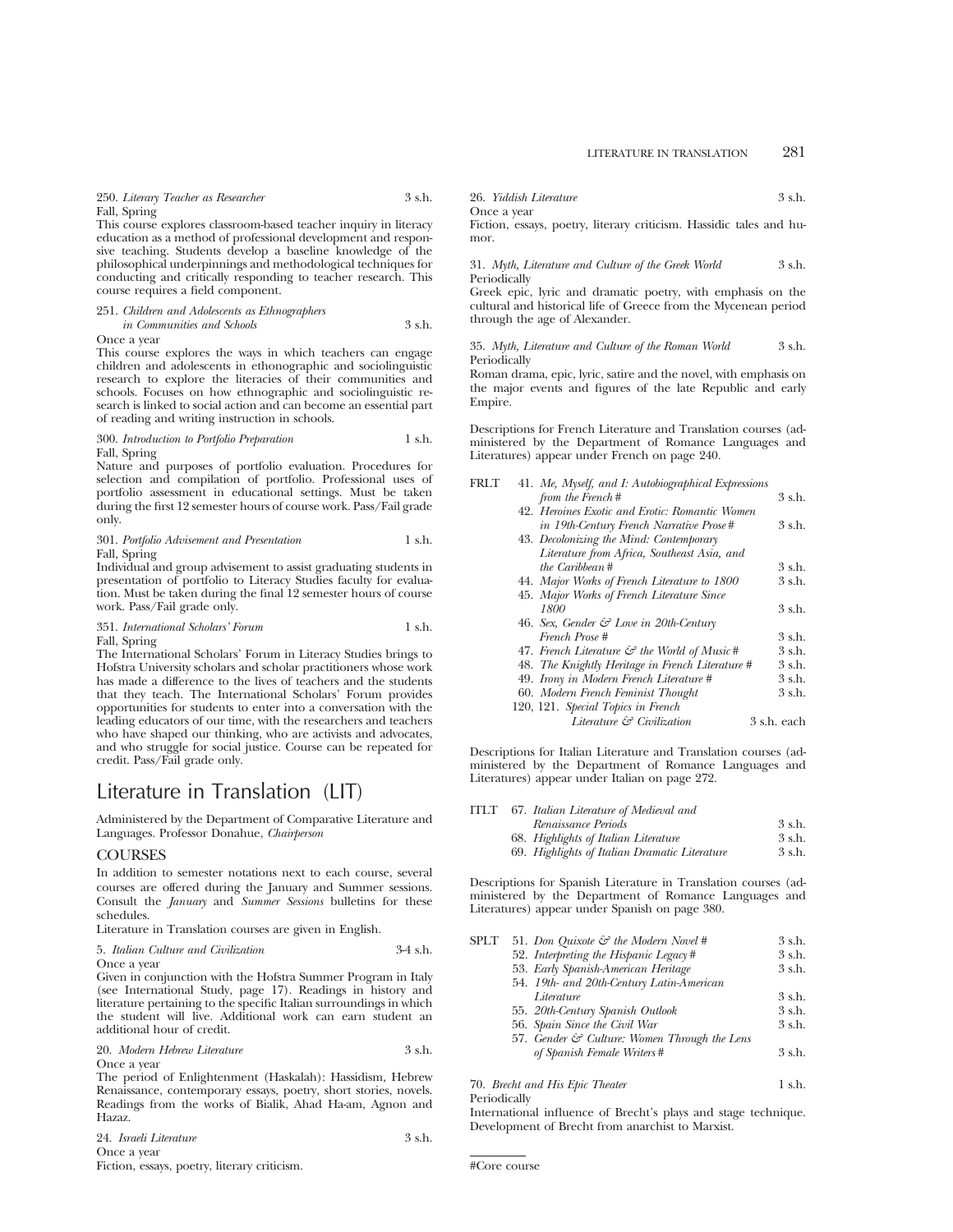74. *Romanticism and Realism in German Literature* 3 s.h. Three-year cycle; courses 74-78, one course each semester

The late 18th and 19th centuries: Sturm und Drang, romanticism and realism. Goethe, Schiller, Kleist, Hoffmann, Fontane and other representative writers.

### 75. *German Literature of the 20th Century: the First Fifty Years* 3 s.h. Three-year cycle; courses 74-78, one course each semester

The individual versus society in peace and war. Hermann Hesse, Thomas Mann, Erich Maria Remarque, Alfred Doeblin, Wolfgang Borchert and other representative writers.

76. *The Romantic Mind* 3 s.h.

Three-year cycle; courses 74-78, one course each semester An investigation of the literature, philosophy, music, visual arts and social mores of German Romanticism, which more than any other movement influenced and shaped the German mind throughout the 19th and 20th centuries.

## 77. *The 20th Century: from the Establishment*

*of the Two German States to the Present* 3 s.h. Three-year cycle; courses 74-78, one course each semester An exploration of the literature of the two Germanys. Stefan Heym, Johannes Bobrowsky, Wolf Biermann, Siegfried Lenz, Christa Wolf, Hermann Kant, Guenter Grass, Heinrich Boell.

## 78. *Contemporary German Literature and Film as Mirrors of Social Life* 3 s.h.

Three-year cycle; courses 74-78, one course each semester A study of the present German cultural scene through the writings of major contemporary authors and the films of leading German directors.

## 80. *Chinese Literature in Translation* 3 s.h. Periodically

Survey course: from the ancient Book of Songs through Zen experience to the contemporary experiments of communist writers. Readings will be grouped around special topics such as love and death, nature and women.

## 85. *Oriental Literature in Translation* 3 s.h. Periodically

Reading and discussion of major works which have helped shape the view of man, the human condition and disciplines of selfcultivation in one of the following cultures: the Islamic world, India, Japan.

| 89. Beauty and Sadness in Japanese Literature |        |
|-----------------------------------------------|--------|
| and Culture #                                 | 3 s.h. |
| See course description, page 406.             |        |
| 90. Modern Arabic Literature #                | 3 s.h. |

# See course description, page 407.

98, 99. *Russian Literature in Translation* 3 s.h. each Once a year

Literature of the 19th and 20th centuries reflecting the political and cultural background of the period. No credit toward major in Russian.

#### 190. *Special Studies in Nonlisted Literatures* 3-4 s.h. Periodically

Readings in translation in some of the lesser known literatures such as Icelandic, Yugoslav, Dutch, Polish. Open only to juniors, seniors and graduate students.

# Managed Care

See Health Professions and Family Studies

# Management and General Business

Management courses are listed below.

General Business courses are listed alphabetically.

Associate Professor Charnov, *Chairperson*

Professors Comer, Flynn, Lazarus, Montana, Sonfield; Associate Professors Blonder, Buda, Farid, Gao, Smith, Wahba; Assistant Professors Ferguson, Radin, Stock.

The Robert F. Dall Distinguished Professorship in Business is held by Professor Sonfield. See page 424.

The Mel Weitz Distinguished Professorship in Business is held by Professor Lazarus. See page 426.

# Management (MGT)

Administered by the Department of Management and General Business. Associate Professor Charnov, *Chairperson*

**B.B.A. SPECIALIZATION IN MANAGEMENT:** (All specializations must have prior approval of adviser.) Any six three-credit undergraduate elective courses in management and/or general business (except GBUS 1 and 180) based on the student's specified concentration.

See complete B.B.A. requirements, page 104.

**A MINOR IN MANAGEMENT** consists of the successful completion of a minimum of 18 semester hours of course work with grades of C – or better, *under faculty advisement in the Department of Management and General Business,* with at least 6 semester hours in residence. The requirements are: MGT 101 and five additional three-credit management courses. A completed minor in management will be listed on the student's transcript.

**A MINOR IN HUMAN RESOURCES MANAGEMENT** consists of the successful completion of a minimum of 18 semester hours of course work with grades of C- or better, *under faculty advisement in the Department of Management and General Business*, with at least 6 semester hours in residence. The requirements are: MGT 101, 121, and 130; as well as *three* of the following courses: MGT 118, 122, 171, 172, 175, and 179 or other MGT courses under advisement. A completed minor in human resources management will be listed on the student's transcript.

*No School of Business courses may be taken on a Pass/D*1*/D/Fail basis.*

Nonbusiness majors may choose either of these minors.

No student pursuing a bachelor's degree other than a Bachelor of Business Administration degree, may complete more than 30 semester hours of School of Business course work without permission of the School of Business Dean's Office. The student must have the appropriate form approved and filed with the major and minor departments.

*All minors must be declared at the Office of Financial and Academic Records.*

Master of Business Administration Programs, see page 107.

Master of Science in Human Resources Management, see page 111.

BUSINESS HONOR SOCIETIES, see pages 69, 77.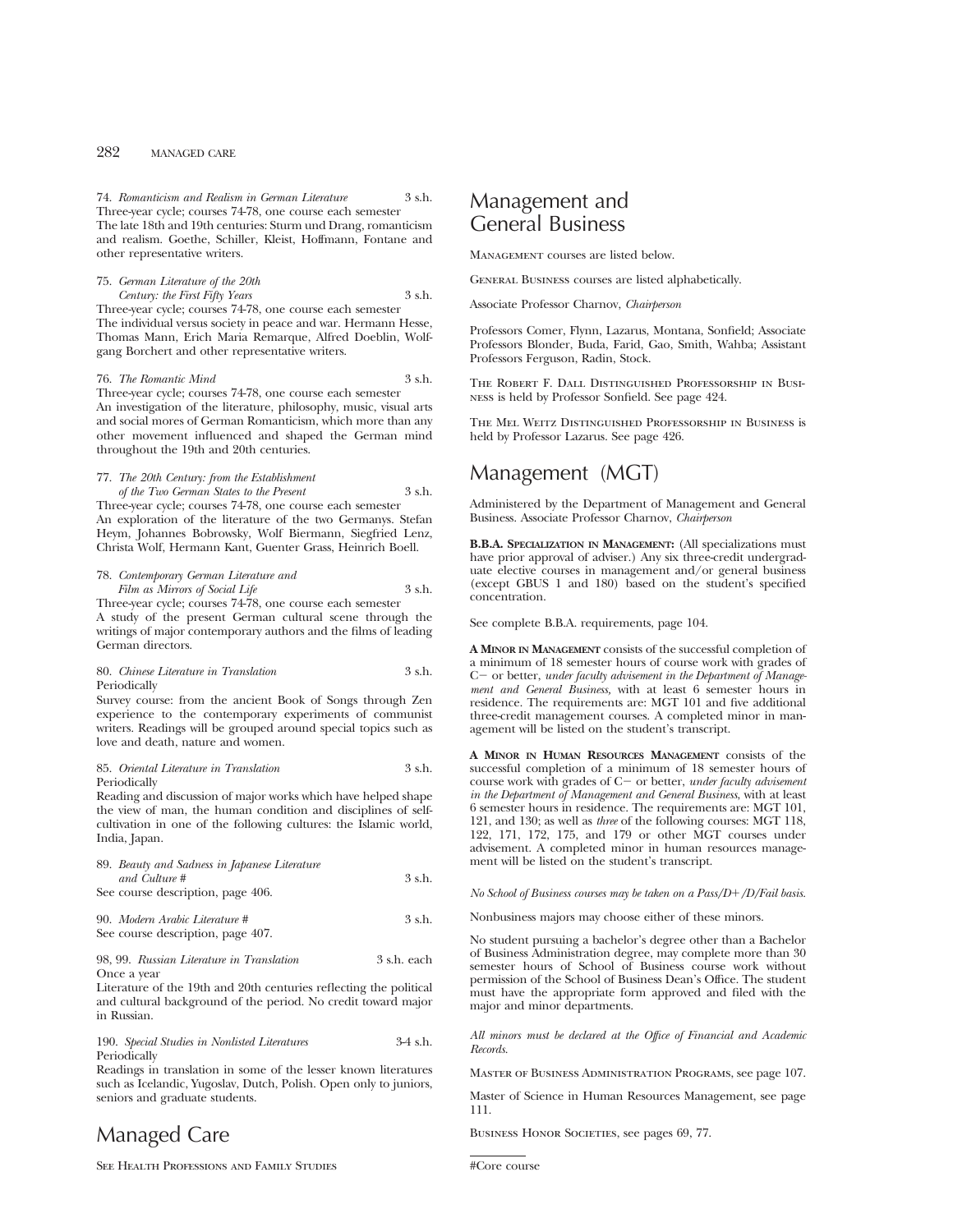## **COURSES**

In addition to semester notations next to each course, several courses are offered during the January and Summer sessions. Consult the *January* and *Summer Sessions* bulletins for these schedules.

### 47. *Personal Career Planning* 3 s.h. Periodically

Conceptual and experiential learning are combined to provide a focused process for career planning and decision making. Students assess their individual values, skills, strengths, aptitudes, interests, and styles of behavior in order to develop appropriate career goals; and learn the job search strategies of preparing resumes, interviewing, writing letters of application and follow up, evaluating job offers, and selecting an organization. Participants engage in a process of career life planning applicable to all stages of life and career. Cannot be used toward major or minor credit.

## 101. *Introduction to Management* 3 s.h. Fall, Spring

A comprehensive analysis of the functions and processes of management in profit and not-for-profit organizations. Classical and contemporary theories of organizational behavior and design; ethical, political, global, social and environmental considerations. Prerequisite: sophomore class standing or above.

#### 110. *Introduction to Operations Management* 3 s.h. Fall, Spring

Management of the operations function of an organization. Operations system design, capacity planning, job scheduling, inventory control, project planning, technological issues, and total quality management. Social, environmental, ethical, and international considerations. Prerequisites: MGT 101, BCIS 10, junior class standing or above. (Formerly *Advanced Concepts of Management.*)

114. *Management Systems* 3 s.h. Once a year

The organization is examined as a total system, and the role of information and computers are explored to facilitate decision making in planning, control and operations. Prerequisites: MGT 101, BCIS 10; junior class standing or above.

#### 118. *Litigation and Alternate Dispute*

*Resolution* 3 s.h. Periodically

A consideration of domestic and international litigation, negotiation, mediation, fact-finding, arbitration, and recently developed variations of the foregoing. Emphasis on the extent to which these various methods of dispute resolution can be developed and controlled by the disputing parties themselves and/or by the courts. Historical development of ADR and emerging ethical issues are considered. Prerequisite: BLAW 20. Same as BLAW 118.

#### 121. *Human Resources Management* 3 s.h. Fall, Spring

Human resources function as it relates to industrial, service, and not-for-profit organizations: selection and placement of workers, supervision, wage and salary administration, union-management relations, management development. Prerequisites: MGT 101; junior class standing or above. (Formerly *Personnel Administration.*)

## 122. *Advanced Topics of Organizational*

*Recruitment and Selection* 3 s.h. Once a year

Foundations of recruitment and selection of individuals in organizations. Emphasis on effective management and business practices. Recruitment methods including planning, analysis of internal and external labor markets, applicant screening, interviewing, and evaluation. Ethical and diversity-related aspects of staffing and downsizing in national and multinational corporations. EEO considerations, job descriptions, job analysis, personnel testing, internal selection, placement, reliability and validity, and utility of selection practices. Prerequisites: MGT 121 and junior class standing or above.

## 127. *Work Analysis—Time and Motion Study and Job Evaluation* 3 s.h.

Once a year

Factors and techniques affecting utilization of human effort, principles of motion economy, time study, performance rating, ratio delay studies, techniques of job analysis, evaluation, specifications and description; motivation and job enlargement techniques. Prerequisites: MGT 110, QM 1.

#### 130. *Human Relations in Organizations* 3 s.h. Fall, Spring

Formal and informal organization; theories of leadership and motivation, interpersonal communication, participation, counseling and morale. Prerequisites: MGT 101; junior class standing or above.

#### 142. *Production Management* 3 s.h. Once a year

Methods of planning, routing, scheduling and controlling industrial production processes; demand forecasting and inventory control; and the design of production management control systems. Students design production systems and use them to manage production operations in a computer simulated manufacturing environment. Prerequisites: MGT 110, QM 1, BCIS 10. QM 122 suggested as corequisite or prerequisite.

## 145. *Purchasing Management* 3 s.h. Fall, Spring

Analysis of the activities and mechanics of purchasing and materials management. Emphasis on buy-make decisions in the private and public sector, single vs. multiple sourcing, competitive bidding vs. negotiations, the logistics of delivery systems, purchasing ethics and vendor relations, international purchasing, ISO 9000 and computerized inventory systems. Prerequisite: MGT 110. (Formerly 155, *Purchasing.*)

#### 150, 151. *Field Research in an Industrial Society* 3 s.h. each **Periodically**

Field trip to study production processes, distribution, organization and interpersonal relationships in business. Examination of the role of management, labor unions, trade associations and government agencies in the solution of business and community problems. Prerequisite: MGT 110.

### 152, 153. *Readings* 1-3 s.h. each Periodically

Assigned readings on a tutorial basis; oral or written reports may be required. Prerequisites: MGT 110 and permission of department chairperson.

#### 157, A-Z. *Seminar: Special Topics in Management* 3 s.h. Periodically

An advanced in-depth treatment of special topics. Current topics are explored through a variety of methods, such as lectures, projects and case studies. Prerequisites: MGT 101, junior class standing or above, permission of department chairperson, and any additional prerequisites as stated in the course schedule.

As individual subjects are selected, each is assigned a letter (A-Z) which is affixed to the course number. Students may take up to two of these courses to fulfill their major requirements so long as each seminar has a different letter designation.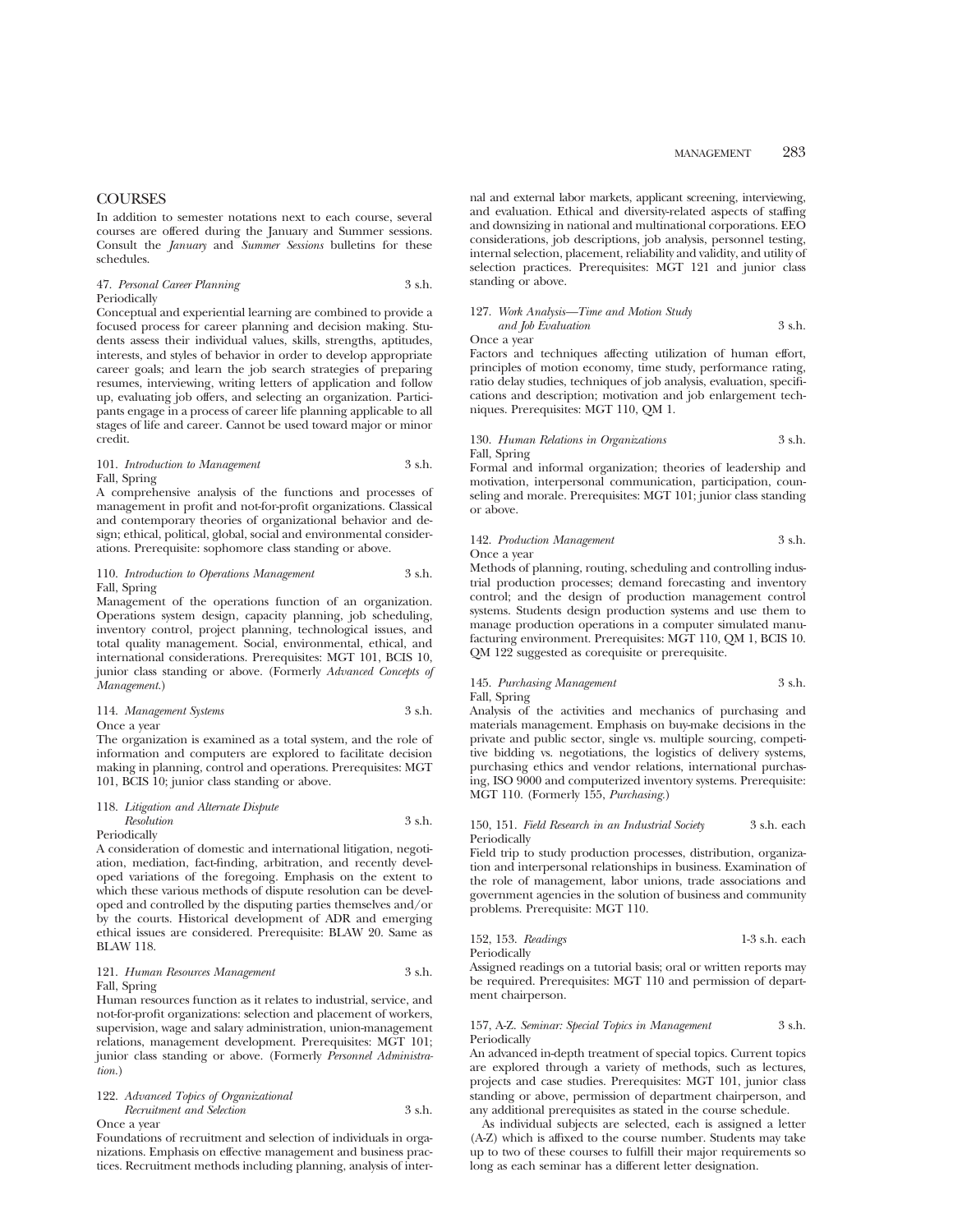#### 160. *Managing Nonprofit Organizations* 3 s.h. Once a year

Development of skills useful in the management of nonprofit institutions. With the use of lectures, cases, films, role-playing and selected readings, students develop and demonstrate their competency to deal with and institute change in such organizations as government agencies, hospitals and universities. Presents a management system for achieving results in managing nonprofit organizations, not isolated management tools. Prerequisites: MGT 101 and junior class standing or above.

#### 171. *Problems in International Management:*

*Strategy Formulation and Business Negotiation* 3 s.h. Fall, Spring

Analysis and practice of intrafirm and external negotiating processes involved in implementing multinational corporate objectives, strategies and tactics. Uses negotiation simulation technique based on intensive student interaction within the context of actual business case situations. Focus on international business strategy models, negotiating tactics and negotiating processes related to international investment, cartel and joint-venture management, sales, purchasing, labor-management relations, governmental policy formulation and pressures from nationalist, consumer and environmentalist groups. Prerequisites: MGT 101 and junior class standing or above.

#### 172. *Collective Bargaining* 3 s.h. Fall, Spring

Labor-management negotiations; the evolution of the modern labor contract, labor law analysis, grievance procedures, techniques of conciliation, mediation and arbitration. Prerequisites: MGT 101 and junior class standing or above.

## 174. *Business Internship* 1-3 s.h. Fall, Spring

Actual practical experience in an approved setting open to junior and senior management majors. Students work a minimum of 40 hours for 1 credit or a minimum of 80 hours for 2 credits or a minimum of 120 hours for 3 credits in a structured management program offered by a for-profit or not-for-profit organization. **NOTE:** Students may take this course only once. Satisfactory completion of this course counts toward general degree requirements but does not satisfy management major requirements. Prerequisites: permission of department chairperson, a minimum grade point average of 2.5 in management courses and 2.5 overall, MGT 110, junior class standing or above.

#### 175. *Management of Change and Innovation in Organizations* 3 s.h. Once a year

Presents theoretical and managerial approaches to the successful management of change and innovation, primarily within the context of technological and service-based organizations. Major theories, trends and research findings related to the management of change and of innovation are explored. Prerequisites: MGT 101 and junior class standing or above.

#### 179. *Managerial Skills: Assessment and Development* 3 s.h. Fall, Spring

Course focuses on assessing skills and developing cognitive insights and behaviors necessary for building competence in different roles required for managing organizations in a complex dynamic global environment. Experiential and group learning activities are emphasized to assess and enhance students' capacities to set and achieve goals, communicate, delegate, motivate, manage conflict, and build a team of diverse subordinates. Prerequisites: MGT 101 and junior class standing or above. (Formerly *Managerial Skill Development*.)

184. *Deterministic Models in Operations Research* 3 s.h. Periodically Same as QM 184.

## 185. *Internship in Management* 3 s.h. Fall, Spring

A work-study program open to senior management majors. Students work a minimum of 120 hours in a structured management training program offered by a for-profit or not-for-profit organization. Prerequisites: permission of department chairperson, a minimum grade-point average of 3.0 in management courses and 3.0 overall, MGT 110. Corequisite: related course in the area of internship. (Students who do not meet these requirements, see MGT 174.) (Formerly *Internship.*)

190. *Honors Essay* 3 s.h. Fall, Spring

Research for and the writing of substantial essay in the field of management. Open only to senior management majors who are eligible for and desire to graduate with departmental honors and who secure, before registration, written permission of the department chairperson. Prerequisites: a minimum grade-point average of 3.5 in management and 3.4 overall.

## 201C. *Operations, Technology and Quality Management\** 3 s.h.

Fall, Spring

Examination of how manufacturing and service processes utilize human resources, technology, equipment, materials, information and capital to create goods and services. Operations systems, objectives and incentives, production management, inventory management, quality management and management of operations to meet special market needs in a global economy are covered, as well as the influence of new technology on organizational efficiency and growth. (Formerly 201A, *Introduction to Production and Operations Management.*)

## 202. *Innovative Management of Contemporary*

*Organizations\** 3 s.h. Fall, Spring

An empowering, interactive workshop in which management assumptions are questioned, hypothesis-testing research is designed and research findings are applied for the prevention or solution of current and possible future problems facing organizations. Course builds a sense of community within teams and with the rest of the class in a cooperative, win-win environment; explores ethical issues related to globalization, diversity and the environment; and exercises participants' competence to innovate and to institute constructive change. Topics include leadership, communication, decision making, trust, management by objectives, meetings and time management, organization principles and structure, motivation and contingency planning, all applicable to business and not-for-profit organizations. Prerequisite: MGT 201C or approved equivalent. (Formerly *Organization Theory.*)

### 204. *Individual and Group Behavior in Organizations\** 3 s.h. Once a year

Intensive analysis of interfaces between individuals, groups, and organizational processes and systems. Foundation theories and current research findings. Topics include personality, perception and attitude formation; motivation, stress, and rewards; intergroup dynamics, stereotyping, and demographic diversity; effect of organizational politics, leadership and decision making. Global perspectives and experiential learning emphasized. Prerequisite: MGT 202.

#### 205. *Current Problems in Managing Nonprofit*

*Organizations\** 3 s.h. Once a year

Applications of management techniques, concepts, and research findings to the solution of current problems faced by adminis-

<sup>\*</sup>Open only to matriculated Zarb School of Business graduate students and/or matriculated School of Education and Allied Human Services graduate students where appropriate.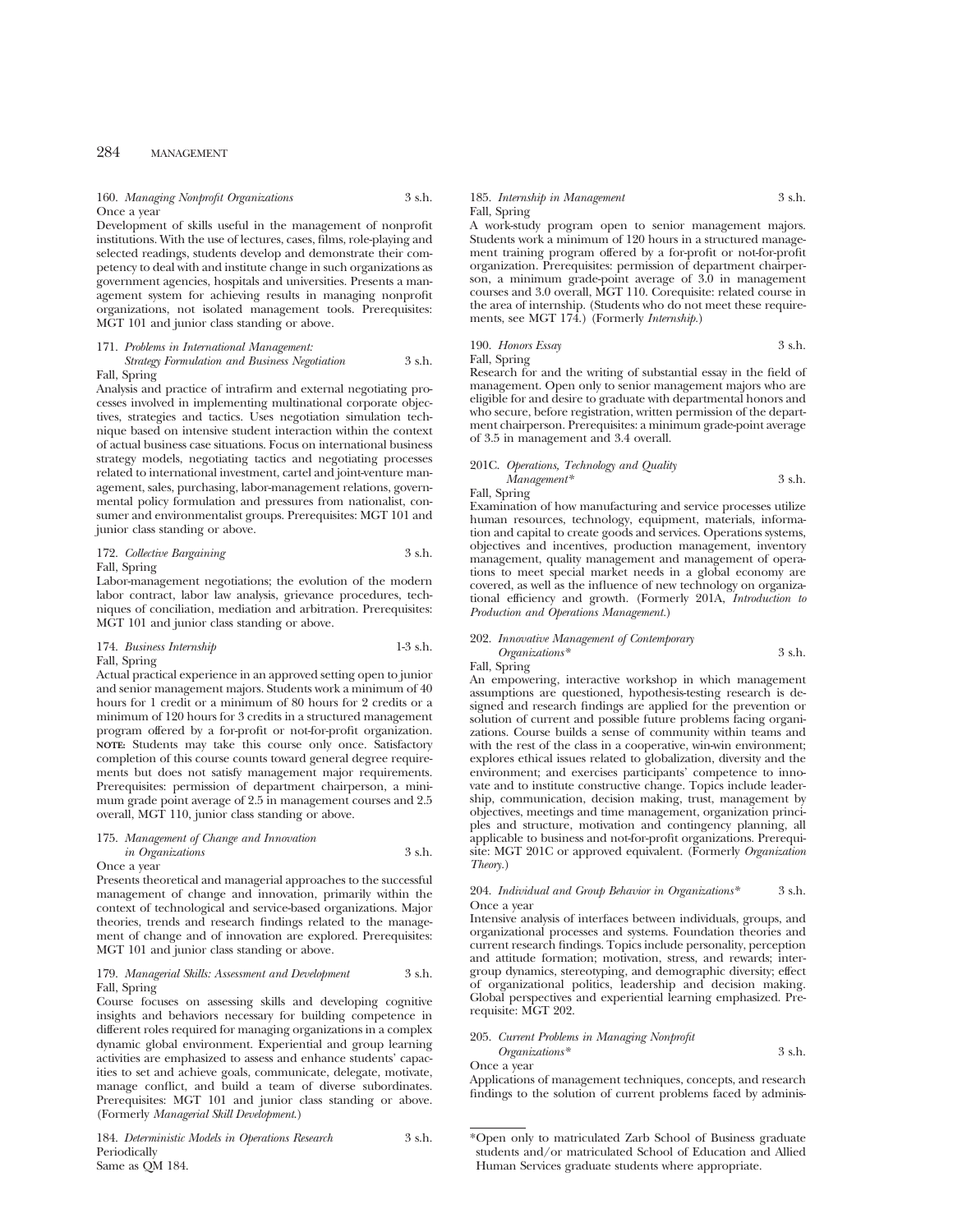trators in government agencies, hospitals, colleges, labor unions, charitable and religious institutions and associations. Similarities and differences in the administration of profit and nonprofit organizations are explored. Prerequisite: MGT 202.

#### 206. *Evaluation and Accountability of Public Management Programs*\* 3 s.h. Periodically

Review of the Federal Office of Management and Budget, Congressional Budget Office and General Accounting Office (GAO) systems of program evaluation. Study to determine the techniques of standards formulation to rate program achievement and operations efficiency and to develop the skills and knowledge to measure and ascertain program impact. Prerequisite: MGT 202.

#### 208. *Training and Development*\* 3 s.h. Once a year

Concepts, principles and conditions of learning as applied to the training, education and development of human resources in profit and nonprofit organizations. Train-the-trainer instruction is provided for developing and implementing practical programs used in these organizations including needs analyses, program design, subject matter, resources, facilities, materials, evaluation and follow-up. Prerequisite: MGT 202.

#### 209. *Management Communication*\* 3 s.h. Periodically

Examine communication in business organizations and nonprofit institutions by in-depth study of interpersonal communication, communication in small groups and organizationwide communication. Consideration is given to models and theories of the role of communication systems in the formulation of management policies relative to internal and external relationships. Prerequisite: MGT 202.

### 210. *Human Resources Management*\* 3 s.h. Once a year

In-depth examination of the activities involved in the management of the human resources function. Models for thinking, analyzing and managing these activities are studied in theory and for practical application in organizations. Prerequisite: MGT 202.

#### 211. *Production Planning and Control*\* 3 s.h. Periodically

Production and operations management decision problems using current analytical techniques. Topics include design decisions, production functions, facility location and layout, capacity decisions, work and human resource input, inventory management, scheduling, allocation, quality control. Prerequisites: QM 210, MGT 202.

## 212. *Executive Leadership Skills\** 3 s.h. Periodically

An intensive experiential forum for examining, assessing, and developing practical and personal executive leadership skills. Participants are guided in linking cognitive models of "people skill" techniques, awareness exercises of personal skill proficiency and intensive skill improvement workshops. Topics include personal problem-solving skills, motivating others, communicating supportively, gaining power and influence, managing stress, bridging multicultural differences in the workplace. Prerequisite: MGT 202.

#### 214. *Ethics, Environmental Responsibility and*

#### *Sociopolitical Diversity in Business Organizations\** 3 s.h. Fall, Spring

A cross-functional integrative approach to the exploration of the political and social foundations of the development of organizations and the ethical duties of managers in a multinational business environment. A consideration of the serious social responsibilities borne by leaders for ensuring the welfare of customers, suppliers, employees, communities, and the natural environment; meeting environmental regulations; using technol-

ogy responsibly; and developing an appreciation for cultural and ethnic diversity in the workplace. Prerequisites: completion of core competency courses or approved equivalents.

#### 215. *Multinational Business Management*\* 3 s.h. Once a year

Analysis of fundamental concepts and decision processes. Emphasis on operational and behavioral distinctions with view toward developing international planning specialization and regional adaptation skills in the student. Examination of trade patterns and partners, especially the European Economic Community. Prerequisites: MGT 202, MKT 207.

#### 216. *Strategic Planning*\* 3 s.h. Once a year

An introduction to the strategic planning process and an insight into its nature. Background for line managers who will do such planning, staff who will aid in the process and others interested in understanding present and future corporate performance. As the components of the organization are increasingly integrated into an effective strategic management system, creative strategic planning becomes a major management tool for (1) formulation and implementation of corporate strategy, (2) discovery and development of opportunity and growth, and (3) avoidance of confrontations with society over unintended impacts from the corporate operations. Prerequisites: MGT 202, FIN 202.

## 217. *Developing Leadership and Communication*

#### *Skills\** 3 s.h. Fall, Spring

A cross-functional integrative approach for examining, assessing, and developing practical and personal leadership skills in an experiential forum. Participants are guided in linking cognitive models of "people skill" techniques, awareness exercises of personal skill proficiency, and skill improvement workshops. Topics include personal problem-solving skills, motivating others, communicating supportively, negotiating, gaining power and influence, managing stress, and bridging multicultural differences in the workplace. Prerequisite: MGT 201C or approved equivalent.

#### 220. *Organizational Development and Change*\* 3 s.h. Once a year

Examines planned approaches to organizational change as an ongoing, interactive process. Topics include introduction to organization development, theory and concepts underlying organization development, goal setting, planning, research findings dealing with the results of OD interventions, OD approaches in different types of organizations and consultant- client relationships. Prerequisite: MGT 202.

#### 257, A-Z. *Seminar: Special Topics in Management\** 3 s.h. Periodically

An advanced in-depth treatment of special topics. Current topics are explored through a variety of methods, such as lectures, projects and case studies. Prerequisites: MGT 202, permission of department chairperson, and any additional prerequisites as stated in the course schedule.

As individual subjects are selected, each is assigned a letter (A-Z) which is affixed to the course number. Students may take up to two of these courses to fulfill their major requirements so long as each seminar has a different letter designation.

#### 262. *Seminar in Business Management*\* 3 s.h. Periodically

Analysis of problems of top management. Discussions and written reports based on individual student research. Prerequisites: MGT 202 and permission of department chairperson.

\*Open only to matriculated Zarb School of Business graduate students and/or matriculated School of Education and Allied Human Services graduate students where appropriate.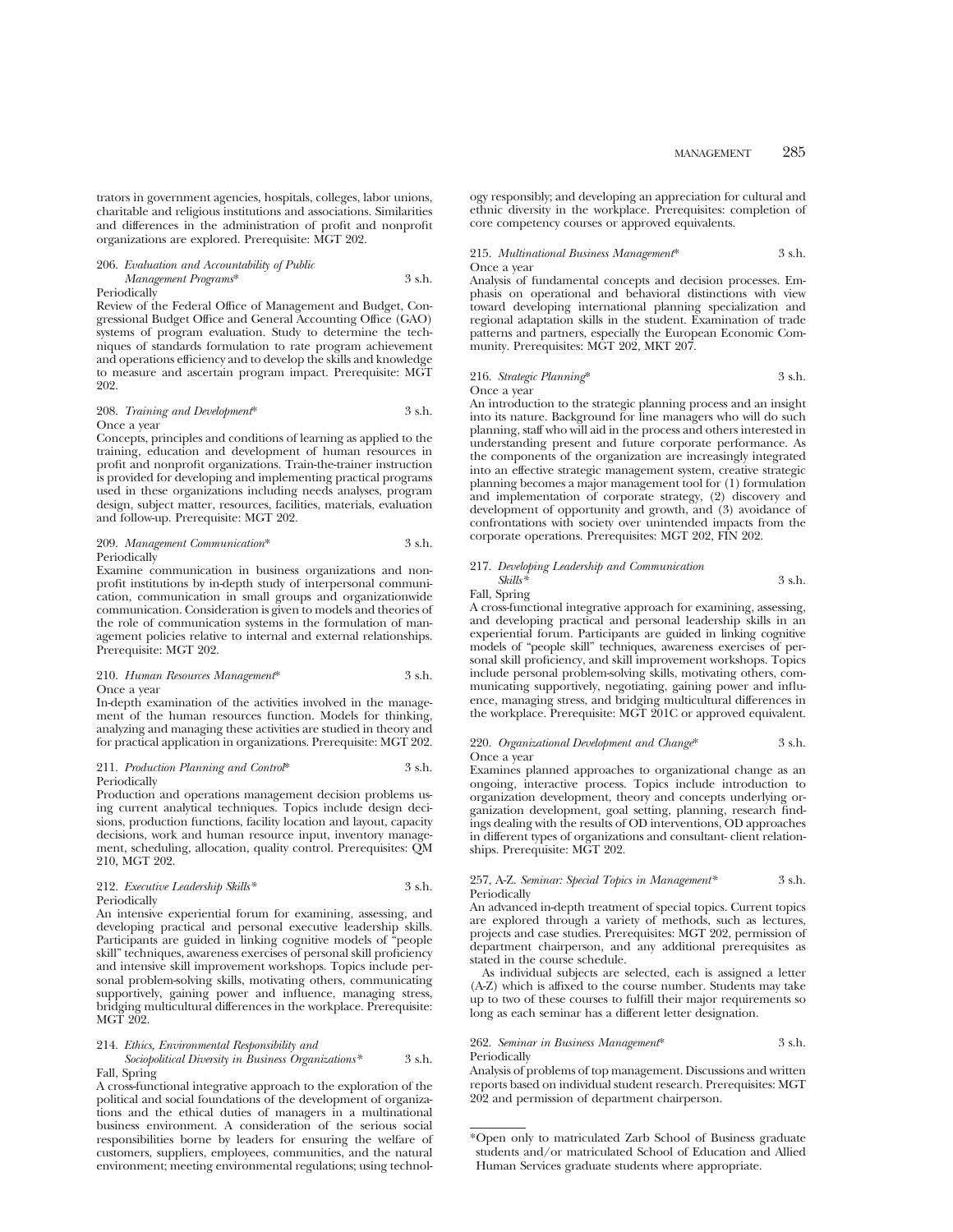274. *Labor Relations and the Law*\* 3 s.h. Once a year

Federal and state labor legislation affecting wages and conditions of all employees unionized or not, management's interest in constructive employee relations within the frame of the Labor Management Relations Act, dispute settlement techniques. Prerequisite: MGT 202.

275. *Alternatives to Litigation*\* 3 s.h. Periodically

Nature and sources of conflicts amenable to alternative dispute resolution techniques. Examination of the techniques of negotiations, conciliation, mediation, fact-finding, med-arb and arbitration; fashioning procedures for handling recurring conflicts in particular business organizations and settings. Emphasis on developing skills and understandings needed to effectively resolve disputes normally handled in civil litigation. Students engage in mock problem situations. Prerequisite: MGT 202.

#### 304. *Advanced Research Seminar in Management\** 3 s.h. Fall, Spring

(NOTE: MGT 306-308 may be offered in place of 304.) Students write an integrative paper on an assigned topic based on secondary research and then formulate a written primary data research design to investigate a specific key issue. They must formulate research questions and hypotheses, construct survey instruments and experimental designs, draft sample plans, outline data handling procedures, and prepare a comprehensive research proposal, furnishing justifications for its theoretical as well as practical significance. An oral presentation of each project is required at the conclusion of the semester. Prerequisites: completion of all core competency courses, 21 s.h. of advanced core courses or above (including QM 210, IB 219†, and at least 6 s.h. of the required 15 s.h. in the area of concentration), and permission of the department chairperson.

#### 305. *M.B.A. Honors Research Thesis in Management\** 3-6 s.h. Periodically

Student selects and designs an integrative research project with the approval and guidance of a faculty member in the area of specialization. Student is required to justify the project's significance within a decision-making framework and define the management applications of the research findings. An oral report of the research findings is presented to a faculty committee. With joint permission of the department chairperson and thesis adviser, a student may expand the M.B.A. Honors Research Thesis from 3 to 6 s.h.; the additional 3 s.h. may be counted toward elective requirements in the area of concentration. Prerequisites: minimum cumulative grade point average of 3.5, completion of all core competency courses, 21 s.h. of advanced core courses or above (including QM 210, IB 219†, and at least 6 s.h. of the required 15 s.h. in the area of concentration), and permission of department chairperson.

#### 306. *Case Focused Research Seminar in Business\** 3 s.h. Periodically

Emphasis on multiple functional areas that are taught in the Zarb School of Business. A case study approach is utilized in this course, and students are challenged to understand how decisions and policies from different functional areas are integrated within an organization. Students present detailed recommendations toward resolution of complex business problems within an industry or company which must be supported by appropriate documentation of research and analysis. Written and oral reports are required. Prerequisites: completion of all core competency courses, 21 s.h. of advanced core courses or above (including QM 210, IB 219†, and at least 6 s.h. of the required 15 s.h. in the area of concentration), and permission of department chairperson. Same as ACCT 306, BCIS 306, FIN 306, IB 306, MKT 306.

307. *Consulting Research Project\** 3 s.h. Periodically

Under the supervision of an instructor and working singularly or in a small group, students are assigned to a client organization for one semester. The students and the client organization to which they are assigned will identify the client's specific problems and objectives. Students design and complete one or more integrative consulting projects involving various business principles and conduct research. A written consulting report and an oral presentation are made to a faculty committee and the senior management of the organization. Prerequisites: minimum cumulative grade point average of 3.5, completion of all core competency courses, 21 s.h. of advanced core courses or above (including QM 210, IB 219†, and at least 6 s.h. of the required 15 s.h. in the area of concentration), and permission of the senior assistant dean and director of graduate programs and the department chairperson. Same as ACCT 307, BCIS 307, FIN 307, IB 307, MKT 307.

#### 308. *Integrative Business Simulation\** 3 s.h. Periodically

Course utilizes a comprehensive and integrative computer simulation to create a variety of complex multifunctional business problems to which students must respond under varying conditions of uncertainty. A team-based approach to decision making is used in resolving problems created by the computer model. Students are required to provide detailed reports on decisions made and to provide quantitative and qualitative justifications for their decisions. These justifications must be supported through the use of research and must be presented orally and in writing. Prerequisites: completion of all core competency courses, 21 s.h. of advanced core courses or above (including QM 210, IB 219†, and at least 6 s.h. of the required 15 s.h. in the area of concentration), and permission of department chairperson. Same as ACCT 308, BCIS 308, FIN 308, IB 308, MKT 308. (Formerly *Computer Simulation (Management Game) in Management.*)

### 309. *Research Seminar in Human Resources Management\*\*\** 3 s.h. Periodically

Supervised research leading to the preparation of a formal paper on an approved topic in the field of human resources management. Students review the relevant literature to formulate a research question on an approved topic and specify how they would answer the question. Students submit a written research proposal that includes their literature review and the appropriate methodological design and sampling techniques they would use to address their research question. An oral presentation of the research proposal is required at the end of the semester. Prerequisite: completion of 21 s.h. in the area of concentration.

## 330. *Graduate Internship\** 3 s.h.

Fall, Spring A work-study program open to graduate students who are specializing in management.

Students work a minimum of 100 hours in the semester for selected business organizations. A written evaluation of a complex managerial decision is prepared by the student at the completion of the course. Most internship opportunities involve some form of monetary remuneration. Prerequisites: all core competency courses or approved equivalents, 24 graduate-level credits with a 3.3 average and permission of department chairperson. (Formerly GBUS 330.)

#### 401. *Operations Management\*\** 2 s.h. Periodically

An examination of the processes organizations use to transform resources into high quality goods and services that satisfy con-

\*Open only to matriculated Zarb School of Business graduate students and/or matriculated School of Education and Allied Human Services graduate students where appropriate.

\*\*Open only to matriculated Zarb School of Business E.M.B.A students

†Full-time students may take IB 219 as a corequisite.

<sup>\*\*\*</sup>Open only to matriculated M.S. in Human Resources Management students.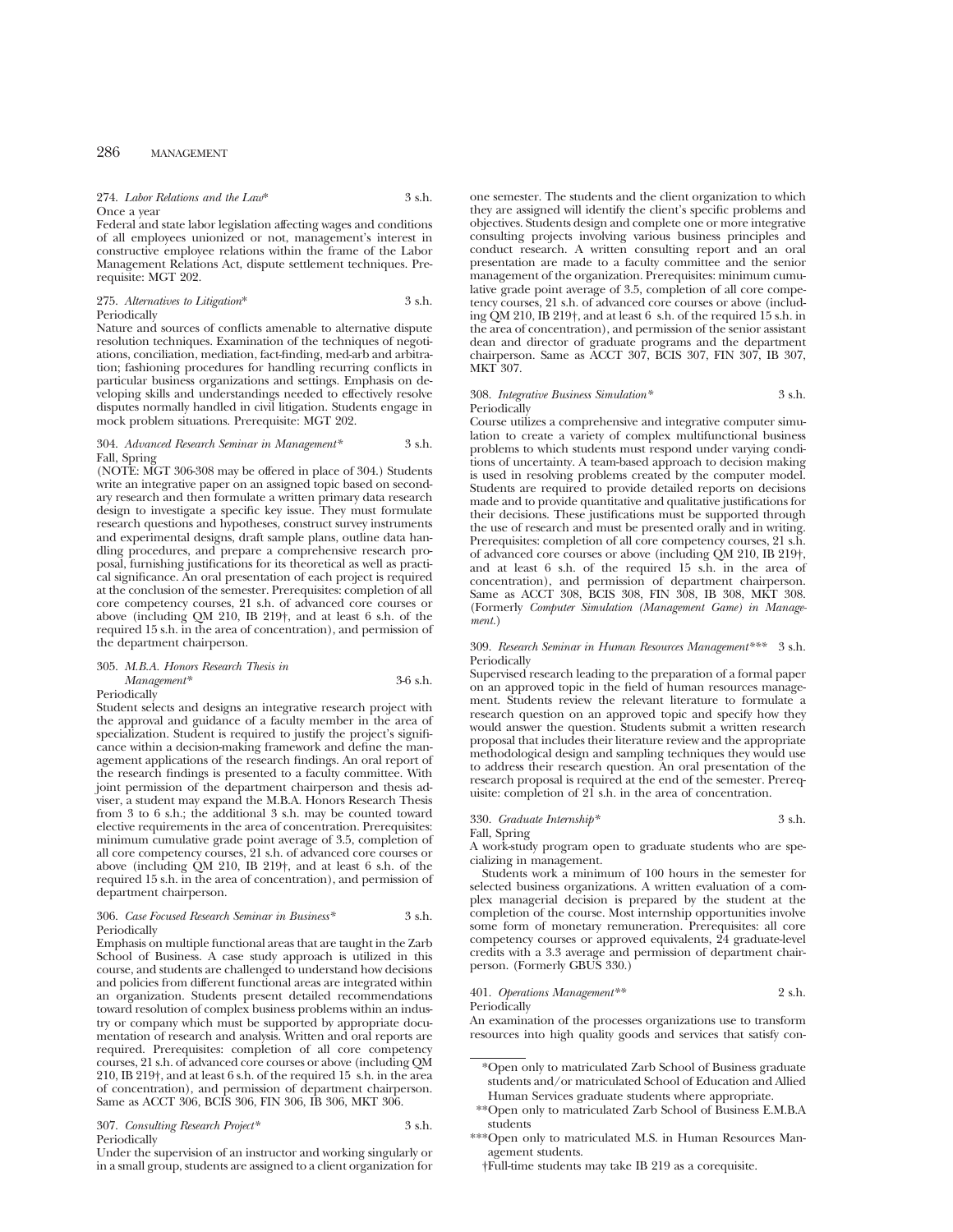sumers. Techniques for designing production and operation systems that are efficient as well as effective are included.

402. *Managing Contemporary Organizations\*\** 4 s.h. Periodically

Issues of organizational behavior and design in all types of corporations, nonprofit institutions, and governmental agencies are discussed. Emphasis is placed on motivational systems, intragroup and intergroup communications, power relationships, and the management of change. The effects of cultural diversity on organizational dynamics are also considered.

# Marketing and International Business

Marketing courses are listed below.

INTERNATIONAL BUSINESS courses are listed alphabetically.

Associate Professor Barak, *Chairperson*

Professors Berman, Evans, James, Neelankavil, Sherman; Associate Professors Forman, Lee, Mathur, Moore, Zhang; Assistant Professors Erondu, Gao, McMellon, Sharland, Torres-Baumgarten; Instructor Smith.

The Walter H. "Bud" Miller Distinguished Professorship in Business is held by Professor Berman. See page 425.

The RMI Distinguished Professorship in Business is held by Professor Evans. See page 425.

# Marketing (MKT)

Administered by the Department of Marketing and International Business. Associate Professor Barak, *Chairperson*

**B.B.A. SPECIALIZATION IN MARKETING:** (All specializations must have prior approval of adviser.) The requirements are: MKT 124, 144, 175; and four additional three-credit courses in marketing (may include GBUS 170).

See complete B.B.A. requirements, page 104.

**A MINOR IN MARKETING** consists of the successful completion of a minimum of 18 semester hours of course work with grades of Cor better, *under faculty advisement in the Department of Marketing and International Business,* with at least 9 semester hours in residence.

The requirements for a *marketing minor who is a major in another business area* are: MKT 101, 124, 175 and three additional courses chosen from the following: MKT 131, 135, 140, 141, 144, 149, 157, A-Z, 168, 169, 170, 172; IB 150; GBUS 170. See course listings for prerequisites.

Nonbusiness majors may also choose a marketing minor. The requirements for a *marketing minor who is a nonbusiness major* are: MKT 101, 124, and four additional courses chosen from the following: MKT 131, 135, 140, 141, 144, 149, 157, A-Z, 168, 169, 170, 172, 175; IB 150; GBUS 170. See course listings for prerequisites.

A completed minor in marketing will be listed on the student's transcript.

*No School of Business courses may be taken on a Pass/D+/D/Fail basis.* 

No student pursuing a bachelor's degree other than a Bachelor of Business Administration degree may complete more than 30 semester hours of School of Business course work without permission of the School of Business Dean's Office. The student must have the appropriate form approved by and filed with the major and minor departments.

*All minors must be declared at the Office of Financial and Academic Records.*

Master of Business Administration Programs, see page 107.

Master of Science in Marketing Research, See page 111.

BUSINESS HONOR SOCIETIES, see pages 69, 77.

## **COURSES**

In addition to semester notations next to each course, several courses are offered during the January and Summer sessions. Consult the *January* and *Summer Sessions* bulletins for these schedules.

## 101. *Principles of Marketing* 3 s.h.

Fall, Spring

An intensive analysis of the concepts, structure and operation of the domestic and international marketing system, the development and evaluation of marketing plans, industrial and final consumers, product planning, agencies and functions of distribution, promotion and publicity, pricing, legislation, ethics, social responsibility and environmental issues. Prerequisite: sophomore class standing or above.

#### 124. *Consumer Behavior* 3 s.h. Fall, Spring

An examination and analysis of the theories and concepts that contribute to successful domestic and international marketing approaches. Explores consumer issues concerning the acquisition, consumption, and disposition of goods, services and ideas both domestically and from a cross-cultural perspective. Topics include segmentation, perception, motivation, and decision making. Examines ethical practices on behalf of business and consumers. Prerequisites: MKT 101 and junior class standing or above. (Formerly *Behavioral Science in Marketing*.)

## 131. *Principles of Advertising* 3 s.h.

Fall, Spring

Design and evaluation of advertising strategies based upon knowledge of consumer demand, advertising methods, mechanics and institutions with emphasis on media selection, copy selection, budgetary planning, legal and ethical constraints and research to determine advertising effectiveness. Prerequisites: MKT 101 and junior class standing or above.

### 135. *Foundations of Direct Marketing* 3 s.h. Fall, Spring

An examination of the concepts, strategies and applications involved in direct marketing. Topics include the scope of direct marketing, launching direct marketing programs, planning and market segmentation, developing and managing products and services, promotion and multimedia plans, creativity production, pricing, customer service, and responses and performance measures. Analysis includes both industrial and final consumer direct marketing. Prerequisites: MKT 101 and junior class standing or above.

140. *Sales Management* 3 s.h. Fall, Spring

Organization, administration and evaluation of the sales function within the firm. Selection, training, motivation, performance evaluation, and compensation of the sales force. Effective selling and the relationship of sales to other marketing functions. Ethical issues and international perspectives within the sales context. Prerequisites: MKT 101 and junior class standing or above.

<sup>\*\*</sup>Open only to matriculated Zarb School of Business E.M.B.A. students.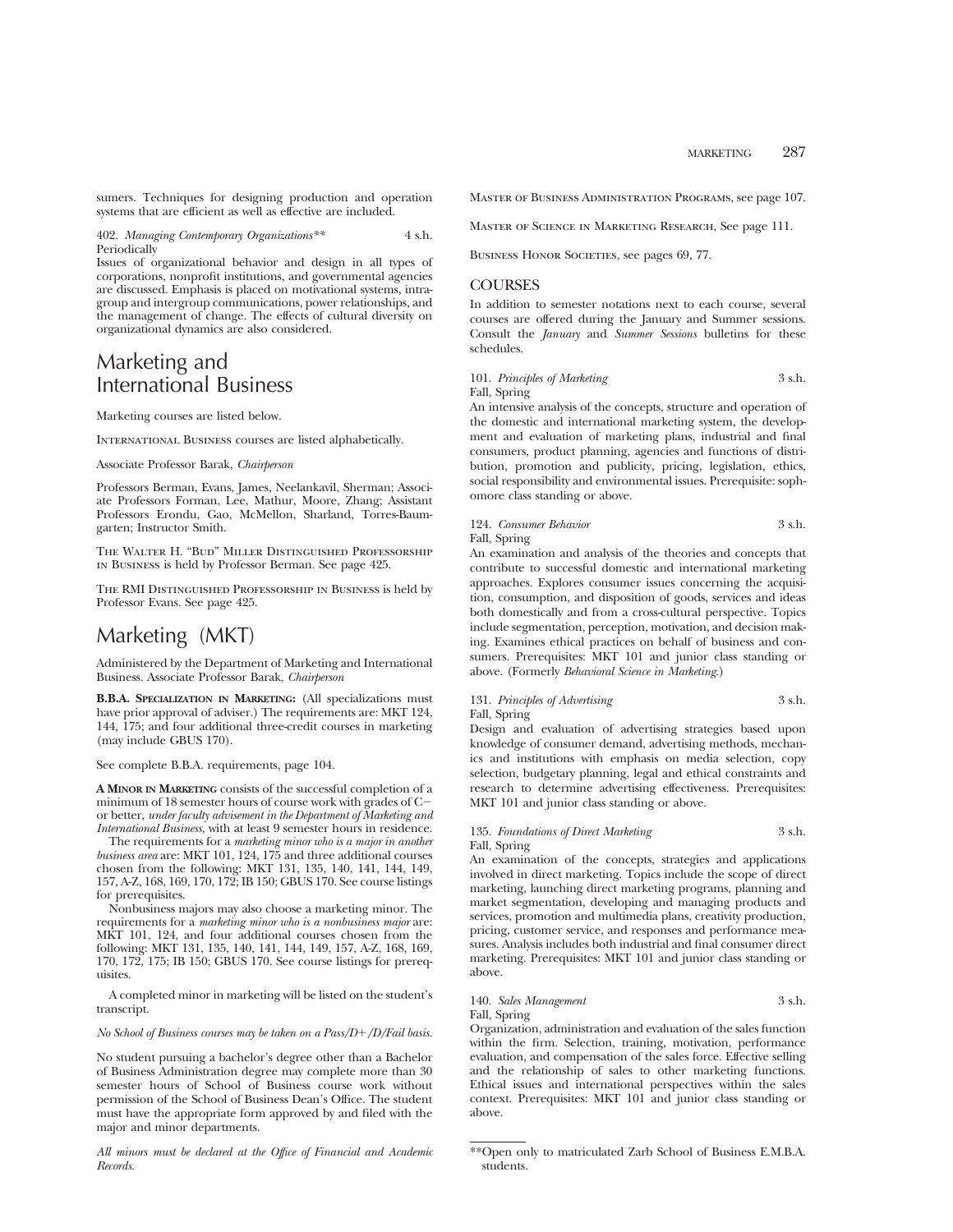141. *Retail Management* 3 s.h. Fall, Spring

Examination of the framework of retailing, retail institutions, strategic retail planning, trade-area and site-selection analysis, retail organizations, merchandise planning and management, service retailing, store image, promotion, pricing, retail audit and retailing in the future. Prerequisites: MKT 101 and junior class standing or above.

#### 144. *Marketing Research* 3 s.h. Fall, Spring

Design and implementation of market research investigations to help solve conceptual and operational marketing problems. Topics include development of research proposals, sources of primary and secondary data, questionnaire construction, sampling considerations, application of statistical analysis including computer-based techniques, and report writing. Prerequisites: MKT 124, QM 122.

#### 149. *Public Relations* 3 s.h. Fall, Spring

Objectives and methods of communication between the firm and its publics, i.e., stockholders, employees, consumers, general public. The role of social, political, ethical and ecological considerations in formulating public relations policy. Prerequisites: MKT 101 and junior class standing or above.

151. *Readings* 1-3 s.h. each Fall, Spring

Assigned readings on a tutorial basis; oral or written reports may be required. Prerequisites: MKT 101, junior class standing or above, and permission of department chairperson.

#### 157, A-Z. *Seminar: Special Topics in Marketing* 3 s.h. Periodically

An advanced in-depth treatment of special topics. Current topics are explored through a variety of methods, such as lectures, projects and case studies. Prerequisites: MKT 101, junior class standing or above, permission of department chairperson, and any additional prerequisites as stated in the course schedule.

As individual subjects are selected, each is assigned a letter (A-Z) which is affixed to the course number. Students may take up to two of these courses to fulfill their major requirements so long as each seminar has a different letter designation.

### 168. *Business-to-Business Marketing* 3 s.h. Periodically

A managerial approach to marketing decision making in an industrial market. Topics include vendor and value analysis, inventory control, sales forecasting, industrial market planning, market auditing, sales-force planning and channel management. Prerequisites: MKT 101 and junior class standing or above. (Formerly *Industrial Marketing*.)

## 169. *Marketing of Services* 3 s.h. Periodically

This course focuses on the difference between goods and services and the impact of these differences on marketing of services. Topics include service quality, customer service/satisfaction, ethical issues in marketing of services, and marketing of services internationally. Prerequisites: MKT 101, junior class standing or above.

## 170. *International Marketing* 3 s.h. Fall, Spring

Conditions affecting the international marketing position of the United States and other selected countries, development of multinational marketing policies, trade with developed and developing countries. Foreign market research, channels of international marketing, international advertising media, mechanics and documentation of foreign trade. Organization and manage-

ment of international marketing intermediaries. Emphasis on case studies and experiential exercises. Prerequisites: MKT 101; junior class standing or above. Same as IB 170.

## 172. *Export/Import Marketing* 3 s.h. Periodically

Intensive study of all of the aspects of export-import marketing. Topics covered include marketing strategy, company resources to support export-import operations, export marketing research, evaluation of governmental incentives and barriers to trade, establishment of distribution policies, evaluating transportation alternatives, evaluating financing alternatives, maritime and credit insurance programs, export/import documentation and electronic data interchange, product adaptation, pricing tactics and strategy, promotion approaches, after sales service, finding service and product suppliers, organizational considerations of the export-import business, and ethical issues which arise in arranging transactions, complying with government regulations, and shipping goods. Prerequisites: MKT 101, IB 150, and junior class standing or above.

## 174. *Business Internship* 1-3 s.h.

Fall, Spring

Actual practical experience in an approved setting open to junior and senior marketing majors. Students work a minimum of 40 hours for 1 credit or a minimum of 80 hours for 2 credits or a minimum of 120 hours for 3 credits in a structured marketing program offered by a for-profit or not-for-profit organization. **NOTE:** Students may take this course only once. Satisfactory completion of this course counts toward general degree requirements but does not satisfy marketing major requirements. Prerequisites: permission of department chairperson, a minimum grade point average of 2.5 in marketing courses and 2.5 overall, MKT 101, junior class standing or above.

#### 175. *Marketing Planning and Product Strategies* 3 s.h. Fall, Spring

Examination of the environment in which the firm operates and the impact of these conditions on marketing strategy decisions. Student's analytical skills and decision-making abilities in marketing are enhanced through a combination of high level reading assignments, class discussions and participation, term projects and/or assignments, and written examinations. Prerequisites: MKT 101, 124, senior class standing, and 6 additional semester hours of marketing electives.

## 185. *Internship in Marketing* 3 s.h. Fall, Spring

A work-study program open to senior marketing majors. Students work a minimum of 120 hours in a structured marketing training program offered by a for-profit or not-for- profit organization. Prerequisites: permission of department chairperson, a minimum grade point average of 3.0 in marketing courses, and 3.0 overall, MKT 124. Corequisite: related course in the area of internship. (Students who do not meet these requirements, see MKT 174.) (Formerly *Internship.*)

190. *Honors Essay*

\n3 s.h.

\nFall, Spring

\n191. 
$$
100 \times 100 = 100
$$

Research for and the writing of a substantial essay in the field of marketing. Open only to senior marketing majors who are eligible for and desire to graduate with departmental honors and who secure, before registration, written permission of the department chairperson. Prerequisites: a minimum grade-point average of 3.5 in marketing and 3.4 overall, MKT 124.

### 201. *Marketing Principles and Concepts\** 3 s.h. Fall, Spring

Intensive coverage of the theory and practice of marketing. Topics include marketing strategy determination, the role of

<sup>\*</sup>Open only to matriculated Zarb School of Business graduate students and/or matriculated School of Education and Allied Human Services graduate students where appropriate.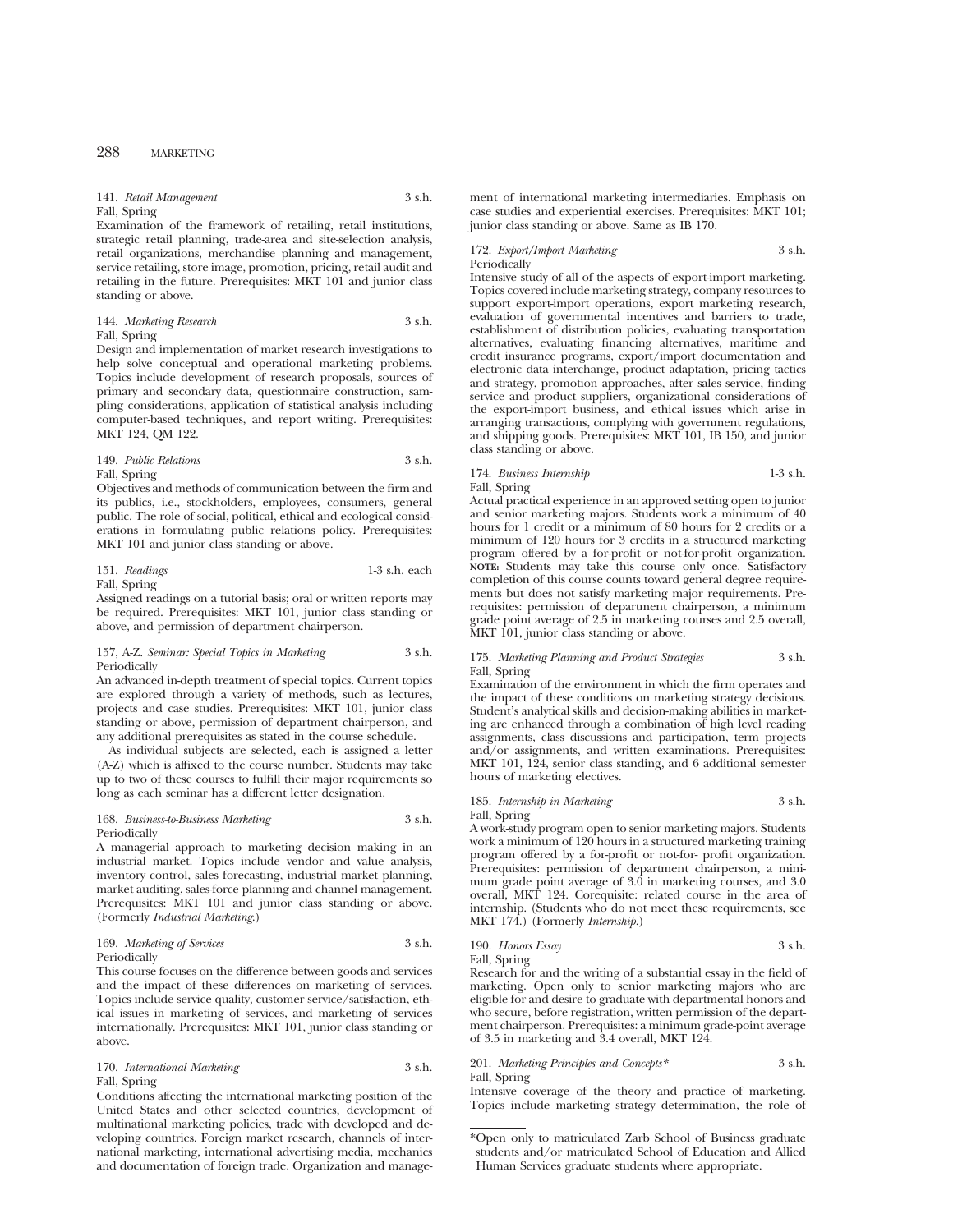market research, consumer behavior, marketing and the law, consumerism, social and ethical responsibility of marketers, environmental considerations in marketing decision making, international marketing, as well as product, promotion, pricing, distribution, and channel policy. (Formerly *Survey of Marketing.*)

#### 207. *Marketing Management\** 3 s.h. Fall, Spring

Managerial decisions in the marketing area and approaches to making those decisions. Included are identification of opportunities and threats in a global environment; ethical and environmental considerations in marketing; analytical techniques in developing, implementing and controlling marketing plans; integration and coordination of the planning process with other functions; and market plan auditing. Prerequisite: MKT 201 or approved equivalent. (Formerly *Management of the Marketing Process.*)

#### 211. *Advertising Management*\* 3 s.h. Periodically

Appraising the promotional opportunity, selecting the target market, media selection and strategy, developing and evaluating advertising messages, social and ethical considerations. Prerequisite: MKT 207.

#### 212. *Strategic Marketing of Services\** 3 s.h. Periodically

A specialized course dealing with the strategic decision making for marketing of services. The course deals with the special nature of services and their marketing implications. Topics include strategic analysis of services, service quality and standardization, issues related to customer satisfaction, industrialization of services, use of technology in service delivery, ethical considerations, and service marketing in global markets. Applications of these concepts to specific industries (e.g., health care, hospitality) are also discussed. Prerequisite: MKT 207.

#### 220. *International Marketing*\* 3 s.h. Once a year

Organizing and managing international marketing operations. Stresses concepts, terminology, institutions and trends. Comparative analysis of consumer and institutional behavior in selected industrial and nonindustrial countries. Emphasizes data sources and cross-cultural research methodology. Examines organizational models, North-South dialogue, protectionism, commodity trading, marketing consortia, East-West trade, regional integration, development of under-sea resources and socioeconomic impact of multinational marketing. Prerequisite: MKT 207.

## 221. *Distribution Management*\* 3 s.h. Periodically

Analysis and management of distribution systems for products and services. Evaluation of objectives and functions of manufacturers, wholesalers, retailers and consumers. Stresses systems analysis, historical evolution of U.S. distribution system, channel power, control and conflict, physical distribution, distribution costs and international comparisons of marketing systems. Socioeconomic costs and benefits of public and private distribution systems emphasized. Prerequisite: MKT 207.

## 230. *Pricing Theory and Practice*\* 3 s.h. Periodically

A managerial approach to pricing decisions. Topics include a legal and ethical environment of pricing decisions; demand curve estimation; psychological pricing; demand, cost and competitive approaches to pricing; decision model in pricing models and decisions by channel members. Prerequisite: MKT 207.

| 240. Advanced Sales Management* | 3 s.h. |
|---------------------------------|--------|
| Periodically                    |        |

An analytical and quantitative course in managing sales. Topics include complex organizational structures, recruitment and motivation techniques, sales forecasting methods, budgeting, quotas, territory allocation and management, marketing models, compensation packages, expense accounts, sales and cost analysis, and the legal environment. Prerequisites: MKT 207, QM 210.

245. *Research for Marketing Decisions*\* 3 s.h. Periodically

Principles, procedures and techniques of defining and solving marketing problems; research designs and analytical methods; statistical techniques in market research. Prerequisites: MKT 207, QM 210.

247. *Consumer Behavior*\* 3 s.h. Periodically

A survey of the role of psychology, sociology and economic-based theories in the explanation of consumer decision making. Topics include perception; learning; presearch, search and use processes; postpurchase behavior; and brand loyalty. Emphasis on marketing strategy implications. Prerequisite: MKT 207.

#### 249. *Product Innovation and Planning*\* 3 s.h. Once a year

Product policy and strategy as the keystone of corporate planning. The product planning and development sequence: search for opportunity, screening, economic evaluation, development of product, development of marketing plan testing, commercialization. Organization of the product planning function. Prerequisite: MKT 207.

## 250. *Healthcare Marketing* 3 s.h.

Periodically

An introductory marketing course for healthcare professionals, such as administrators dealing with the elderly who need to understand their markets. This course examines the healthcare environment directed towards the needs of the aging. Emphasis is on how to develop effective programs to meet the needs of this market. Specific areas examined include the changing health and medical marketing environment, the elderly as a viable market, new product development, pricing, promotional planning, channels of distribution, decision making of healthcare services and future trends for this market. Open only to students matriculated in the Gerontology Program. Not for M.B.A. degree credit.

#### 257, A-Z. *Seminar: Special Topics in Marketing\** 3 s.h. Periodically

An advanced in-depth treatment of special topics. Current topics are explored through a variety of methods, such as lectures, projects and case studies. Prerequisites: MKT 207, permission of department chairperson, and any additional prerequisites as stated in the course schedule.

As individual subjects are selected, each is assigned a letter (A-Z) which is affixed to the course number. Students may take up to two of these courses to fulfill their major requirements so long as each seminar has a different letter designation.

#### 270. *Marketing Problems Seminar*\* 3 s.h.

Periodically

A systematic examination of marketing planning and analysis. Includes decision-making problems and projects, analysis of contemporary marketing policies and issues, and the integration of institutional and quantitative information. Prerequisite: MKT 207.

#### 275. *Strategic Planning in Marketing\** 3 s.h. Periodically

A thorough examination of strategic planning in marketing—the process by which sustainable customer-driven competitive advan-

<sup>\*</sup>Open only to matriculated Zarb School of Business graduate students and/or matriculated School of Education and Allied Human Services graduate students where appropriate.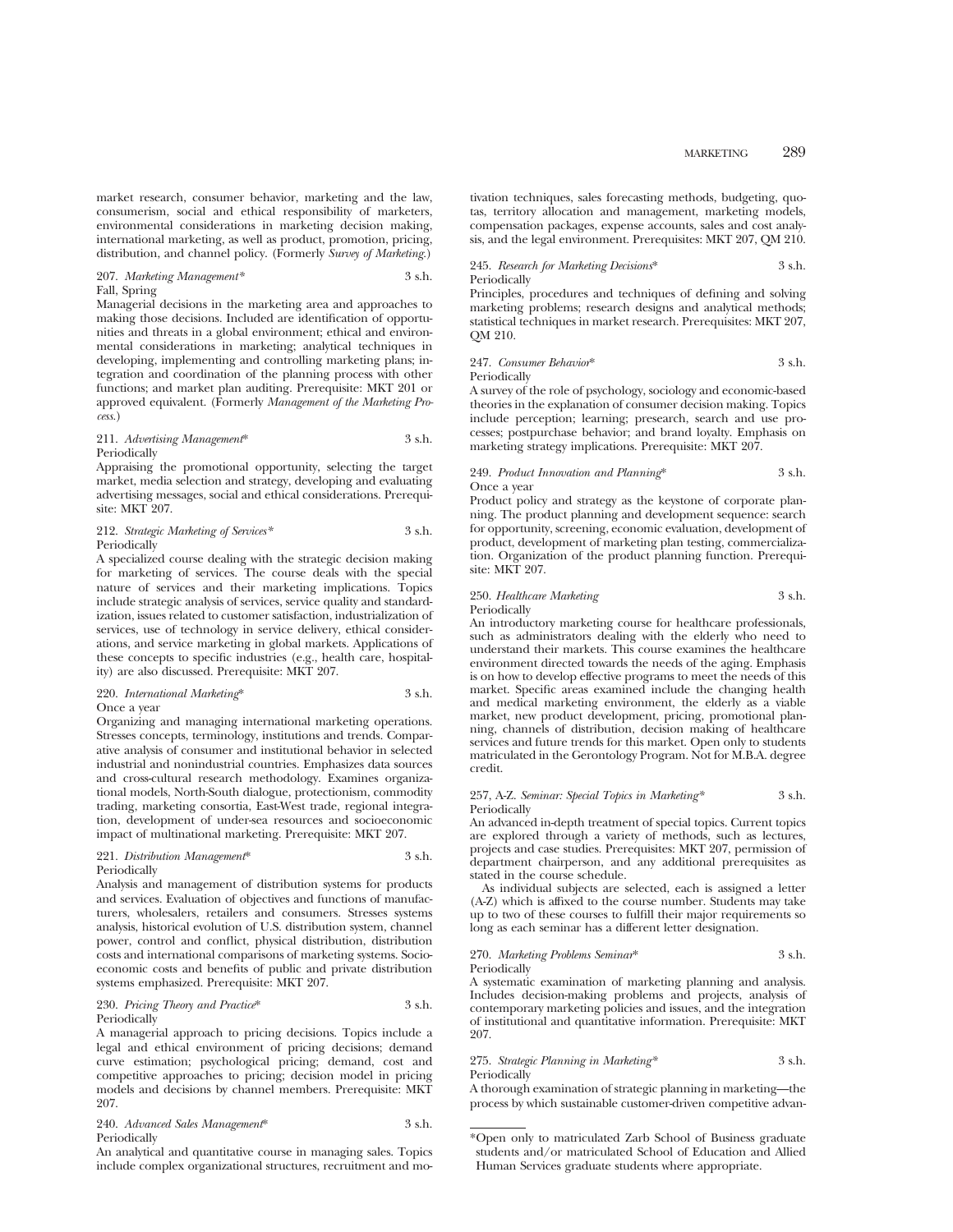tages are achieved over time by building relationships, offerings, timing, and resources. Particular emphasis placed on planning, integrating, implementing, and analyzing marketing strategies; the context of strategic marketing management within a firm; alternative strategic approaches to marketing; such marketing models as Profit Impact of Marketing Strategy (PIMS); the value chain; benchmarking; customer satisfaction; strategic marketing audits; the global context of strategic marketing; ethical dimensions of marketing strategies; and other key concepts. Individual and group assignments, including a computer simulation. Prerequisite: MKT 207.

### 280. *Advanced Marketing Research\*\*\** 3 s.h. Periodically

Course covers advanced techniques of marketing research. Topics include analysis of qualitative data, complex experimental design, advanced sampling, interpretation of multivariate data for marketing decision making, marketing information systems. Prerequisites: MKT 245, QM 250.

#### 304. *Advanced Research Seminar in Marketing\** 3 s.h. Fall, Spring

(NOTE: MKT 306-308 may be offered in place of 304.) Students write an integrative paper on an assigned topic based on secondary research and then formulate a written primary data research design to investigate a specific key issue. They must formulate research questions and hypotheses, construct survey instruments and experimental designs, draft sample plans, outline data handling procedures, and prepare a comprehensive research proposal, furnishing justifications for its theoretical as well as practical significance. An oral presentation of each project is required at the conclusion of the semester. Prerequisites: completion of all core competency courses, 21 s.h. of advanced core courses or above (including QM 210, IB 219†, and at least 6 s.h. of the required 15 s.h. in the area of concentration), and permission of department chairperson.

#### 305. *M.B.A. Honors Research Thesis in Marketing\** 3-6 s.h. Periodically

Student selects and designs an integrative research project with the approval and guidance of a faculty member in the area of specialization. Student is required to justify the project's significance within a decision-making framework and define the management applications of the research findings. An oral report of the research findings is presented to a faculty committee. With joint permission of the department chairperson and thesis adviser, a student may expand the M.B.A. Honors Research Thesis from 3 to 6 s.h.; the additional 3 s.h. may be counted toward elective requirements in the areas of concentration. Prerequisites: minimum cumulative grade point average of 3.5, completion of all core competency courses, 21 s.h. of advanced core courses or above (including QM 210, IB 219†, and at least 6 s.h. of the required 15 s.h. in the area of concentration), and permission of department chairperson.

#### 306. *Case Focused Research Seminar in Business\** 3 s.h. Periodically

Emphasis on multiple functional areas that are taught in the Zarb School of Business. A case study approach is utilized in this course, and students are challenged to understand how decisions and policies from different functional areas are integrated within an organization. Students present detailed recommendations toward resolution of complex business problems within an industry or company which must be supported by appropriate documentation of research and analysis. Written and oral reports are required. Prerequisites: completion of all core competency courses, 21 s.h. of advanced core courses or above (including QM 210, IB 219†, and at least 6 s.h. of the required 15 s.h. in the area of concentration), and permission of department chairperson. Same as ACCT 306, BCIS 306, FIN 306, IB 306, MGT 306.

#### 307. *Consulting Research Project\** 3 s.h. Periodically

Under the supervision of an instructor and working singularly or in a small group, students are assigned to a client organization for one semester. The students and the client organization to which they are assigned will identify the client's specific problems and objectives. Students design and complete one or more integrative consulting projects involving various business principles and conduct research. A written consulting report and an oral presentation are made to a faculty committee and the senior management of the organization. Prerequisites: minimum cumulative grade point average of 3.5, completion of all core competency courses, 21 s.h. of advanced core courses or above (including QM 210, IB 219†, and at least 6 s.h. of the required 15 s.h. in the area of concentration), and permission of the senior assistant dean and director of graduate programs and the department chairperson. Same as ACCT 307, BCIS 307, FIN 307, IB 307, MGT 307.

### 308. *Integrative Business Simulation\** 3 s.h. Periodically

Course utilizes a comprehensive and integrative computer simulation to create a variety of complex multifunctional business problems to which students must respond under varying conditions of uncertainty. A team-based approach to decision making is used in resolving problems created by the computer model. Students are required to provide detailed reports on decisions made and to provide quantitative and qualitative justifications for their decisions. These justifications must be supported through the use of research and must be presented orally and in writing. Prerequisites: completion of all core competency courses, 21 s.h. of advanced core courses or above (including QM 210, IB 219†, and at least 6 s.h. of the required 15 s.h. in the area of concentration), and permission of department chairperson. Same as ACCT 308, BCIS 308, FIN 308, IB 308, MGT 308. (Formerly *Computer Simulation (Management Game) in Marketing.*)

## 310-311. *Thesis in Marketing Research\*\*\** 3 s.h. each Periodically

Student designs and executes a marketing research study for a company or not-for-profit organization to help it solve a marketing problem or evaluate a marketing opportunity. The student works individually under the guidance of a thesis adviser on a one-on-one basis. After consultation with the thesis adviser who will approve the specific topic, the student must present the proposal to the department chairperson before registering for MKT 310. The student is required to prepare a written report of the findings and make an oral presentation to a faculty committee and/or the company executives. Prerequisites: 9 s.h. of marketing courses including MKT 245, QM 210, QM 250 and permission of department chairperson. Corequisite: MKT 280.

330. *Graduate Internship\** 3 s.h.

Fall, Spring

A work-study program open to graduate students who are specializing in marketing.

Students work a minimum of 100 hours in the semester for selected business organizations in their area of specialization. A written evaluation of a complex marketing decision is prepared by the student at the completion of the course. Most internship opportunities involve some form of monetary remuneration. Prerequisites: all core competency courses or approved equiva-

<sup>\*</sup>Open only to matriculated Zarb School of Business graduate students and/or matriculated School of Education and Allied Human Services graduate students where appropriate.

<sup>\*\*\*</sup>Open only to matriculated M.S. in Marketing Research students.

<sup>†</sup>Full-time students may take IB 219 as a corequisite.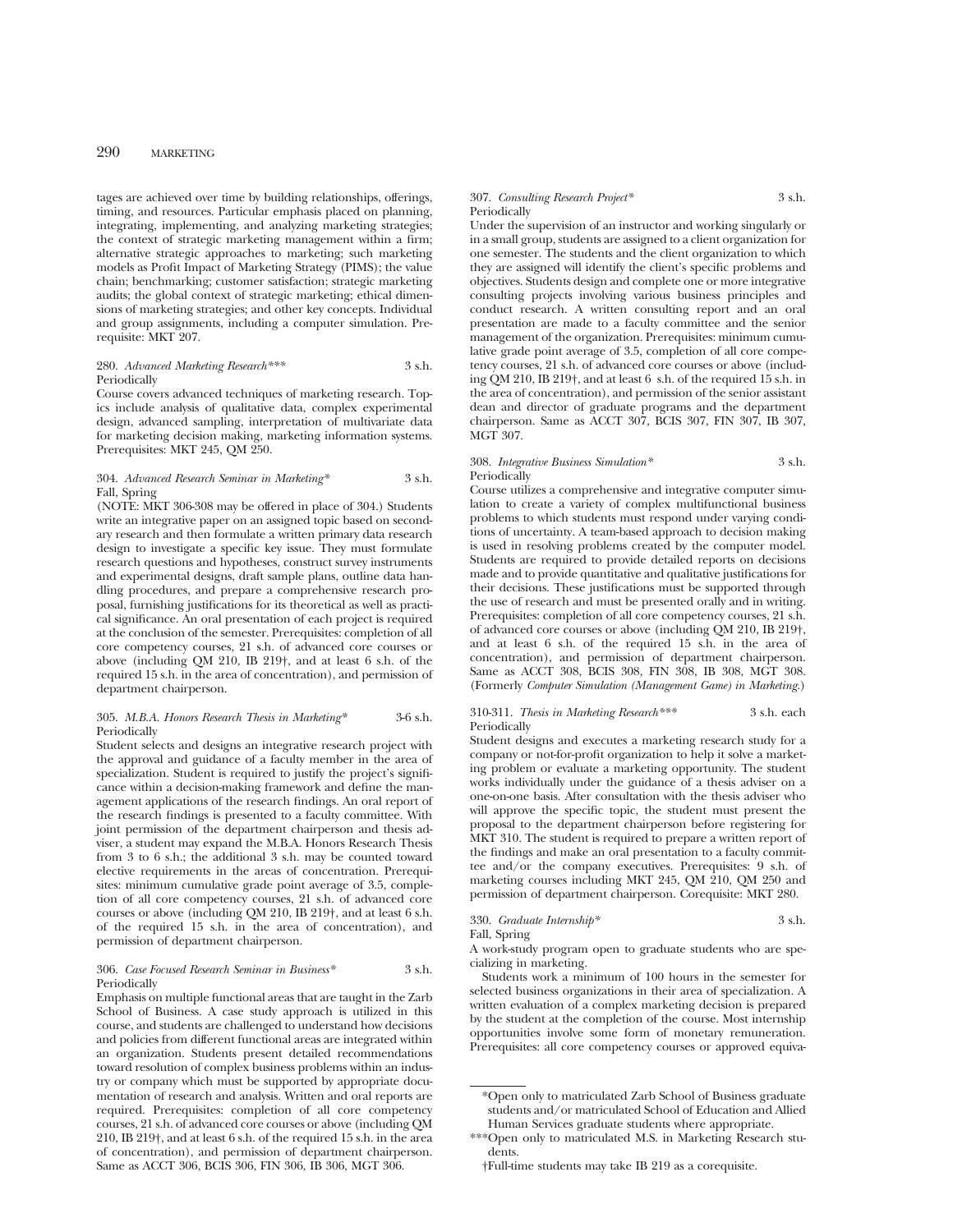lents, 24 graduate-level credits with a 3.3 average and permission of department chairperson. (Formerly GBUS 330.)

#### 401. *Marketing Analysis and Management\*\** 4 s.h. Periodically

Major focus on the role and functions of marketing in modern society, strategic planning and marketing and the types of marketing decisions made by executives. Topical coverage includes the broad scope of marketing; the development of strategic marketing plans; marketing information systems; marketing in a global context; ethical, societal, and environmental considerations; consumer behavior and market segmentation; tactical decisions relating to products, pricing, distribution, and promotion; the integration and coordination of marketing planning with other functional areas; and marketing audits.

# Marriage and Family Therapy (MFT)

Administered by the Department of Health Professions and Family Studies. Professor Weinstein, *Chairperson*

Professor Atwood, *Program Director and Adviser*

## MASTER OF ARTS: MARRIAGE AND FAMILY THERAPY AND PROFESSIONAL DIPLOMA IN MARRIAGE AND FAMILY THERAPY CERTIFICATE IN FAMILY THERAPY ADVANCED CERTIFICATE IN SEX **COUNSELING**

The M.A. program in Marriage and Family Therapy provides the skills necessary to function as a marriage and family therapist. Marriage and family therapy is one of the fastest growing mental health fields and focuses on the emotional life of the family unit rather than the individual client. The program at Hofstra combines classroom instruction with intensive field experience and includes individual supervision in a field setting. The program, which was approved by the New York State Education Department in 1982, has been designed in accordance with the guidelines of the professional organizations.

The Professional Diploma in Marriage and Family Therapy provides the student with a diploma beyond the master's level. This program is available to experienced practitioners who, at the time of application, are currently employed in therapy activities.

The Professional Diploma is awarded after a candidate has completed individualized program of study. Candidates for this diploma may transfer a maximum of 30 semester hours of courses on the graduate level taken at Hofstra or elsewhere if they satisfy the program requirements. All candidates are interviewed by a faculty member to assess depth of knowledge and practice skills.

## Master of Arts: Marriage and Family **THERAPY**

### Admission Requirements

- 1. Bachelor's degree from an accredited institution.
- 2. Graduate record examination scores of 450 on the verbal and 900 on the combined verbal and numerical tests.
- 3. Letters of recommendation.
- 4. Personal interview with a faculty member.

#### Degree Completion

The program may be completed on a part or full-time basis with courses offered during the fall, spring and summer sessions. The program requires 61 credits of graduate study in addition to the prerequisites listed below. The degree is awarded after successful completion of course work and a comprehensive examination.

#### Prerequisite Requirements

**NOTE:** students may satisfy any or all of the prerequisites listed below by having completed courses in these areas as part of their undergraduate program at an accredited institution or by completing them at Hofstra. Prerequisite courses do not carry graduate degree credit toward this program and may be satisfied with 100-level courses.

Prerequisites

- 1) one course from *each* of the following areas, 9 s.h.: child psychology adolescent psychology personality theory 2) additional courses, as needed, selected under advisement,
- from the following areas, 9 s.h.: sociology anthropology psychology

PROGRAM OF STUDY

## *Sem. Hrs.* A. Personality, Behavior and Counseling 18 COUN 223. *Theories & Principles of Counseling,* 6 s.h. 279. *Human Sexuality & Counseling,* 3 s.h. MFT 204. *Family Life Cycle Development*, 3 s.h. PSY 206. *Theories of Personality,* 3 s.h. 216. *Behavior & Personality-Normal & Abnormal,* 3 s.h. B. Family Development and Counseling 22 MFT 205. *Historical & Sociocultural Aspects of Family Development & Theory,* 3 s.h. 238. *Couple Therapy,* 4 s.h. 239. *Families In Transition,* 3 s.h. 266. *Family Therapy,* 4 s.h. 267, 268. *Seminar: Diagnosis, Assessment & Intervention in Marriage & Family Therapy,* 4 s.h. each C. Supervised Clinical Practice 12 MFT 269, 270. *Practicum in Marriage & Family Therapy,* 3 s.h. each 298, 299. *Individual Supervision in Marriage & Family Therapy,* 3 s.h. each D. Research Methodology 3 RES 258. *Understanding Research Methodology,* 3 s.h. E. Electives, two 3-credit courses or 4 mini- courses (1.5 s.h. each) chosen under advisement. 6 61

## Professional Diploma in Marriage and Family **THERAPY**

#### ADMISSION REQUIREMENTS

- 1. Master's degree in counseling or a related field.
- 2. Three current letters of recommendation from someone who has knowledge of your counseling skills.
- 3. A detailed resume of professional, clinical and related experiences.
- 4. A statement of professional goals and objectives (all to be typed).

#### PROGRAM COMPLETION

The program may be completed on a part or full-time basis with courses offered during the fall, January, spring and summer

<sup>\*\*</sup>Open only to matriculated Zarb School of Business E.M.B.A. students.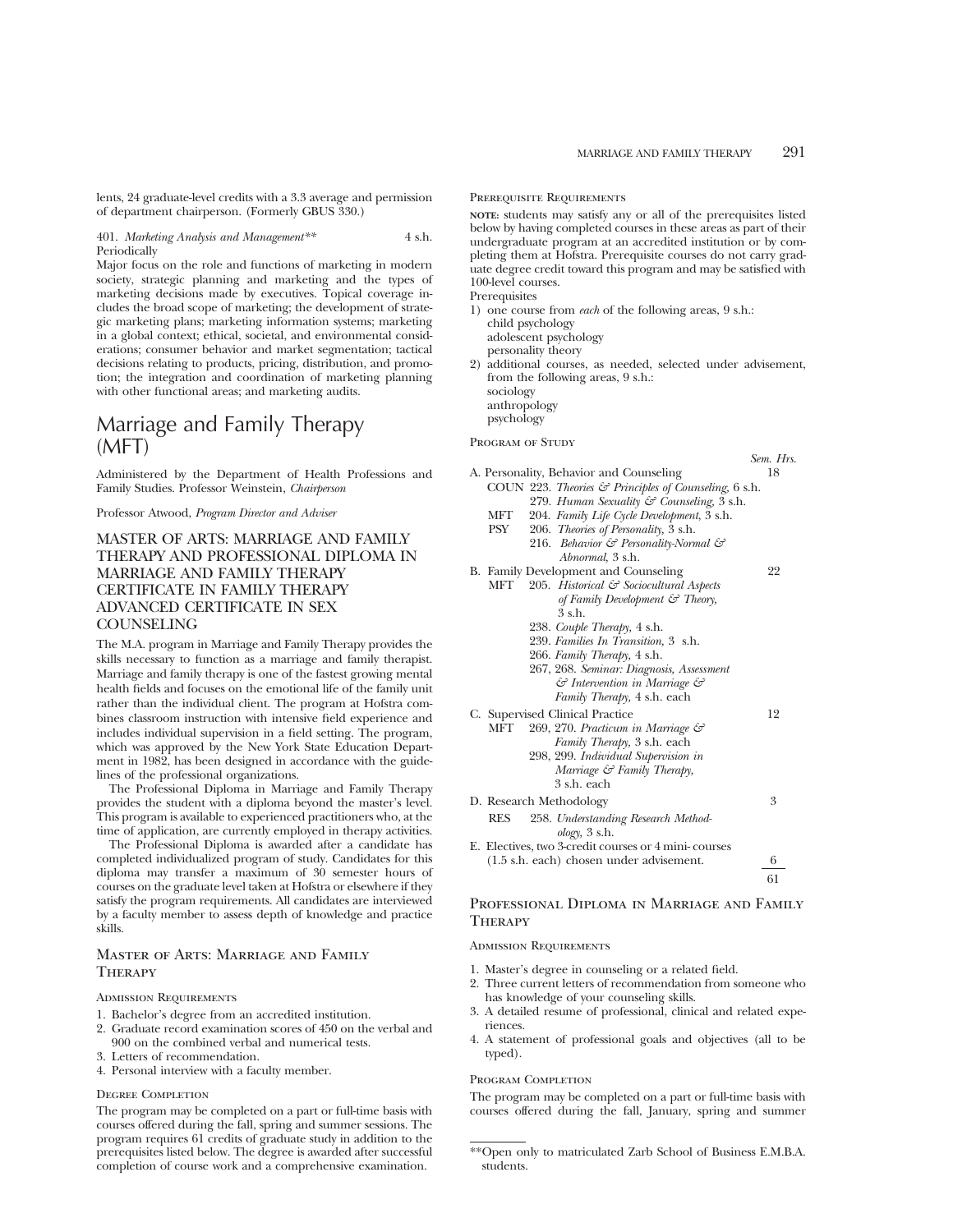sessions. The degree is awarded after successful completion of course work.

The following program is a guide for those individuals who already hold a master's degree in counseling or a related area from Hofstra or another accredited institution and where 30 credits have already been accepted. For those individuals who need to make up additional course work, the remaining credits are to be taken in the area of counseling, psychology, sociology or a related social science area, under advisement.

| Sem. Hrs. |  |
|-----------|--|
| 18        |  |
|           |  |
|           |  |
|           |  |
|           |  |
|           |  |
|           |  |
|           |  |
|           |  |
|           |  |
| 6         |  |
|           |  |
|           |  |
|           |  |
|           |  |
|           |  |
|           |  |
| 6         |  |
|           |  |

See complete graduate information, page 73.

## POST-MASTER'S DEGREE STUDY

Satisfactory completion of the program will be recognized with the awarding of a certificate by Hofstra University.\*

Application for admission is made to the Graduate Admissions Office. An interview by a member of the department is required.

#### Family Therapy

The Certificate in Family Therapy is designed for clergy, attorneys and educators, counselors, or school personnel who wish to understand children's behavior in relation to family and other systems.

|          |                                                    | $5000 - 11$ |
|----------|----------------------------------------------------|-------------|
| Required |                                                    |             |
|          | MFT 266. Family Therapy                            |             |
|          | 267, 268. Seminar: Diagnosis, Assessment           |             |
|          | $\mathcal G$ Intervention in Marriage $\mathcal G$ |             |
|          | Family Therapy                                     |             |
|          | 269. Practicum in Marriage & Family                |             |
|          | Therapy                                            |             |
|          |                                                    | 15          |
|          |                                                    |             |

## Advanced Certificate in

### Sex Counseling

The certificate program in sex counseling is intended for counselors, psychologists, social workers and other mental health professionals who wish to broaden their knowledge base into the area of sex counseling. Students are required to complete 19 credits of classroom instruction which include 3 credits of supervised internship. The 19 semester-hour program is described below.

ADMISSION REQUIREMENTS:

1. Master's degree in counseling or allied field.

- 2. Three letters of recommendation.
- 3. Personal interview with a faculty member.
- 4. A detailed resume of professional, clinical and related experiences.
- 5. A statement of professional goals and objectives (all to be typed).

#### PROGRAM COMPLETION

This program may be completed on a part or full-time basis with courses offered during the fall, January, spring and summer sessions. The program requires 19 credits of graduate study. The certificate is awarded after successful completion of course work.

#### PREREQUISITE REQUIREMENTS

In addition to an evaluation of the student's general background in psychology, each student must have completed the following prerequisites or their equivalent.

**NOTE:** although undergraduate courses may be used to fulfill a prerequisite requirement, no graduate credit will be given for these courses toward this program.

1) COUN 223. *Theories & Principles of Counseling,* 6 s.h., or equivalent

2) two of the following courses, or their equivalent:<br> $\frac{12}{15}$  Sexuality (New College course

- IS 241. *Values in Sexuality* (New College course), 3 s.h. PSY 85. *Psychological Aspects of Human Sexual Behavior,* 3 s.h.
	- 88. *Theories & Practice of Interviewing,* 3 s.h.
- SOC 160. *Sociology of Gender*, 3 s.h.
	- 171. *Intimate Human Behavior*, 3 s.h.

PROGRAM OF STUDY

|                                                           | Sem. Hrs. |
|-----------------------------------------------------------|-----------|
| A. Required courses                                       | 16        |
| COUN 279. Human Sexuality & Counseling, 3 s.h.            |           |
| 294. Internship: Counseling, 3 s.h.                       |           |
| MHAE 290. Sexual Health, 3 s.h.                           |           |
| 238. Couple Therapy, 4 s.h.<br>MFT                        |           |
| 285. Sexual Behavior $\mathcal{F}$ The Treatment<br>PSY - |           |
| of Sexual Disorders, 3 s.h.                               |           |
| B. Elective, one course chosen under advisement           | 3         |

B. Elective, one course chosen under advisement 3 19

#### **COURSES**

30

*Sem. Hrs.*

In addition to semester notations next to each course, a selection of courses is offered during January and Summer sessions. Consult the *January* and *Summer Sessions* bulletins for these schedules.

#### 204. *Family Life Cycle Development* 3 s.h. Periodically

Eight stages of family-life cycle are examined at three different levels of analysis: individual, systemic and relational ethical. Major psychological tasks of each stage are presented with an examination of the potential problems. Family dysfunctions at each stage are considered from a systemic point of view as compared to other, more individually-oriented theories such as behaviorism, psychodynamic and developmental theories. (Formerly MFC.)

|      | 205. Historical and Sociocultural Aspects of |        |
|------|----------------------------------------------|--------|
|      | Family Development and Theory                | 3 s.h. |
| Fall |                                              |        |

Study of the institution of family and marriage from the 18th century to the present with emphasis on the effect of differing social and economic conditions on the written and implied marital contract, and their relation to current theories of marriage and family therapy. (Formerly MFC.)

232. *Family Therapy With Children of Divorce* 11⁄2 s.h. Once a year

Teaches therapists how to counsel parents about various problems their children may have during separation and divorce. Focus on how to counsel children who are going through the divorcing process. Discussion of the various denial processes a

<sup>\*</sup>Since this is not a degree program, it may not be used toward permanent certification by persons who hold provisional teaching certificates.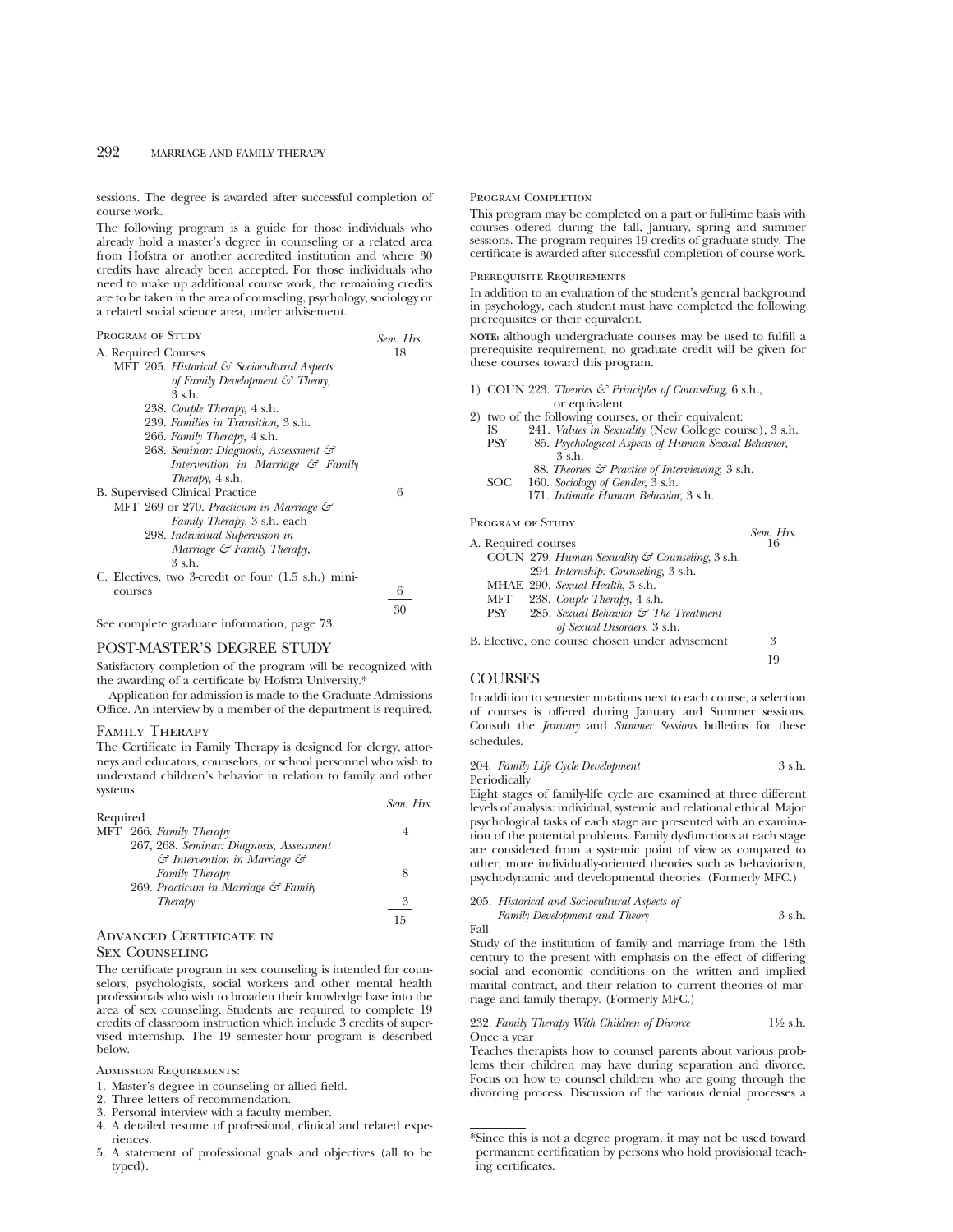child may use, feelings of abandonment a child may experience when his/her parents are separating or divorcing and the therapeutic techniques associated with each. (Formerly MFC, *Family Counseling With Children of Divorce*.)

#### 233. *Therapy With Families in Crisis: a Clinical Approach* 3 s.h. Once a year

Explores various symptoms of families in crisis who are seen in a clinical setting. Major theoretical approaches are examined, along with intervention strategies for helping these families. Some family crises explored are suicide, child or spouse abuse, rape, natural and accidental disaster, illness, relationship dissolution and death. (Formerly MFC, *Counseling Families in Crisis: a Clinical Approach*.)

#### 233A. *Therapy With Families in Crisis:*

*a Clinical Approach* 11⁄2 s.h. Once a year

Provides non-Marriage and Family Therapy majors with information on crisis counseling in various situations such as suicide, child or spouse abuse, rape, natural or unnatural disasters, illness, relationship dissolution, domestic violence, and death. The course educates the student about recognizing the symptomology of each situation; provides information on initial steps to be taken and gives them guidelines for appropriate referral sources. Credit given for this course or MFT 233, not both. (Formerly MFC, *Counseling Families in Crisis: A Clinical Approach*.)

#### 234. *Brief Family Therapy* 3 s.h. Once a year

Focus is on the potency and efficacy of brief family therapy as a therapeutic model which promotes change in families who have become stabilized around the maintenance of a symptom or a problem in one or more of its members. (Formerly MFC, *Brief Family Counseling*.)

## 236. *Family Therapy and Ethnicity* 3 s.h. Spring

Ethnicity relates family process to the broader context in which it evolves. Coming to terms with ethnicity for therapists is necessary in order to gain a perspective on the relativity of our belief systems. Cultural groups vary in the emphasis they place on different transitions. Different groups vary as to what behaviors they see as problematic as well as solutions to problems. Describes the difference between various groups with regard to problems typically presented in therapy. Specific interventions are discussed with the primary goal being to help therapists understand people's behavior in an ethnic context. (Formerly MFC, *Family Counseling and Ethnicity*.)

#### 238. *Couple Therapy* 4 s.h. Fall

Comprehensive and thorough couple therapy workshop. Through the use of role playing, videotape, lectures and demonstrations, students are exposed to relevant theories of couple therapy. Focus is on interviewing, assessment of interactional dynamics and intervention. Topics covered are: creation of positive expectancies and exchanges, cognitive restructuring, contingency contracting and marriage enrichment. Treatment strategies are examined for a variety of problem areas such as sexual dysfunctions, child-rearing problems, partner abuse (emotional and physical), jealousy and conflicts regarding affiliation and independence. Prerequisite: COUN 223 or permission of the program coordinator. (Formerly MFC, *Couple Counseling*.)

#### 239. *Families in Transition* 3 s.h. Spring, Summer

Separating, divorcing and families suffering a loss through death of a member are the focus of this course. Relevant theories of separation and divorce are considered, along with incidences and sociocultural information. Emotional responses, identity change, responses of children and family structural changes are discussed, with the appropriate treatment approaches. Also considered are familial grief responses and short-term crisis intervention with families. (Formerly MFC.)

240. *Family Therapy and Chemical Dependency* 3 s.h. Once a year

This course provides an overview of chemical dependency and its systemic effect upon family roles and functions. It provides a bio-psycho-social model of understanding of addiction in adolescence and adulthood and its concomitant family codependency issues. Students learn about planned intervention, relapse prevention, 12-step recovery, and alternative clinical management strategies of short/long-term systemic family treatment goals.

## 251, 252. *Readings* 2-3 s.h. each

Fall, Spring, Summer

Directed readings on topics of interest to the student. Prerequisite: permission of instructor.

#### 260. *Sexual Issues in Marriage and Family Therapy* 3 s.h. Spring

This course is separated into three sections in the field of sexuality issues on marital and family therapy. 1) Describes the history of sex research and sex therapy, developing a historical context for the contemporary field of sex therapy, along with a consideration of the methodological problems inherent in this type of research. 2) It defines the common sexual issues and sexual dysfunctions seen by marriage and family therapists. In so doing, it presents a thorough, detailed investigation of the basic traditional therapeutic models for the treatment of such problems. 3) And most importantly, the course explores the systemic basis of sexual issues placing them in a relational, interpersonal context, and describes systemic assessment, diagnosis, and treatment. In so doing, the possibility of combining of the fields of sexual and marital therapy is examined. Prerequisites: MFC 266 and either an undergraduate course in Human Sexuality or COUN 279 and permission of the adviser.

#### 266. *Family Therapy* 4 s.h. Fall, Summer

Course includes an intense examination of theories, rationale, assumptions, goals and interventive strategies used in family treatment. Students are introduced to concepts and techniques of the family approach to therapy through family roleplaying, videotapes, readings and demonstrations. Prerequisite: COUN 223 or permission. (Formerly MFC, *Family Counseling*.)

267, 268. *Seminar: Diagnosis, Assessment and Intervention in Marriage and Family Therapy* 4 s.h. each

#### Fall, Spring

Intense and thorough examination of diagnosis, assessment and treatment strategies from each of the major schools of family therapy. Demonstrations of various assessment techniques such as the genogram, eco-map and sculpting. Various types of dysfunctional family systems are presented and analyzed. Treatment strategies explored. Therapeutic-alliance patterns, destructive interactions and distracting subgroups are examined. Prerequisites: MFT 238, 266 or permission. (Formerly MFC, *Seminar: Diagnosis, Assessment and Intervention in Marriage and Family Counseling*.)

## 269, 270. *Practicum in Marriage and Family Therapy* 3 s.h. each

Fall, Spring

Practice in marriage and family therapy. Classroom presentation of case material. Through student involvement in role playing, videotapes and demonstrations of frequently observed marriage and family problems, clinical techniques, strategies and interventions used to deal with specific problems are presented and explored. Prerequisites: MFT 267, 268 or permission. (Formerly MFC, *Practicum in Marriage and Family Counseling*.)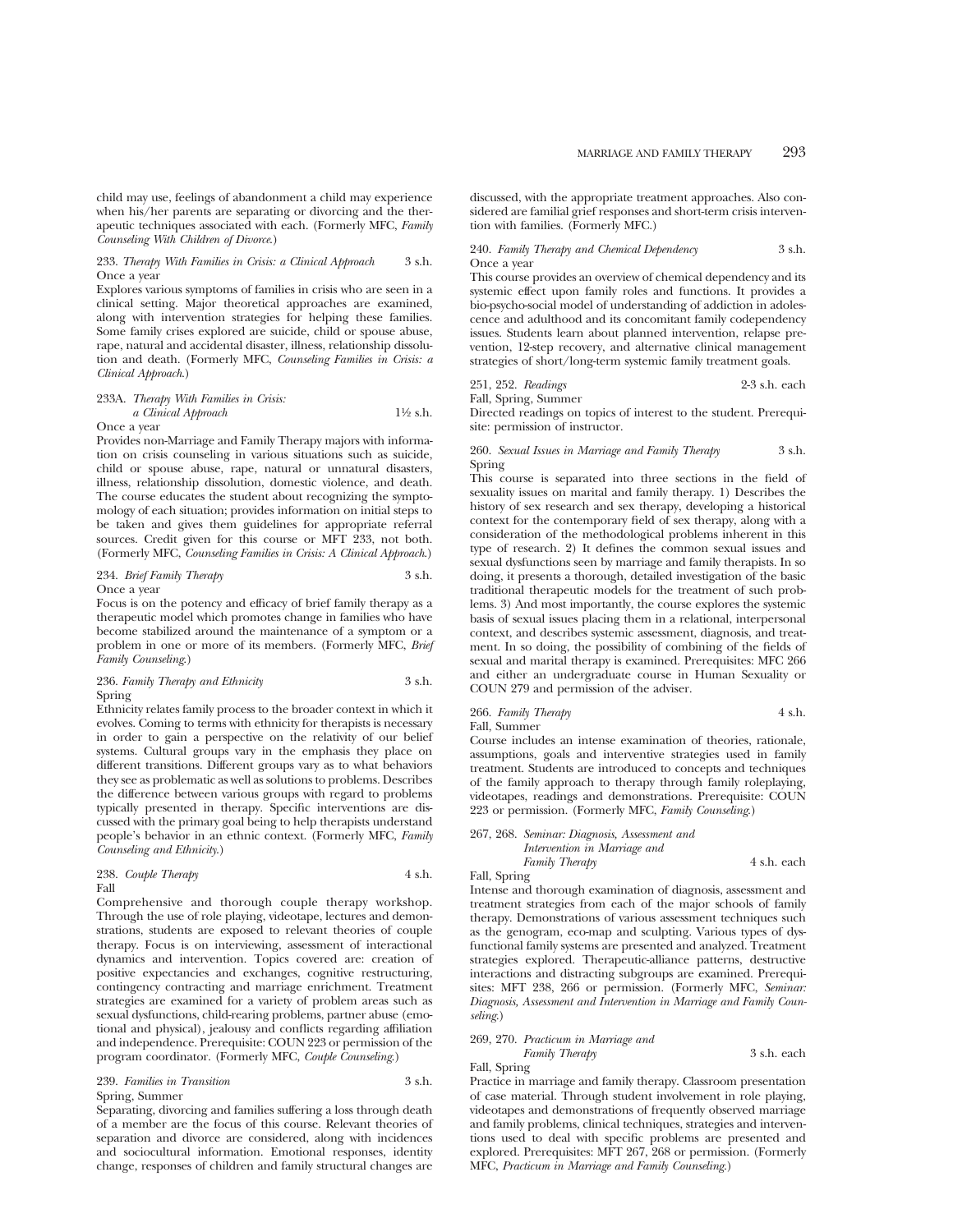280 through 289, A-Z. *Workshops* 1-4 s.h. each Periodically

Designed to meet the needs of specific groups of students or educators.

As individual subjects are selected, each is assigned a letter (A-Z) and added to the course number. Any course may be taken a number of times so long as there is a different letter designation each time it is taken. (Formerly MFC.)

## 298, 299. *Individual Supervision in Marriage and Family Therapy* 3 s.h. each

Fall, Spring

Practice in marriage and family therapy in a social agency. Fieldwork supervision is provided by an agency staff member approved by the University. The student is supervised on a weekly basis by a faculty member. Assignment is determined by the student's interest and readiness. A minimum of 300 hours is required. Prerequisites: MFT 267, 268. (Formerly MFC, *Individual Supervision in Marriage and Family Counseling*.)

#### 311. *Family Therapy With the Single-Parent Family System* 1<sup>1</sup>⁄2 s.h. Periodically

Study of the phenomena of the single, custodial-parent family system, how it has evolved, how this family differs in function and structure from the traditional two-parent family. The unique qualities and problems of the single-parent family are examined in relation to family roles, alliances, interactional patterns and therapeutic interventions. (Formerly MFC, *Family Counseling with the Single-Parent Family System*.)

#### 312. *Family Therapy With Psychosomatic Families* 3 s.h. Periodically

Course presents the treatment of psychosomatic families as done in the Structural, Strategic and the Milan Systemic Schools. Similarities and differences in the approaches are examined, along with an examination of attempts to do verifiable research. Prerequisite: MFT 266 or permission of instructor. (Formerly MFC.)

# Mass Media Studies (MASS)

Administered by the Department of Journalism and Mass Media Studies.

#### Professor Rubenstein, *Chairperson*

### Assistant Professor Hey.

Candidates for graduation from the School of Communication with the degree of Bachelor of Arts must fulfill the B.A. requirements as listed under the School of Communication on page 116. In addition, students majoring in Mass Media Studies must complete the program requirements listed below *plus* a liberal arts minor from one of the following: any minor in the College of Liberal Arts and Sciences or the Department of Speech Communication and Rhetorical Studies. The minor must consist of 18 semester hours as defined by that discipline, of which at least 6 hours must be taken in residence.

**(NOTE:** Major and minor fields will be listed on the student's record. Only courses acceptable for the major may be applied toward the minor, and only with grades of  $C-$  or better.  $Pass/D+/D/Fail$  credit will be given toward an academic major and minor for courses offered only on this basis.)

#### **B.A. MAJOR IN MASS MEDIA STUDIES:** 36 s.h.

9 s.h.—SCO 2, 3, 4

18 s.h.—MASS 11, 20, 101, 104, 112, 120; JRNL 21, 60 9 s.h.—Chosen under advisement

For additional programs offered in the Department of Journalism and Mass Media Studies, see page 274.

**A MINOR IN MASS MEDIA STUDIES** consists of the successful completion of 18 semester hours in mass media studies with at least 12 semester hours in residence, under advisement and with the approval of the adviser.

All department majors must have a minimum GPA of 2.5.

## **COURSES**

In addition to semester notations next to each course, a selection of courses is offered during January and Summer sessions. Consult the *January* and *Summer Sessions* bulletins for these schedules.

#### 11. *Mass Communications in Contemporary Society* 3 s.h. Fall, Spring

An intensive study of various tested theories and modes of analysis. Analyzes the functions, nature, and content of the media and the social, political and economic impact of modern communication technologies. Examines the effects of media on our political, legal, economic, social, and value systems. The emphasis is on ideas, relationships and issues. Prerequisite: SCO 2. (Formerly COMM 100.)

## 20. *Survey of News Issues* 3 s.h. Periodically

An examination of six to ten important, current news stories regional, national and international—their contexts, the issues involved, and how these stories are being pursued, developed, and presented by newspapers, radio, TV, online, and other mainstream news sources. A critical assessment of the various approaches to these stories provides the focus to evaluate the various factors influencing news handling, writing, editing, and play. Outside community research and reporting time is required. Prerequisite for Journalism majors: JRNL 15, or permission of chairperson. Same as JRNL 20. (Formerly COMM 80; *Survey of the News Media*.)

101. *Understanding Global Media and News Systems* 3 s.h. Once a year

Focuses on the mass media, global news flows, problems of international journalism and challenges to press freedoms. The course is designed to enhance understanding of intercultural dynamics and their relationship to the media systems of other countries and to international communication in general. Prerequisites: MASS 11 and PSC 1, or permission of instructor. (Formerly COMM 101, *International Communication and Cultural Exchange; Global Communication and Cultural Exchange.*)

## 104. *Media and the Law* 3 s.h.

Fall, Spring

This course is designed to acquaint the student with censorship issues and the way in which the United States Supreme Court has dealt with these cases. Sample cases will be analyzed with a view to understanding the evolution of certain attitudes and policies regarding freedom of speech and press in the United States. Controversial subjects, such as prior restraint, obscenity, public access to the media, invasion of privacy, libel, etc., will be discussed. Prerequisite: MASS 11 or permission of instructor. Prerequisite for Journalism majors: JRNL 15. (Formerly *Censorship and the Media;* COMM 104, *Censorship and Communications.*)

109. *The Mass Media, Politics and Policy Making* 3 s.h. See course description, page 410.

## 112. *Surveying Public Opinion: Introduction to Public Opinion Research* 3 s.h.

Once a year

Introduction to the subject of commercial, social and political opinion research; methodologies and their pitfalls; uses of public opinion studies; relationship between such studies and their influence in the marketplace of ideas, services and products. Other topics include effect of the polling phenomenon on the press and how news is created out of polling results. Prerequisites: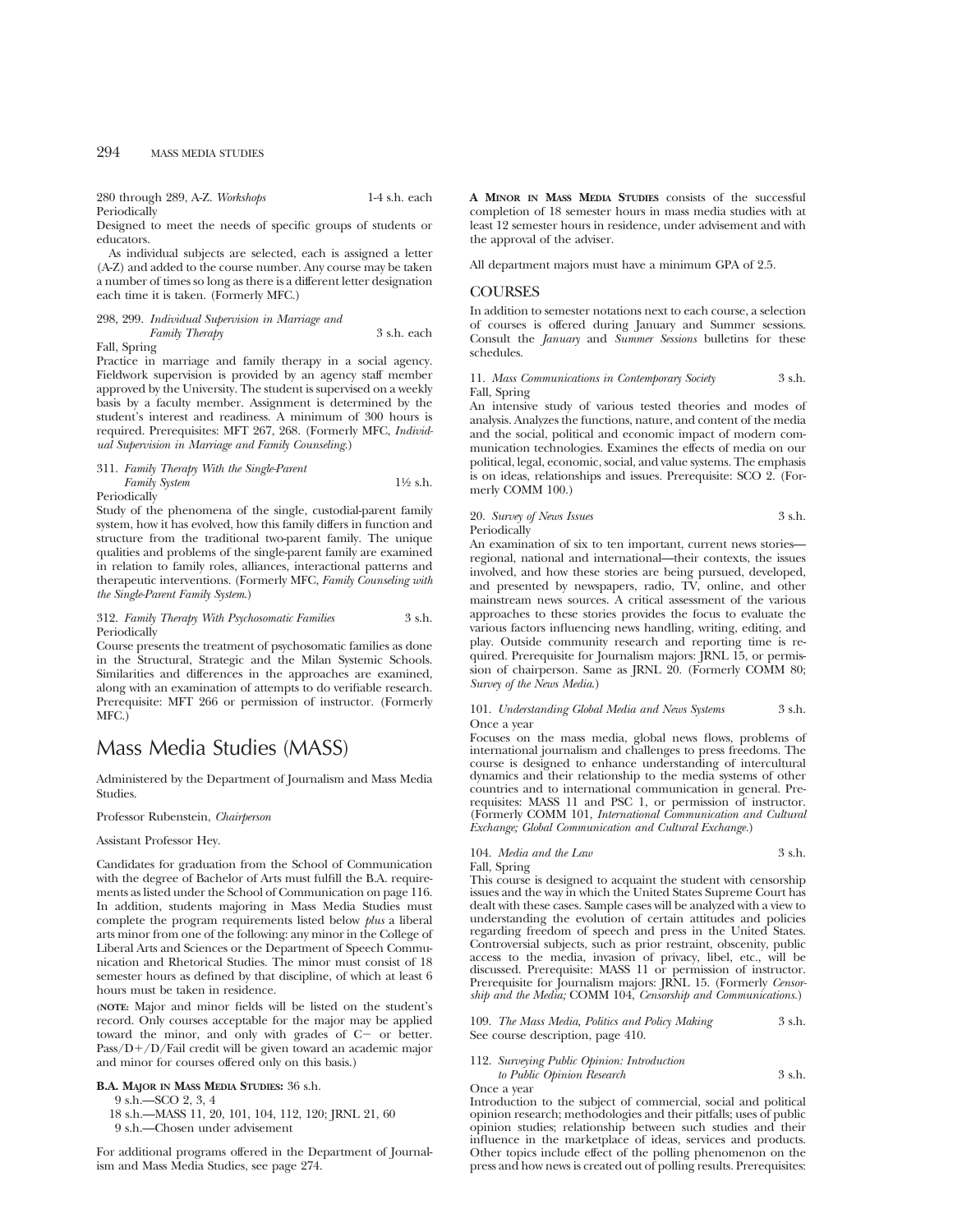MASS 11 and PSC 1, or permission of instructor. (Formerly COMM 107.)

## 120. *Research in Mass Media Studies* 3 s.h. Fall, Spring

Written and oral reports on selected topics concerning major issues relating to the functions and influence of mass communications. Comprehensive studies of areas not covered or only briefly touched in preceding courses. Open only to juniors and seniors. Prerequisite: MASS 11. (Formerly COMM 105, *Research Seminar in Communication Problems*.)

|  |                                   | 130. Media Technologies and Public Policy | 3 s.h. |
|--|-----------------------------------|-------------------------------------------|--------|
|  | See course description, page 411. |                                           |        |

### 150, 151. *Independent Study/Readings in Mass Media Studies* 1-3 s.h. each

Fall, Spring, Summer

Individualized projects in mass media including historical, critical and analytical studies. Open only to juniors and seniors in the Department of Journalism and Mass Media Studies who secure, before registration, written permission of the instructor who will supervise the study. May be repeated up to 6 s.h. in different subject areas. Prerequisite: permission of department chairperson. (Formerly COMM 110, *Readings in Communications.*)

| 170, 171. Internships | $1-3$ s.h. each |
|-----------------------|-----------------|
| Fall, Spring, Summer  |                 |

Application of theory and classroom training in an appropriate professional setting. Students must complete a minimum of 120 hours and fulfill other requirements as designated by the sponsoring professor. Prerequisites: majors with junior standing and permission of adviser.

#### 180-189, A-Z. *Special Topics* 1-4 s.h. each Periodically

Designed to meet the needs of individual and specific groups of students interested in special topics not covered by other course offerings.

As individual subjects are selected, each is assigned a letter (A-Z) and added to the course number. Any course may be taken a number of times as long as there is a different letter designation each time it is taken.

199. *Departmental Honors* 3 s.h. Fall, Spring

Students research and write a significant scholarly paper. Open only to seniors in the Department of Journalism and Mass Media Studies who desire to graduate with departmental honors and who secure, before registration, written permission of the instructor who will supervise the essay or project. Cumulative grade point average must conform with departmental honors as defined on page  $\bullet\bullet$  under eligibility requirements. (Formerly COMM 199.)

# Master's Programs

SEE PAGE 74.

# Mathematics (MATH)

## Professor Ostling, *Chairperson*

Professors Bumcrot, Costenoble, Grassi, Greenwell, Hastings, Knee, Waner, Weiss, Wu; Associate Professors Akbik, Bhargava, Bohannon, Eswarathasan, Michaels, Orr, Vassalotti; Assistant Professors Cole, Elston, Lockhart, Seabold, Steiner.

The mathematics major or minor can be an entry to many fields. Recent graduates with majors in mathematics have gone on to careers in industry, medicine and law as well as in school and university teaching and actuarial science. The department offers a wide range of courses in order that students be adequately prepared for the career or future study of their choice. Students should develop a plan of studies in consultation with an adviser in the mathematics department as early as possible in their undergraduate program. Although guidelines cannot replace professional advice, here are a few guidelines.

The Department offers the following programs:

- B.A. in Mathematics
- B.S. in Mathematics with a choice of seven options:
- Mathematics: for students with a strong interest in mathematics, an option for those interested in careers requiring graduate education in mathematics.
- Actuarial Science: for students interested in actuarial science and related careers. Prepares the student for the first examinations adminstered by the Society of Actuaries, and thus begins the path toward Fellowship in the Society of **Actuaries**
- Applied Mathematics: for students with a strong interest in applied mathematics, an excellent option for those interested in careers requring graduate education in applied mathematics or the sciences.
- Four options for students with a strong interest in the following sciences: Chemistry, Computer Science, Engineering, Physics.
- B.S. in Computer Science and Mathematics (jointly with the Department of Computer Science)
- M.A. in Mathematics

M.S. in Applied Mathematics

All of the undergraduate mathematics major programs have a common foundation: three semesters of calculus (MATH 19, 20, and 29), advanced Engineering Mathematics I (MATH 143), and linear algebra (MATH 135A). Majors should complete these courses by the end of their sophomore year. The mathematics minor also has three semesters of calculus courses as a foundation. In addition, students should satisfy University requirements early in their careers, especially science and foreign language. Taking a mathematically-oriented science course (physics is especially recommended for B.S. students) in parallel with the calculus sequence will enhance student performance in both areas. Students interested in careers in actuarial science, applied mathematics, science or industry should also take some computer science courses under advisement.

Students interested in actuarial science should take the statistics sequence, MATH 137 & 138, in their junior year. With appropriate study and advice, they may be able to complete several actuarial examinations before graduation. Summer internships in actuarial science are widely available for students with good records through the junior year. Professor Ostling advises actuarial students.

Students seeking careers in elementary and secondary education should consult the Department of Curriculum and Teaching in the School of Education to be advised on the education sequence that culminates with student teaching. Students seeking careers in elementary education should also consult the mathematics department chairperson as early as possible. Professor Whitton of the Department of Curriculum and Teaching acts as adviser with Department of Mathematics advisers for these students.

Careers such as college teaching and advanced industrial research require the Ph.D. degree. Our best students frequently qualify for fellowships for Ph.D. study. Students seeking these careers are encouraged to obtain research and science experience early in their careers. Many internships are available for well qualified students after their junior year. Interested students should see the chairperson of the mathematics department during their junior year.

Students seeking careers in medicine or law should consult University advisers in these areas. Premedical students should take a one-year sequence in each of the following: biology, general chemistry, organic chemistry and physics.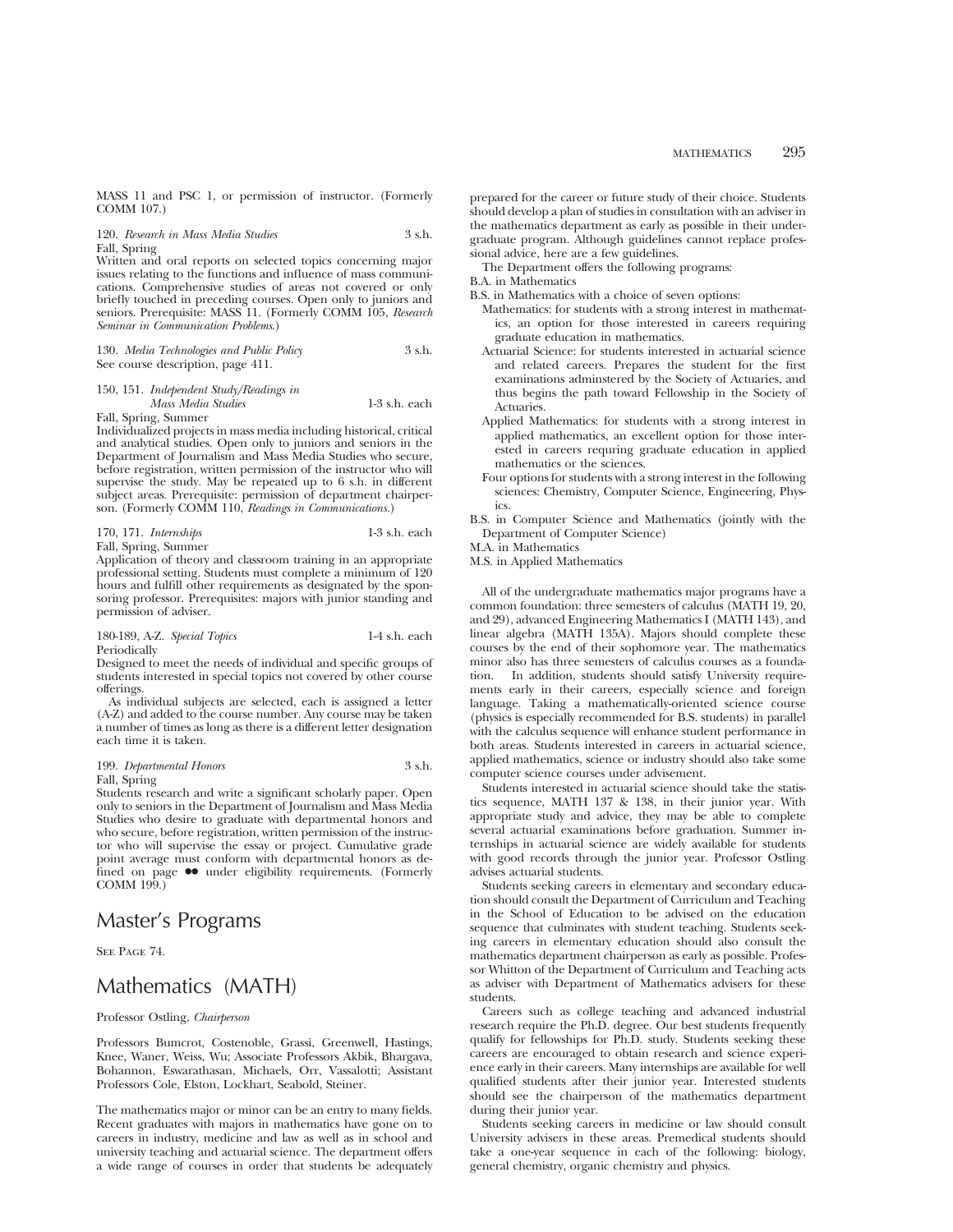**B.A. SPECIALIZATION IN MATHEMATICS:** mathematics courses including MATH 135A, 143, 145, 171, 146 or 172, 3 additional hours in intermediate or advanced mathematics numbered 100 or above, and 9 additional hours in advanced mathematics numbered 110 or above, chosen under advisement. At least six semester hours chosen from the category of natural sciences core courses as listed on page 85. Mathematics majors are advised to take at least one course in computer science.

All mathematics courses presented toward the fulfillment of the degree must be completed with a minimum grade of  $C-$ .

See complete B.A. requirements, page 82.

**B.S. SPECIALIZATION IN MATHEMATICS:** candidates for graduation must fulfill the following requirements:

- 1. The successful completion of at least 124 semester hours and a cumulative grade-point average of 2.0 in work completed at Hofstra.
- 2. At least 62 semester hours of liberal arts courses. At least 55 of these credits must be completed in courses other than mathematics.
- 3. There are two requirements that must ordinarily be completed in residence at Hofstra: 15 semester hours in the major field of specialization and the last 30 semester hours. The 15 semester hours need not be included within the last 30 hours.
- 4. The following general requirements: ENGL 1-2\*

Humanities electives, 6 s.h. of core courses including 3 semester hours from the appreciation and analysis category, and 3 semester hours from the creative participation category Foreign language (same as for B.A., see page 82)

Social science electives, 6 s.h. of core courses including 3 semester hours from behavioral sciences, and 3 semester hours from history and philosophy

Natural science electives, excluding mathematics and computer science, 6 s.h.

(For listing of core courses, see page 84.)

- 5. The successful completion of all mathematics courses required for the B.A. in Mathematics including MATH 135A, 143, 145, 171 and 146 or 172, 3 additional hours in intermediate or advanced mathematics numbered 100 or above, and 9 additional hours in advanced mathematics numbered 110 or above, chosen under advisement.
- 6. The successful completion of one of the options listed below. It is the intent of the science options to allow students interested in the applications of mathematics to develop that interest.

**Mathematics Option:** completion of 9 additional hours of advanced mathematics courses, chosen under advisement.

**Actuarial Science Option:** completion of 9 additional hours of advanced mathematics courses including at least two courses selected from MATH 137 & 138, 147, 181, or 188. Students are strongly recommended to include MATH 103 and 172 in their programs.

**Applied Mathematics Option:** completion of 9 additional hours of advanced mathematics, including within the program at least four courses selected from MATH 137 & 138, 141 & 142, 147, 163, 165, or 166. Demonstrated ability in computer applications, a requirement which may be met by MATH 147, CSC 16, or an appropriate project within another mathematics class.

**Chemistry Option\*\*:** completion of CHEM 3A & 4A, 3B & 4B, 141-142.

**Computer Science Option:** completion of CSC 15, 16, and three courses selected from CSC 110, 111, 112, 120.

**Physics Option\*\*:** completion of PHYS 11A & 12A, 11B, 12B, plus 2 courses selected from PHYS 104, 118, 140. All mathematics courses and all advanced courses in other areas presented toward the fulfillment of the B.S. in Mathematics must be completed with a minimum grade of C-.

**B.S. SPECIALIZATION IN COMPUTER SCIENCE AND MATHEMATICS**: candidates for graduation with this dual major must fulfill the following requirements:

- 1. The successful completion of at least 134 semester hours and a cumulative grade point average of at least 2.0 in work completed at Hofstra.
- 2. At least 40 semester hours must be completed in the liberal arts excluding courses in computer science or mathematics.
- 3. There are three requirements that must ordinarily be completed in residence at Hofstra: 15 semester hours in computer science, 15 semester hours in mathematics, and the last 30 hours. The computer science and mathematics hours need not be included within the last 30 hours.
- 4. The following general requirements:
- ENGL 1-2; (If the ENGL 1-2 requirements is fulfilled by passing the placement examination, 3 semester hours in literature or literature in translation must be taken with adviser's approval. See University Degree Requirements, page 66.)
- 5. 6 s.h. Humanities core (3 hours in appreciation and analysis (literature), 3 hours in creative participation).
- 6. 6 s.h. Social Science core (3 hours in History and Philosophy, 3 hours in Behavioral Social Sciences).
- 7. 3 s.h. Cross-Cultural core.
- 8. 3 s.h. Humanities and/or Social Science (not limited to core).
- 9. Foreign language: completion of level 2, or placement beyond level 2.
- 10. CSC 14, 15, 16, 24, 110, 110A, 112, 120, 123, 132, 161, 163, 190 and 9 semester hours in computer science electives numbered higher than 100.
- 11. MATH 19, 20, 29, 135A, 143, 145, 171, 146 or 172. Additionally, 3 semester hours in intermediate or advanced mathematics numbered 110 or above, and 6 semester hours in advanced mathematics numbered 110 or above, chosen under advisement of the department of mathematics.
- 12. CSC 185 or MATH 137
- 13. CSC 102 or MATH 147
- 14. Natural Science requirements: 12 semester hours in natural sciences to include *either* PHYS 11A & 12A (with 11B, 12B laboratories) *or* CHEM 3A-4A (with 3B-4B laboratories). All natural science electives must be acceptable towards majors in their respective departments.

15. A grade of  $\overline{C}$  or better in all courses required for the major.

Teaching of High School Mathematics, see page 354.

**A MINOR IN MATHEMATICS** consists of the successful completion of 18 semester hours including MATH 19, 20 and 29; 3 credits of intermediate or advanced mathematics courses numbered 100 or above; 3 credits of advanced mathematics courses numbered 110 or above. At least six hours must be in residence.

#### **POST-BACCALAUREATE PREMEDICAL CERTIFICATE PROGRAM**

This program provides the opportunity for students who hold a bachelor's degree and who have not previously studied the sciences to prepare for entrance into a medical profession of their choice. Students may also retake science courses to demonstrate an improved mastery of those subjects. Courses offered in biology, chemistry, mathematics, and physics; see page 330.

Kappa Mu Epsilon: a national mathematics honor society, see page 70.

**Engineering Option\*\*:** completion of PHYS 11A & 12A, 11B, 12B, and at least 9 hours of ENGG with MATH 131 as a prerequisite or corequisite.

<sup>\*</sup>See University Degree Requirements, page 66.

<sup>\*\*</sup>Completion of this option automatically fulfills the natural science requirements (in 4 above).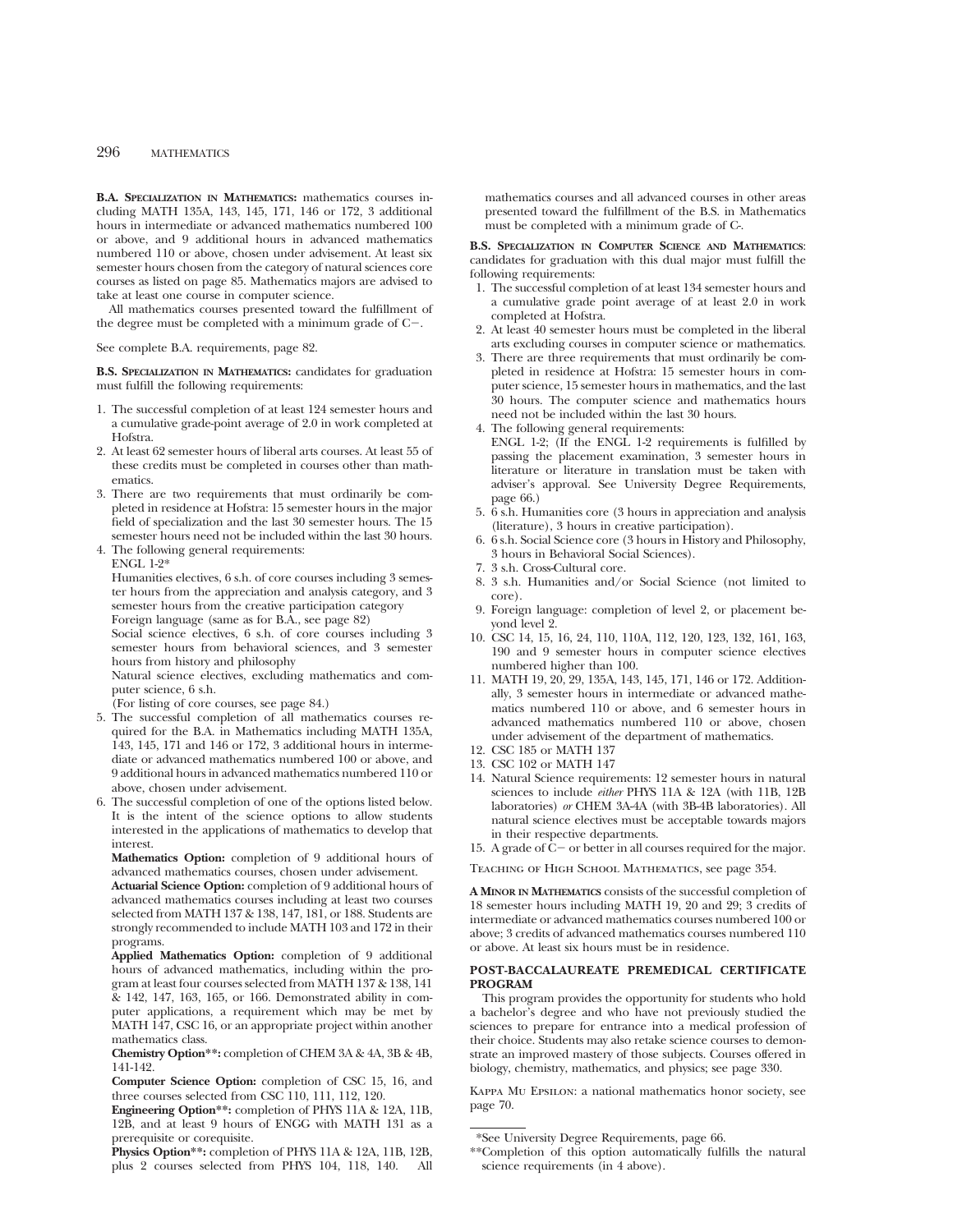**MASTER OF ARTS IN MATHEMATICS:** designed for students with interests in a broad spectrum of mathematics and its applications, as well as the natural sciences mathematically-oriented components of the social sciences, and mathematics education.

#### Admission Requirements

Applicants must hold a baccalaureate degree from an accredited institution with a strong background in mathematics including *Linear Algebra* (MATH 135A) and *Advanced Calculus* (MATH 171), and at least two additional courses in advanced mathematics. Motivated students with less mathematical background will be considered for provisional admission.

#### Degree Requirements

A total of 30 semester hours of courses distributed as follows:

- 1. At least 18 semester hours of 200-level mathematics courses including the following: a) MATH 211 and 221;
	-
	- b) any two of MATH 202, 203, 223, 241, 261;

c) at least one of MATH 212, 222, 242, 262, 267

- 2. The remaining credits, subject to the approval of the coordinator of the program, may be chosen from any of the following: biology, computer science, business, or other appropriate graduate areas.
- 3. Completion of an oral comprehensive examination or a master's thesis including an oral defense (in which case, MATH 301 may be counted as part of requirement 2 above).

See complete graduate information, page 73.

**MASTER OF SCIENCE IN APPLIED MATHEMATICS:** this program is designed to meet the needs of those individuals who seek to initiate or enhance a career in applied mathematics in industry. It is also appropriate for students who may wish to seek the Ph.D. degree.

#### Admission Requirements

Applicants must hold a baccalaureate degree from an accredited institution, with a strong background in mathematics which includes *Differential Equations* (MATH 131), *Linear Algebra* (MATH 135A) and *Advanced Calculus* (MATH 171). Students who are not mathematics majors but who have a strong mathematical background are encouraged to apply.

#### Degree Requirements

- 1. Thirty-three semester hours of 200-level courses of which at least 24 must be in mathematics. The remaining credits, subject to the approval of the coordinator of the program, may be chosen from biology, computer science, economics, finance or other appropriate graduate areas.
- 2. Satisfactory completion of MATH 211, 221, 241, 261; at least one course chosen from MATH 212, 222 or 242, and at least one course chosen from MATH 223, 262 or 267.
- 3. At least one course in computer programming or equivalent proficiency as determined by the department.
- 4. Completion of a master's thesis, requiring approval of two departmental readers and an oral defense.

See complete graduate information, page 73.

### **COURSES**

In addition to semester notations next to each course, several courses are offered during the January and Summer sessions. Consult the *January* and *Summer Sessions* bulletins for these schedules.

**NOTE**: without the consent of the department, a student may not take a prerequisite of a completed course. Credit will not be granted for any two courses which are wholly or partly equivalent to each other.

## **INTRODUCTORY UNDERGRADUATE COURSES**

|              | 3A. Discovering Mathematics | 2 s.h. |
|--------------|-----------------------------|--------|
|              | 3B. Discovering Mathematics | 1 s.h. |
| <del>.</del> |                             |        |

Periodically

These courses, which must be taken concurrently, are open to all students. Designed to overcome mathematical anxiety and to develop mathematical skills. Topics include the nature of mathematical systems, logic and reasoning through an analysis of verbal problems, transfinite arithmetic, ordinary arithmetic, statistics, topology, and number theory. Does not fulfill the mathematics distribution requirements. Pass/ $D+/D/F$ ail grade only. No degree credit for either 3A or 3B.

| 4A. Intermediate Algebra | 2 s.h. |
|--------------------------|--------|
| 4B. Intermediate Algebra | 1 s.h. |

Fall, Spring

These courses, which must be taken concurrently, cover arithmetic properties of real numbers; algebra of fractions and polynomials; exponents, roots and radicals; solution of first and second degree equations and applications, functions and their graphs. No degree credit for 4A.

### 8. *Elementary Mathematical Statistics* 3 s.h. Fall, Spring

Frequency distributions, averages, graphical representations, moments, measures of disperson, types of distribution, curve fitting and correlation theory. Prerequisite: intermediate algebra with ability to use logarithms and exponents. Credit given for this course or BIO 100 or QM 1 or PSY 140 or SOC 180 or New College S 91 or QTB 2.

## 9. *Linear Mathematics and Matrices* # 3 s.h.

Fall, Spring

Matrix Algebra, systems of linear equations, linear programming, Markov processes, and game theory. Applications to business and the biological and social sciences are included. Prerequisite: either level 9 placement on the mathematics department placement examination or MATH 4A and 4B. (Formerly *Finite Mathematics; Linear Mathematics and Precalculus*.)

## 10. *Basic Calculus* # 3 s.h.

Periodically

Functions, analytic geometry of the plane, limits, differentiation and integration. Applications to business and the biological and social sciences are included. May not be taken after MATH 19. For those interested in continuing with calculus, see MATH 19B. Prerequisite: either MATH 9, or level 10 placement on the mathematics department placement examination. Credit given for this course or MATH 10E, not both.

#### 10E. *Basic Calculus with Applications* # 4 s.h. Fall, Spring

Limits, differentiation, integration and applications to business and the biological and social sciences. No credit for mathematics or physics majors. May not be taken after MATH 19. For those interested in continuing with calculus, see MATH 19B. Prerequisite: either MATH 9, or level 10 placement on the mathematics department placement examination. Credit given for this course or MATH 10, not both. (Formerly *Basic Calculus with Review and Applications*.)

#### 12. *Mathematical Excursions* # 3. s.h.

Fall, Spring

A serious study of a limited number of topics designed to give the student a more than superficial, though elementary, appreciation of mathematics from the working mathematician's point of view. Some typical topics: algebraic systems, finite geometries,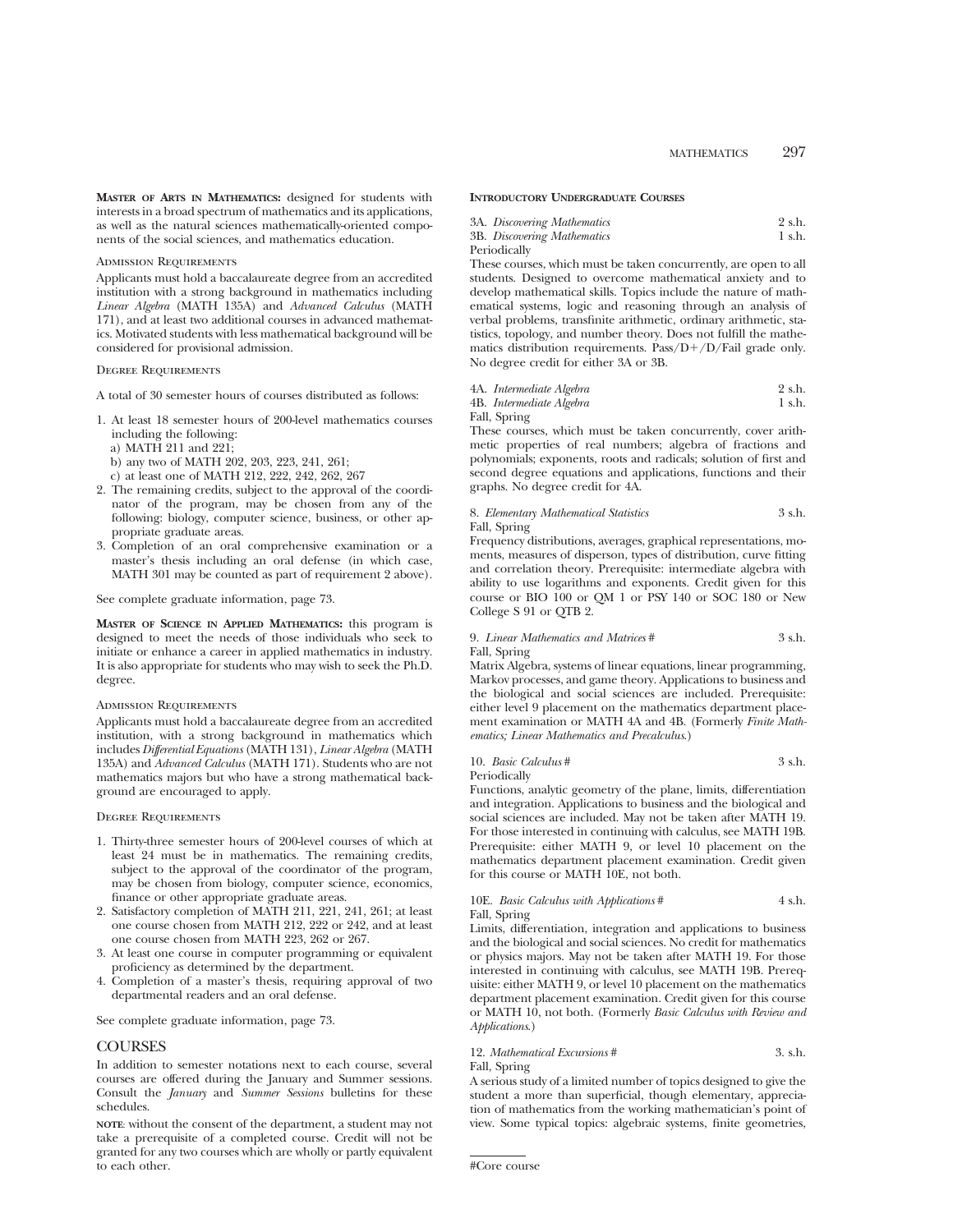number theory, infinity, games and puzzles. Prerequisite: a willingness to explore mathematical ideas; also level 12 placement on the mathematics department placement examination, or successful completion of MATH 4A and 4B. Credit given for this course or MATH 16, not both.

13C. *Elementary Mathematical Models Trough Computers* # 3 s.h. See course description, page 407.

#### 15. *Elementary Set Theory, Logic and Probability* # 3 s.h. Fall, Spring

Sets, logic, probability. Prerequisite: Level 15 placement on mathematics department placement examination, or successful completion of MATH 4A and 4B.

#### 16. *Explorations in Mathematics* # 3 s.h. Periodically

Designed for students majoring in areas other than mathematics or science. This course uses a problem-solving approach for exploring the development of the real number system (including the properties of a field), number theory (including modular arithmetic), and geometry. Optional topics include probability and statistics. Prerequisite: two years of high school mathematics or permission of instructor. It is recommended that elementary education majors take this course prior to taking ELED 128. Credit given for this course or MATH 12, not both. (Formerly *Number Systems and Algebraic Structure.*)

#### **PRECALCULUS AND CALCULUS COURSE SEQUENCES**

Placement of students in precalculus and calculus courses is determined by the Department of Mathematics. Some students may be required to take 11 (*Precalculus*) before continuing with 19 (*Analytic Geometry and Calculus I*). The sequence 19, 20, 29 represents an integrated approach to the differential and integral calculus of functions of one and several variables, including applications and some theory.

| 11. Precalculus | 4 s.h. |
|-----------------|--------|
| $-11$           |        |

Fall, Spring Review of topics in intermediate algebra and trigonometry in addition to certain topics in advanced algebra and advanced

trigonometry. A knowledge of the material in this course is necessary for analytic geometry and calculus. Prerequisites: acceptable preparation in intermediate algebra and trigonometry.

#### 19. *Analytic Geometry and Calculus I* # 4 s.h. Fall, Spring

Limits, derivatives, techniques of differentiation, trigonometric, exponential, logarithmic, and inverse trigonometric functions, curve sketching, applications of the derivative, introduction to integration. Meets five hours each week. Prerequisite: MATH 11 with a grade of  $C-$  or better or departmental placement. Credit given for MATH 19 or New College NMB 1 *or* QTB 3. Students wishing credit for both MATH 10 or 10E and MATH 19 must receive prior permission from the department chairperson. See MATH 10E. (Formerly 19 & 20, *Analytic Geometry and Calculus I and II.*)

## 20. *Analytic Geometry and Calculus II* # 4 s.h. Fall, Spring

Integrals, applications of the integral, techniques of integration, improper integrals, infinite sequences and series, parametric equations, polar coordinates. Meets five hours each week. Prerequisite: MATH 19 with a grade of  $C-$  or better, or both MATH 10E and 19B, each with a grade of  $C-$  or better. (Formerly 19  $\&$ 20, *Analytic Geometry and Calculus I and II.*)

#### 19C. *Computing Supplement to Calculus* 1 s.h. **Periodically**

Numerical aspects of introductory calculus are studied with the aid of computers. Topics may include a brief introduction to computers and programming, numerical differentiation and integration, locating zeros of functions, graphing functions, approximating functions and symbolic calculations by computers. No computing experience is necessary. Prerequisite: MATH 10E or 19.

29. *Analytic Geometry and Calculus III* # 4 s.h. Fall, Spring

Three-dimensional analytic geometry, elementary vector analysis, partial derivatives, mutiple integrals. Prerequisite: MATH 20 with a grade of  $C-$  or better.

#### **INTERMEDIATE UNDERGRADUATE COURSES**

101. *Logic in Mathematics* 2 s.h. Periodically

Basic logical processes in mathematical practice; informal analysis of mathematical language and its abuses; nature of proof, proof procedures and problem-solving. Prerequisite: MATH 20.

103. *Applications of Calculus to Actuarial Problems* 2 s.h. Once a year

Preparation for the first part of the examinations given by the Society of Actuaries. Corequisite: MATH 29 or permission of instructor.

107. *Mathematical Problem Solving* 1 s.h.

**Periodically** 

Techniques and principles for solving mathematical problems. May be taken more than once for credit. Prerequisite or corequisite: MATH 29.

## **ADVANCED UNDERGRADUATE COURSES**

119. *Mathematics of Computer Graphics* 3 s.h. Periodically

Mathematical techniques for computer graphics studied in terms of the underlying mathematical principles. Includes two and three-dimensional geometry, projections, perspective, curvilinear projections, fractals, irregular surfaces. Prerequisites: MATH 29 and CSC 15 or permission.

131. *Elementary Differential Equations* 3 s.h. Fall, Spring

Methods for the solution of elementary types of ordinary differential equations with geometrical, physical and chemical applications. Prerequisite: MATH 29 or equivalent.

133. *Geometry* 3 s.h. Fall

Foundations of Euclidean and non-Euclidean geometry. Axioms and models. Topics include triangles and circles, geometric transformations, projective and hyperbolic geometries. Use of geometry software. Prerequisite: MATH 29 or equivalent. (Formerly *Euclidean Geometry*.)

134. *Topics in Geometry* 3 s.h. Every other year

An in-depth study of one or more topics from Euclidean, non-Euclidean or differential geometry. Prerequisite: MATH 135A. Note: this course can be taken without MATH 133. (Formerly *Non-Euclidean Geometry*.)

135A. *Linear Algebra* 4 s.h. Fall, Spring

Systems of linear equations, matrices, vector spaces, linear transformations, scalar products. Topics selected from determinants,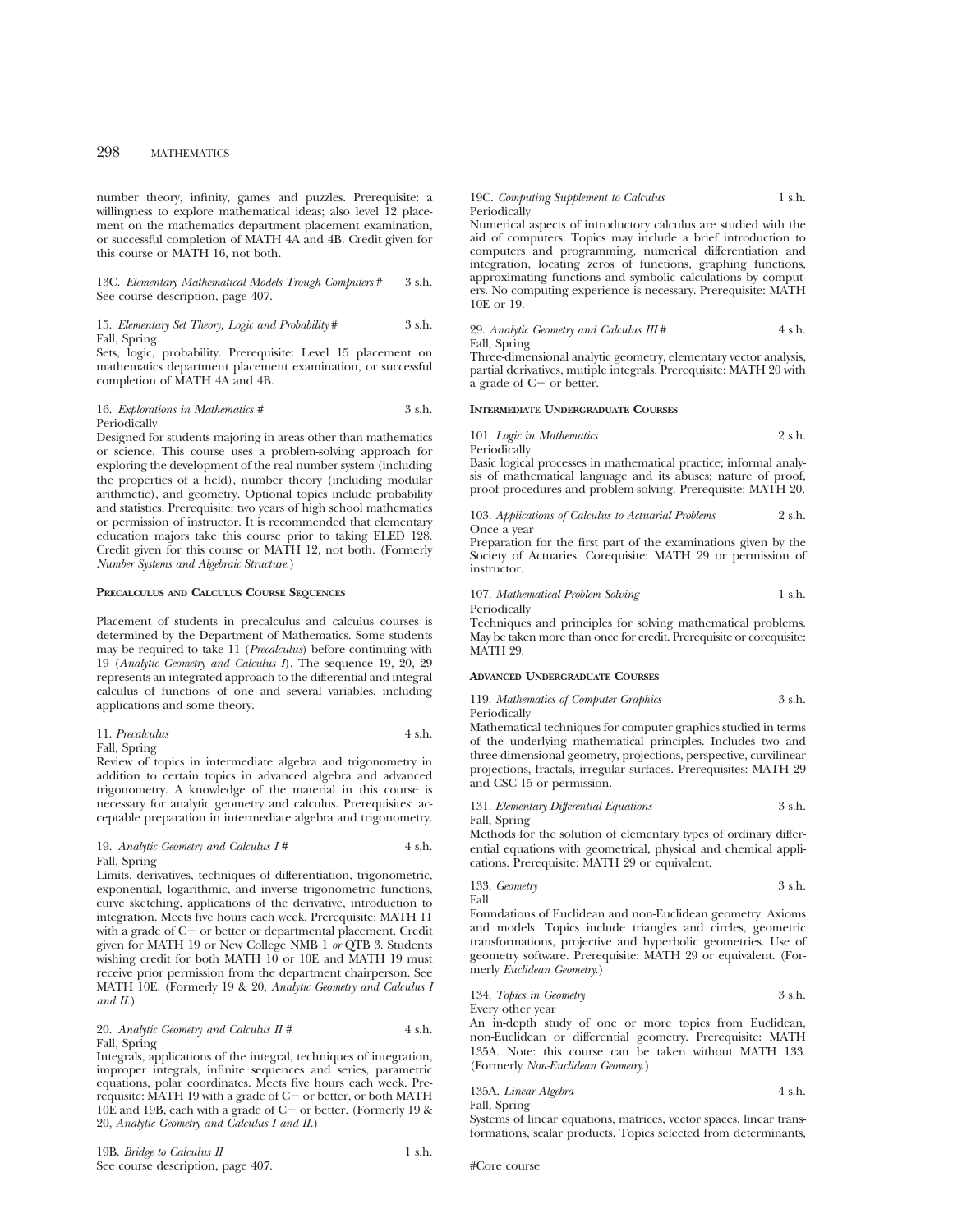game theory, graph theory, linear programming, Markov chains. Applications to one or more of curve fitting, economics, genetics, population distribution, production and assignment problems. Prerequisite: MATH 20.

136. *Theory of Numbers* 3 s.h. Every other year Properties of integers, congruences, diophantine equations, al-

gebraic number fields. Prerequisite: MATH 29 or equivalent.

137 & 138. *Mathematical Probability and Statistics* 3 s.h. each 137: Fall; 138: Spring

Discrete and continuous probability distributions, characteristics of distributions, sampling theory, estimation, hypothesis testing, correlation, regression and other topics. Prerequisite or corequisite: MATH 29.

## 141 & 142. *Applied Finite Mathematics* 3 s.h. Periodically

Applications of finite mathematical models to problems in the social sciences, business, ecology and computer science. Techniques of counting, network flows, design of experiments, graphs and diagraphs, Markov chains, game theory and decision making. Prerequisites: MATH 29 and 135A.

#### 143. *Engineering Mathematics I* 3 s.h. Fall, Spring

Systems of linear equations, row operations, Gauss Jordan reduction, matrix algebra, inversion, determinants and Cramer's rule, algebra of the complex plane, polar representation and DeMoivre's theorem, the complex exponential and logarithmic functions, solutions of linear ODE's, Fourier Series, PDE's, and the solution of the heat and wave equations by Fourier Series. Prerequisite or corequisite: MATH 29 or higher. (Formerly MATH 143 & 144.)

#### 144. *Engineering Mathematics II* 3 s.h. Fall, Spring

Vector and scalar fields, parametric curves and surfaces, the volume and surface differential forms, theorems of Green, Gauss, Stokes, review of the complex plane and complex functions, theory of limits, analytic functions, Cauchy-Riemann equations, potential theory, conformal mappings, applications to fluid flow and electric field theory, review of Fourier series, theory of Fourier Transforms, application to PDE's and acoustics, Fast Fourier transforms and applications, Gamma, Bessel, and Legendre functions, Hermite polynomials, and a selection of applications. Prerequisite: MATH 143. (Formerly MATH 143 & 144.)

| 145 & 146. Higher Algebra | 3 s.h. each |
|---------------------------|-------------|
| 145: Fall; 146: Spring    |             |

Abstract algebraic structures including groups, rings and fields and their application to the study of number systems, polynomial rings and solvability of equations. Prerequisite: MATH 135A.

147. *Numerical Methods* 3 s.h. Fall, Spring Same as ENGG 101 and CSC 102. Prerequisite: CSC 15 or ENGG 10. Corequisite: MATH 131.

151 & 152. *Special Problems in Higher Mathematics* 1-3 s.h. each

151: Fall; 152: Spring Independent and advanced nature in a field of mathematics. Topics vary from year to year. Prerequisite: permission of department chairperson.

|  | 155. History of Mathematics | 3 s.h. |
|--|-----------------------------|--------|
|  |                             |        |

Every other year

Development of mathematical ideas and symbolism. Prerequisite: MATH 29 or permission of instructor.

#### 163. *Intermediate Ordinary and Partial Differential Equations* 3 s.h.

## Every other year

Simple existence and uniqueness theorems, linear equations, power series and numerical solutions, eigenvalue problems, classical equations. Boundary value problems in partial differential equations, generalized Fourier series, transform methods. Green's functions, initial value problems. Prerequisite: MATH 131.

## 165, 166. *Mathematical Modelling* 3 s.h. each Periodically

An introductory course including the following topics. 165: Differential and difference equations as models, population growth models, linear systems and matrix models, Markov models. 166: Random-walk and diffusion models, analytic versus simulation models, introduction to hypothesis testing, selected topics from the literature. Prerequisites: MATH 131 and ability to program in BASIC, FORTRAN or PL/1.

## 167. *Elementary Topology* 3 s.h.

Every other year

Basic properties of sets and mappings in euclidean space such as continuity, compactness, connectedness. Metric spaces. Topological spaces and metrizability. The fundamental group functor. Prerequisite: MATH 29.

#### 171 & 172. *Advanced Calculus* 3 s.h. each 171: Fall; 172: Spring

Topics more advanced than those of the beginning calculus sequences. Stress is placed on limits, continuity, uniform continuity, uniform convergence, implicit function theory, line integrals, series, partial differential, multiple integrals and Fourier series. Prerequisite: MATH 135A. Prerequisite for 172: MATH 131.

#### 173. *Theory of Functions of a Complex Variable* 3 s.h. Every other year

Complex numbers and the geometry of the complex plane: analytic, harmonic and other functions; power series, analytic continuation; mappings and applications. Prerequisite or corequisite: MATH 135A, 171.

| 181. Multivariate Analysis | 3 s.h. |
|----------------------------|--------|
|                            |        |

Periodically

An introduction to statistical analysis with applications to quantitative business methods and other areas. Factor analysis and analysis of variance are among the important techniques studied. Prerequisite or corequisite: MATH 138.

188. *Operations Research Optimization Techniques* 3 s.h. Periodically

Same as ENGG 188. Prerequisite: ENGG 185 or MATH 137. Recommend taking CSC 187 prior to taking this course.

| 190. Departmental Honors          | 3 s.h. |
|-----------------------------------|--------|
| See course description, page 407. |        |

191. *Introduction to Set Theory* 3 s.h. Periodically

Naive and axiomatic set theory as a foundation for mathematics; ordinal and cardinal numbers; well-ordering and the principle of choice; glimpses of results on consistency and independence. Prerequisite: MATH 135A or 101.

| 198, 199, A-Z. Special Studies in Mathematics | 3 s.h. each |
|-----------------------------------------------|-------------|
| See course description, page 407.             |             |

#### Graduate Courses

It is expected that students taking graduate courses will have taken courses equivalent to MATH 135A, 145, 171 & 172.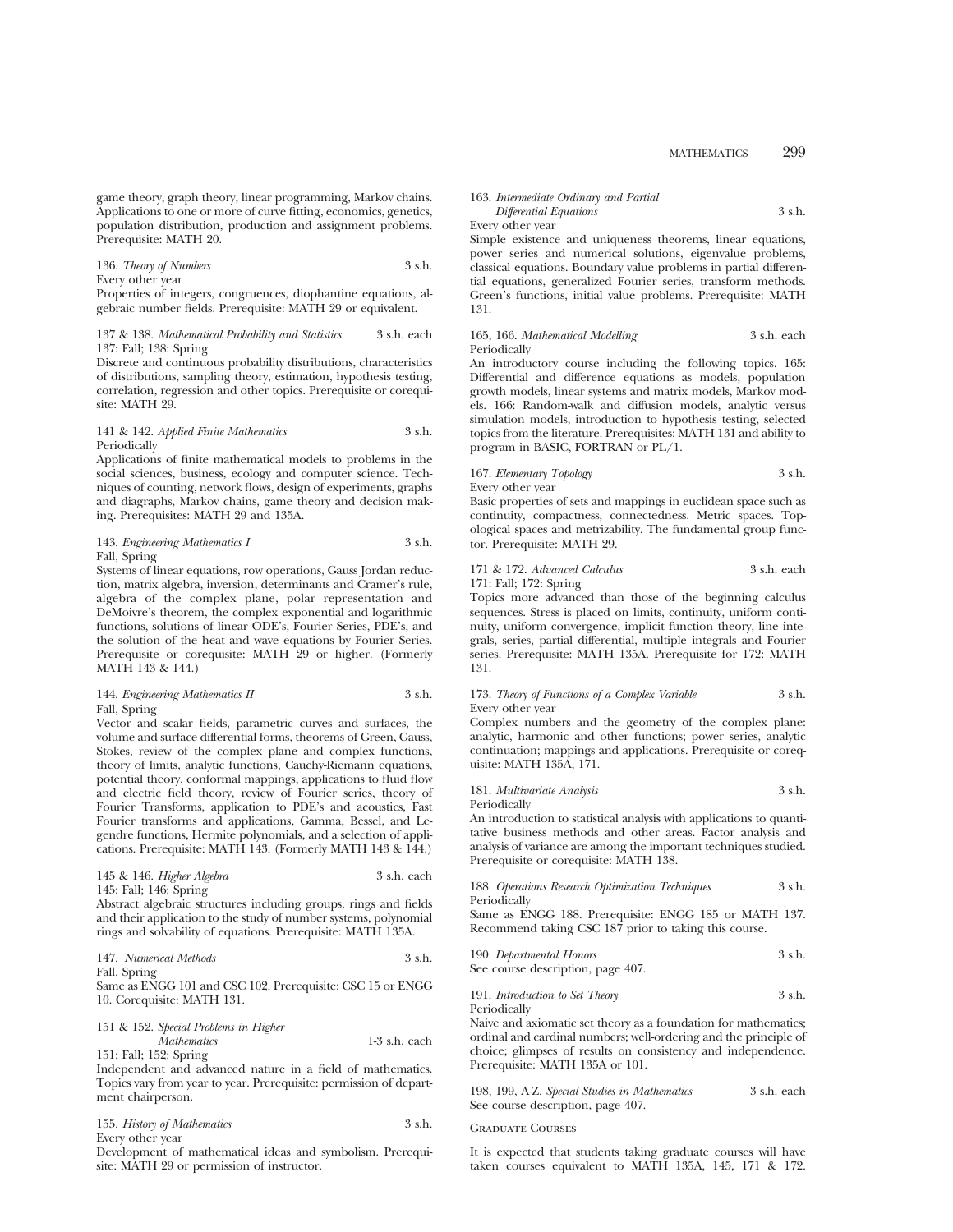Undergraduates wishing to take graduate courses must first obtain permission from the chairperson of the department.

#### 202. *Mathematical Logic* 3 s.h. Periodically

The propositional calculus: truth tables and axiomatizations. First order theories: completeness theorem, formal number theory, Goedel's incompleteness theorem. Same as CSC 201A. Prerequisite: MATH 145.

#### 203. *Topology* 3 s.h. Periodically

Topological spaces, convergence and completeness, separation axioms, homeomorphisms, metric spaces, compactness. Prerequisite: MATH 172 or permission of instructor.

## 211. *Linear Algebra* 3 s.h.

Every other year

Review of matrices and linear equations, solution of linear equations, applications, vector spaces and linear transformations, eigenvalues and geometry, canonical forms, linear machines. Prerequisites: MATH 131, 135A.

212. *Applied Algebra* 3 s.h. Every other year

Finite state machines, relations and graphs, rings and Boolean algebras with applications, semigroups, groups and coding theory, linear machines, finite fields and algebraic coding theory. Prerequisite: MATH 211.

221, 222. *Analysis I, II* 3 s.h. each Every other year

Analysis of functions of one and several variables with an introduction to functional analysis.

221: Euclidean space, differentiation and integration, vectorvalued functions of several variables and applicable integration techniques. 222: Hilbert spaces, linear and convex programming, linear operators and semigroups, introduction to optimal control theory. Prerequisites: MATH 131, 135A, 171.

#### 223. *Complex Analysis* 3 s.h. Periodically

Formal power series, analytic functions, analytic continuation, complex integration and applications to evaluation of integrals, conformal mappings, flows and boundary conditions, polynomials and finding zeros. Prerequisite: MATH 171 or permission of instructor.

## 241. *Probability* 3 s.h.

Every other year Graduate introduction to the basic concepts of probability theory

aimed towards later applications. Review of needed set theory, counting principles, discrete and continuous probability, random variables, expectations, moment generating functions, distributions, central limit theorem. Prerequisites: MATH 131, 135A, 171.

#### 242. *Statistics* 3 s.h. Every other year

Applications of probability theory, inference, Bayesian techniques, hypothesis testing, regression, design of experiments, robustness, computer programs and packages, applications tailored to student interest. Prerequisites: MATH 241, or 131, 135A, 137 & 138 and 171.

251 & 252. *Independent Reading* 1-4 s.h. each 251: Fall; 252: Spring

Independent study course, under the guidance of a member of the department.

254. *Seminar* 3 s.h. Periodically

Introduction to the literature of mathematical research. Prerequisite: consent of department.

#### 261. *Ordinary Differential Equations* 3 s.h. Every other year

Solutions to first and second-order equations, linear differential equations, transforms, systems, stability. Emphasis on interplay between theory and numerical methods. Prerequisites: MATH 131, 135A, 171.

## 262. *Partial Differential Equations* 3 s.h. Every other year

Existence of solutions, basic techniques, Hilbert space and transform techniques, classification of equations, the Cauchy and Dirichlet problems, properties of solutions. Prerequisite: MATH 261 or permission of instructor.

### 265. *Numerical Methods I: Analysis* 3 s.h. Periodically

Floating-point arithmetic. Finite-difference calculus. Polynomial, inverse, spline interpolation. Approximation: least- squares, polynomial, Chebyshev, rational functions. Numerical integration and differentiation. Solution of nonlinear equations. Solution of ordinary differential equations. Same as CSC 265. Prerequisite: CSC 102 or ENGG 101 or MATH 147.

## 267. *Optimal Control Theory* 3 s.h. Every other year

Discussion of the maximum principle, maximum principle for nonautonomous systems, fixed time problems, system of variational equations and adjoining systems, linear time optimal processes, maximum principle and calculus of variations. Problems of Lagrange, optimal processes with restricted phase coordinates. Prerequisite: MATH 261.

#### 271, 272. *Mathematical Models in the*

*Natural Sciences* 3 s.h. each Every other year

271: types of models, differential and difference equations as models: population growth models, linear systems and matrix models, Markov models.

272: random-walk and diffusion models, analytic versus simulation models; statistical hypothesis testing; selected topics from the literature. Prerequisites: MATH 131, 171 and ability to program in BASIC, FORTRAN or PL/1.

**NOTE:** courses numbered 280-288 carry no credit toward the M.A. in Mathematics.

## 280, A-Z. *Workshop: Pre-College Mathematics* 1-3 s.h. each Once a year

Intended for middle and secondary school teachers with a desire to strengthen their command of current and emerging mathematics curricula, for example, as put forward in the *National Council of Teachers of Mathematics Standards.* Topics taken from probability and statistics, number theory, geometry and graph theory, discrete mathematics, problem solving, the human dimension in mathematics, mathematics through computers, mathematical systems and the mathematics of change. Prerequisite: permission of department. No credit toward M.A. in Mathematics or M.S. in Applied Mathematics.

As individual subjects are selected, each is assigned a letter (A-Z) and added to the course number. Any course may be taken a number of times so long as there is a different letter designation each time it is taken. (Formerly 280, *Workshop: Integrated Mathematics Sequence.*)

## 285. *History of Ancient and Medieval Mathematics* 1 s.h. Once a year

Mathematics from the dawning of human intelligence through the discoveries of the Renaissance. Designed for participants in a Hofstra teacher enhancement program or by permission of department. No credit toward M.A. in Mathematics or M.S. in Applied Mathematics.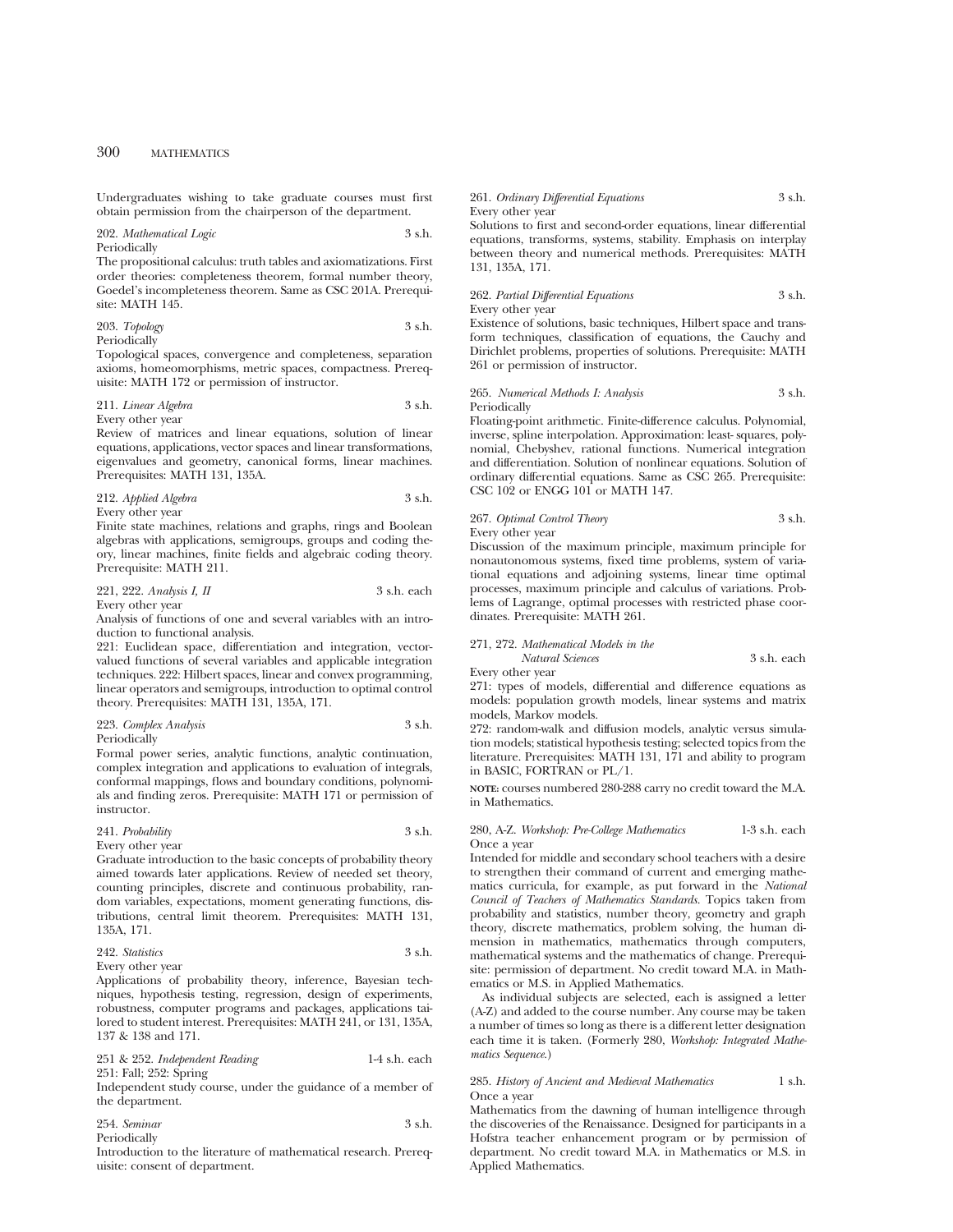286. *Development of Modern Mathematics* 2 s.h. Once a year

Mathematics from the 17th century to modern times. Applications to the classroom. Designed for participants in a Hofstra teacher enhancement program or by permission of department. No credit toward M.A. in Mathematics or M.S. in Applied Mathematics.

### 287. *Problem Solving Through Computers and Calculators* 3 s.h. Once a year

Problem-solving heuristics, estimation, discovery and pattern recognition via programming languages (e.g. BASIC, Pascal and Logo), spreadsheets, interactive software and hand-held calculators. Applications to the classroom. Designed for participants in a Hofstra teacher enhancement program or by permission of department. No credit toward M.A. in Mathematics or M.S. in Applied Mathematics. (Formerly *Problem Solving Through Pascal.*)

#### 288. *Finite Mathematics and the Computer* 3 s.h. Once a year

Finite mathematical bases of computing including binary arithmetic, elementary combinatorics, etc. A calculus based probability and statistics segment in which students write programs in Pascal and are introduced to statistics software. Monte Carlo methods random number generating algorithms, regression. Applications to the secondary school classroom. Open only to participants of the Teacher Training Institute or by permission of department chairperson. No credit toward M.A. in Mathematics. Prerequisites: MATH 287 or knowledge of Pascal and departmental permission.

298, 299, A-Z. *Advanced Topics* 2 or 3 s.h. each Periodically

Subjects to be announced. Prerequisite: MATH 172 or permission of instructor.

As individual subjects are selected, each is assigned a letter (A-Z) and added to the course number. Any course may be taken a number of times so long as there is a different letter designation each time it is taken.

301. *Master's Thesis* 3 s.h.

# Meteorology (METR)

Administered by the Department of Physics. Professor Hastings, *Chairperson*

**Staff** 

1, 2. *Physical Meteorology and Climatology* 3 s.h. each Fall, Spring

Conditions pertinent to weather phenomena and climate. Analysis of factors that enter into weather and climate; study of world-wide patterns: past, present and probable for the future.

# Military Science (MS)

Professor Henderson, *Chairperson*

Assistant Professors Cleland, Rea.

The Hofstra Army Reserve Officer's Training Corps (ROTC) program qualifies students for appointment as an officer of the United States Army, Army Reserve or Army National Guard. Students attend military science classes during their regular course of studies. Students develop maturity, responsibility and dependability while earning the Gold Bar of an Army Second Lieutenant.

Army ROTC offers two different programs to all qualified college and university students. The traditional four-year program gives students the opportunity to take ROTC courses in each of their four years of college. The two-year program is available for any students who did not take ROTC during their first two years of college.

The four-year program consists of the Basic Course (MS 1C, 1E, 2C, 2E and associated leadership laboratories) and the Advanced Course (MS 3C, 3E, 4C, 4E and associated leadership laboratories). The Basic Course is open to all Hofstra students. It consists of training in leadership, management, military skills and physical fitness. Students learn to apply these skills both inside and outside the classroom. In addition, a variety of outside social and professional enrichment activities are available. ROTC textbooks, uniforms, and other essential materials for the Basic Course are furnished to the students. Sophomores who did not take the first year courses may compress the first and second year courses and laboratories to complete the Basic Course. *There is no military obligation for enrolling in the Basic ROTC Course.*

After they have completed the Basic Course, students who have demonstrated the leadership potential to become an officer and who have met the physical and scholastic standards are eligible to enroll in the Advanced Course. The Advanced Course is usually taken during the final two years of college. It includes instruction in management, tactics, ethics and further leadership development. Textbooks and uniforms in the Advanced Course are also furnished to students.

During the summer between their junior and senior years of college, Advanced Course cadets attend a paid five-week leadership/training session called Advanced Camp. Advanced Camp gives cadets the chance to practice what they have learned in the classroom, and introduces them to Army life "in the field."

Additionally, a special leadership/training session, Basic Camp, is designed for students who did not take ROTC during their first two years of school or students entering a two-year post-graduate course of study. To enter this two-year program, students must first attend the paid five-week Basic Camp, normally held during the summer between their sophomore and junior years of college. After they have successfully completed Basic Camp, students who meet all the necessary enrollment requirements are enrolled in the Advanced Course.

Active Army veterans, members of the National Guard, and the Reserves may qualify for credit for the Basic Course and be enrolled directly into the Advanced Course pending their individual academic standing.

To receive full semester credit for the Advanced Course and Advanced Camp (12 semester hours) a student must be commissioned as a Second Lieutenant in the Army upon course completion. Partial credit may be awarded at the chairperson's discretion if the student fails to complete the Advanced Course.

**NOTE:** all Military Science courses include the appropriate number of class hours, plus a required leadership laboratory and additional sessions of physical training each week. A field leadership exercise of approximately two days provides practical experience in small organization leadership. All students are expected to attend the leadership laboratory, physical training and the field leadership exercise.

## ARMY ROTC SCHOLARSHIP PROGRAM

The Army Reserve Officers' Training Corp (ROTC) Scholarships offer significant assistance toward meeting costs of school. Scholarships are awarded for two and three years, strictly on merit to the most outstanding students who apply as follows:

- —Tuition and mandatory educational fees up to \$16,000. —A specific amount for miscellaneous fees such as laboratory, student activity, transcript and graduation fees.
- —A flat rate for textbooks, classroom supplies and equipment (approximately \$225 per semester).
- —A monthly allowance during the 10-month school year each year the scholarship is in effect; currently \$150. per month.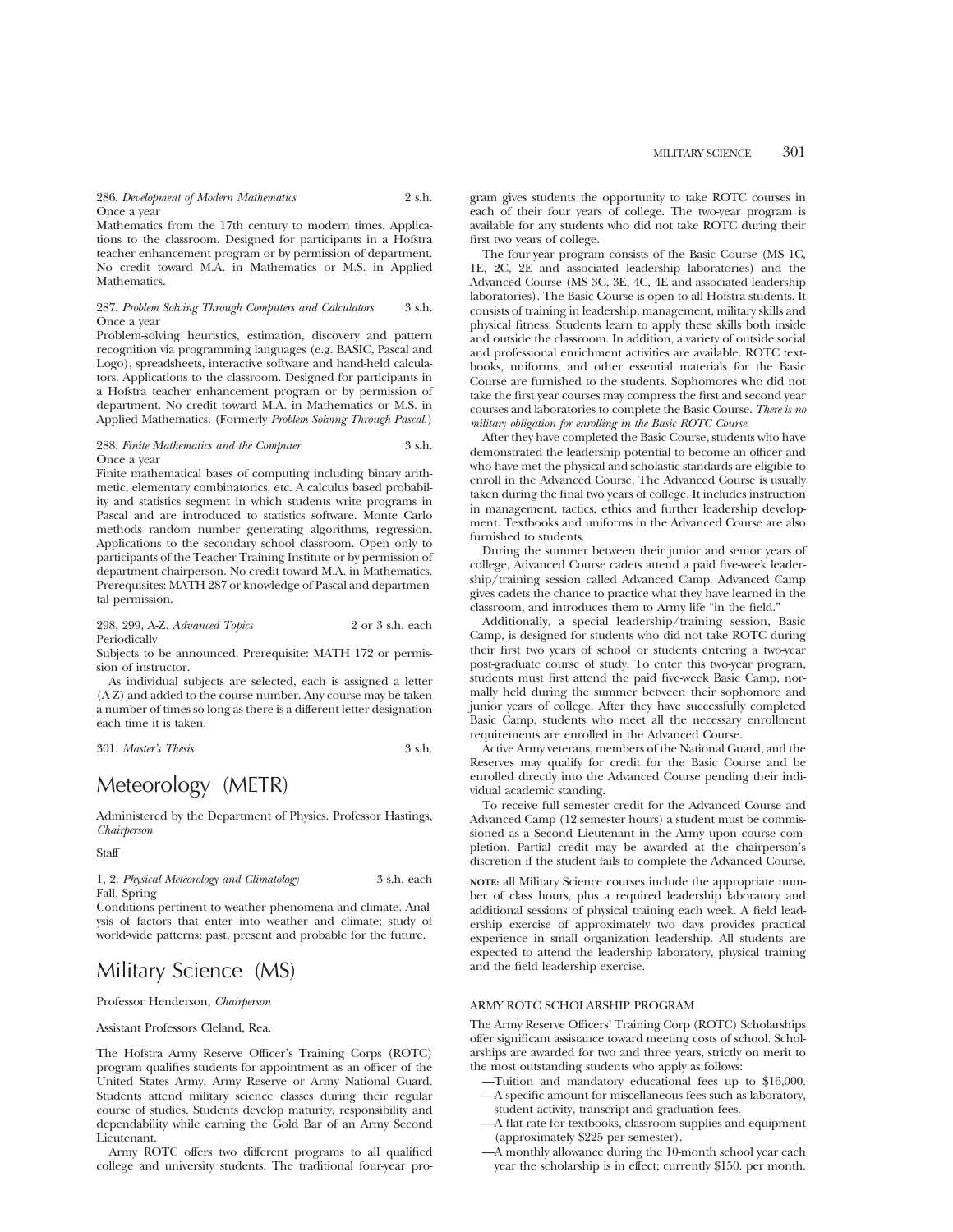For further information write or call the Hofstra University Military Science Department, 265 Physical Fitness Center, Hempstead, New York 11549-1300, (516) 463-5648 or FAX (516) 463-4937.

### Credit Toward A Liberal Arts Degree

MS 1C, 1E, 2C, 2E, courses and laboratories, totalling two semester hours credit, are designated nonliberal arts courses. MS 3C, 3E, 4C, 4E, courses and laboratories, along with Advance Camp at Fort Lewis, Washington, totalling 12 semester hours credit, are designated liberal arts courses.

## ARMY COMMISSIONING REQUIREMENTS

In order to be commissioned as a Second Lieutenant, students must satisfactorily complete the Basic Course, Advanced Course and Advanced Camp or their equivalents. Students must also receive their college degree and ensure they have taken an approved course in written composition, human behavior, military history, computer fundamentals and mathematical reasoning. Cadets must be recommended for a commission by the Military Science department chairperson.

#### **COURSES**

Basic Course

1C. *Introduction to the United States Army* 1/2 s.h. Fall

Instruction is designed to offer an in-depth look at the organization of the military, specifically the Army, within the United States. An introduction to roles, branches organization and customs of the United States Army is covered. Instruction also includes basic issues related to military skills, duties of officers, warrant officers, non-Commissioned Officers, and civic responsibilities of all citizens. Leadership and team building exercises are developed through hands on leadership opportunities. Students may also participate in many activities that build skills in rappelling, orienteering, first aid, marksmanship, and physical fitness. Classroom activity is one hour per week plus the Leadership Laboratory (Lead Lab) where hands on experiences are provided. Students have the opportunity to challenge their skill and confidence at the Leadership Weekend at Fort Dix, NJ. No liberal arts credit (Formerly MS 1A.)

1D. *Leadership Laboratory* no credit Exercises to accompany MS 1C. Must be taken concurrently with course. No credit for lab.

### 1E. *Foundations of Leadership* 1/2 s.h. Spring

This course continues to build upon the principles and skills introduced during the fall semester. Leadership ethics and Army values are discussed as their importance in the military and as leaders in any career position. Communication skills involving both oral presentations and writing requirements are developed to improve both individual performance and group interaction. Emphasis is placed on the four Army Leadership styles and applications of ethical conduct. Skills in land navigation, small unit leadership, physical fitness, and other individual character building exercises continue. Classroom activity is one hour per week plus a required Leadership Laboratory (Lead Lab). Students once again have the opportunity to challenge their skill and confidence at the Leadership Weekend at Fort Dix, NJ. No liberal arts credit. (Formerly MS 1B).

#### 1F. *Leadership Laboratory* no credit

Exercises to accompany MS 1E. Must be taken concurrently with course. No credit for lab.

#### 2C. *Principles of Leadership* <sup>1</sup>/2 s.h. Fall

This course provides greater depth of instruction on the organization and missions of the United States Army, principles of leadership as an officer and as a citizen, understanding the Army writing style, military skills development and preparation for movement into the Advanced Course Officer Training Program. Continuation of military skill development during the second year program is designed to focus on oral and written communication skills, planning, and execution of small group events along with the continued development of individual leadership and organizational skills. Leadership Laboratory (Lead Lab) continues with the second year students assuming leadership roles while challenging themselves learning practical individual and group skills. Classroom activity is one hour per week. The fall Leadership Weekend at Fort Dix, NJ is offered to all military science students as the opportunity to learn more about the Army, gain confidence in their leadership abilities and military skills. No liberal arts credit. (Formerly MS 2A.)

#### 2D. *Leadership Laboratory* no credit

Exercises to accompany MS 2C. Must be taken concurrently with course. No credit for lab.

#### 2E. *Requirements of the Junior Officer*  $\frac{1}{2}$  s.h. Spring

This course is a continuation of the fall semester Leadership Principles and builds on the information and skills introduced. The focus on military skill development to pass Army standards continues. This course also provides more depth of instruction on small unit tactical movements introduced in the spring freshman military science course. Students move from the more detailed classroom and now assume leadership roles of the small groups during the Leadership Lab. Classroom activity is one hour per week plus a required Leadership Laboratory (Lead Lab). Students again have the opportunity to challenge their skill and confidence at the Leadership Weekend at Fort Dix, NJ. No liberal arts credit. (Formerly MS 2B.)

#### 2F. *Leadership Laboratory* no credit

Exercises to accompany MS 2E. Must be taken concurrently with course. No credit for lab.

#### BASIC CAMP

Basic Camp Leadership/Training Session is used to give students who were not enrolled in the Basic Course (MS 1C, 1E, 2C, 2E courses and laboratories) an opportunity to receive placement credit to enter the Advanced Course. This is a voluntary paid, five-week session conducted at Fort Knox, Kentucky. The Basic Camp gives the student an in-depth look at the United States Army and an opportunity to demonstrate their leadership potential. Students receive instruction in a wide variety of basic military skills and leadership techniques. Successful completion of Basic Camp allows the student to enroll in the Advanced Course and compete for a 2-year scholarship.

#### Advanced Course Phase

#### 3C. *Advanced Camp Preparation I* 3 s.h. Fall

Course examine in detail the leadership and military skills necessary to succeed at Advanced Camp. The Leadership and military skills learned in the Basic Course are thoroughly reviewed. Cadets are expected to achieve Army standards in all areas introduced and developed during the Basic Course. Emphasis is placed on Troop Leadership Procedures and leadership responsibilities required to lead small groups in situations of increasing complexity. Application of Army Leadership Doctrine, individual leadership skills and technical skills are incorporated into "hands-on" leadership positions in class and through leadership laboratories. Through classroom instruction and leader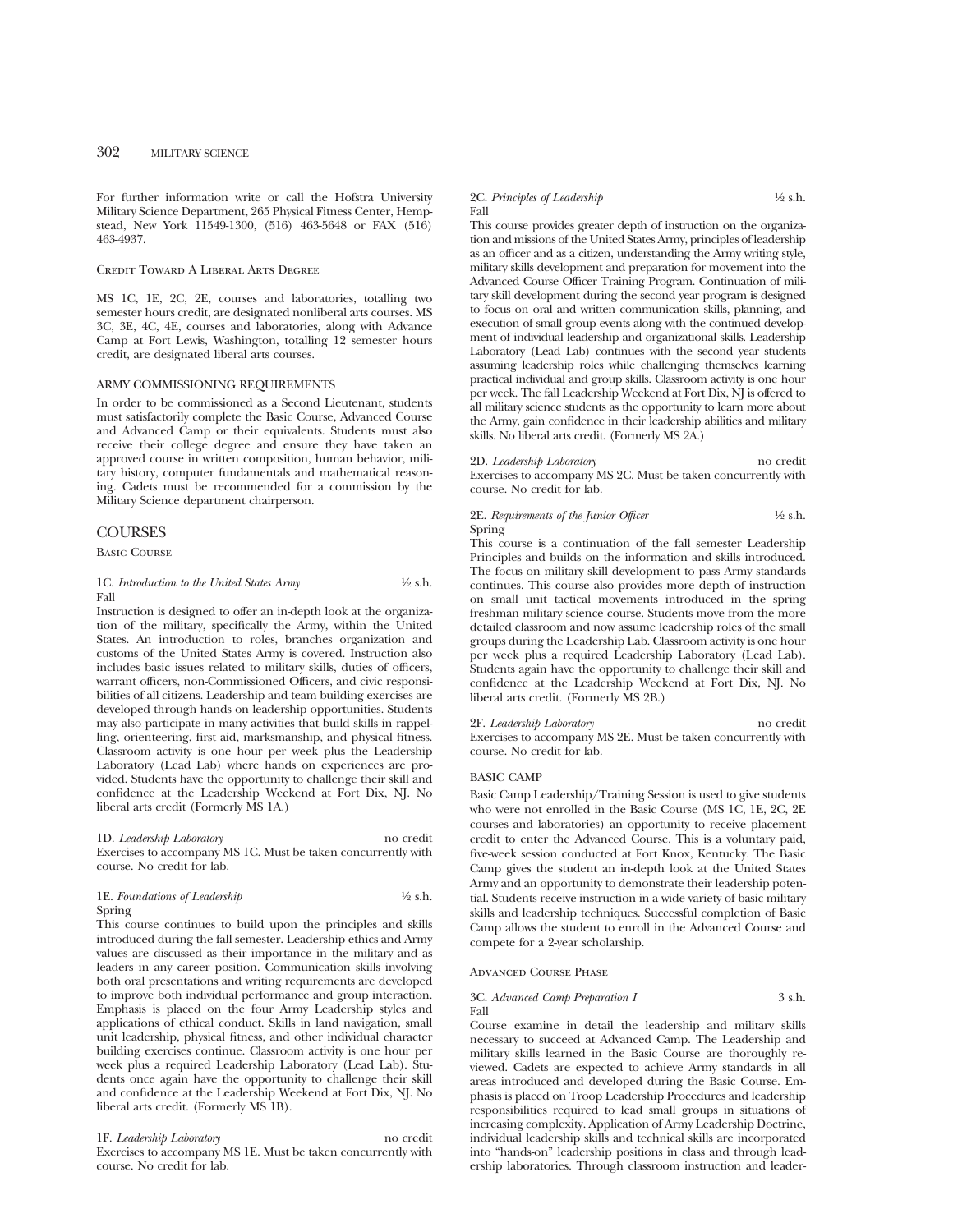ship laboratory students learn to plan, resource and execute effective coordinated training. Both oral and written requirements continue. Classes are twice a week (one hour per session) plus cadets must participate in leadership positions through all Leadership Labs and during the fall Leadership Weekend FTX at Fort Dix, NJ. Prerequisites: Basic Course completion and permission of the Chairperson. (Formerly MS 3A.)

3D. *Leadership Laboratory* no credit Exercises to accompany MS 3C. Must be taken concurrently with course. No credit for lab.

#### 3E. *Advanced Camp Preparation II* 3 s.h. Spring

Course examines the problems associated with situational ethics and control of small organizations. Continues to build on the skills of the fall semester class in developing leadership and military skills necessary to succeed at Advanced Camp. Throughout this semester the students are required to draft and develop correspondence, conduct formal military oral presentations, and prepared management programs which they develop, conduct, and evaluate. Leadership laboratory continues this semester with emphasis on leading small group of personnel through a wide variety of challenging situations, using general leadership abilities and specific military skills. Classes are twice a week (one hour per session) plus cadets must participate in leadership positions throughout all Leadership Labs and during the spring Leadership Weekend FTX at Fort Dix, NJ. Prerequisites: Basic Course completion and MS 3C. (Formerly MS 3B.)

3F. *Leadership Laboratory* no credit Exercises to accompany MS 3E. Must be taken concurrently with course. No credit for lab.

#### ADVANCED CAMP

Advanced camp training gives the student an understanding of the practical aspects of Army life and supplements the theoretical work given during the school year. This is a five-week, fully paid session conducted at Fort Lewis, Washington. Successful completion of the Advanced Camp is a commissioning prerequisite. Subjects covered include practical exercises in the following:

leadership weapons qualification land navigation infantry tactics and techniques drill, parades and ceremonies

physical training

Training is intensive in character, and methods are the same as followed in training units under field conditions. Emphasis on the development of leadership and individual confidence as will be required of a commissioned officer regardless of branch.

#### 4C. *Organizational Command* 3 s.h. Fall

Course examines roles and responsibilities of command and staff at the organizational level. Troop leading procedures continue to be emphasized. Fundamentals of training, supply, and personnel management are presented and practiced during the planning and conduct of Leadership Laboratories. Throughout this semester students plan, organize, and coordinate actual training and social events. The students are additionally required to apply military style written and oral presentations while planning and coordinating the training and social events. Students are mentored by Army officers and NCOs and incorporate Army values into leadership experiences. Classes are twice a week (one hour per session) plus cadets must participate in leadership positions throughout all Leadership Labs and during the Leadership Weekend FTX at Fort Dix, NJ. Prerequisites: Basic Course completion and MS III year. (Formerly MS 4A.)

#### 4D. *Leadership Laboratory* no credit

Exercises to accompany MS 4C. Must be taken concurrently with course. No credit for lab.

#### 4E. *Organizational Effectiveness* 3 s.h. Spring

Course continues with the practice of command and staff through the planning, organization, and execution of training and social events at the organizational level. Ethical standards are discussed as the guide for effective leadership. Fundamentals of training, supply, and personnel management continue to be learned and practiced during the planning and conduct of Leadership Laboratories. Military style writing and presentation requirements continue. Mentoring by Army officers and NCOs on the application of Army values into leadership experiences continue. Classes are twice a week (one hour per session) plus cadets must participate in leadership positions throughout all Leadership Labs and during the Leadership Weekend FTX at Fort Dix, NJ. Prerequisites: Basic Course completion, MS III year, and MS 4C. (Formerly MS 4B.)

#### 4F. *Leadership Laboratory* no credit

Exercises to accompany MS 4E. Must be taken concurrently with course. No credit for lab.

## Minors

SEE PAGE 82; also individual departments.

## Modern Greek (MGRK)

Administered by the Department of Comparative Literature and Languages. Professor Donahue, *Chairperson*

Major and minor requirements in Greek, see page 167.

Greek Literature in Translation courses, see page 281.

1 & 2. *Modern Greek* 3 s.h. each See course description, page 407.

## Music (MUS)

#### Professor Deutsch, *Chairperson*

Professors Boonshaft, Hettrick; Associate Professors Cinnamon, Lalama, Ulrich; Assistant Professors Anson-Cartwright, Carter, Robinson, Wagar.

Acceptance by the Music Department requires an audition in the candidate's principal area of performance, and completion of placement tests in music theory and ear training prior to enrollment.

**B.A. SPECIALIZATION IN MUSIC:** 40 to 44 semester hours of music courses as follows: MUS 48, 61 & 62 or 61A & 62A, 63-64, 69 or 69A, 70A, 71-72, 143, 144.

- 3 semester hours, as advised, from the following: MUS 21, 22, 23;
- 3 semester hours, as advised, chosen from MUS 20 or in a 100-level music course;
- 4 semester hours of Private Instruction (P); MUS 35 & 35A, if required;

The humanities requirement may *not* be fulfilled by additional music courses.

See complete B.A. requirements, page 82.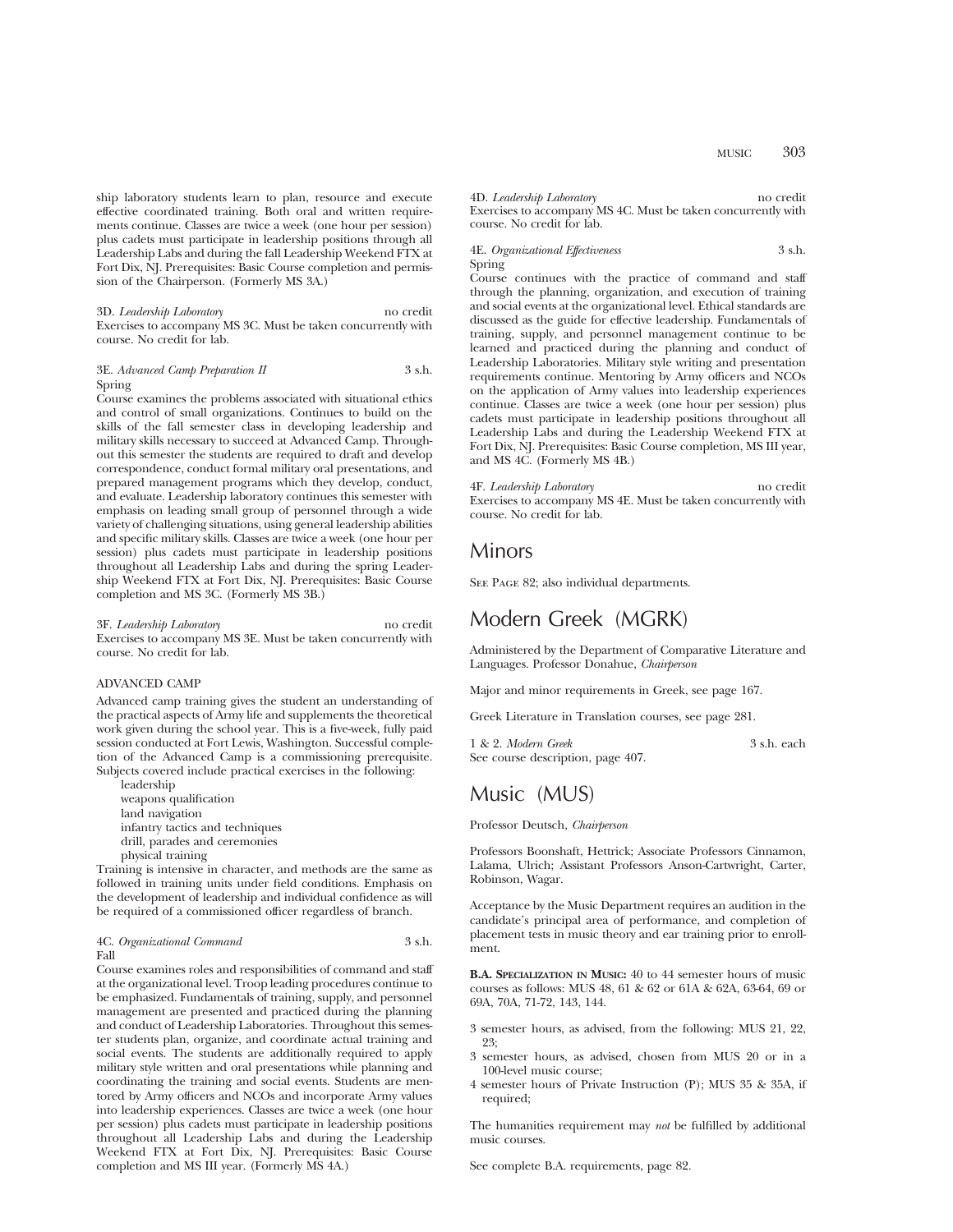304 MUSIC

**B.S. SPECIALIZATION IN MUSIC:** candidates for graduation must fulfill the following requirements:

- 1. The successful completion of at least 128 semester hours and a cumulative grade-point average of 2.0 in work completed at Hofstra.
- 2. At least 65 hours must be completed in liberal arts courses with no fewer than 40 outside the Department of Music.
- 3. There are two requirements that must ordinarily be completed in residence at Hofstra: 15 semester hours in the major field of specialization and the last 30 semester hours. The 15 semester hours need not be included within the last 30 hours.
- 4. The following general requirements:

|                                                | Sem. Hrs. |
|------------------------------------------------|-----------|
| ENGL $1-2^*$                                   | 6         |
| Humanities electives (excluding music)         | 6         |
| 3 semester hours must be in a core             |           |
| appreciation and analysis course. (For listing |           |
| of core courses, see page 84.)                 |           |
| Social science electives                       | 6         |
| all music majors must take 3 semester hours in |           |
| behavioral sciences and 3 semester hours in    |           |
| history and philosophy core courses, except    |           |
| that 1) music education majors take PSY 1      |           |
| plus 3 semester hours in a history and philos- |           |
| ophy core course and 2) music merchandising    |           |
| majors must take ECO 1, 2 as their social      |           |
| science requirement.                           |           |
| Natural science core course                    | 3         |
| Mathematics/computer science core course       | 3         |
| Foreign language (fulfillment of B.A.          |           |
| language requirement, see page 82.)            |           |
|                                                |           |

- 5. The fulfillment of the following major requirements: 62-78 hours of music courses as follows: all music requirements for B.A. Specialization in Music including MUS 20, plus 154, and 133 or 169. The completion of the courses in *one* of the following concentrations:
	- A. PERFORMANCE 14 hours of music performance (advanced private instruction) with senior recital; at least 6, but not more than 12, hours of music elective courses, as advised. Piano performance students must take MUS 142 and 171.
	- B. Theory/Composition MUS 107, 108, 157, 165 or 166, 169; six hours of advanced private instruction; six hours of advanced theory courses as advised; 6-8 hours of music elective courses.
	- C. History/Literature 18 additional hours in music history/literature courses as advised; independent study in music bibliography; MUS 193.
	- D. Music Merchandising

2 semesters of basic skills (MUS 31-38A), under advisement. (MUS 30 to be taken once with basic skills, no credit given.) MUS 154, 190, 191; 133 or 169 may be substituted for by 3 hours of music electives, under advisement. Business courses: ACCT 1, QM 1, MKT 101, 124, 131 or 141, MGT 101, FIN 101. The social science requirement is ECO 1, 2.

- E. Jazz and Commercial Music
- MUS 105A, 105B, 107, 122, 157, 159, 160A, 160B; 6 semester hours of *Advanced Private Instruction* (101C-122C).

B.S. in Education—Specialization in Music Education, see page 363.

**A MINOR IN MUSIC** consists of the successful completion of 18 semester hours in music, with at least six hours in residence, under advisement by the chairperson of the Music Department. Students may select any music course *except* MUS 1, 3, 100, 153, 154, 165, 166, 169, 172.

**NOTES**

- 1. Students who intend to enroll in MUS 61 or 61A and/or 69 or 69A or 70A must take a departmental entrance examination in rudiments, elements of theory and aural perception before registering. A remedial course may be recommended.
- 2. Students are assigned to MUS 61A in place of 61 and/or MUS 69A in place of 69 by departmental advisement based on the entrance examination in aural perception. Credit will not be granted for both 61 and 61A, 62 and 62A or MUS 69 and 69A.
- 3. Students without previous keyboard experience should enroll in MUS 35 and 35A during the freshman year.
- 4. *Ensemble* (MUS 20), *University Band* (MUS 21), *University Symphony Orchestra* (MUS 22), *University Mixed Chorus* (MUS 23) and *University Wind Ensemble* (MUS 24) are organized for participation by the general student body, for credit or as cocurricular activities, as well as by music majors. Open to all qualified students by audition; students desiring credit must register in advance. (Credit of 1⁄2 s.h. per semester is on a Pass/D+/D/Fail basis only.) *No more than 6 semester hours may be applied to any degree*.
- 5. All music majors must take *Ensemble* (MUS 20), under faculty advisement, for six semesters for a total of 3 s.h. All music majors must also participate every semester, under advisement, in their principal performing area, *University Band* (MUS 21), *University Symphony Orchestra* (MUS 22), *University Mixed Chorus* (MUS 23), *Hofstra Chorale* (MUS 25), or *University Wind Ensemble* (MUS 24) with six semesters taken for credit for a total of 3 s.h. Candidates for the B.S. in Education (Music Education) degree who are band or orchestra instrumentalists are also required to participate for four semesters (either with or without credit) in one or more of the following choral organizations: *University Mixed Chorus* (MUS 23), *Hofstra Chorale* (MUS 25), *Chamber Singers,* or the *Collegium Musicum* chorus.
- 6. All music majors must consult with the Music Department regarding Private Instruction (P) and must enroll in the course of their major performance area during the freshman and sophomore years. A special fee (see page 27) in addition to the semester-hour tuition will be charged for P and is nonrefundable.
- 7. No more than 4 semester hours in P may be applied to the B.A. or B.S. in Education degree.
- 8. Music courses numbered 30 through 39A, 101C-122C, 101D-120D, 122D, 107, 108, 160A, 160B, 172, 190 and 191 may not be applied toward liberal arts credit. Students will be enrolled in the appropriate courses only after consultation with an adviser.

Nonmajor—the following courses are suited for the nonmajor:

Music appreciation and literature: MUS 1, 3, 48, 105A, 122, 123, 127, 128, 129, 130, 133, 134, 135, 136, 140, 142, 146, 157, 158.

Performance: MUS 20, 21, 22, 23 (see Note 4).

Basic Skills: MUS 31 through 38A, 173, 174 (these courses are designed for students without background or experience in the specific performance area; see Note 8).

PI KAPPA LAMBDA: a national music honor society, see page 71.

## **COURSES**

In addition to semester notations next to each course, a selection of courses is offered during January and Summer sessions.

<sup>\*</sup>See University Degree Requirements, page 66.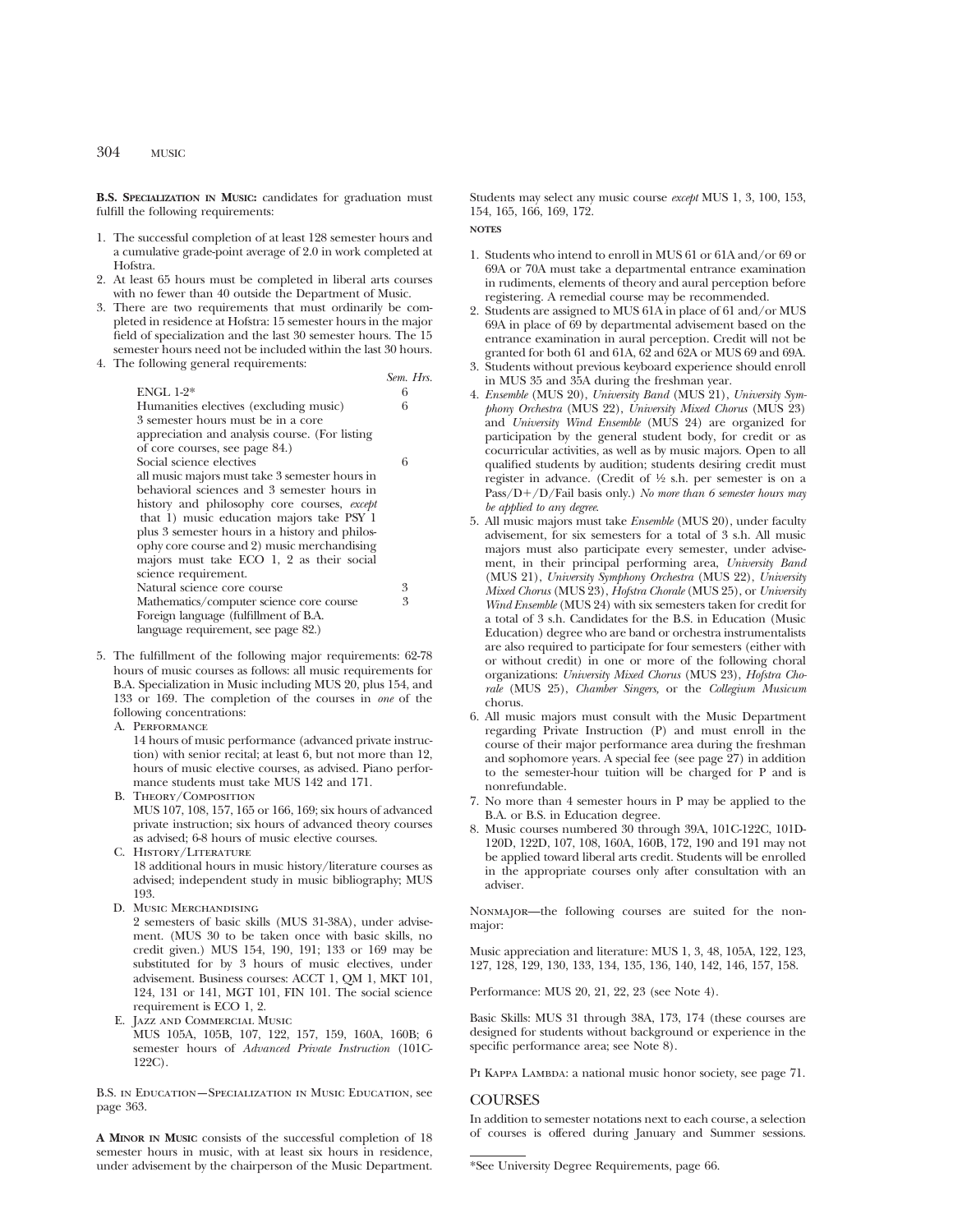Consult the *January* and *Summer Sessions* bulletins for these schedules.

| 1. <i>Introduction to Music</i> # (for nonmajors) | 3 s.h. |
|---------------------------------------------------|--------|
| Fall, Spring                                      |        |

The elements of music. Emphasis on basic theory, chord structure, melody line, form and stylistic devices. Attendance at concerts and recitals may be required.

#### 3. *Music Appreciation* # (for nonmajors) 3 s.h. Fall, Spring

A fundamental approach to the development of music listening skills through a study of representative musical masterpieces and of the principal genres, forms and styles of Western music. Independent listening and attendance at concerts required.

20. *Ensemble* # 1⁄2 s.h. Fall, Spring

Special projects in music designed to give qualified students an opportunity to study performance techniques and to increase knowledge in the chamber literature of their instrument. Includes Collegium Musicum, Opera Theatre, Jazz Ensemble and Chamber Singers. Credit on  $Pass/D+/D/Fail$  basis only. See Note 4 and Musical Organizations, page 25.

| 21. University Band # | $\frac{1}{2}$ s.h. |
|-----------------------|--------------------|
| Fall, Spring          |                    |

Band plays at concerts, commencements and special events. Through practice and performance of band literature, students broaden their musical experience and raise the level of proficiency. Audition required. Credit on  $Pass/D+/D/Fall$  basis only. See Notes 4, 5.

## 22. *University Symphony Orchestra* #  $\frac{1}{2}$  s.h. Fall, Spring

Orchestra plays a range of literature, both classic and contemporary, and performs at concerts, assemblies and special affairs. Open to students, faculty and staff of the University, and to members of the community. Audition required. Prerequisite: permission of instructor. Credit on  $Pass/D+/D/Fall$  basis only. See Notes 4, 5.

#### 23. *University Mixed Chorus* #  $\frac{1}{2}$  s.h. Fall, Spring

Chorus sings at assemblies, concerts, commencements and similar campus activities. Designed to provide significant musical experience for all participants. Credit on  $Pass/D+/D/Fall$  basis only. See Notes 4, 5.

#### 24. *University Wind Ensemble* #  $\frac{1}{2}$  s.h. Fall, Spring

A traditional wind ensemble of 35-38 players representing the finest woodwind, brass, and percussion performers at the University. The Ensemble consists of one or two performers on a part, playing music from various periods designed to be performed by a wind ensemble. The Ensemble offers performances on and off campus. Audition required. Prerequisite: permission of instructor. Credit on Pass/ $D+/D$ /Fail basis only.

| 25. University Chorale            | $\frac{1}{2}$ s.h. |
|-----------------------------------|--------------------|
| See course description, page 407. |                    |

*For courses numbered* 30 *through* 39A*, see Note 8*.

|      | 30. Conducting Ensemble | 1 s.h. |
|------|-------------------------|--------|
| Fall |                         |        |

The practical application of conducting skills and rehearsal procedures for students enrolled in MUS 107, *Orchestral Conducting*. The ensemble is to consist of students who are registered for one of the following courses: 31, 32, 33, 34. Must be taken concurrently with 107 for the first time, but 30 may be required for more than one semester. No liberal arts credit.

**NOTE**: students enrolled in 31, 32, 33, 34 must participate in the required laboratory session, MUS 30.

**NOTE**: students without previous keyboard experience should enroll in 35 & 35A during the freshman year.

| 31. String Class<br>Fall, Spring<br>No liberal arts credit.<br>Prerequisite: ability to read music.                                                                                              | 1 s.h.      |
|--------------------------------------------------------------------------------------------------------------------------------------------------------------------------------------------------|-------------|
| 32. Percussion Class<br>Fall, Spring<br>No liberal arts credit.<br>Prerequisite: ability to read music.                                                                                          | 1 s.h.      |
| 33. Woodwind Class<br>Fall, Spring<br>No liberal arts credit.<br>Prerequisite: ability to read music.                                                                                            | 1 s.h.      |
| 34. Brass Class<br>Fall, Spring<br>No liberal arts credit.<br>Prerequisite: ability to read music.                                                                                               | 1 s.h.      |
| 35 & 35A. Piano Class<br>Fall, Spring<br>No liberal arts credit.<br>Prerequisite: ability to read music.                                                                                         | 1 s.h. each |
| 36 & 36A. Voice Class<br>Fall, Spring<br>No liberal arts credit.<br>Prerequisite: ability to read music.                                                                                         | 1 s.h. each |
| 37A. Recorder Class<br>Spring<br>No liberal arts credit.<br>Prerequisite: ability to read music.                                                                                                 | 1 s.h.      |
| 38A. Guitar Class<br>Fall, Spring<br>No liberal arts credit.<br>Prerequisite: ability to read music.                                                                                             | 1 s.h.      |
| 39A. Singing for the Theater                                                                                                                                                                     | 2 s.h.      |
| Once a year<br>Development of the voice as a musical instrument for use in the<br>theater. Open to music or drama students. Prerequisite: permis-<br>sion of instructor. No liberal arts credit. |             |
| 48. Musical Styles and Structures                                                                                                                                                                | 3 s.h.      |
| Fall, Spring<br>A survey of the elements of music, the main formal structures and<br>the principal musical genres found in the various style periods of<br>Western music.                        |             |
| 61 & 62. Elementary Eartraining                                                                                                                                                                  | 2 s.h. each |
| Once a year<br>Melodic and harmonic dictation, sightsinging and rhythmic<br>training. See Notes 1, 2.                                                                                            |             |
| 61A & 62A. Elementary Eartraining<br>Once a year                                                                                                                                                 | 3 s.h. each |
| Melodic and harmonic dictation, sightsinging and rhythmic<br>training. See Notes 1, 2.                                                                                                           |             |
| 63-64. Advanced Eartraining<br>Once a year                                                                                                                                                       | 2 s.h. each |
| Sightsinging, dictation, rhythm and aural harmony paralleling                                                                                                                                    |             |

the work in *Harmony*. Students should register for 63 and 71 in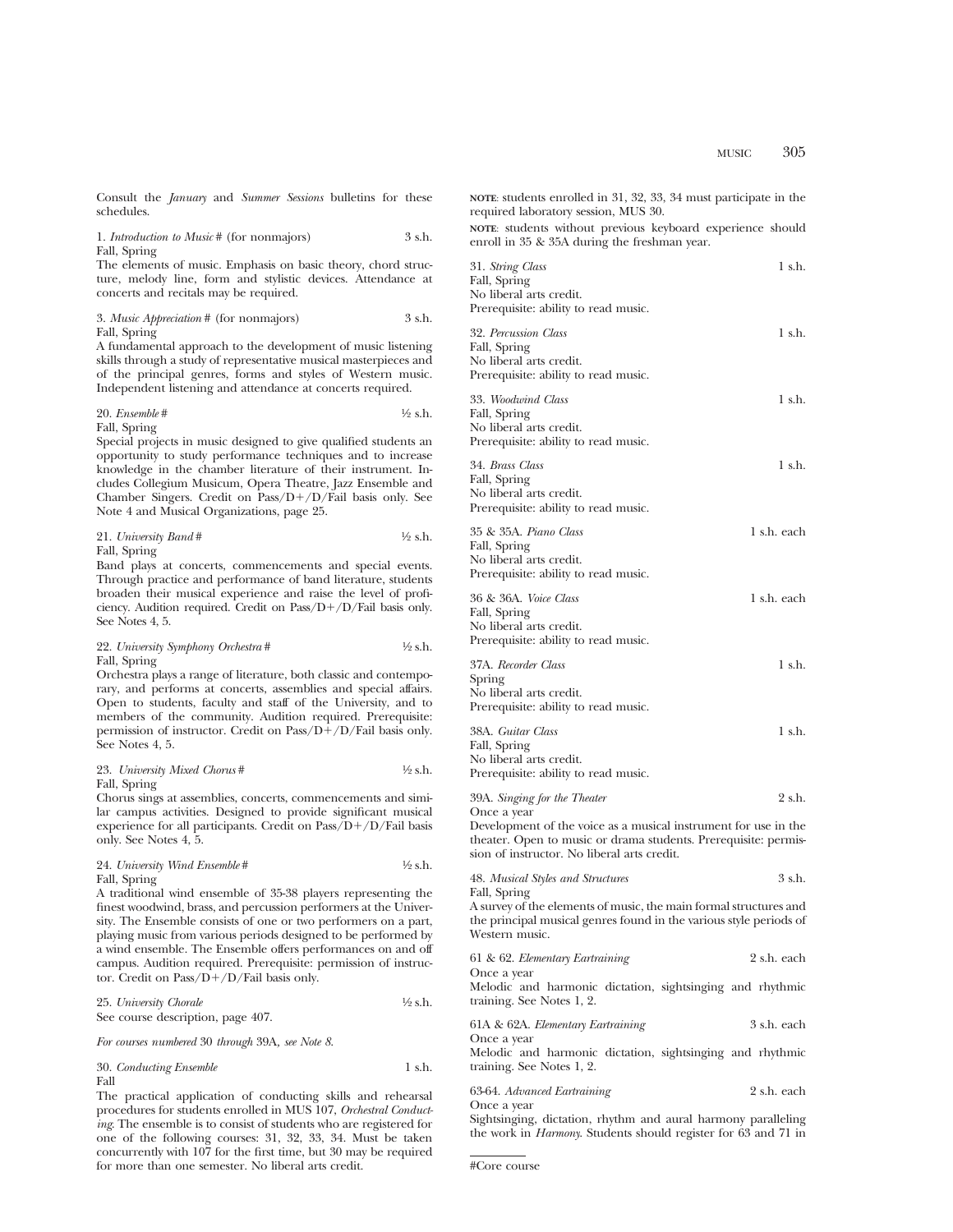the same semester and 64 and 72 in the following semester. Prerequisite: MUS 62 or 62A.

68. *Introduction to Jazz* 3 s.h. Spring

A fundamental analysis of the jazz style with a strong emphasis on its recorded performance practice and basic theoretical foundations.

69. *Music Fundamentals and Species Counterpoint* 2 s.h. Fall

The first required course for all music majors that should be taken concurrently with 61 or 61A. It is organized in two parts: 1) an intensive and comprehensive survey of the fundamentals of music theory and notation; 2) training in the writing and analysis of two-part species counterpoint in the manner of Fux. Emphasis on the development of a general understanding of fundamental principles of music theory and notation, and on the principles of voice leading and melodic structure that are most useful in the study of tonal harmony. Enrollment limited to music majors or prospective music majors. May not be taken on a  $Pass/D+/D/$ Fail basis.

69A. *Music and Species Counterpoint* 3 s.h. See course description, page 407.

#### 70A. *Introduction to Harmony and Analysis* 3 s.h. Spring

Eighteenth- and 19th-century harmony from written and analytical perspectives, beginning with a review of rudiments and continuing through the study of fundamentals of diatonic harmony. Includes one hour per week of keyboard harmony that concentrates on drill at the keyboard designed to obtain a working performance familiarity with the materials presented in written and analytical phases of the course. Should be taken concurrently with 62 or 62A. See Note 1.

| 71-72. Harmony | 4 s.h. each |
|----------------|-------------|
| Once a vear    |             |

Eighteenth- and 19th-century harmony through 7th chords, extended dominants, chromaticism and modulation. Students should register for 63 and 71 in the same semester and 64 and 72 in the following semester. Prerequisite: MUS 70A. Credit given for these courses or 71A-72A and 73-74.

## 71A-72A. *Harmony* 3 s.h. each

Once a year

Eighteenth- and 19th-century harmony through 7th chords, extended dominants, chromaticism and modulation. Students should register for 63 and 71A in the same semester and 64 and 72A in the following semester. Prerequisites: MUS 70A, 73 and 74, or approval of department chairperson. Credit given for these courses or 71-72.

| 73-74. Keyboard Harmony | 2 s.h. each |
|-------------------------|-------------|
| Periodically            |             |

Training in basic musicianship through use of the keyboard, paralleling the work of *Harmony* and *Advanced Eartraining*. Prerequisite: MUS 35A. Credit given for these courses or 71-72.

#### 100. *Honors Essay* 3 s.h. Fall, Spring

The research for and the completion of a substantial essay in the field of music. Open only to senior music majors who are eligible for and desire to graduate with departmental honors and who secure, before registration, written permission of the instructor who will supervise the essay.

#### 105A. *Jazz Improvisation I* 3 s.h. Periodically

An introduction to the techniques of jazz improvising through a study of chords, scales and various jazz styles. Performance is required. Prerequisite: MUS 72 or permission of instructor.

105B. *Jazz Improvisation II* 3 s.h. Spring

Advanced techniques in jazz improvisation through the study of scales, chords and various jazz styles including current practices. Performance is required. Prerequisite: MUS 105A or permission of instructor.

107. *Orchestral Conducting* 2 s.h. Fall

Prerequisite: MUS 72. Education students should enroll in 30 concurrently with 107. See Note 8. No liberal arts credit.

108. *Choral Conducting* 2 s.h. Spring

Prerequisite: MUS 72. Education students should enroll in 172 concurrently with 108. See Note 8. No liberal arts credit.

122. *History of Jazz* 3 s.h. Once a year

Jazz and its social influences from the New Orleans period to the present; emphasis on the relation between jazz and other types of music.

123. *Music for the Theater* 3 s.h. Periodically

Techniques and styles of music composed for the theater including Broadway musicals, American opera, ballet and other media.

127. *Beethoven* 3 s.h. Periodically

Beethoven as man and musician.

128. *Wagner* 3 s.h. Periodically

Wagner as man and musician; his background and influence on music in the late 19th and early 20th centuries.

129. *Opera* 3 s.h. Every other year

An historical survey of opera with particular emphasis on works in the standard repertory. Attendance at performances may be required.

| 130. Symphonic Literature # | 3 s.h. |
|-----------------------------|--------|
| Once a year                 |        |

The chronological development of the symphony orchestra and its literature from the classical to contemporary period. Attendance at concerts is required. Recommend taking MUS 1 or 3 prior to this course.

133. *20th-Century Music* 3 s.h. Every other year

Principal developments from impressionism and expressionism to totally organized music, electronic music and music of chance. Emphasis is on classic works composed between the two World

Wars. Attendance at concerts may be required.

134. *American Music* 3 s.h.

Every other year

America's contribution from the colonial period to the present: Negro spirituals, work songs, jazz and mountain ballad; music of Gershwin, Ives, Copland, Gould, Rodgers, etc.

135. *Introduction to Electronic Music* # 3 s.h. Spring

Impact of electrical and electronic technology on the aesthetic, cultural and creative aspects of serious music in the twentieth century from the Teleharmonium of 1897 to today's synthesizers, computers and digital recordings.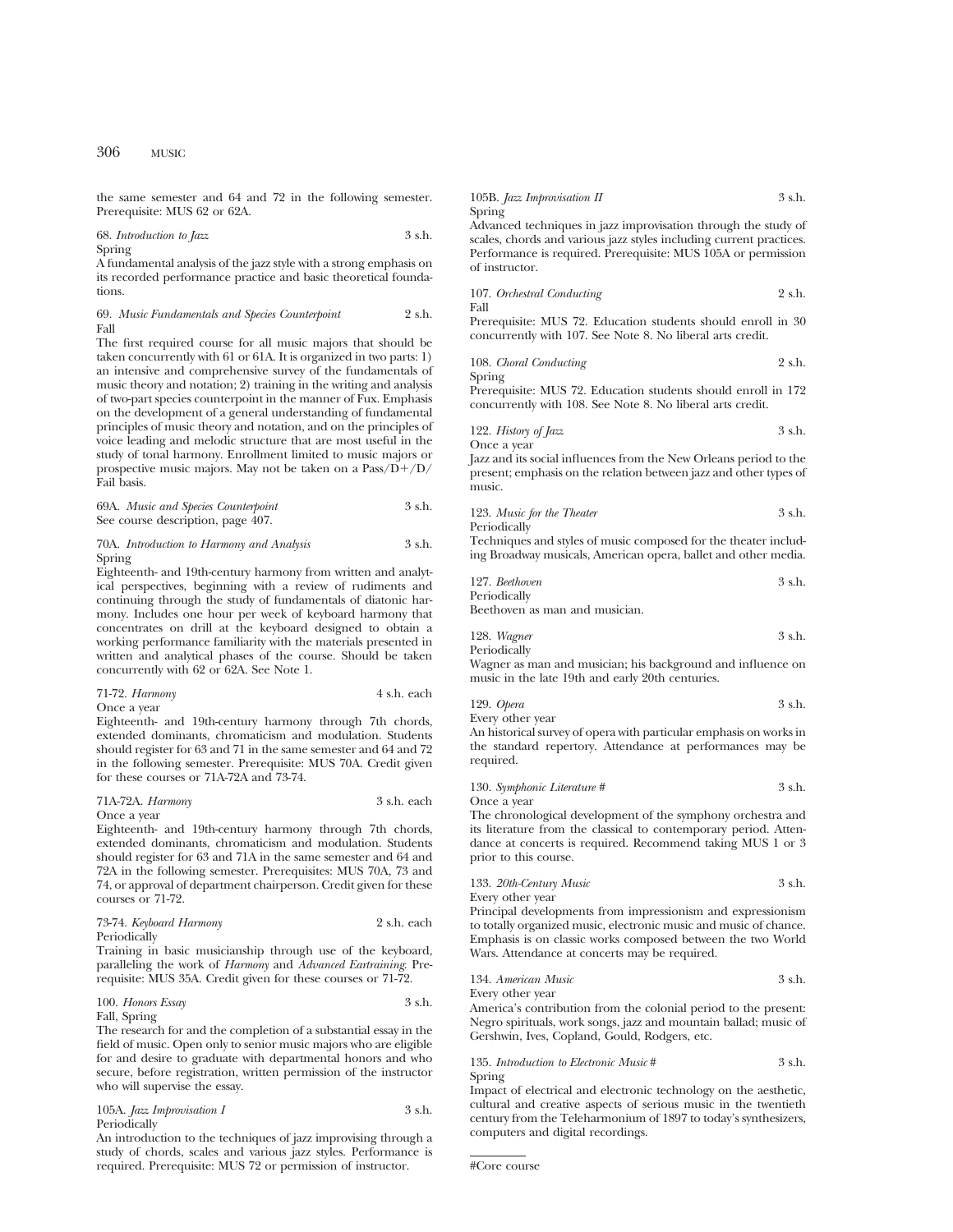| 136. Folk Music | 3 s.h. |
|-----------------|--------|
| Periodically    |        |

Folk music of many nations; its contribution to the life of the people and to other types of music.

#### 140. *History of Musical Instruments* 3 s.h. Periodically

Survey of the development of musical instruments as objects of visual beauty, as practical tools for the performance of music and as creators of musical styles.

$$
142. Pinon Literature \t\t 2 s.h.
$$

Introduction to the major works in the piano repertoire from the Baroque period through classical, romantic and contemporary pieces. Prerequisite: MUS 72 or permission of instructor.

143, 144. *History of Music* 3 s.h. each 143: Fall; 144: Spring

An intensive chronological study of musical developments in western civilization up to the 20th century. Prerequisite: MUS 48 or permission of instructor.

146. *Early Music for Modern Musicians* 3 s.h. Periodically

A study of the mensural and tablature notation of music of the Middle Ages, Renaissance and early Baroque along with performance practices and modern editorial procedures.

147. *Choral Music and the Vocal Ensemble* 3 s.h. Periodically

Vocal music from Renaissance to present day, with emphasis on significant works for chorus and chamber ensembles.

151, 152. *Special Studies in Music* 1-3 s.h. each 151: Fall; 152: Spring

Designed to treat special subjects or projects in the areas of music theory, literature or performance. Permission of department chairperson required.

153. *18th-Century Counterpoint* 3 s.h.

Fall

Contrapuntal practices as found in the instrumental polyphony of the late Baroque period. Prerequisite: MUS 72.

154. *Form Analysis* 3 s.h. Fall

Inner structure and content. Analysis of melody and of all major forms through study of scores for various media. Prerequisite: MUS 72 or permission of instructor.

#### 157. *Fundamentals of Electronic Music Techniques* 3 s.h. Fall

The techniques of analog sound synthesis, digital/analog hybrid synthesis, FM synthesis, Musical Instrument Digital Interfacing (MIDI) and multi-track recording are explored through creative exercises. Prerequisites: MUS 64, 72 or permission of instructor.

## 158. *Advanced Electronic Music Techniques* 3 s.h. Spring

Computer-aided composition and orchestration, algorithmic composition, FM synthesis programming, digital sampling, MIDI sequencing and printing techniques are explored through performance and original creative work. Prerequisite: MUS 157 or permission of instructor.

159. *Song Writing* 3 s.h. Spring

The techniques of song writing. Analyzing music and lyrics of current and standard popular songs and composing original material in various styles. Prerequisite: MUS 72 or permission of instructor.

|      | 160A. Elementary Jazz and Contemporary Scoring | 3 s.h. |
|------|------------------------------------------------|--------|
| Fall |                                                |        |

Arranging and scoring for the basic rhythm section, small groups and sections. Counterpoint as applied to the jazz idiom. Prerequisite: MUS 72 or permission of instructor.

| 160B. Advanced Jazz and Contemporary Scoring | 3 s.h. |
|----------------------------------------------|--------|
| See course description, page 407.            |        |

165. *Scoring for Band* 3 s.h.

Spring

Principles of arranging for wind ensembles including the symphonic band. Prerequisite: MUS 153.

166. *Orchestration* 3 s.h.

Spring Analysis and application of techniques used in scoring for chamber ensembles and orchestra. Prerequisite: MUS 153.

169. *Contemporary Musical Practice* 3 s.h. Spring

Analysis and application of 20th-century techniques of melody, harmony, counterpoint and orchestration to new formal concepts. Prerequisite: MUS 154.

#### 171. *The Art of Piano Teaching* 2 s.h. Spring

The methods of teaching beginning and intermediate piano. A presentation of skills and techniques is combined with a thorough examination and analysis of educational keyboard literature. Prerequisite: permission of instructor.

#### 172. *Choral and Instrumental Methods* 3 s.h. Spring

Choral and instrumental techniques, organization and administration of public school choral and instrumental organizations. Education students should enroll in 172 concurrently with 108. See Note 8. No liberal arts credit.

#### 173. *Basic Theory and Practice of Audio Recording* 3 s.h. Fall

Fundamental course in sound recording processes including principles and techniques in utilization of audiotape record sound mixing, microphone use; manual and electronic editing; tape duplication and transcription. No liberal arts credit.

### 174. *Advanced Theory and Practice of Audio Recording* 3 s.h. Spring

Advanced course in sound recording processes including basic recording techniques, single flow, mike replacement, and acoustic practices. Live recording sessions are required. No liberal arts credit.

| 175. Vocal Pedagogy               | 2 s.h. |
|-----------------------------------|--------|
| See course description, page 407. |        |

190. *The Music Industry* 3 s.h. Once a year

A seminar course introducing concepts of publishing, musical instrument retailing and wholesaling, music markets, music management and the commercial music industry. Music merchandising majors should be in their senior year. Prerequisite: GBUS 1. No liberal arts credit.

#### 191. *Music Merchandising Field Study* 3 s.h. Spring

Directed observation of active participation in an internship position within a selected area of the music industry. The student reports at least one day (eight hours) per week to the place of business. Evaluation and direction are given by both the employer and instructor. Prerequisites: MUS 190 and approval of the Coordinator of Music Merchandising.  $Pass/D+/D/Fall$ grade only. No liberal arts credit.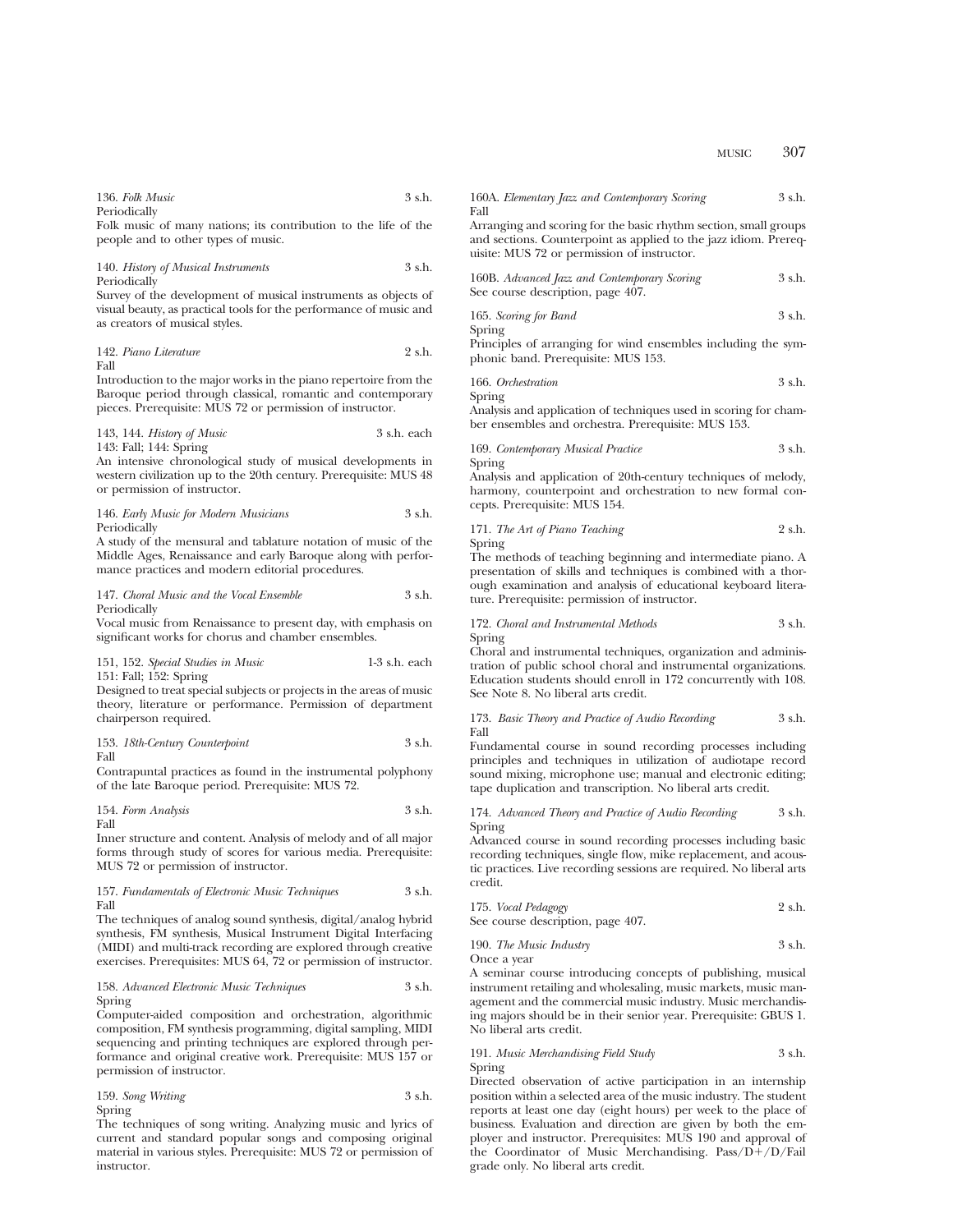193. *Seminar: Music History/Literature* 3 s.h. Periodically

Special projects in various areas of music history and literature. Writing will be stressed. Prerequisites: MUS 143, 144 and a course (or study) in music bibliography, or permission of instructor.

201. *Introduction to Graduate Study in Music* 3 s.h. Fall

Projects in the bibliography of music, stressing research methods and writing skills.

220. *Words and Music* 3 s.h. Periodically

The interaction between words and music. An historical study of musical texts from primitive examples through Gregorian Chant, troubadors, opera, lieder and popular song.

221. *University Band* 1 s.h.

Fall, Spring

Performs at concerts, commencements and special events. Term paper required. Prerequisite: permission of instructor.

222. *University Symphony Orchestra* 1 s.h. Fall, Spring

Performs at concerts, assemblies and special events. Term paper required. Prerequisite: permission of instructor.

223. *University Chorus* 1 s.h. Fall, Spring

Performs at concerts, assemblies, commencements and similar campus activities. Term paper required. Prerequisite: permission of instructor.

232. *Advanced Analysis and Composition* 3 s.h. Fall, Spring

Analysis of major forms through study of scores for orchestra and chamber ensembles. Composition in small forms. Prerequisite: MUS 154 or equivalent.

|              | 242. Advanced Orchestration | 3 s.h. |
|--------------|-----------------------------|--------|
| Fall, Spring |                             |        |

Analysis and application of techniques used in scoring for orchestra, band and chamber ensembles. Prerequisites: MUS 165, 166, or equivalent.

251, 252. *Advanced Special Studies* 1-3 s.h. each In-depth investigations and reports on advanced musical topics in such areas as music theory, history, literature, performance or education adapted to the program of the student. Permission of department chairperson required. May not be taken on a Pass/ Fail basis.

#### 262. *Instrumental Conducting: Techniques and Methodology* 3 s.h. Summer

Offers an opportunity for those trained in any conducting method to explore basic and advanced conducting techniques through group and individual training and technical exercises using the "Proactive Conducting Method." This method, developed by Dr. Peter Boonshaft, is designed to provide greater control while achieving extremely musical results. Credit given for this course or MUS 273D, not both. (Formerly MUS 273D)

263. *Wind Literature and Rehearsal Techniques* 3 s.h. Every other summer

Details the study of wind composers and their works of various levels and styles, and how to study and research information about a work. Other topics include rehearsal techniques, score study, the teaching of ensemble performance skills, repertoire lists, and the critical evaluation of ensemble performance. Credit given for this course or MUS 273F, not both. (Formerly MUS 273F)

#### 264. *Advanced Instrumental Conducting and*

*Rehearsal Techniques* 3 s.h. Every other summer

Offers an opportunity to explore, through class study and the use of a laboratory wind ensemble, advanced conducting techniques, gestures, nuances, score study and rehearsal techniques toward the goal of emulating sound in motion. Each day, all participants conduct a college-level wind band, which serves as the laboratory ensemble for the course. Credit given for this course or MUS 273E, not both. (Formerly MUS 273E)

### 270A, 270B, 270C. *Orff-Schulwerk Certification*

*Program, Level I, II, III* 3 s.h. each An in-depth study of Orff's Schulwerk. A multifaceted approach to developing good musicianship. Courses include study of major classic compositions, compositions for recorder, orchestration techniques, movement and pedagogic sequence for developing music reading, performance and creativity skills. Permission of instructor required.

271, 272, 273, A-Z. *Workshops for Music Educators* Periodically 271, A-Z. 1 s.h. 272, A-Z. 2 s.h. 273, A-Z. 3 s.h. Workshops of interest to current music educators.

P 1-22. *Private Instruction* #

Fall, Spring

Registration for courses listed below is open to all students but requires Music Department permission. These courses are not open to beginners without the approval of the chairperson of the Music Department. See Notes 6, 7.

- P 1: *Piano,* 1 s.h.
- P 2: *Organ,* 1 s.h.
- P 3: *Voice,* 1 s.h.
- P 4: *Flute & Piccolo,* 1 s.h.
- P 5: *Oboe,* 1 s.h.
- P 6: *Bassoon,* 1 s.h.
- P 7: *Clarinet,* 1 s.h.
- P 8: *Saxophone,* 1 s.h.
- P 9: *Trumpet,* 1 s.h.
- P 10: *French Horn,* 1 s.h.
- P 11: *Trombone,* 1 s.h.
- P 12: *Baritone Horn or Tuba,* 1 s.h.
- P 13: *Violin,* 1 s.h.
- P 14: *Viola,* 1 s.h.
- P 15: *Violoncello,* 1 s.h.
- P 16: *Double Bass,* 1 s.h.
- P 17: *Guitar,* 1 s.h. (Formerly *Classical Guitar.*)
- P 18: *Harp,* 1 s.h.
- P 19: *Percussion,* 1 s.h.

<sup>#</sup>Core course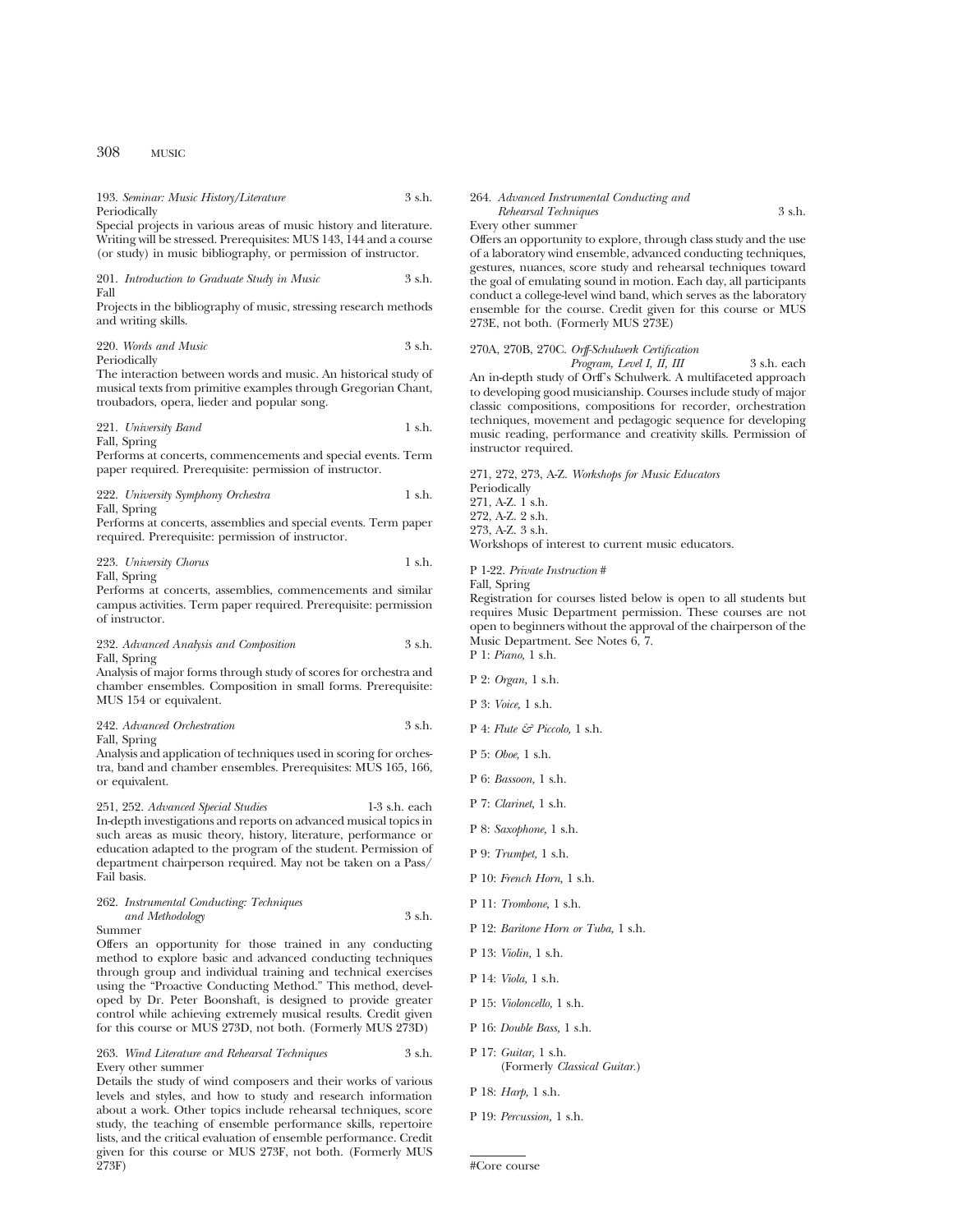P 20: *Composition,* 1 s.h.

P 21: *Theory,* 1 s.h.

P 22: *Harpsichord,* 1 s.h.

*Numbers in the 101C-122C and 101D-120D and 122D courses refer to the same areas of study as in the P sequence listed above.*

101C-122C. *Advanced Private Instruction* 3 s.h. each Fall, Spring

An instructional fee (see page 27), nonrefundable, is required upon registration. Prerequisite: undergraduate students may take these courses after four semesters of Private Instruction if they are candidates for the B.S. in Music and have passed a Hofstra departmental jury examination. No liberal arts credit.

101D-120D, 122D. *Advanced Private Instruction and Senior Recital* 4 s.h. each

Fall, Spring

A required recital will be evaluated by a jury consisting of the private instructor, the chairperson or a designate and another member of the music faculty. An instructional fee, nonrefundable (see page 27), is required upon registration. Prerequisite: two semesters of Private Instruction in the C sequence. Students must continue with the same numbered course. No liberal arts credit. (Formerly 101D-119D, 122D.)

# Natural Science (NSC)

Administered by the Department of Chemistry. Associate Professor Finzel, *Chairperson*

Professor Cassidy, *Coordinator*

#### **COURSES**

These courses are sometimes offered during January and Summer sessions. Consult the *January* and *Summer Sessions* bulletins for these schedules.

1-2. *The Physical Sciences: from Aristotle to Einstein* 4 s.h. each **Periodically** 

A more intensive version of 11, 12. Credit not given for both these courses and 11 or 12. Credit given for NSC 1-2 or New College NPG 1.

11. *The Physical Sciences* # 3 s.h. Fall, Spring

Ideas in astronomy, physics and chemistry that have changed the world from the Greek era to the space age. Emphasis on the nature of science; historical and humanistic backgrounds; current science-related issues. (2 hours lecture, 2 hours laboratoryrecitation.) For nonscience majors.

| 12. Energy and Atoms # | 3 s.h. |
|------------------------|--------|
| Fall, Spring           |        |

Examination of the concept of energy, the relationship between matter and energy, and some ideas from contemporary physical theories. Emphasis on the nature of science; historical and humanistic backgrounds; current science-related issues. (2 hours lecture, 2 hours laboratory-recitation.) For nonscience majors. Credit given for this course or New College NPG 1 or QTG 5. (Formerly *The Physical Sciences*.)

| 13, 14. Our Physical Universe     | 3 s.h. each |
|-----------------------------------|-------------|
| See course description, page 407. |             |

21. *Science and Technology* # 3 s.h. See course description, page 407.

201 & 202. *Philosophy and Implications of Scientific Inquiry* 3 s.h. each 201: Fall; 202: Spring

First semester: selected continuities in the history of science. Second semester: hypothesis, observation and experimentation,

the concepts and objects of science; scientific language; laws, theories. Interrelationships of the sciences; the scientific attitude. Prerequisite: permission of director.

203, 204. *Science for Elementary School Teachers* 3 s.h. each Periodically

Recent innovations, scientific background, practical laboratory experiences, field trips. Limited to elementary school teachers.

# New College

see page 89

## New Opportunities at Hofstra (NOAH)

Cynthia Diaz-Wilson, *Assistant Provost and Executive Director* William E. Bland, *Senior Assistant Dean* Cecilia Cardenas, *Senior Assistant Dean*

New Opportunities at Hofstra (NOAH) is an admission and developmental program designed to identify and admit minority and other nontraditional students whose educational experience and economic status did not provide them with an opportunity to demonstrate or develop scholastic abilities to the level requisite for undergraduate admission and study at Hofstra. The program was initiated in 1964.

When students are admitted to the program, the NOAH staff devises individual plans to help them develop their scholastic abilities to the fullest extent by providing counseling in academic and other areas to promote a smooth transition to the highly competitive academic environment at Hofstra; instructional services and tutoring to help students develop academic skills and general supportive services, not the least of which is to provide sufficient funds so that the students' college experience will not be a financial hardship.

The support services available to NOAH students are extensive and include the assistance of reading specialists; instructors in writing and English, mathematics and social sciences; counselors and tutors in virtually all subject matters.

The completion of special developmental core courses are required before enrolling in relevant or required University courses. Individual programs of required developmental courses are planned by the student's counselor, but may be waived by the Executive Director, depending on the student's status.

#### PROBATION

NOAH students will be placed on probation if they have attempted less than 25 semester hours and have a

grade-point average below 1.3;

attempted 25-57 semester hours and have a grade-point average of 1.5;

attempted 58-87 semester hours and have a grade-point average below 1.9;

attempted 88 or more semester hours and have a grade-point average below 2.0.

#### DISMISSAL

NOAH students will be dropped from the University if they have attempted less than 25 hours and have a cumulative grade-point average below 1.0;

attempted 25-57 hours and have a cumulative grade-point average below 1.3;

attempted 58-87 hours and have a cumulative grade-point average below 1.7;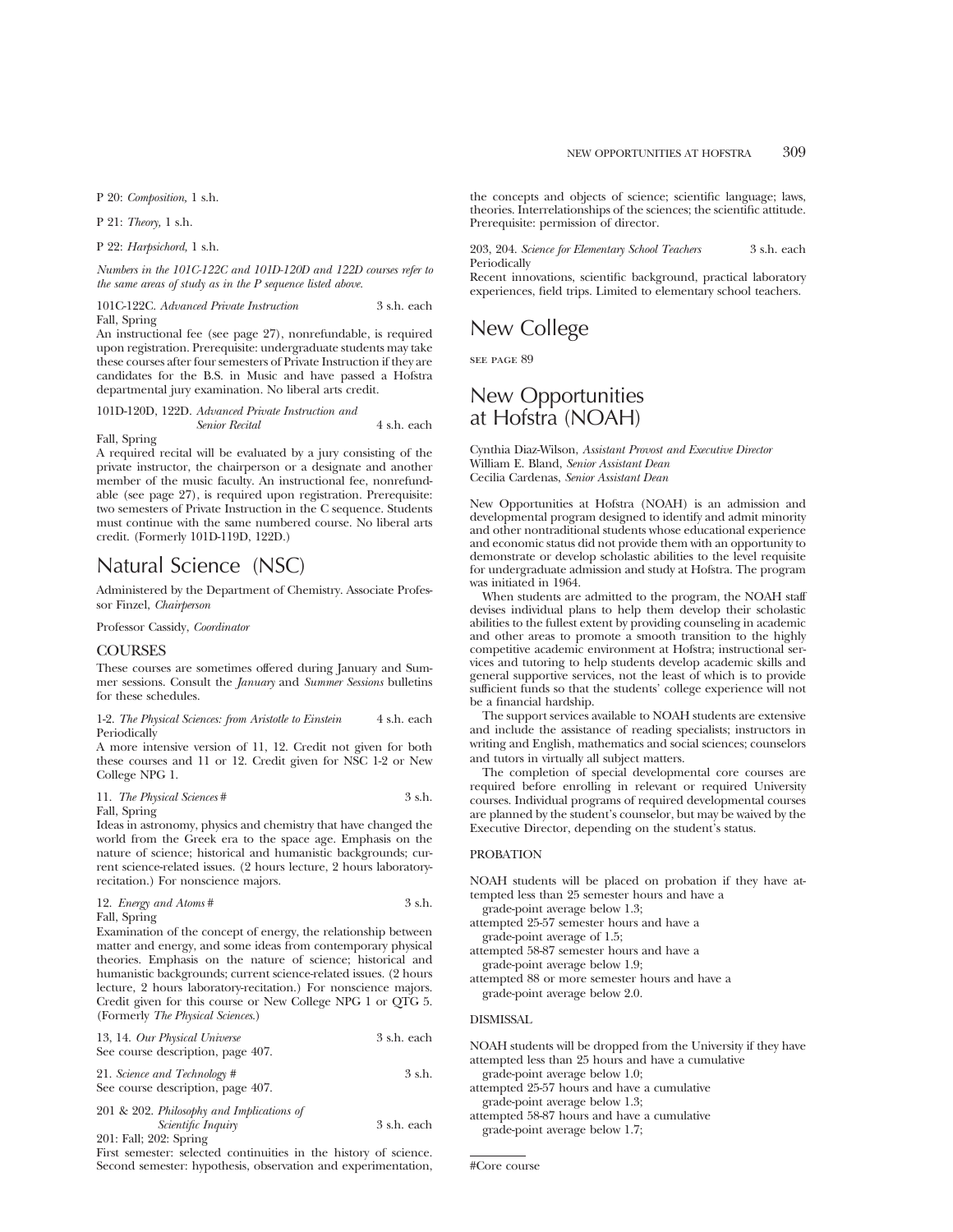attempted 88 or more hours and have a cumulative grade-point average below 1.9.

Minimum Performance Requirements Necessary for NOAH Freshmen and Sophomores to Continue at Hofstra University

NOAH freshmen and sophomores are evaluated at the end of every semester. Recommendations for continuance are made by the NOAH faculty and administrative staff to the Executive Director of the NOAH program. Final recommendations are forwarded to the Academic Records Subcommittee of the University Senate Academic Affairs Committee by the Executive Director.

Minimum performance requirements necessary for NOAH freshmen and sophomores to continue at Hofstra University are:

- 1. Grade-point average within the ranges outlined above.
- 2. Satisfactory participation and completion of all required seminars and workshops with a grade of Pass.
- 3. Satisfactory participation and completion of all developmental courses with a grade of C or better (this includes attendance requirements).
- 4. Fulfillment of the terms outlined in the New Opportunities at Hofstra Agreement.
- 5. Satisfactory completion of all NOAH Learning Resource Center contracts.
- 6. Attendance at all NOAH forums unless excused by the Director.

Students failing to meet these minimum performance requirements may, upon the recommendation of the Executive Director and action by the Academic Records Subcommittee, be dismissed from the NOAH program and the University. NOAH students who have accumulated 36 semester hours or less, independent of grade-point average, or who have accumulated more than 36 but less than 57 semester hours with a grade-point average of less than 2.5, will be dropped from the roll of the University if they are dismissed from the NOAH program for failing to meet the minimum performance requirements.

The courses listed below are an integral part of the NOAH student's academic program.

For additional information contact The Executive Director Dr. Diaz-Wilson, 132 Gallon Wing.

## COURSES

**NOTE:** open to NOAH students only. Students must have authorization from the NOAH Office before registering for the following courses. The code used for registering for these courses is DEVL.

#### 1, 1A. *Developmental Reading Workshop I, II* 2 s.h. Fall, Spring

Lecture/discussion/workshop course designed to refine, increase, expand and enrich students' reading skills and to develop ability to master those skills necessary in reading materials in varied disciplines. Emphasis on finding and understanding main ideas, supportive information and details; determining tone and implications. Individual instruction. No credit granted.

### 2, 2A. *Developmental American English Writing Skills I, II* 2 s.h. Fall, Spring

Lecture/discussion course designed to increase students' American English writing skills to the level of proficiency requisite to beginning undergraduate study. Practice in writing short compositions, term and/or research papers and other written discourse. Attention is given to sentence structure, paragraphing, essay formation and organization. Individual instruction. No credit granted.

#### 3, 3A. *Developmental Basic Mathematics I, II* 2 s.h. Fall, Spring

Lecture/discussion/workshop course designed to improve and expand students' basic computational skills. Develop ability to perform fundamental mathematical tasks (adding, subtracting, multiplying and dividing) with whole numbers, fractions, positive and negative numbers. Individual instruction. No credit granted.

#### 4. *Developmental Mathematics and Science* 2 s.h. Fall

Lecture/discussion/workshop course designed to help students in their mastery of fundamental concepts and computations in mathematics and science. Attention is directed to basic arithmetic, problem-solving and study techniques. Emphasis on the importance of attitude, motivation and perserverance in overcoming anxieties about and deficiencies in mathematics and science. Individual instruction. No credit granted.

#### 5, 5A. *Developmental Study Skills I, II* 2 s.h. Fall

Lecture/discussion course designed to refine; increase, expand and enrich one's ability to understand information taught in classes. Emphasis on techniques and procedures for improving skills in recognition, recall, drawing conclusions, and written and/or oral presentation in regard to new information. No credit granted.

#### 6, 6A. *Developmental Freshman Orientation I, II* 1 s.h. Fall, Spring

Discussion/workshop course designed to assist students to adapt socially, academically, psychologically and financially to the college environment. Emphasis on the roles and interrelationships of people, information and experiences affecting individual ideas and actions; and the use and/or abuse of options and resources in the college experience. No credit granted.

#### 7. *Developmental English Reading Skills* 3 s.h. Once a year

This course, a cooperative effort to combine reading and writing into one course, seeks to accomplish two goals. First, it allows for the reading process, both analytical and developmental, to improve student comprehension input with an eye toward what that input process must entail as a basic step toward oral and written communication. Second, it allows for output, the expression of ideas and words both oral and written, to be completed with careful guidance and instruction from both the reading and writing specialists. Designed for continuing students, this lecture/discussion course continues supportive services in a comprehensive way and sharpens those skills that may go undeveloped. Essential skills for good reading interpretation and written expression are the course focus. No credit granted.

#### 8. *Developmental Social Science* 2 s.h. Fall

Lecture/discussion course designed to expand knowledge of social science with emphasis on overcoming one's academic weaknesses. Help students in coping with problems related to assignments. Since social science courses tend to involve a great deal of writing, attention is given to written expression. No credit granted.

## 9. *Developmental Career, Professional and*

*Graduate School Preparation* 2 s.h. Spring

Lecture/discussion/workshop course consisting of discussions of various career options, resume preparation, interviewing techniques, academic preparation for graduate and professional schools, procedure for applying to graduate and professional schools, and graduate and professional school entrance examinations. Open to juniors and seniors. No credit granted.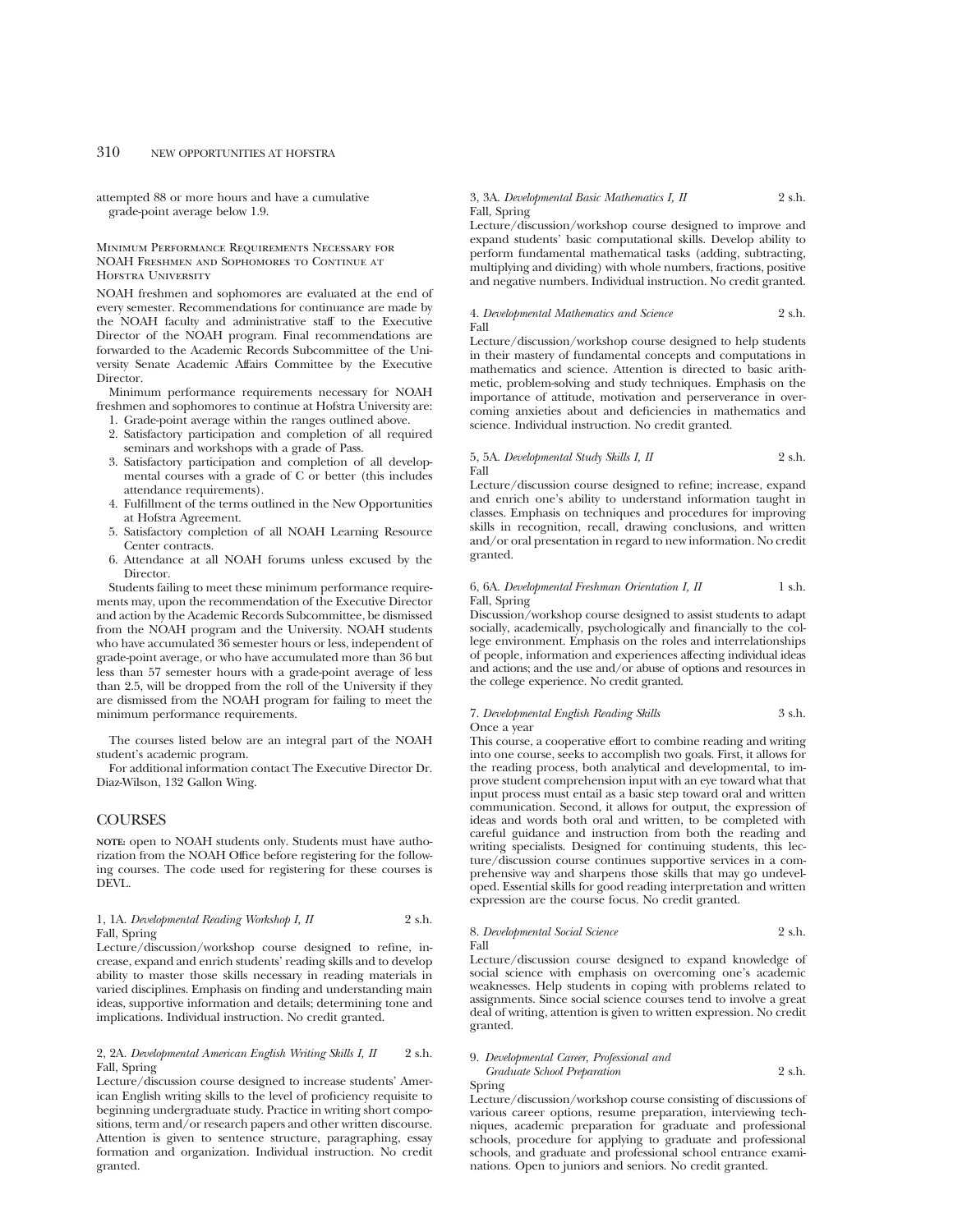# Philosophy (PHI)

#### Associate Professor Dardis, *Chairperson*

Professors Cernic, Godlove, Wallace; Associate Professors Holland, Jurist; Assistant Professors Acampora, Frisina, Karofsky, Mann, O'Byrne, Singer.

Philosophy is a disciplined form of reflection about ourselves and the world. Philosophy includes the study of reasoning itself, seeking to establish standards for good thinking in every field of human inquiry, as well as the critical examination of our most general beliefs about life, religion, ethics, politics, science and art. Its special concern is with problems for which there are no easy answers. The study of philosophy increases self-understanding, as well as fundamental analytical, critical and interpretive capacities applicable in any profession, and in any human situation. A major or minor in philosophy is valuable preparation for careers in law, medicine, education, business, government, the ministry, and computer and information sciences.

Students may major or minor in philosophy or in one of several interdisciplinary areas, or simply take courses in areas of special interest. PHI 10 is a general introduction which provides the student with a broad picture of the subject, together with the tools and intellectual foundations required for further study in philosophy. PHI 14 and 20 also serve as good general introductory courses. PHI 150 and 154 focus on the fundamentals of good reasoning; other basic courses provide general perspectives for studies in many other disciplines. Courses in the history of philosophy and in systematic areas of philosophy concentrate on aspects of the history of philosophy, on particular philosophical problems (e.g., the nature of God), and on special fields of philosophical inquiry (e.g., theory of knowledge, philosophy of feminism, philosophy of science, philosophy of literature). Some advanced courses have a prerequisite (typically PHI 10 or 14) while others are open to any interested student.

**B.A. SPECIALIZATION IN PHILOSOPHY:** 30 hours in philosophy courses as follows:

- 1. 18 hours selected from the following: PHI 10, 14, 141, 143, 154, 180
- 2. at least 3 hours selected from the following: PHI 145, 147, 148, 160, 161, 163, 164, 165, 166, 167, 170
- 3. 9 additional hours in *any* philosophy courses.
- At least 18 of the 30 hours must be 100-level courses. A grade of  $C-$  or better is required for each course in the 30 hours.
- It is recommended that the student specializing in philosophy take at least one seminar (PHI 183 or 184; topic varies every semester). Students who take PHI 183 or 184 in partial satisfaction of a philosophy major or minor may take it on a Pass/ $D+/$ D/Fail basis. It is also possible to build a concentration in an area within the B.A. in consultation with an adviser. Some possible areas of concentration are contemporary philosophy, history of philosophy, ethics, philosophy and religion. Every student who is interested in either a major or minor in philosophy should consult with a department adviser about the program of study.

A student may major or minor in philosophy with a focus toward Prelaw Studies. The department urges interested students to meet with a departmental adviser early in their undergraduate careers. Courses include: *Social and Political Philosophy* (PHI 20); *Introduction to Ethics I* (PHI 14); *Contemporary Ethical Dilemmas* (PHI 90); *Philosophy of Law* (PHI 120); *Philosophical Views on Crime and Punishment* (PHI 121); *Morality and the Law* (PHI 122); *Practical Logic* (PHI 150); and *Introduction to Symbolic Logic* (PHI 154).

See complete B.A. requirements, page 82.

**A MINOR IN PHILOSOPHY** consists of the successful completion of 18 semester hours in philosophy, under advisement in the department, including no more than nine hours of introductory courses. At least six hours must be in residence.

An interdisciplinary **MINOR IN PHILOSOPHY OF SCIENCE** is administered by the Philosophy Department. For information, see page 314. Students should consult with Assistant Professor Holland.

An interdisciplinary **MINOR IN RELIGIOUS STUDIES** is administered by the Philosophy Department. For information, see page 356. Students should consult with Assistant Professor Frisina.

Students in the following areas would profit from philosophy courses listed below:

American Studies: 148 Anthropology: 17, 102, RELI 15, 50, 75 Arts: 115, 160 Classics: 141, 143 Communications: 14, 20, 150, 160 Computer Science: 14, 91, 154, 156 Elementary Education: 10, 14, 25, 150, 154 English: 114, 115, 160 Foreign languages: 114, 141, 143, 145, 160 History: 111, 114, 141, 143, 145, 147, 148, 161 Mathematics: 154, 156 Political Science: 14, 20, 90, 113, 120 Prelaw: 14, 20, 90, 120, 121, 122, 150, 154 Premedical: 14, 90, 154, 161, 164 Psychology: 14, 90, 114, 141, 143, 161, 164 Science: 91, 150, 154, 156, 161, 164 Sociology: 14, 20, 90, 91, 164

#### **NOTE:**

The following courses and descriptions originally listed in the Department of Philosophy can now be located under Religious Studies (RELI). See page 356.

- 12. *Introduction to Western Religious Traditions #* (Formerly PHIL 61.)
- 15. *Introduction to Eastern Religious Traditions #* (Formerly PHIL 60.)
- 50. *Islam #* (Formerly PHIL 68.)
- 75. *Mysticism* and *the Spiritual Quest #* (Formerly PHIL 69.) (Same as PHI 102.)
- 80. *Life, Death and Immortality #* (Formerly PHIL 70.) (Same as PHI 103.)
- 85. *Comparative Religious Ethics #* (Formerly PHIL 71.)
- 100. *Modern Religious Thought #* (Formerly PHIL 126.)
- 150. *Approaches to the Study of Religion* (Formerly PHIL 62A.)

## **COURSES**

In addition to semester notations next to each course, a selection of couses is offered during January and Summer sessions. Consult the *January* and *Summer Sessions* bulletins for these schedules.

## **INTRODUCTORY COURSES**

10. *Introduction to Philosophy* # 3 s.h.

Fall, Spring

An introduction to philosophy through the study of classical and recent treatments of philosophical problems. Consideration of such topics as rationality, knowledge and certainty, aesthetic evaluation, the existence of God, the mind and its place in nature, freedom and determinism, responsibility, blame and punishment, morality and altruism. Course is designed to provide a foundation for more advanced courses in philosophy. Credit given for this course or New College HPB 1, not both. (Formerly PHIL 5.)

#### 14. *Introduction to Ethics I #*  $3 \text{ s.h.}$ Fall, Spring

Critical examination of major theories in ethics with readings drawn from classical and contemporary sources. The aim is to clarify and illuminate the processes of evaluation, decision and ethical action through the study of important works in the history of ethics. Credit given for this course or New College HPG 11, not both. (Formerly PHIL 9.)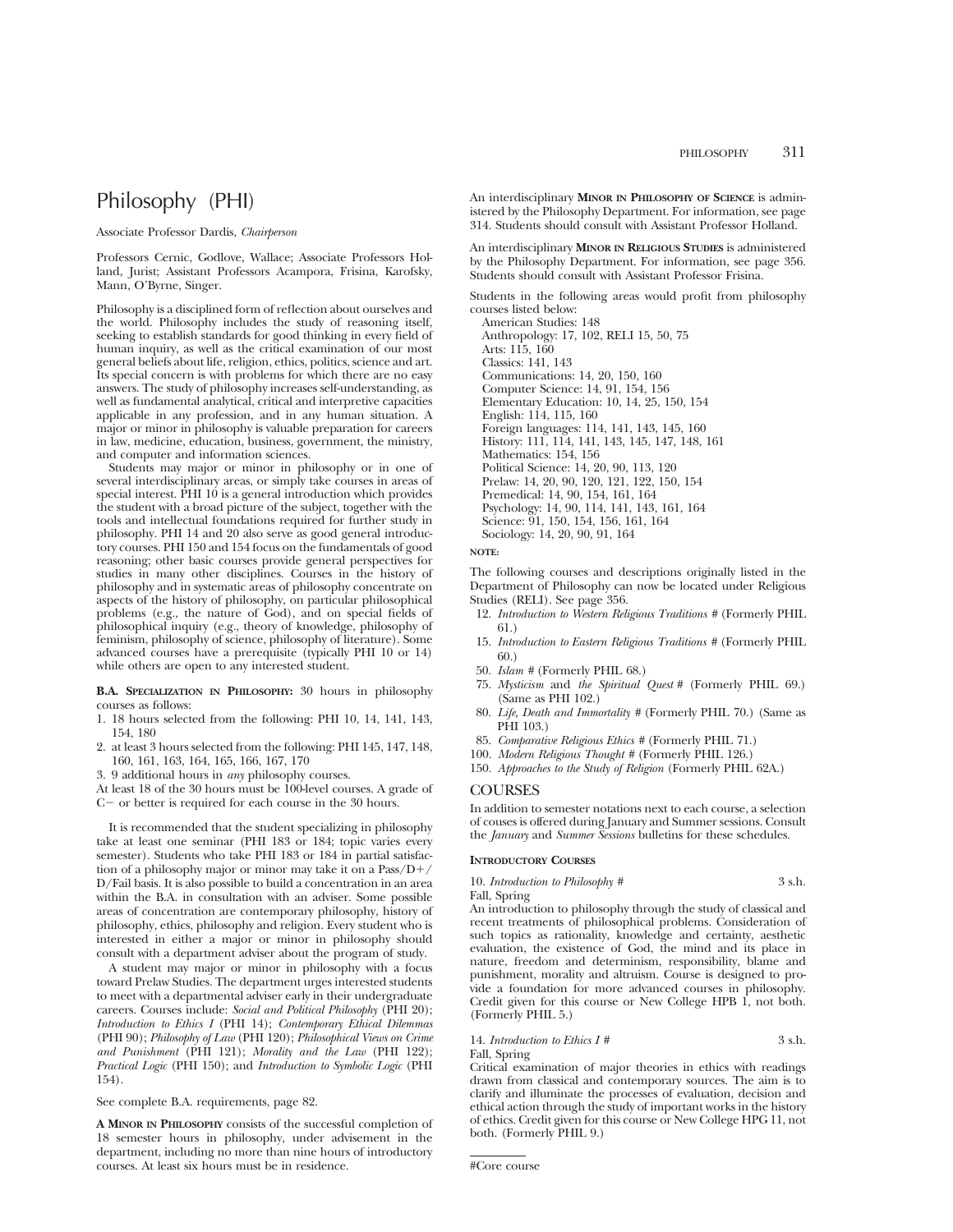17. *Introduction to Eastern Philosophy #* 3 s.h. Periodically

Survey course of the seven major schools of Indian philosophy, along with the Japanese School of Zen Buddhism and the Chinese philosophy of Taoism. (Formerly PHIL 63.)

20. *Social and Political Philosophy #* 3 s.h. Fall, Spring

An introduction to basic issues concerning society and politics. Some topics discussed are the origins of society and its proper organization as well as perspectives on justice, rights and obligations. (Formerly PHIL 4.)

#### 25. *Theories of Human Nature* 3 s.h. Periodically

Examination of classical and contemporary theories of human nature. Considers persons as moral beings, as seekers of knowledge, and as social and political animals. Emphasis on the connection between theories of human nature and conceptions of the natural world. Credit given for this course or New College HPG 7, not both. (Formerly *Theories of Man*; PHIL 6.)

38.4. 
$$
3 \, \text{S} \cdot \text{S} \cdot \text{S}
$$

\n39.5.  $3 \, \text{S} \cdot \text{S}$ 

A critical examination of various conceptions of God's nature ranging from the supernatural view of Thomas Aquinas to the psychological projection view of Ludwig Feuerbach. (Formerly PHIL 122.)

#### **INTERMEDIATE COURSES**

| 60. Introduction to Chinese Philosophical |        |
|-------------------------------------------|--------|
| and Religious Traditions                  | 3 s.h. |
| See course description, page 407.         |        |
|                                           |        |

| 80. Philosophy of Love | 3 s.h. |
|------------------------|--------|
| Once a year            |        |

An in-depth study of love as a central metaphysical phenomenon. (Formerly PHIL 121.)

#### 90. *Contemporary Ethical Dilemmas* 3 s.h. Periodically

A critical examination of various positions taken on some contemporary moral issues and dilemmas. Possible topics include abortion, sexism, euthanasia, sexual preference, the ethics of marriage, racism, privacy, capital punishment, suicide, civil disobedience, punishment, punishment and the mentally ill, environmental ethics, etc. The class may also suggest problems that it wishes to explore. Prerequisite: PHI 14 recommended. (Formerly PHIL 11.)

#### 91. *Technology and Human Values* 3 s.h. Periodically

Assessment of the status of human values in contemporary western society and the factors which affect this status. The first half of the course examines valuing, choosing, assessing, setting priorities and value disagreements. The second half will apply these findings to selected problems of choice and responsibility emerging from the impact of technology on the person, on society, on the environment and the physical, social, moral and aesthetic quality of life. Sophomore standing required. Same as TPP 112. (Formerly PHIL 112.)

#### 102. *Mysticism and the Spiritual Quest #* 3 s.h. Periodically

Mysticism is traditionally defined as the yearning for direct connection to a transcendent reality and is referred to as the esoteric dimension of religious search. Though evident as a global phenomenon, mystical traditions most notably developed in the monotheistic faiths of Judaism, Christianity, and Islam, as well as in the many religious traditions of India, China, Japan, and ancient Greece. A cross-cultural exploration of the meanings, definitions, practices and common themes of mysticism via a study of original texts (in translation) from different parts of the world. Same as RELI 75. Credit given for this course or RELI 75, not both. (Formerly PHIL 69.)

103. *Life, Death and Immortality #* 3 s.h. See course description, page 407.

#### 111. *Philosophy and the Holocaust* 3 s.h. Periodically

Philosophical perspectives on the Holocaust. The first half of the course examines what it means to represent the Holocaust, including epistemological and cultural issues about how to come to terms with the event. The second half of the course focuses upon understanding the Holocaust, especially ethical issues such as whether the Holocaust was a unique event; whether "evil" is a meaningful category to describe it; if so, how should one define this evil?; does the Holocaust reveal limitations in traditional and/or all moral theory? (Formerly PHIL 166.)

113. *The Marxist Philosophers* 3 s.h. Periodically

A critical study of Marxist theory stressing philosophy, economics and history from Hegel through Marx and contemporary developments in Marxism. (Formerly PHIL 119.)

114. *Existentialism* 3 s.h. Once a year

Survey of the primary works of European existentialist thought from Kierkegaard and Dostoevsky to Heidegger. Credit given for this course or New College HPG 1, not both. (Formerly PHIL 182.)

### 115. *Philosophical Ideas in Literature* 3 s.h. **Periodically**

An examination of philosophy in/or literature. Possible topics include modernism, the representation of evil, the representation of ethical perspectives in literature, the representation of time and the issue of authorial voice. Readings in philosophical and literary texts are determined by the topics chosen for a particular semester. Prerequisites: PHI 10 or 14 or permission of instructor. (Formerly *Philosophical Ideas in Modern Literature*; PHIL 140.)

120. *Philosophy of Law #* 3 s.h. Periodically

The study of three major areas in the philosophy of law; the nature of law and its relation to morality and custom, conflicting theories about hard cases, and the proper limits of criminal and tort law. (Formerly PHIL 65.)

121. *Philosophical Views on Crime and Punishment* 3 s.h. Periodically

Examination of the justification of punishment, proper sentencing, the death penalty, and the prohibition against cruel and unusual punishment in the United States Constitution. (Formerly PHIL 66.)

122. *Morality and the Law* 3 s.h. Periodically

An examination of the use of law in the enforcement of morals, paternalism in the law, the moral foundations of property and contract law, and constitutional rights and the moral autonomy of the individual. (Formerly PHIL 67.)

#### **HISTORICAL COURSES**

#### 141. *Ancient and Medieval Philosophy* 3 s.h. Fall

Emphasis on pre-Socratics Plato, Aristotle, and some Hellenistic thinkers. Followed by the special problems and solution stimulated by the influence of Christianity from St. Augustine to the 14th century. Prerequisite: PHI 10 or 14 or permission of instructor. (Formerly PHIL 135.)